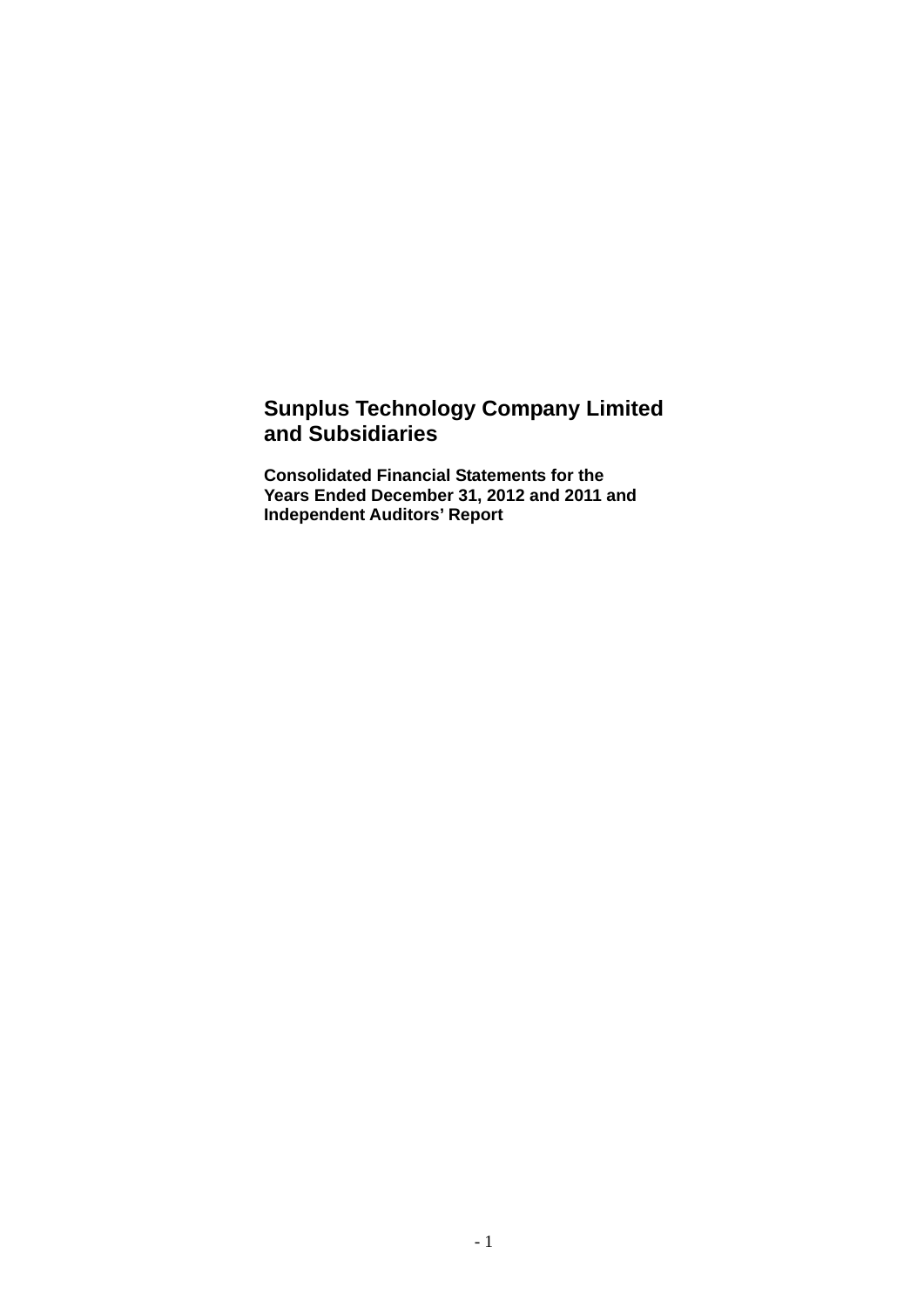#### **REPRESENTATION LETTER**

The entities to be included in the combined financial statements of Sunplus Technology Company Limited and subsidiaries as of and for the year ended December 31, 2012, which will be prepared in conformity with the Criteria Governing the Preparation of Affiliation Reports, Consolidated Business Reports and Consolidated Financial Statements of Affiliated Enterprises, are the same as the entities included in the consolidated financial statements prepared in conformity with the revised R.O.C. Statement of Financial Accounting Standards No. 7 - "Consolidated Financial Statements." In addition, the information needed to be disclosed in the combined financial statements is included in the consolidated financial statements. Thus, Sunplus Technology Company Limited and subsidiaries did not prepare a separate set of combined financial statements.

Very truly yours,

SUNPLUS TECHNOLOGY COMPANY LIMITED

By

 $\overline{a}$ 

Chou-Chye Huang

CHOU-CHIEH HUANG Chairman

March 14, 2013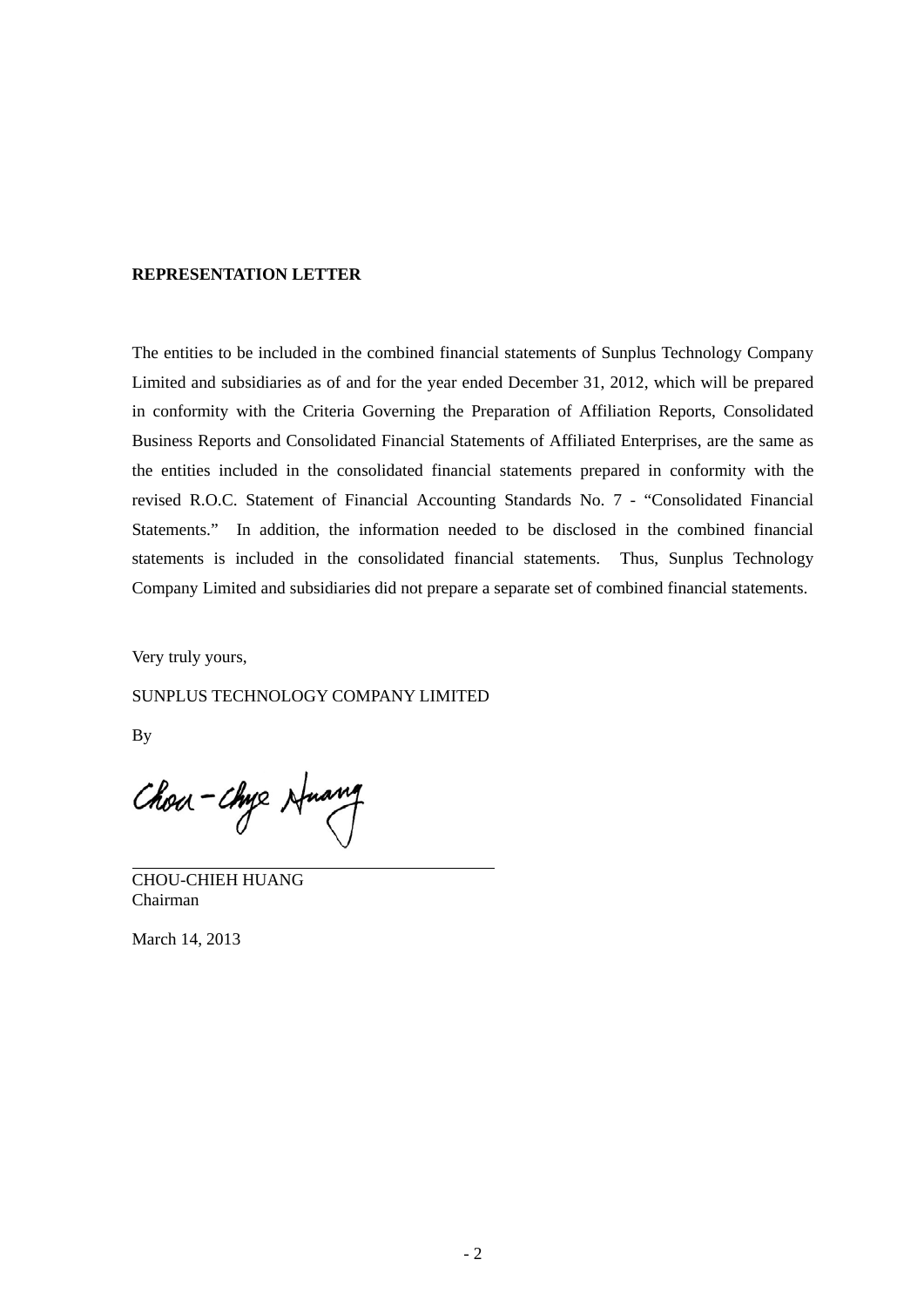#### **INDEPENDENT AUDITORS' REPORT**

The Board of Directors and Shareholders Sunplus Technology Company Limited

We have audited the accompanying consolidated balance sheets of Sunplus Technology Company Limited and subsidiaries (the "Company") as of December 31, 2012 and 2011, and the related consolidated statements of income, changes in shareholders' equity and cash flows for the years then ended. These consolidated financial statements are the responsibility of the Company's management. Our responsibility is to express an opinion on these consolidated financial statements based on our audits.

We conducted our audits in accordance with the Rules Governing the Audit of Financial Statements by Certified Public Accountants and auditing standards generally accepted in the Republic of China. Those rules and standards require that we plan and perform the audit to obtain reasonable assurance about whether the consolidated financial statements are free of material misstatement. An audit includes examining, on a test basis, evidence supporting the amounts and disclosures in the consolidated financial statements. An audit also includes assessing the accounting principles used and significant estimates made by management, as well as evaluating the overall consolidated financial statement presentation. We believe that our audits provide a reasonable basis for our opinion.

In our opinion, the consolidated financial statements referred to above present fairly, in all material respects, the financial position of Sunplus Technology Company Limited and subsidiaries as of December 31, 2012 and 2011, and the results of their operations and their cash flows for the years then ended, in conformity with Guidelines Governing the Preparation of Financial Reports by Securities Issuers, and accounting principles generally accepted in the Republic of China.

March 14, 2013

#### *Notice to Readers*

*The accompanying consolidated financial statements are intended only to present the financial position, results of operations and cash flows in accordance with accounting principles and practices generally accepted in the Republic of China and not those of any other jurisdictions. The standards, procedures and practices to audit such consolidated financial statements are those generally applied in the Republic of China.* 

*For the convenience of readers, the auditors' report and the accompanying consolidated financial statements have been translated into English from the original Chinese version prepared and used*  in the Republic of China. If there is any conflict between the English version and the original *Chinese version or any difference in the interpretation of the two versions, the Chinese-language auditors' report and consolidated financial statements shall prevail.*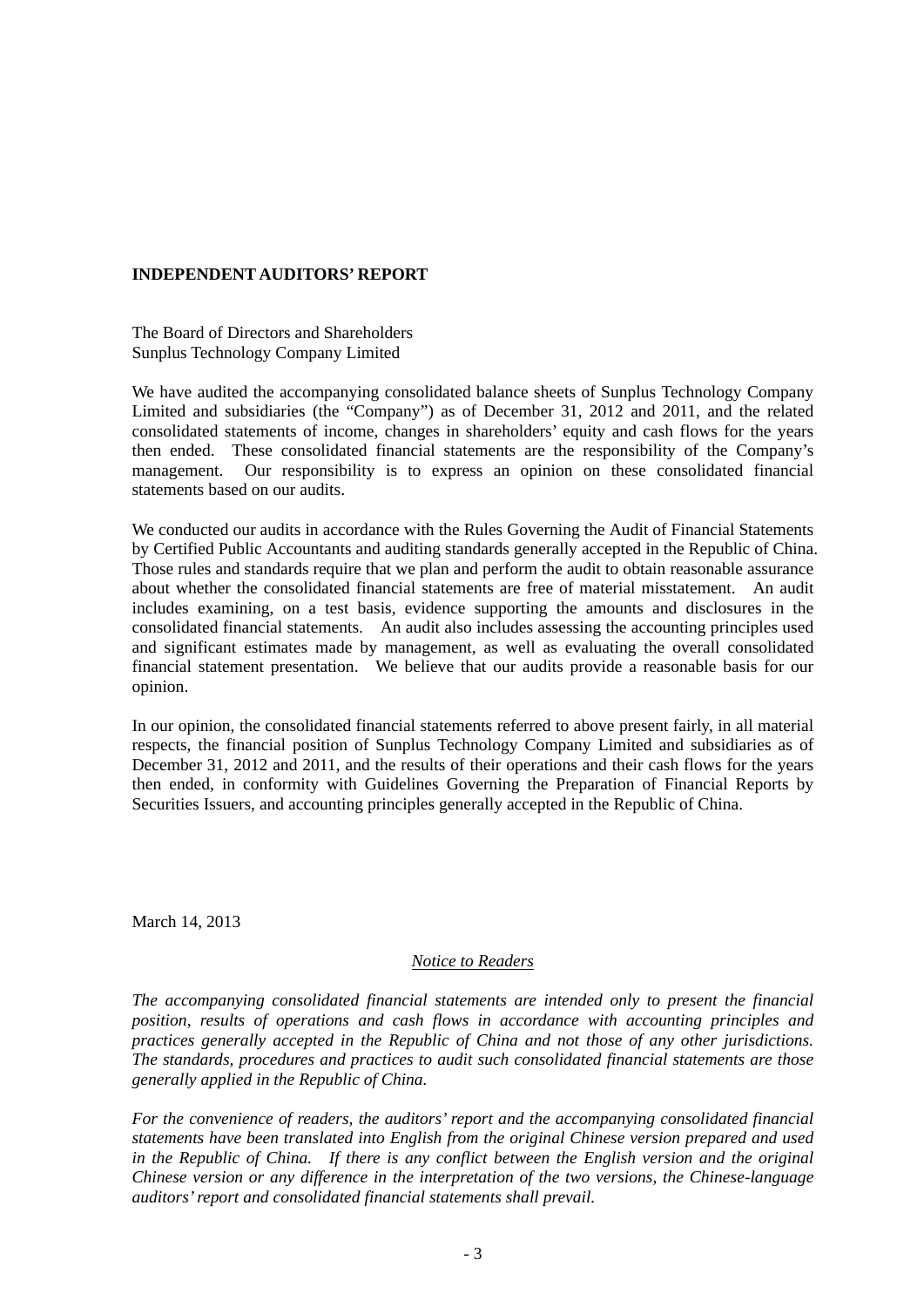# **CONSOLIDATED BALANCE SHEETS DECEMBER 31, 2012 AND 2011 (In Thousands of New Taiwan Dollars, Except Par value)**

|                                                                  | 2012         |                          | 2011         |                           |                                                                  | 2012          |                          | 2011         |                           |
|------------------------------------------------------------------|--------------|--------------------------|--------------|---------------------------|------------------------------------------------------------------|---------------|--------------------------|--------------|---------------------------|
| <b>ASSETS</b>                                                    | Amount       | $\%$                     | Amount       | $\frac{0}{0}$             | <b>LIABILITIES AND SHAREHOLDERS' EQUITY</b>                      | <b>Amount</b> | $\frac{0}{0}$            | Amount       | $\frac{0}{0}$             |
| <b>CURRENT ASSETS</b>                                            |              |                          |              |                           | <b>CURRENT LIABILITIES</b>                                       |               |                          |              |                           |
| Cash and cash equivalents (Notes 2 and 4)                        | \$4,492,896  | 29                       | \$4,775,205  | 34                        | Short-term bank loans (Note 15)                                  | 485,991       | 3                        | 943,612      | $7\phantom{.0}$           |
| Financial assets at fair value through profit or loss - current  |              |                          |              |                           | Notes payable and accounts payable                               | 758,909       | 5                        | 767,878      | 6                         |
| (Notes 2 and 5)                                                  |              | $\overline{\phantom{a}}$ | 44.644       |                           | Income tax payable (Notes 2 and 21)                              | 160,428       |                          | 437.553      | 3                         |
| Available-for-sale financial assets - current (Notes 2 and 6)    | 1,076,456    | $7\phantom{.0}$          | 1,055,235    | $\overline{7}$            | Bonus payable to employees and remuneration payable to directors |               |                          |              |                           |
| Bond investments with no active market - current (Notes 2 and 7) | 14.520       |                          |              |                           | and supervisors (Note 18)                                        | 12            |                          | 47,406       | $\sim$                    |
| Notes and accounts receivable, net (Notes 2, 3, 8 and 24)        | 1,372,094    | $\mathbf{Q}$             | 1.331.576    | $\mathbf Q$               | Long-term bank loans - current portion (Notes 16 and 25)         | 496,806       | $\overline{3}$           | 265,000      | $\overline{2}$            |
| Other receivables (Note 24)                                      | 91,313       |                          | 125,413      |                           | Deferred income (Notes 2 and 24)                                 | 1,522         | $\overline{\phantom{a}}$ | 1,522        | $\sim$                    |
| Inventories (Notes 2 and 9)                                      | 1,722,048    | 11                       | 1,062,945    | $\mathbf{\mathsf{R}}$     | Accrued expenses and other current liabilities (Notes 2 and 24)  | 750,827       | $5\overline{)}$          | 606,110      | $-4$                      |
| Deferred income tax assets (Notes 2 and 21)                      | 58,629       | $\sim$                   | 37,179       |                           |                                                                  |               |                          |              |                           |
|                                                                  |              |                          |              |                           |                                                                  |               |                          |              |                           |
| Restricted assets - current (Notes 4 and 25)                     | 80,521       | $\sim$                   | 111,509      |                           | Total current liabilities                                        | 2,654,495     | 17                       | 3,069,081    | $-22$                     |
| Other current assets                                             | 145,395      |                          | 138,749      |                           |                                                                  |               |                          |              |                           |
|                                                                  |              |                          |              |                           | LONG-TERM BANK LOANS, NET OF CURRENT PORTION                     |               |                          |              |                           |
| Total current assets                                             | 9,053,872    | 58                       | 8,682,455    | 61                        | (Notes $16$ and $25$ )                                           | 1,368,398     | - 9                      |              |                           |
| <b>LONG-TERM INVESTMENTS</b>                                     |              |                          |              |                           | <b>OTHER LIABILITIES</b>                                         |               |                          |              |                           |
| Equity-method investments (Notes 2, 10 and 25)                   | 2,650,691    | 17                       | 885,569      | 6                         | Deferred income (Notes 2 and 24)                                 | 4,616         |                          | 5,215        | $\sim$                    |
| Prepaid long-term investments                                    | 99,311       |                          | 30,275       |                           | Accrued pension liability (Notes 2 and 17)                       | 102,421       |                          | 101,877      | $\sim$                    |
| Available-for-sale financial assets (Notes 2 and 6)              | 632,573      | $\overline{4}$           | 1,126,099    | 8                         | Guarantee deposits                                               | 198,513       | $\overline{1}$           | 256,016      | 2                         |
| Financial assets carried at cost (Notes 2 and 11)                | 216,080      | $\overline{\phantom{a}}$ | 353,037      | $\overline{\mathbf{3}}$   | Other                                                            | 2,594         | $\sim$ 100 $\pm$         | 889          | $\sim$ $\sim$             |
| Total long-term investments                                      | 3,598,655    | 23                       | 2,394,980    | 17                        | Total other liabilities                                          | 308,144       | $\overline{2}$           | 363,997      | $\overline{\phantom{0}2}$ |
| PROPERTIES (Notes 2, 12, 24 and 25)                              |              |                          |              |                           | <b>Total liabilities</b>                                         | 4,331,037     | - 28                     | 3,433,078    | $-24$                     |
| Cost                                                             |              |                          |              |                           |                                                                  |               |                          |              |                           |
| <b>Buildings</b>                                                 | 1,280,401    | 8                        | 1,211,350    | $\mathbf{Q}$              | SHAREHOLDERS' EQUITY (Notes 2, 18 and 19)                        |               |                          |              |                           |
| Auxiliary equipment                                              | 173,006      |                          | 96,182       |                           | Capital stock - NT\$10.00 par value (parent company's equity)    |               |                          |              |                           |
| Machinery and equipment                                          | 185,924      |                          | 192,422      |                           | Authorized - 1,200,000 thousand shares                           |               |                          |              |                           |
| Testing equipment                                                | 304,407      | 2                        | 267,661      | 2                         | Issued and outstanding - 596,910 thousand shares                 | 5.969.099     | 38                       | 5.969.099    | 42                        |
| Transportation equipment                                         | 10,351       | ÷.                       | 10,217       |                           | Capital surplus                                                  |               |                          |              |                           |
|                                                                  |              |                          |              |                           |                                                                  |               |                          |              |                           |
| Furniture and fixtures                                           | 207,571      | 2                        | 217,749      |                           | Additional paid-in capital - share issuance in excess of par     | 709,215       | 5                        | 709,215      | 5                         |
| Leasehold improvements                                           | 20,131       | $\overline{\phantom{a}}$ | 30,950       |                           | Treasury stock transactions                                      | 71,228        | $\overline{\phantom{a}}$ | 71,228       | $\sim$                    |
| Other equipment                                                  | 8,819        | $\frac{1}{14}$           | 8.509        |                           | Merger and others                                                | 936.212       | 6                        | 950.022      | $7\overline{ }$           |
| Total cost                                                       | 2,190,610    |                          | 2.035.040    | 14                        | Retained earnings                                                |               |                          |              |                           |
| Less: Accumulated depreciation                                   | 836.714      | 6                        | 759,734      | 5                         | Legal reserve                                                    | 2,426,181     | 16                       | 2.450,003    | 18                        |
| Construction in progress and prepayments for equipment           | 589,159      | $\overline{\phantom{0}}$ | 374,253      | $\overline{\phantom{0}3}$ | Special reserve                                                  | 191,229       | -1                       | 191,229      | -1                        |
|                                                                  |              |                          |              |                           | Unappropriated deficit                                           | (676,970)     | (4)                      | (23, 822)    | $\sim$                    |
| Net properties                                                   | 1,943,055    | $-12$                    | 1,649,559    | $-12$                     | Others                                                           |               |                          |              |                           |
|                                                                  |              |                          |              |                           | Cumulative translation adjustments                               | 3,155         | $\sim$                   | 90.505       | $\mathbf{1}$              |
| INTANGIBLE ASSETS, NET (Notes 2 and 13)                          | 558,783      | $\overline{\phantom{0}}$ | 676,915      | $-5$                      | Unrealized gain (loss) on financial assets                       | 188,110       | $\overline{1}$           | (1,190,315)  | (9)                       |
|                                                                  |              |                          |              |                           | Treasury stock (at cost) - 8,475 thousand shares                 | (155, 236)    | (1)                      | (155, 236)   | (1)                       |
| <b>OTHER ASSETS</b>                                              |              |                          |              |                           |                                                                  |               |                          |              |                           |
| Rental assets, net (Notes 2 and 25)                              | 277,883      | 2                        | 363.197      | 3                         | Total equity attributed to shareholders of the parent            | 9,662,223     | 62                       | 9.061.928    | 64                        |
| Deferred charges and others (Notes 2, 14 and 24)                 | 50,234       | $\overline{\phantom{a}}$ | 102.553      |                           |                                                                  |               |                          |              |                           |
| Deferred income tax assets - noncurrent (Notes 2 and 21)         | 67,346       | -1                       | 218,536      |                           | MINORITY INTEREST (Note 2)                                       | 1,565,376     | 10                       | 1,602,967    | $-12$                     |
| Restricted assets (Notes 4, 25 and 26)                           | 8,808        |                          | 9,778        |                           |                                                                  |               |                          |              |                           |
|                                                                  |              | $\sim$ 10 $\pm$          |              |                           | Total shareholders' equity                                       | 11,227,599    | 72                       | 10,664,895   | $-76$                     |
| Total other assets                                               | 404,271      | $^{\circ}$               | 694,064      | $\overline{\phantom{0}}$  |                                                                  |               |                          |              |                           |
| <b>TOTAL</b>                                                     | \$15,558,636 | 100                      | \$14,097,973 | 100                       | <b>TOTAL</b>                                                     | \$15,558,636  | 100                      | \$14,097,973 | 100                       |

The accompanying notes are an integral part of the consolidated financial statements.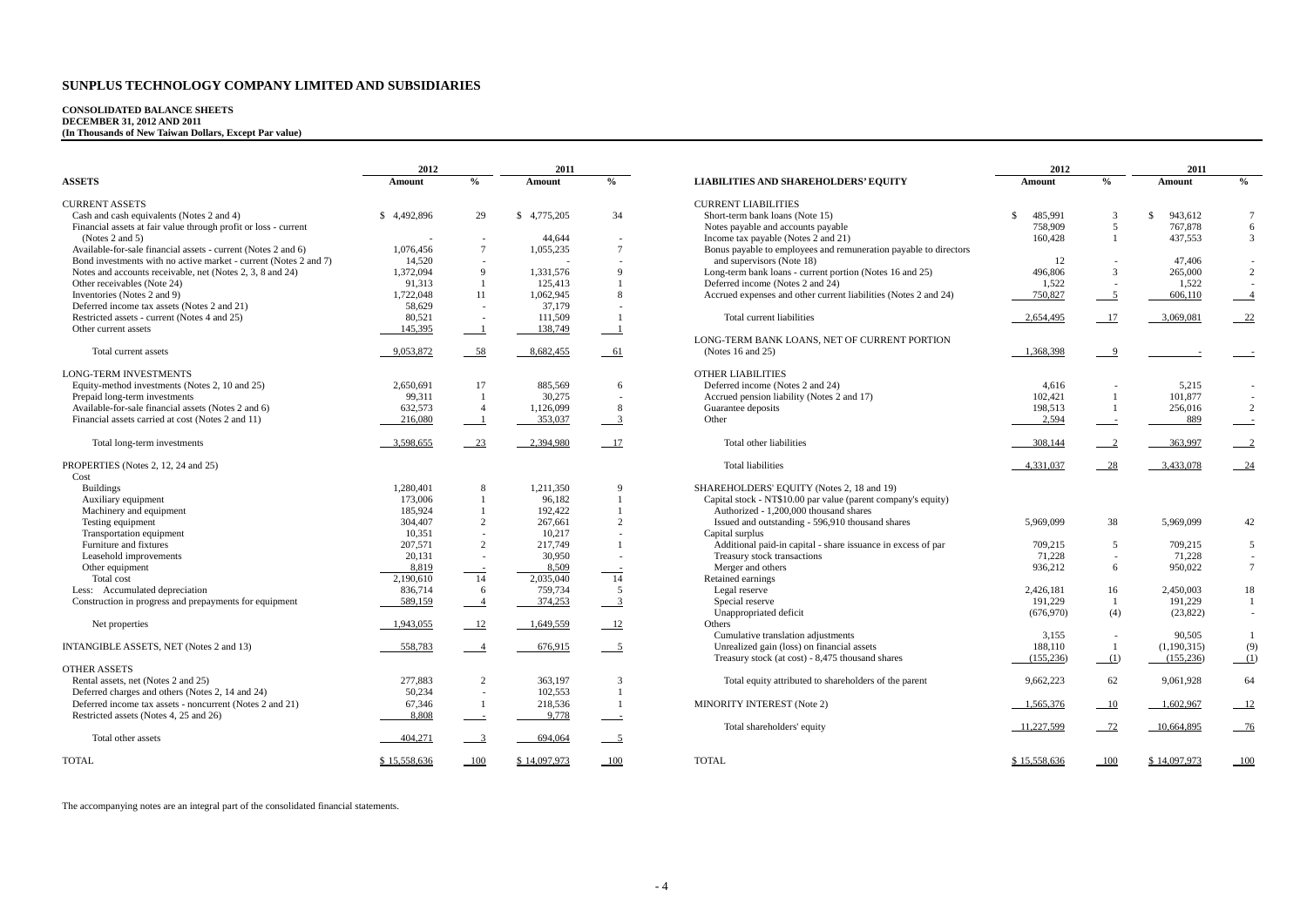#### **CONSOLIDATED STATEMENTS OF INCOME YEARS ENDED DECEMBER 31, 2012 AND 2011 (In Thousands of New Taiwan Dollars, Except Loss Per Share)**

|                                                      | 2012            |                | 2011            |                |  |
|------------------------------------------------------|-----------------|----------------|-----------------|----------------|--|
|                                                      | <b>Amount</b>   | $\frac{0}{0}$  | <b>Amount</b>   | $\frac{0}{0}$  |  |
| <b>GROSS SALES</b>                                   | \$<br>8,938,548 |                | \$<br>9,409,627 |                |  |
| <b>SALES RETURNS AND ALLOWANCES</b>                  | 323,284         |                | 157,664         |                |  |
| NET SALES (Notes 2 and 24)                           | 8,615,264       | 100            | 9,251,963       | 100            |  |
| COST OF SALES (Notes 2, 9, 20 and 24)                | 5,345,844       | 62             | 6,154,042       | 67             |  |
| <b>GROSS PROFIT</b>                                  | 3,269,420       | <u>38</u>      | 3,097,921       | 33             |  |
| <b>OPERATING EXPENSES</b> (Notes 20 and 24)          |                 |                |                 |                |  |
| Marketing                                            | 435,778         | 5              | 382,125         | 4              |  |
| General and administrative                           | 558,607         | $\overline{7}$ | 518,523         | 6              |  |
| Research and development                             | 2,708,492       | 31             | 3,000,656       | 32             |  |
| Total operating expenses                             | 3,702,877       | 43             | 3,901,304       | <u>42</u>      |  |
| <b>OPERATING LOSS</b>                                | (433, 457)      | (5)            | (803, 383)      | (9)            |  |
| NONOPERATING INCOME AND GAINS                        |                 |                |                 |                |  |
| Gain on disposal of investments, net (Note 2)        | 76,424          | $\mathbf{1}$   | 335,175         | 4              |  |
| Interest income (Note 24)                            | 44,695          | 1              | 39,313          |                |  |
| Investment gain recognized by the equity-method,     |                 |                |                 |                |  |
| net (Notes 2 and 10)                                 | 33,622          |                |                 |                |  |
| Dividend income (Note 2)                             | 31,644          |                | 47,959          | 1              |  |
| Rental revenue (Note 24)                             | 3,214           |                | 10,934          |                |  |
| Administrative and support service revenue (Note     |                 |                |                 |                |  |
|                                                      |                 |                |                 |                |  |
| 24)                                                  | 453             |                | 12,903          |                |  |
| Gain on disposal of fixed assets (Note 2)            | 111             |                | 1,553           |                |  |
| Foreign exchange gain, net (Note 2)                  |                 |                | 12,636          |                |  |
| Others (Notes 2 and 24)                              | 41,363          |                | 47,817          |                |  |
| Total nonoperating income and gains                  | 231,526         | 2              | 508,290         | $\overline{5}$ |  |
| NONOPERATING EXPENSES AND LOSSES                     |                 |                |                 |                |  |
| Impairment loss (Notes 2, 6, 10, 11, 13 and 24)      | 355,118         | 4              | 1,208,144       | 13             |  |
| Interest expense                                     | 39,896          |                | 29,399          |                |  |
| Foreign exchange loss, net (Note 2)                  | 28,513          |                |                 |                |  |
| Valuation loss on financial assets (Note 2 and 5)    | 1,656           |                | 60              |                |  |
| Loss on disposal of fixed asset (Note 2)             | 1,311           |                | 1,213           |                |  |
|                                                      |                 |                |                 |                |  |
| Investment loss recognized by the equity-method, net |                 |                |                 |                |  |
| (Notes 2 and 10)                                     |                 |                | 157,462         | $\overline{2}$ |  |
| Others                                               | 8,989           |                | 19,375          |                |  |
| Total nonoperating expenses and losses               | 435,483         | $\overline{5}$ | 1,415,653       | 15             |  |
|                                                      |                 |                |                 | (Continued)    |  |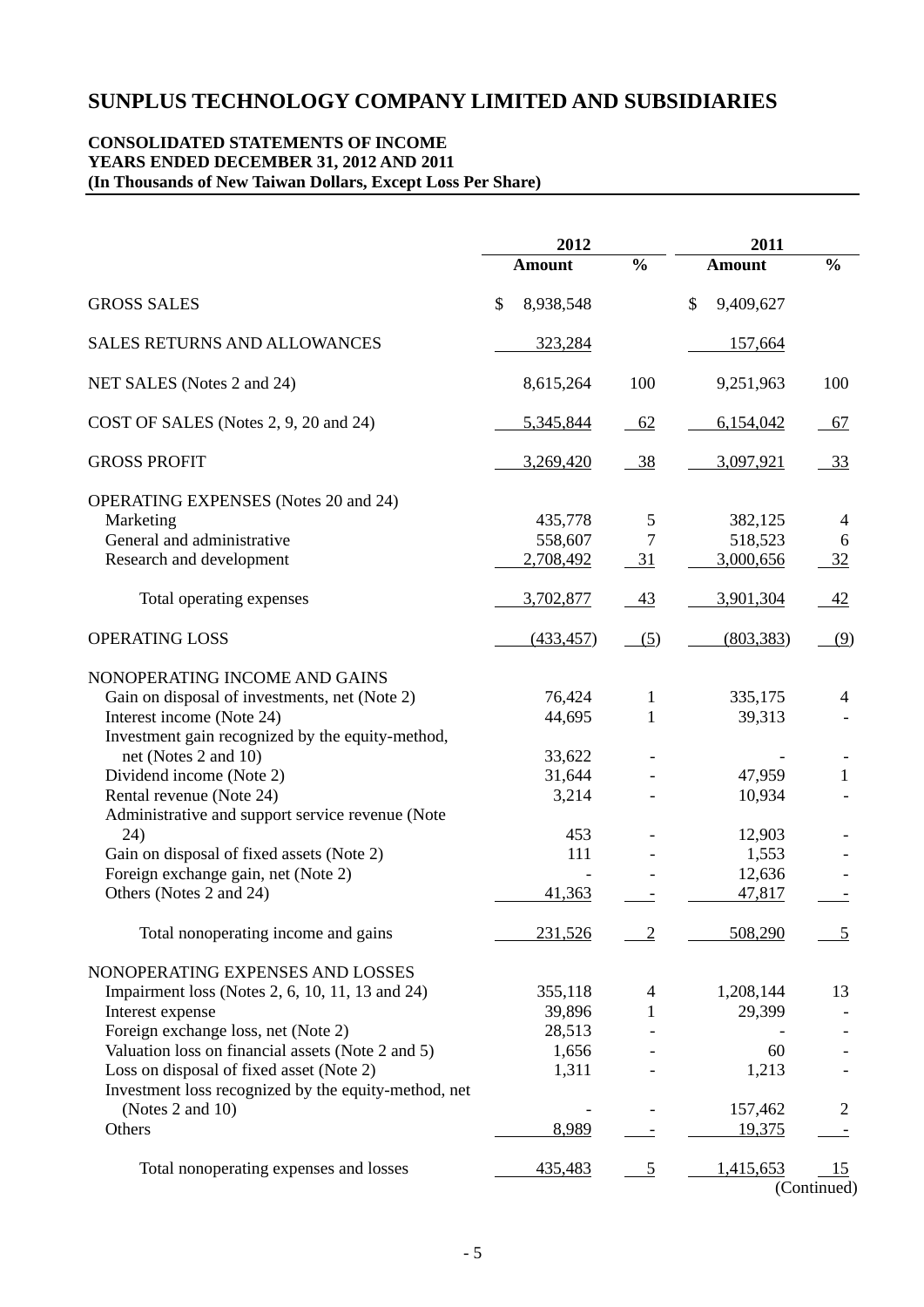#### **CONSOLIDATED STATEMENTS OF INCOME YEARS ENDED DECEMBER 31, 2012 AND 2011 (In Thousands of New Taiwan Dollars, Except Loss Per Share)**

|                                                                                         | 2012                                         |                                             | 2011                                         |                                             |  |
|-----------------------------------------------------------------------------------------|----------------------------------------------|---------------------------------------------|----------------------------------------------|---------------------------------------------|--|
|                                                                                         | Amount                                       | $\frac{0}{0}$                               | Amount                                       | $\frac{0}{0}$                               |  |
| <b>LOSS BEFORE INCOME TAX</b>                                                           | (637, 414)                                   | (8)                                         | (1,710,746)                                  | (19)                                        |  |
| INCOME TAX EXPENSE (Notes 2 and 21)                                                     | 20,581                                       |                                             | 294,818                                      | 3                                           |  |
| <b>CONSOLIDATED NET LOSS</b>                                                            | (657,995)                                    | (8)                                         | (2,005,564)                                  | (22)                                        |  |
| <b>ATTRIBUTABLE TO:</b><br>Shareholders of the parent<br>Minority interest              | $\mathcal{S}$<br>(676,970)<br>18,975         | (8)                                         | $\mathbb{S}$<br>(1,984,922)<br>(20, 642)     | (22)                                        |  |
|                                                                                         | (657,995)<br>\$                              | (8)                                         | (2,005,564)<br>\$                            | (22)                                        |  |
|                                                                                         | 2012                                         |                                             | 2011                                         |                                             |  |
|                                                                                         | <b>Before</b><br><b>Income</b><br><b>Tax</b> | <b>After</b><br><b>Income</b><br><b>Tax</b> | <b>Before</b><br><b>Income</b><br><b>Tax</b> | <b>After</b><br><b>Income</b><br><b>Tax</b> |  |
| CONSOLIDATED LOSS PER SHARE (New Taiwan<br>dollars; Note 22)<br><b>Basic</b><br>Diluted | (1.12)                                       | (1.15)<br>\$<br>(1.15)                      | (2.87)<br>(2.87)                             | (3.37)<br>S<br>\$<br>(3.37)                 |  |

The accompanying notes are an integral part of the consolidated financial statements. (Concluded)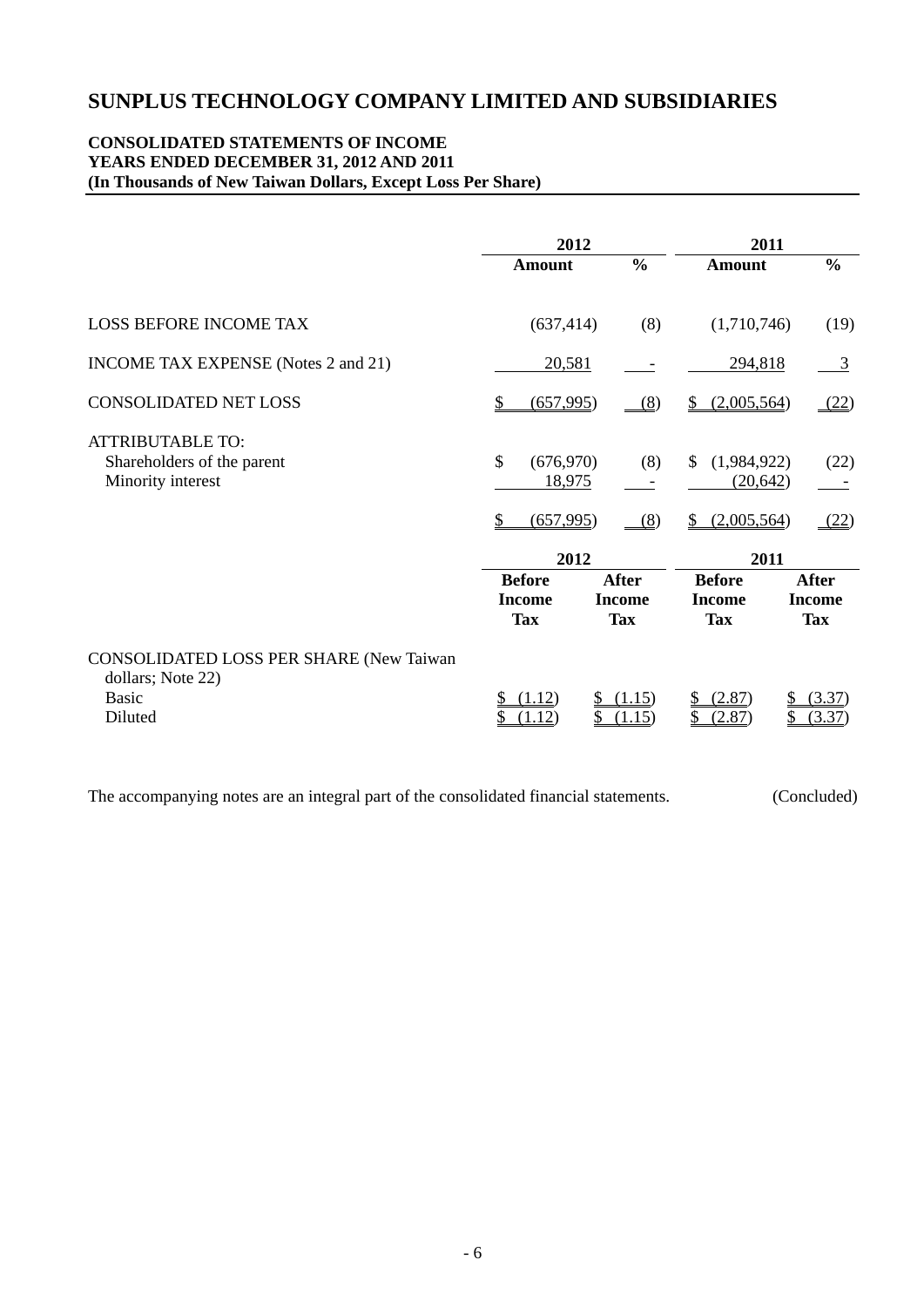## **CONSOLIDATED STATEMENTS OF CHANGES IN SHAREHOLDERS' EQUITY YEARS ENDED DECEMBER 31, 2012 AND 2011 (In Thousands of New Taiwan Dollars, Unless Stated Otherwise)**

|                                                                                                                 | <b>Equity Attributable to Shareholders of the Parent</b> |                                        |                                                     |                                                        |                                                             |         |                 |                      |                                       |                                       |             |                                                        |                                |                          |             |                                          |                                  |
|-----------------------------------------------------------------------------------------------------------------|----------------------------------------------------------|----------------------------------------|-----------------------------------------------------|--------------------------------------------------------|-------------------------------------------------------------|---------|-----------------|----------------------|---------------------------------------|---------------------------------------|-------------|--------------------------------------------------------|--------------------------------|--------------------------|-------------|------------------------------------------|----------------------------------|
|                                                                                                                 |                                                          |                                        |                                                     |                                                        |                                                             |         |                 |                      | Others (Notes 2, 18 and 19)           |                                       |             |                                                        |                                |                          |             |                                          |                                  |
|                                                                                                                 | <b>Capital Stock Issued and</b>                          |                                        | Capital Surplus (Notes 2 and 18)                    |                                                        | <b>Retained Earnings (Notes 2 and 18)</b><br>Unappropriated |         |                 |                      | <b>Unrealized</b><br>Valuation (Loss) |                                       |             |                                                        |                                |                          |             |                                          |                                  |
|                                                                                                                 | <b>Shares</b><br>(Thousands)                             | <b>Outstanding (Note 18)</b><br>Amount | Share<br><b>Issuance</b> in<br><b>Excess of Par</b> | <b>Treasury</b><br><b>Stock</b><br><b>Transactions</b> | Long-term<br><b>Investments</b>                             | Merger  | <b>Total</b>    | <b>Legal Reserve</b> | <b>Special Reserve</b>                | Earnings<br>(Accumulated<br>Deficit)  | Total       | Cumulative<br><b>Translation</b><br><b>Adjustments</b> | Gain on<br>Financial<br>Assets | <b>Treasury</b><br>Stock | Total       | Minority<br><b>Interests</b><br>(Note 2) | Total<br>Shareholders'<br>Equity |
| <b>BALANCE, JANUARY 1, 2011</b>                                                                                 | 596,910                                                  | 5,969,099                              | 709,215                                             | 68,357                                                 | 1,034,600<br>-S                                             | 157,423 | 1,969,595<br>-8 | 2,372,631<br>s.      |                                       | 2,707,229                             | 5,079,860   | (18,662)<br>s                                          | (172, 567)                     | (63, 401)                | (254, 630)  | 1,511,630                                | 14,275,554                       |
| Acquisition of treasury stock                                                                                   |                                                          |                                        |                                                     |                                                        |                                                             |         |                 |                      |                                       |                                       |             |                                                        |                                | (91, 835)                | (91, 835)   |                                          | (91, 835)                        |
| Appropriation of prior year's earnings:<br>Legal reserve<br>Special reserve<br>Cash dividends NT\$0.8 per share |                                                          |                                        |                                                     |                                                        |                                                             |         |                 | 77,372               | <b>.</b><br>191,229<br>$\sim$         | (77, 372)<br>(191, 229)<br>(477, 528) | (477,528)   |                                                        |                                |                          |             |                                          | $\sim$<br>(477, 528)             |
| Adjustment arising from changes in percentage of ownership of<br>investees                                      |                                                          |                                        |                                                     |                                                        | (198, 021)                                                  |         | (198, 021)      |                      |                                       |                                       |             |                                                        |                                |                          |             |                                          | (198, 021)                       |
| Adjustment of capital surplus - others                                                                          |                                                          |                                        |                                                     |                                                        | (43,980)                                                    |         | (43,980)        |                      |                                       |                                       |             |                                                        |                                |                          |             | (53,031)                                 | (97, 011)                        |
| Consolidated net loss in 2011                                                                                   |                                                          |                                        |                                                     |                                                        |                                                             |         |                 |                      |                                       | (1,984,922)                           | (1,984,922) |                                                        |                                |                          |             | (20, 642)                                | (2,005,564)                      |
| Translation adjustments on long-term investments                                                                |                                                          |                                        |                                                     |                                                        |                                                             |         |                 |                      |                                       |                                       |             | 109,167                                                |                                |                          | 109,167     | 4,954                                    | 114,121                          |
| Cash dividends received by subsidiaries from parent company                                                     |                                                          |                                        |                                                     | 2,871                                                  |                                                             |         | 2,871           |                      |                                       |                                       |             |                                                        |                                |                          |             | <b>.</b>                                 | 2,871                            |
| Adjustment for changes in equity in equity-method investees                                                     |                                                          |                                        |                                                     |                                                        |                                                             |         |                 |                      |                                       |                                       |             |                                                        | (2)                            |                          | (2)         |                                          | (2)                              |
| Valuation loss on available-for-sale financial assets                                                           |                                                          |                                        |                                                     |                                                        |                                                             |         |                 |                      |                                       |                                       |             |                                                        | (1,017,746)                    |                          | (1,017,746) | (476)                                    | (1,018,222)                      |
| Subsidiaries' distribution of cash dividends to minority interest                                               |                                                          |                                        |                                                     |                                                        |                                                             |         |                 |                      |                                       |                                       |             |                                                        |                                |                          |             | (138, 343)                               | (138, 343)                       |
| Increase in minority interest                                                                                   |                                                          |                                        |                                                     |                                                        |                                                             |         |                 |                      |                                       |                                       |             |                                                        |                                |                          |             | 298,875                                  | 298,875                          |
| BALANCE, DECEMBER 31, 2011                                                                                      | 596,910                                                  | 5.969.099                              | 709,215                                             | 71,228                                                 | 792,599                                                     | 157,423 | 1,730,465       | 2,450,003            | 191,229                               | (23,822)                              | 2,617,410   | 90,505                                                 | (1,190,315)                    | (155, 236)               | (1,255,046) | 1,602,967                                | 10,664,895                       |
| Deficit offset against legal reserve                                                                            |                                                          |                                        |                                                     |                                                        |                                                             |         |                 | (23,822)             |                                       | 23,822                                |             |                                                        |                                |                          |             |                                          | <b>COL</b>                       |
| Adjustment arising from changes in percentage of ownership of<br>investees                                      |                                                          |                                        |                                                     |                                                        | (13,810)                                                    |         | (13, 810)       |                      |                                       |                                       |             |                                                        |                                |                          |             |                                          | (13, 810)                        |
| Consolidated net loss in 2012                                                                                   |                                                          |                                        |                                                     |                                                        |                                                             |         |                 |                      |                                       | (676,970)                             | (676,970)   |                                                        |                                |                          |             | 18,975                                   | (657,995)                        |
| Translation adjustments on long-term investments                                                                |                                                          |                                        |                                                     |                                                        |                                                             |         |                 |                      |                                       |                                       |             | (87,350)                                               |                                |                          | (87,350)    | (2,015)                                  | (89,365)                         |
| Adjustment for changes in equity in equity-method investees                                                     |                                                          |                                        |                                                     |                                                        |                                                             |         |                 |                      |                                       |                                       |             |                                                        | 1,065                          |                          | 1,065       | 2,014                                    | 3,079                            |
| Valuation gain on available-for-sale financial assets                                                           |                                                          |                                        |                                                     |                                                        |                                                             |         |                 |                      |                                       |                                       |             |                                                        | 1,377,360                      |                          | 1,377,360   | 378                                      | 1,377,738                        |
| Subsidiaries' distribution of cash dividends to minority interest                                               |                                                          |                                        |                                                     |                                                        |                                                             |         |                 |                      |                                       |                                       |             |                                                        |                                |                          |             | (86, 575)                                | (86, 575)                        |
| Increase in minority interest                                                                                   |                                                          |                                        |                                                     |                                                        |                                                             |         |                 |                      |                                       |                                       |             |                                                        |                                |                          |             | 29,632                                   | 29,632                           |
| BALANCE, DECEMBER 31, 2012                                                                                      | 596,910                                                  | \$ 5,969,099                           | 709.215                                             | 71,228                                                 | 778,789                                                     | 157,423 | \$1,716,655     | \$2,426,181          | 191,229                               | (676.970)                             | \$1.940.440 | 3.155                                                  | \$188,110                      | \$(155, 236)             | 36,029      | \$1,565,376                              | \$11,227,599                     |

The accompanying notes are an integral part of the consolidated financial statements.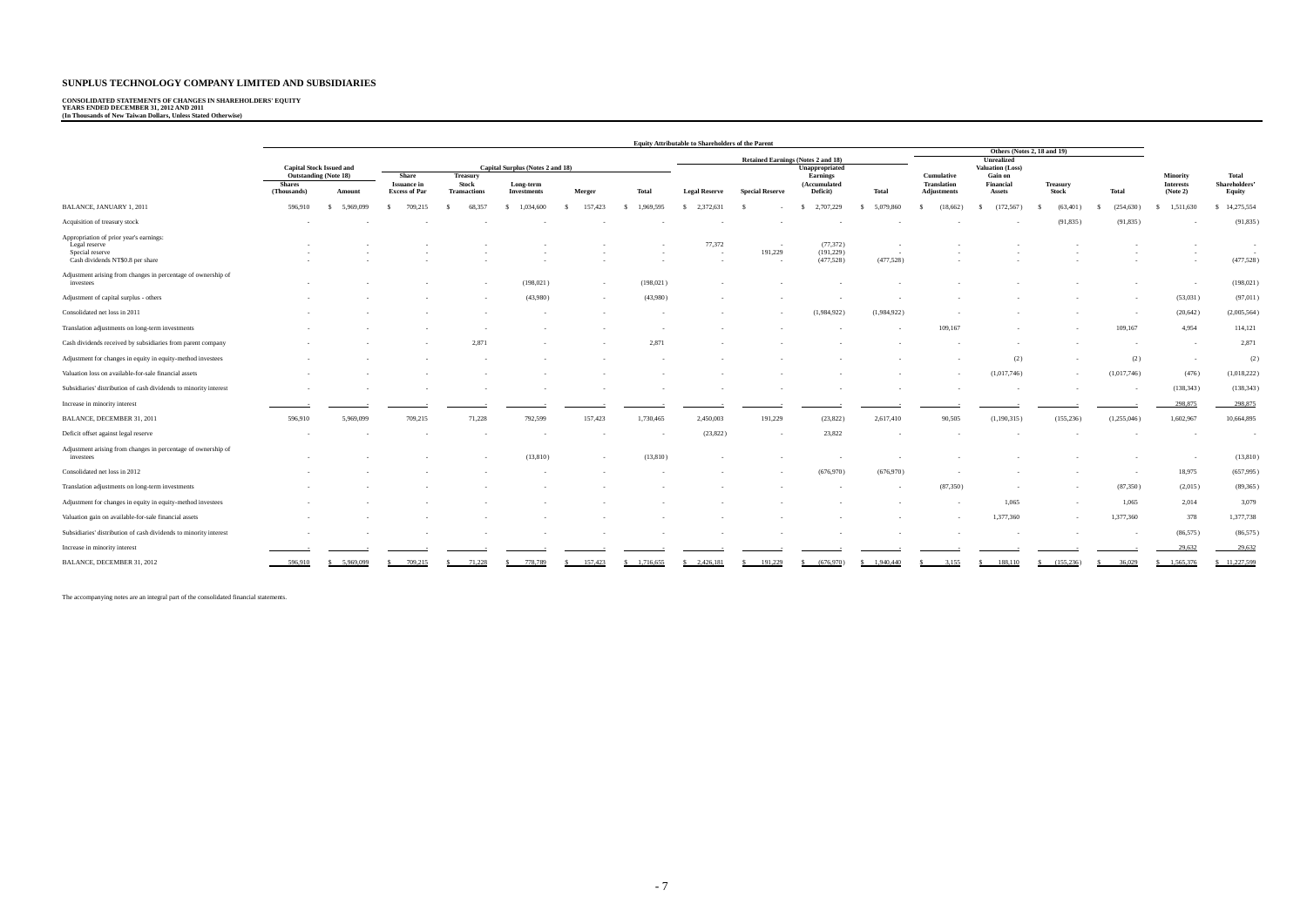### **CONSOLIDATED STATEMENTS OF CASH FLOWS YEARS ENDED DECEMBER 31, 2012 AND 2011 (In Thousands of New Taiwan Dollars)**

|                                                                          | 2012             | 2011        |
|--------------------------------------------------------------------------|------------------|-------------|
| CASH FLOWS FROM OPERATING ACTIVITIES                                     |                  |             |
| Net loss attributable to shareholders of the parent                      | \$<br>(676, 970) | (1,984,922) |
| Net income (loss) attributable to the minority interest                  | 18,975           | (20, 642)   |
| Adjustments to reconcile the consolidated net loss to net cash (used in) |                  |             |
| provided by operating activities:                                        |                  |             |
| Depreciation and amortization                                            | 443,060          | 670,268     |
| (Realized) unrealized intercompany gain, net                             | (599)            | 2,897       |
| Cash dividends received from equity-method investees                     | 38,432           | 133,434     |
| Loss on valuation of financial asset                                     |                  | 60          |
| Gain on disposal of investments, net                                     | (76, 424)        | (335, 175)  |
| Impairment loss on equity-method investments, available-for-sale         |                  |             |
| financial assets and accounts receivable                                 | 355,118          | 1,208,144   |
| Investment (gain) loss recognized by the equity-method, net              | (33,622)         | 157,462     |
| Loss (gain) on disposal of properties, net                               | 1,200            | (340)       |
| Loss on disposal of intangible assets                                    | 407              | 830         |
| Deferred income tax                                                      | 129,740          | 143,079     |
| Accrued pension liability                                                | (597)            | (2,496)     |
| Net changes in operating assets and liabilities                          |                  |             |
| Financial assets held for trading                                        | 48,174           | (20,000)    |
| Notes and accounts receivable                                            | (40,518)         | 446,128     |
| Other receivables                                                        | 17,903           | 55,828      |
| Inventories                                                              | (657, 893)       | 965,766     |
| Other current assets                                                     | (6,646)          | (18,604)    |
| Notes and accounts payable                                               | (8,969)          | (269,705)   |
| Income tax payable                                                       | (277, 125)       | 100,207     |
| Bonus payable to employees and remuneration payable to                   |                  |             |
| directors and supervisors                                                | (35,030)         | (140, 117)  |
| Accrued expenses and other current liabilities                           | 144,598          | (42, 625)   |
| Net cash (used in) provided by operating activities                      | (616, 786)       | 1,049,477   |
| CASH FLOWS FROM INVESTING ACTIVITIES                                     |                  |             |
| Proceeds of the disposal of :                                            |                  |             |
| Available-for-sale financial assets                                      | 2,038,676        | 2,966,259   |
| Equity-method investments                                                |                  | 309,612     |
| Financial assets carried at cost                                         |                  | 84,157      |
| Return of capital on financial assets carried at cost                    | 17,917           | 27,625      |
| Properties                                                               | 1,927            | 3,724       |
| Acquisition of:                                                          |                  |             |
| Available-for-sale financial assets                                      | (1,994,191)      | (2,546,792) |
| Bonds investment with no active market - current                         | (14, 594)        |             |
| Equity-method investments                                                |                  | (317,930)   |
| Financial assets carried at cost                                         | (88, 674)        | (103, 477)  |
| Properties                                                               | (409, 946)       | (669, 565)  |
| Increase in intangible assets                                            | (253, 844)       | (297, 055)  |
|                                                                          |                  |             |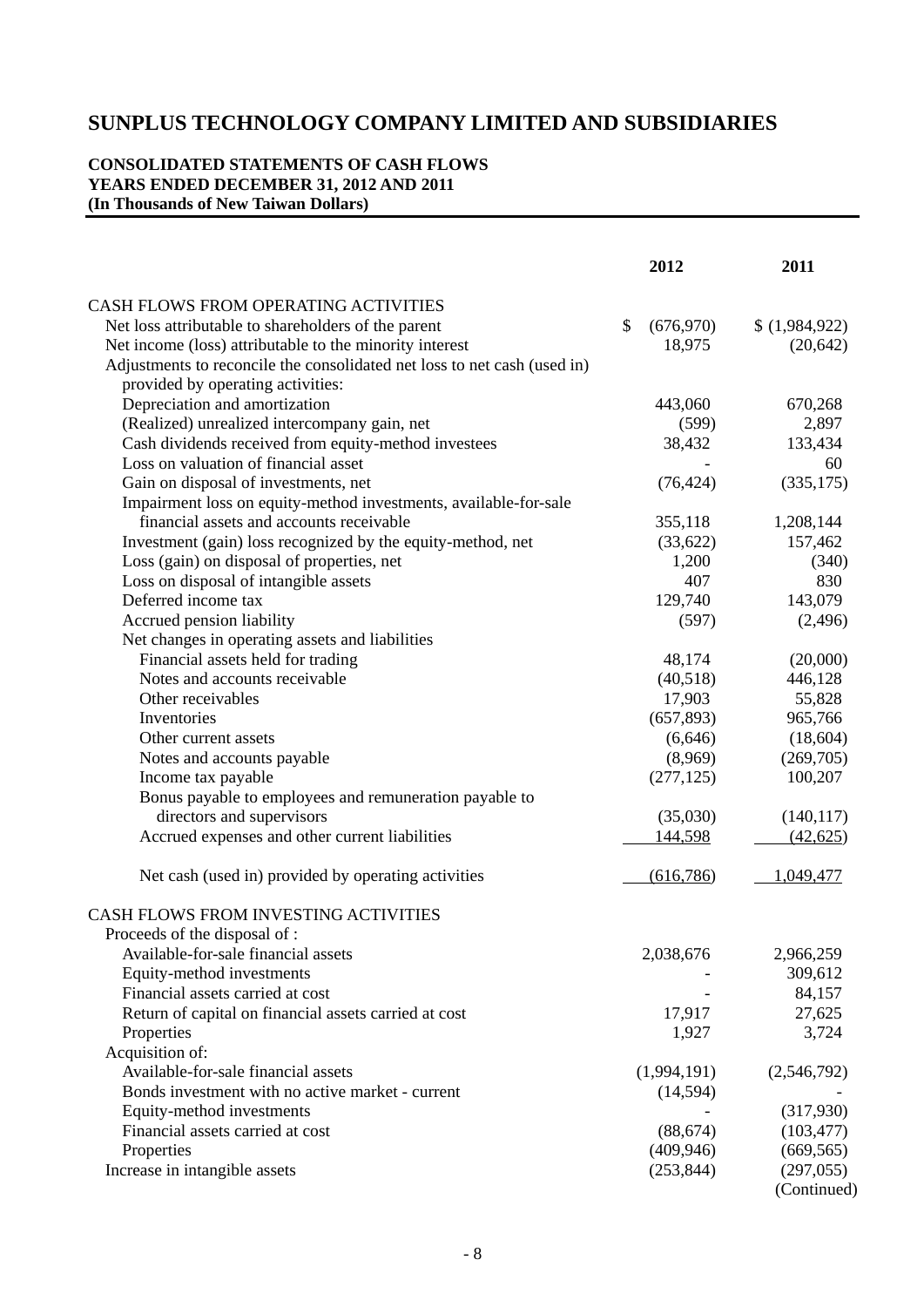### **CONSOLIDATED STATEMENTS OF CASH FLOWS YEARS ENDED DECEMBER 31, 2012 AND 2011 (In Thousands of New Taiwan Dollars)**

|                                                                                                                                                                                                                                                                                                                                                                                                    | 2012                                                                        | 2011                                                                           |
|----------------------------------------------------------------------------------------------------------------------------------------------------------------------------------------------------------------------------------------------------------------------------------------------------------------------------------------------------------------------------------------------------|-----------------------------------------------------------------------------|--------------------------------------------------------------------------------|
| Decrease (increase) in deferred charges and others<br>Decrease (increase) in other receivables<br>Decrease (increase) in restricted assets                                                                                                                                                                                                                                                         | \$<br>1,754<br>570<br>31,958                                                | $\mathbb{S}$<br>(96,306)<br>(400,000)<br>(38, 325)                             |
| Net cash used in investing activities                                                                                                                                                                                                                                                                                                                                                              | (668, 447)                                                                  | (1,078,073)                                                                    |
| <b>CASH FLOWS FROM FINANCING ACTIVITIES</b><br>Cash paid for the acquisition of treasury stock<br>(Decrease) increase in short-term loans<br>Increase in long-term loans<br>Repayments of long-term bank loans<br>(Decrease) increase in guarantee deposits<br>Cash dividends paid on common stock<br>Cash dividends received by subsidiaries from parent company<br>Increase in minority interest | (457, 621)<br>1,895,204<br>(295,000)<br>(57, 503)<br>(86, 575)<br>17,268    | (91, 835)<br>126,642<br>(568, 500)<br>10,310<br>(615, 871)<br>2,871<br>242,645 |
| Net cash provided by (used in) financing activities                                                                                                                                                                                                                                                                                                                                                | 1,015,773                                                                   | (893,738)                                                                      |
| NET DECREASE IN CASH AND CASH EQUIVALENTS                                                                                                                                                                                                                                                                                                                                                          | (269, 460)                                                                  | (922, 334)                                                                     |
| CASH AND CASH EQUIVALENTS, BEGINNING OF YEAR                                                                                                                                                                                                                                                                                                                                                       | 4,775,205                                                                   | 5,669,021                                                                      |
| EFFECT OF EXCHANGE RATE CHANGES                                                                                                                                                                                                                                                                                                                                                                    | (12, 849)                                                                   | 48,001                                                                         |
| EFFECT OF CHANGE IN CONSOLIDATED ENTITIES                                                                                                                                                                                                                                                                                                                                                          |                                                                             | (19, 483)                                                                      |
| CASH AND CASH EQUIVALENTS, END OF YEAR                                                                                                                                                                                                                                                                                                                                                             | \$4,492,896                                                                 | \$4,775,205                                                                    |
| SUPPLEMENTAL CASH FLOW INFORMATION<br>Income tax paid<br>Interest paid                                                                                                                                                                                                                                                                                                                             | \$<br>136,221<br>39,965                                                     | 47,567<br>36,330                                                               |
| NONCASH INVESTING AND FINANCING ACTIVITIES<br>Reclassification of rental assets to properties<br>Reclassification of properties to rental assets<br>Reclassification of financial assets carried at cost to available-for-sale<br>financial asset<br>Reclassifications of available-for-sale financial assets to long-term<br>investment<br>Current portion of long-term bank loans                | $\frac{1}{2}$<br>60,806<br>\$<br><u>\$</u><br>30,000<br>,797,347<br>496,806 | 25,225<br>265,000                                                              |
| PARTIAL CASH INVESTING ACTIVITIES                                                                                                                                                                                                                                                                                                                                                                  |                                                                             |                                                                                |
| Acquisition of properties<br>Increase in other receivables - related parties                                                                                                                                                                                                                                                                                                                       | \$<br>(427, 430)<br>24,535                                                  | \$<br>(673,903)<br>(Continued)                                                 |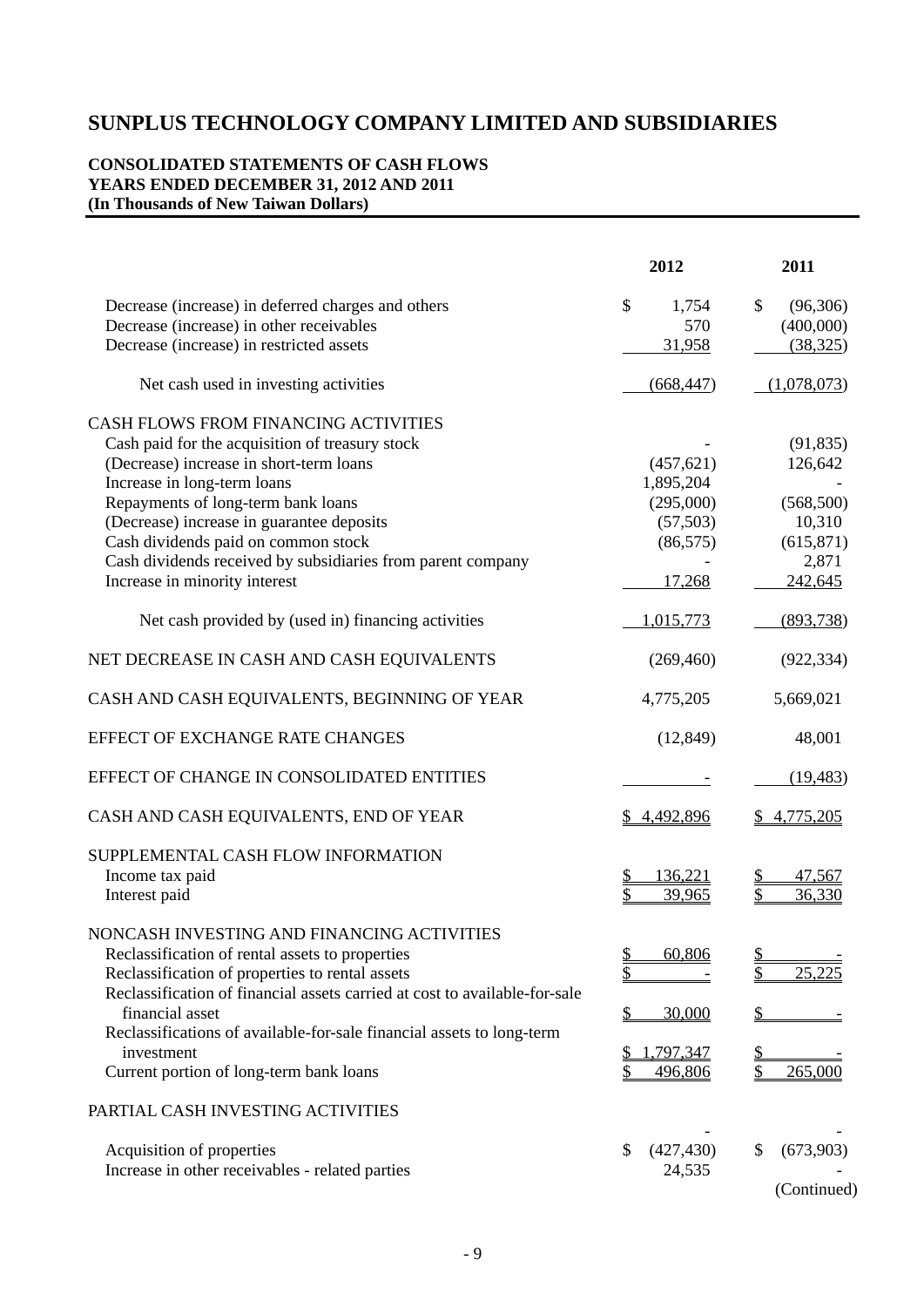#### **CONSOLIDATED STATEMENTS OF CASH FLOWS YEARS ENDED DECEMBER 31, 2012 AND 2011 (In Thousands of New Taiwan Dollars)**

|                                                                                                                                                 | 2012                                               | 2011                              |
|-------------------------------------------------------------------------------------------------------------------------------------------------|----------------------------------------------------|-----------------------------------|
| (Decrease) increase in payables to contractors and equipment suppliers<br>Cash paid                                                             | (7,051)<br>(409, 946)                              | 4,338<br>(669, 565)               |
| Acquisition of intangible assets<br>Decrease in other receivable<br>Increase in accrued expenses and other current liabilities<br>Cash received | \$<br>(287, 848)<br>14,520<br>19,484<br>(253, 844) | \$<br>(297, 055)<br>(297, 055)    |
| Disposal of cost-method investments<br>Increase in receivables from disposal of cost-method<br>Cash received                                    | \$                                                 | \$<br>87,388<br>(3,231)<br>84,157 |

The accompanying notes are an integral part of the consolidated financial statements. (Concluded)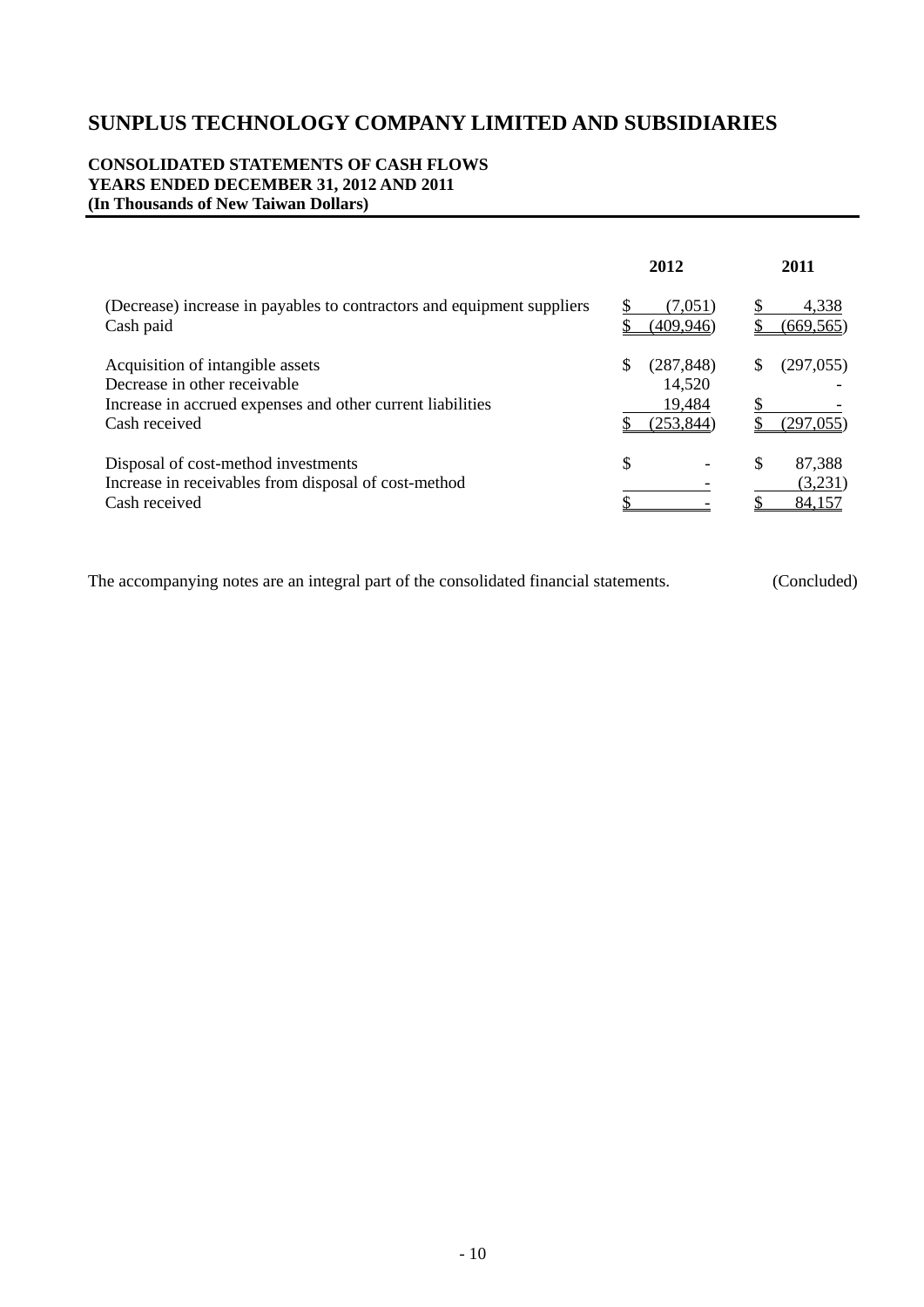#### **NOTES TO CONSOLIDATED FINANCIAL STATEMENTS YEARS ENDED DECEMBER 31, 2012 AND 2011 (In Thousands of New Taiwan Dollars, Unless Stated Otherwise)**

#### **1. ORGANIZATION AND OPERATIONS**

Sunplus Technology Company Limited ("Sunplus") was established in August 1990. It researches, develops, designs, tests and sells high quality, high value-added consumer integrated circuits (ICs). Its products are based on core technologies in such areas as multimedia audio/video, single-chip microcontrollers and digital signal processors. These technologies are used to develop hundreds of products including various ICs: liquid crystal display, microcontroller, multimedia, voice/music, and application-specific.

Sunplus' shares have been listed on the Taiwan Stock Exchange since January 2000. Some of its shares have been issued in the form of global depositary receipts (GDRs), which have been listed on the London Stock Exchange since March 2001 (refer to Note 18).

Following is a diagram of the relationship and ownership percentages between Sunplus and its investees (collectively, the "Company") as of December 31, 2012:

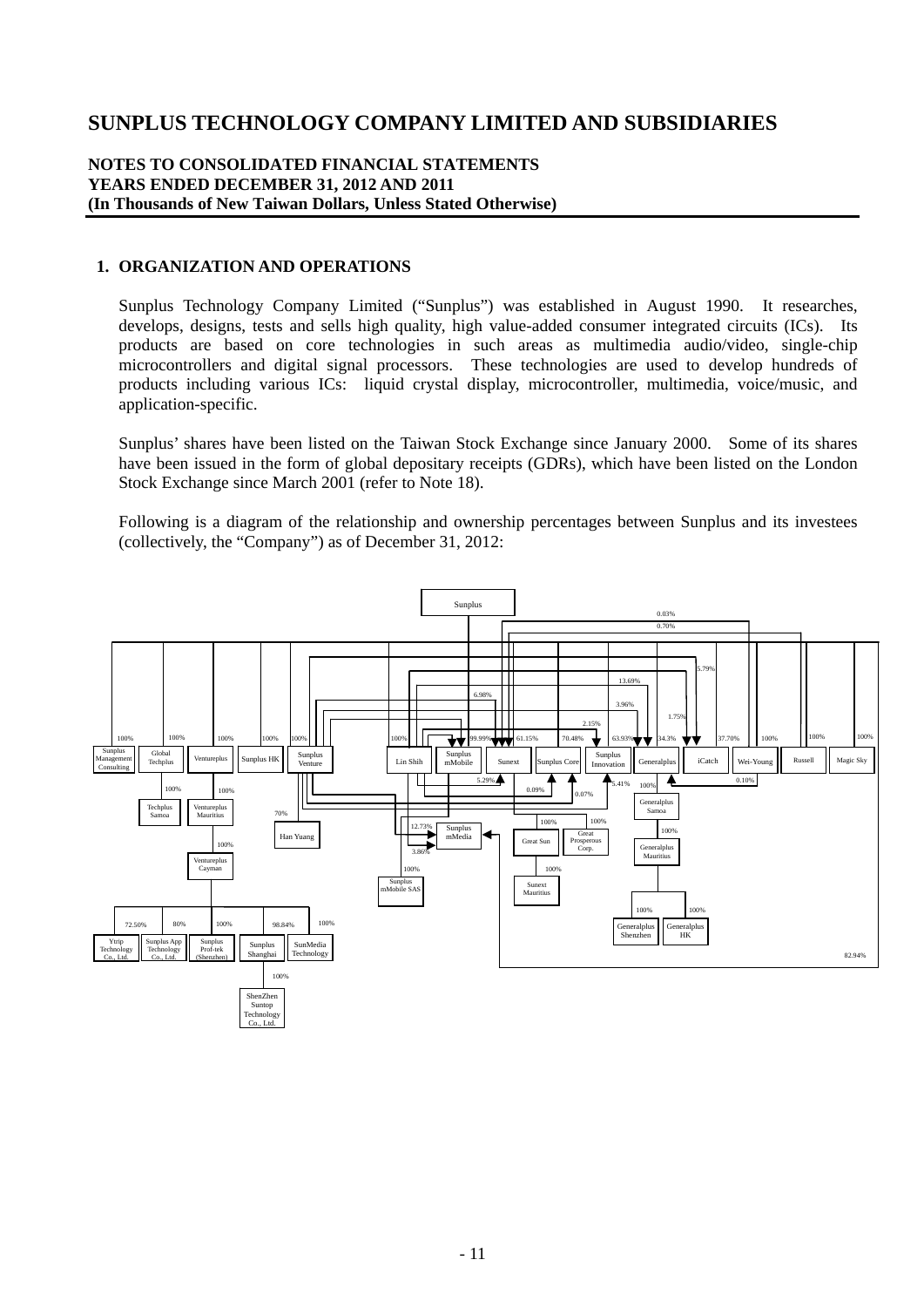Sunplus mMobile, iCatch, Sunplus mMedia, Sunplus Innovation and Sunplus mMobile SAS research, develop, design, manufacture and sell all kinds of IC modules, application software and silicon intellectual property (SIP). Sunplus Technology (Shanghai) manufactures and sells ICs and building rental. Sunplus Prof-tek (Shenzhen) and SunMedia Technologyresearches and sells computer software and provides system integration services. Sunplus App Technology Co., Ltd. manufacture and sell ICs. Ytrip Technology mainly do system services and manage web business. Shenzhen Suntop Technology researches software and hardware. Han Young mainly do information supply services, researches and sells ICs. Sunext mainly develops, and sells optical electronic and SOC (system on chip) ICs. Sunplus Core researches, develops, designs, manufactures and sells multimedia ICs. Sunext Technology (Shanghai) researches, designs, manufactures, and sells large-capacity magnetic disc and software and renders related technological consulting services. Generalplus researches, develops, designs, manufactures, and sells custom-made ICs. Generalplus Shenzhen and Generalplus HK do market research surveys. Sunplus HK engages in international trade. Bright Sunplus mMobile researches and develops intellectual property rights. Great Prosperous Corp. engages in investing activities and collects information on foreign techniques and marketing. All other subsidiaries are engaged in investing activities.

Sunplus and its consolidated entities are hereinafter referred to collectively as the "Company." As of December 31, 2012 and 2011, the Company had 2,130 and 2,207 employees, respectively.

### **2. SIGNIFICANT ACCOUNTING POLICIES**

#### **Basis of Presentation**

The accompanying financial statements have been prepared in conformity with the Guidelines Governing the Preparation of Financial Reports by Securities Issuers and accounting principles generally accepted in the Republic of China (ROC). Significant accounting policies are summarized as follows:

#### **Principles of Consolidation**

The accompanying consolidated financial statements include the accounts of all direct and indirect subsidiaries of Sunplus, and the accounts of investees in which Sunplus' ownership percentage is less than 50% but in which Sunplus has a controlling interest. All significant intercompany balances and transactions are eliminated upon consolidation.

The consolidated entities as of December 31, 2012 and 2011 were as follows:

|                 |                                  |        | % of Ownership as of<br>December 31 |                                                                   |
|-----------------|----------------------------------|--------|-------------------------------------|-------------------------------------------------------------------|
| <b>Investor</b> | <b>Investee</b>                  | 2012   | 2011                                | <b>Remark</b>                                                     |
| Sunplus         | Sunplus Management<br>Consulting | 100.00 | 100.00                              |                                                                   |
|                 | Global Techplus                  | 100.00 | 100.00                              | $\overline{\phantom{a}}$                                          |
|                 | Ventureplus                      | 100.00 | 100.00                              |                                                                   |
|                 | Sunplus HK                       | 100.00 | 100.00                              | $\overline{\phantom{0}}$                                          |
|                 | Sunplus Venture                  | 100.00 | 100.00                              | $\overline{\phantom{0}}$                                          |
|                 | Lin Shih                         | 100.00 | 100.00                              |                                                                   |
|                 | Sunplus mMobile                  | 99.99  | 99.99                               | $\overline{\phantom{0}}$                                          |
|                 | Sunext                           | 61.15  | 61.15                               |                                                                   |
|                 | Sunplus Core                     | 99.82  | 70.48                               |                                                                   |
|                 | Sunplus Innovation               | 62.91  | 63.93                               |                                                                   |
|                 | Generalplus                      | 34.30  | 34.32                               | Sunplus and its subsidiaries had 52.04% equity<br>in Generalplus. |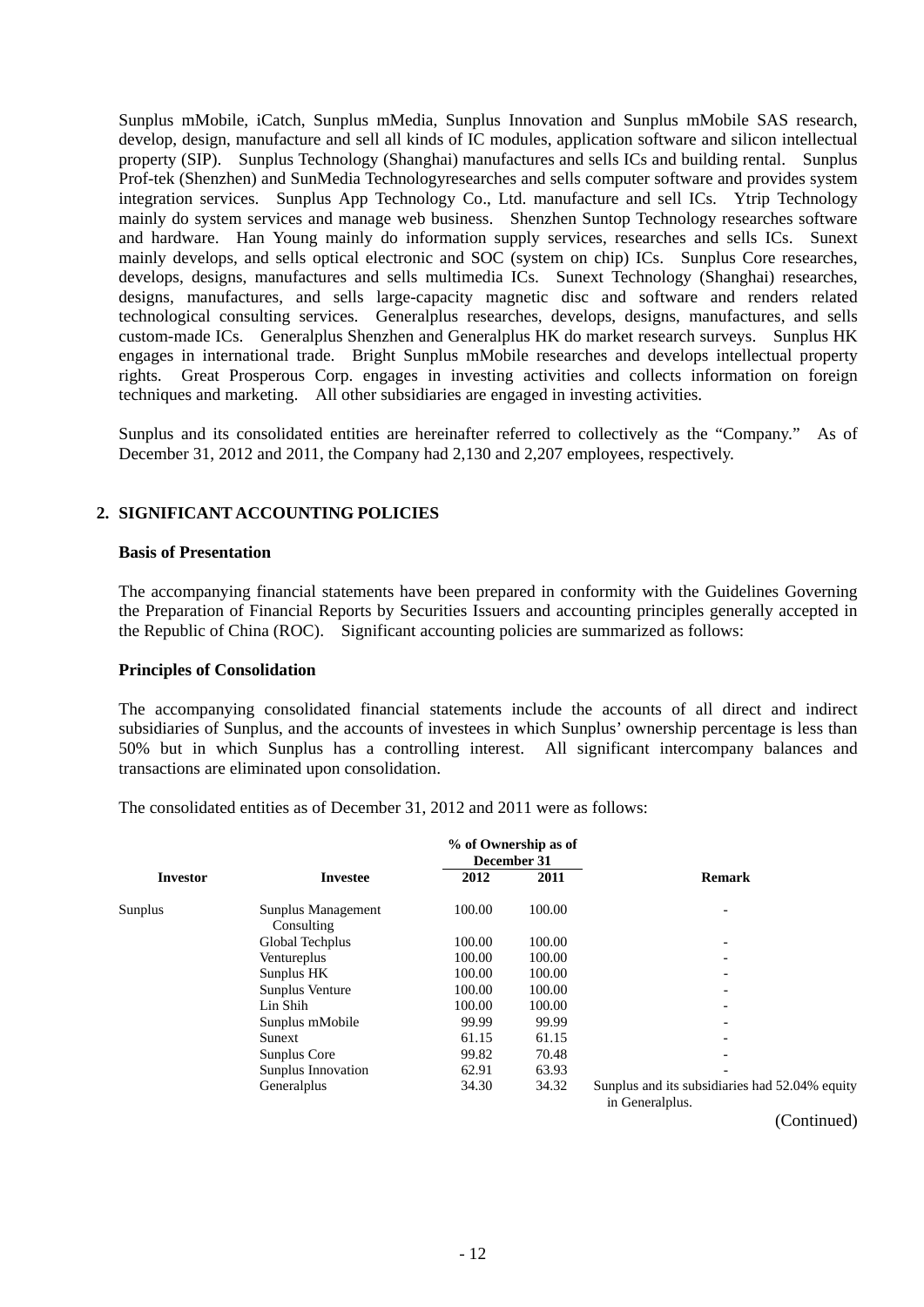|                                            |                                         |                | % of Ownership as of     |                                                                                                                                                                                                                                           |  |  |  |
|--------------------------------------------|-----------------------------------------|----------------|--------------------------|-------------------------------------------------------------------------------------------------------------------------------------------------------------------------------------------------------------------------------------------|--|--|--|
|                                            |                                         |                | December 31              |                                                                                                                                                                                                                                           |  |  |  |
| <b>Investor</b>                            | <b>Investee</b>                         | 2012           | 2011                     | <b>Remark</b>                                                                                                                                                                                                                             |  |  |  |
|                                            | iCatch Technology, Inc.                 | 37.70          | 37.70                    | Sunplus and its subsidiaries had 45.24% equity<br>in iCatch Technology, Inc. and the Company<br>had controlling interest over iCatch<br>Technology, Inc.; thus, the investee was<br>included in the consolidated financial<br>statements. |  |  |  |
|                                            | Wei-Young                               | 100.00         | 100.00                   |                                                                                                                                                                                                                                           |  |  |  |
|                                            | Russell                                 | 100.00         | 100.00                   |                                                                                                                                                                                                                                           |  |  |  |
|                                            | Magic Sky Limited                       | 100.00         | 100.00                   |                                                                                                                                                                                                                                           |  |  |  |
|                                            | Sunplus mMedia                          | 82.94          | 82.94                    |                                                                                                                                                                                                                                           |  |  |  |
| Global Techplus                            | Techplus Samoa                          | $\overline{a}$ | 100.00                   | The investee completed liquidation in<br>November 2012; thus it was excluded from<br>the consolidated financial statements.                                                                                                               |  |  |  |
| Ventureplus                                | Ventureplus Mauritius                   | 100.00         | 100.00                   |                                                                                                                                                                                                                                           |  |  |  |
| Ventureplus Mauritius                      | Ventureplus Cayman                      | 100.00         | 100.00                   |                                                                                                                                                                                                                                           |  |  |  |
| Ventureplus Cayman                         | Ytrip Technology Co., Ltd.              | 72.50          | 77.76                    |                                                                                                                                                                                                                                           |  |  |  |
|                                            | Sunplus App Technology Co.,<br>Ltd.     | 80.00          | 80.00                    |                                                                                                                                                                                                                                           |  |  |  |
|                                            | Sunplus Prof-tek (Shenzhen)             | 100.00         | 100.00                   |                                                                                                                                                                                                                                           |  |  |  |
|                                            | Sunplus Shanghai                        | 98.84          | 98.84                    |                                                                                                                                                                                                                                           |  |  |  |
|                                            | SunMedia Technology Co.,<br>Ltd.        | 100.00         | 100.00                   |                                                                                                                                                                                                                                           |  |  |  |
| Sunplus Technology<br>Co., Ltd. (Shanghai) | ShenZhen Suntop Technology<br>Co., Ltd. | 100.00         | 100.00                   |                                                                                                                                                                                                                                           |  |  |  |
| Sunplus Venture                            | Han Yuang                               | 70.00          | 70.00                    |                                                                                                                                                                                                                                           |  |  |  |
|                                            | Sunext                                  | 6.98           | 6.98                     | Sunplus and its subsidiaries had 74.15% equity<br>in Sunext.                                                                                                                                                                              |  |  |  |
|                                            | Generalplus                             | 3.95           | 3.96                     | Sunplus and its subsidiaries had 52.04% equity<br>in Generalplus.                                                                                                                                                                         |  |  |  |
|                                            | Sunplus Core                            | 0.07           | 11.85                    | Sunplus and its subsidiaries had 99.98% equity<br>in Sunplus Core.                                                                                                                                                                        |  |  |  |
|                                            | Sunplus mMobile                         |                |                          | Sunplus and its subsidiaries had 99.99% equity<br>in Sunplus mMobile                                                                                                                                                                      |  |  |  |
|                                            | Sunplus mMedia                          | 12.73          | 12.73                    | Sunplus and its subsidiaries had 99.53% equity<br>in Sunplus mMedia.                                                                                                                                                                      |  |  |  |
|                                            | Sunplus Innovation                      | 5.44           | 5.41                     | Sunplus and its subsidiaries had 70.5% equity<br>in Sunplus Innovation                                                                                                                                                                    |  |  |  |
|                                            | iCatch Technology, Inc.                 | 5.79           | 5.79                     | Sunplus and its subsidiaries had 45.24% equity<br>in iCatch Technology, Inc.                                                                                                                                                              |  |  |  |
| Lin Shih                                   | Generalplus                             | 13.69          | 13.69                    | Sunplus and its subsidiaries had 52.07% equity<br>in Generalplus.                                                                                                                                                                         |  |  |  |
|                                            | Sunext                                  | 5.29           | 5.29                     | Sunplus and the subsidiaries had 74.15%<br>equity in Sunext.                                                                                                                                                                              |  |  |  |
|                                            | Sunplus Core                            | 0.09           | 14.52                    | Sunplus and its subsidiaries had 99.98% equity<br>in Sunplus Core.                                                                                                                                                                        |  |  |  |
|                                            | Sunplus mMedia                          | 3.86           | 3.86                     | Sunplus and its subsidiaries had 99.53% equity<br>in Sunplus mMedia.                                                                                                                                                                      |  |  |  |
|                                            | Sunplus mMobile                         |                | $\overline{\phantom{a}}$ | Sunplus and its subsidiaries had 99.99% equity<br>in Sunplus mMobile.                                                                                                                                                                     |  |  |  |
|                                            | Sunplus Innovation                      | 2.15           | 2.18                     | Sunplus and its subsidiaries had 70.5% equity<br>in Sunplus Innovation.                                                                                                                                                                   |  |  |  |
|                                            | iCatch Technology, Inc.                 | 1.75           | 1.75                     | Sunplus and its subsidiaries had 45.24% equity<br>in iCatch Technology, Inc. and the Company<br>had controlling interest over iCatch<br>Technology, Inc.; thus, the investee was<br>included in the consolidated financial<br>statements. |  |  |  |
| Sunplus mMobile                            | Sunplus mMobile Holding<br>Inc.         |                | 100.00                   | The investee completed liquidation in<br>November 2012; thus it was excluded from<br>the consolidated financial statements.                                                                                                               |  |  |  |
|                                            | Sunplus mMobile SAS                     | 100.00         | 100.00                   |                                                                                                                                                                                                                                           |  |  |  |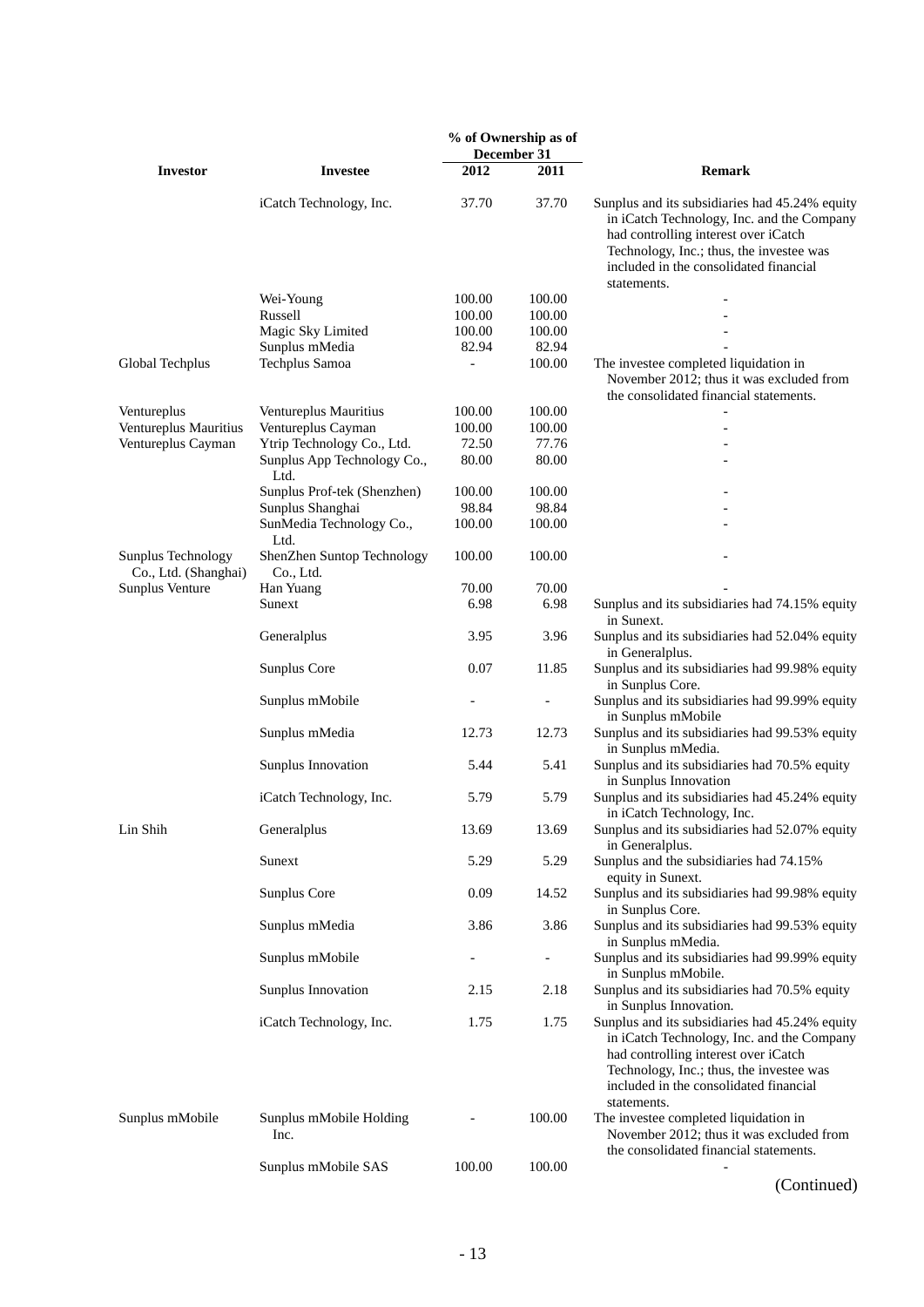|                         |                         |        | % of Ownership as of |                                                                                                                             |  |  |  |
|-------------------------|-------------------------|--------|----------------------|-----------------------------------------------------------------------------------------------------------------------------|--|--|--|
|                         |                         |        | December 31          |                                                                                                                             |  |  |  |
| <b>Investor</b>         | <b>Investee</b>         | 2012   | 2011                 | <b>Remark</b>                                                                                                               |  |  |  |
| Sunext                  | Great Sun               | 100.00 | 100.00               |                                                                                                                             |  |  |  |
|                         | Great Prosperous Corp.  | 100.00 | 100.00               |                                                                                                                             |  |  |  |
| Great Sun               | <b>Sunext Mauritius</b> | 100.00 | 100.00               |                                                                                                                             |  |  |  |
| <b>Sunext Mauritius</b> | Sunext (Shanghai)       |        | 100.00               | The investee completed liquidation in<br>November 2012; thus it was excluded from<br>the consolidated financial statements. |  |  |  |
| Generalplus             | Generalplus Samoa       | 100.00 | 100.00               |                                                                                                                             |  |  |  |
| Generalplus Samoa       | Generalplus Mauritius   | 100.00 | 100.00               |                                                                                                                             |  |  |  |
| Generalplus Mauritius   | Generalplus Shenzhen    | 100.00 | 100.00               |                                                                                                                             |  |  |  |
|                         | Generalplus HK          | 100.00 | 100.00               |                                                                                                                             |  |  |  |
| Wei-Young               | Generalplus             | 0.10   | 0.10                 | Sunplus and its subsidiaries had 52.04% equity<br>in Generalplus                                                            |  |  |  |
|                         | Sunext                  | 0.03   | 0.03                 | Sunplus and its subsidiaries had 74.15% equity<br>in Sunext                                                                 |  |  |  |
| Russell                 | Sunext                  | 0.70   | 0.70                 | Sunplus and its subsidiaries had 74.15% equity<br>in Sunext                                                                 |  |  |  |
|                         |                         |        |                      | (Concluded)                                                                                                                 |  |  |  |

Minority interest in subsidiaries is presented as a separate component of shareholders' equity.

#### **Foreign-currency Transactions**

ROC Statement of Financial Accounting Standards No. 14 - "The Effects of Changes in Foreign Exchange Rates" applies to foreign subsidiaries that use their local currencies as their functional currencies, as follows: (a) renminbi (RMB) - Sunplus Shanghai, Sunplus Prof-tek (Shenzhen), SunMedia, Sunplus App Technology, Yitrip Technology, Shenzhen Suntop Technology, Sunext Shanghai and Generalplus Shenzhen; (b) Hong Kong dollar (HKD) - Sunplus HK and Generalplus HK; (c) euro (EUR) - Sunplus mMobile SAS; and (d) U.S. dollar (USD) - other subsidiaries. The consolidated financial statements of foreign subsidiaries are translated into New Taiwan dollars at the following exchange rates: assets and liabilities - exchange rate on the balance sheet date; shareholders' equity - historical rates; and income and expenses - average rate for the year. The resulting translation adjustments are recorded as a separate component of shareholders' equity.

Nonderivative foreign-currency transactions are recorded in New Taiwan dollars at the rates of exchange in effect when the transactions occur. Exchange differences arising from the settlement of foreign-currency assets and liabilities are recognized in profit or loss.

At the balance sheet date, foreign-currency monetary assets and liabilities are revalued using prevailing exchange rates, and the exchange differences are recognized in profit or loss.

At the balance sheet date, foreign-currency nonmonetary assets (such as equity instruments) and liabilities that are measured at fair value are revalued using prevailing exchange rates, with the exchange differences treated as follows:

- a. Recognized in shareholders' equity if the changes in fair value are recognized in shareholders' equity;
- b. Recognized in profit and loss if the changes in fair value is recognized in profit or loss.

Foreign-currency nonmonetary assets and liabilities that are carried at cost continue to be stated at exchange rates at trade dates.

If the functional currency of an equity-method investee is a foreign currency, translation adjustments will result from the translation of the investee's financial statements into the reporting currency of the Company. Such adjustments are accumulated and reported as a separate component of shareholders' equity.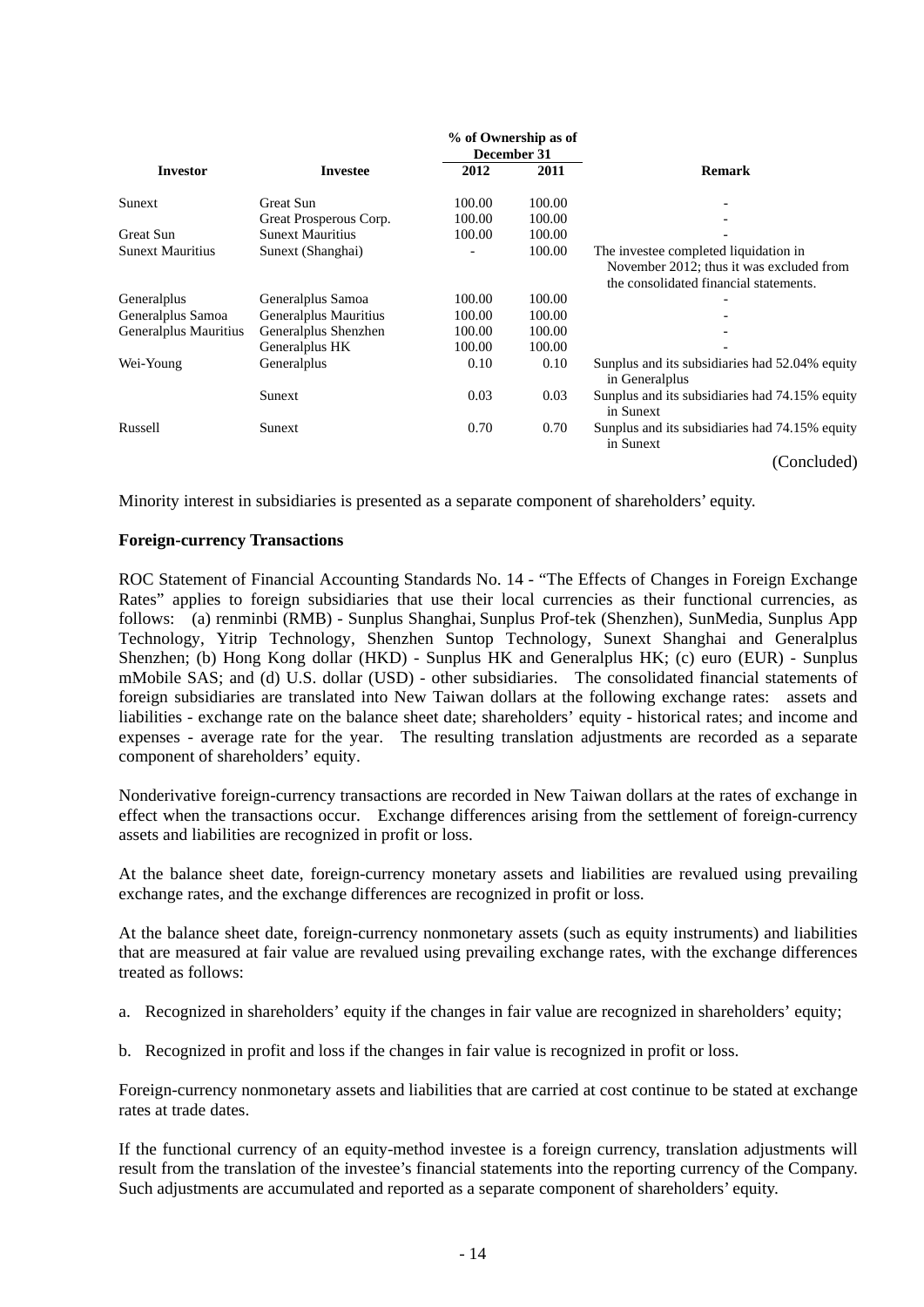#### **Cash Equivalents**

Cash equivalent are three-month bonds, with book value is close to fair value.

#### **Accounting Estimates**

Under the above guidelines and principles, the Company is required to make certain estimates and assumptions that could affect the amounts of allowance for doubtful accounts, allowance for sales returns and discounts, allowance for inventory devaluation, property depreciation, amortization of intangible assets and deferred expenses, impairment loss on assets, income tax, pension expenses and the bonuses to employees, directors and supervisors. Actual results could differ from these estimates.

#### **Current/Noncurrent Assets and Liabilities**

Current assets are cash (unrestricted) and other assets primarily held for trading purposes or to be realized, consumed or sold within one year from the balance sheet date. All other assets such as properties and intangible assets are classified as noncurrent. Current liabilities are obligations incurred for trading purposes or to be settled within one year from the balance sheet date. All other liabilities are classified as noncurrent.

#### **Available-for-sale Financial Assets**

Investments designated as available-for-sale financial assets include open-end mutual funds and domestic listed stocks. Investments classified as available-for-sale financial assets are initially measured at fair value plus transaction costs that are directly attributable to the acquisition.

At each balance sheet date subsequent to initial recognition, available-for-sale financial assets are remeasured at fair value, with changes in fair value recognized in equity until the financial assets are disposed of, at which time, the cumulative gain or loss previously recognized in equity is included in profit or loss for the year. All regular way purchases or sales of financial assets are recognized and derecognized on a trade date basis.

The recognition, derecognition and the fair value bases of available-for-sale financial assets are similar to those of financial assets at fair value through profit or loss.

Cash dividends are recognized on the ex-dividend date, except for dividends distributed from the pre-acquisition profit, which are treated as a reduction of investment cost. Stock dividends are not recognized as investment income but are recorded as an increase in the number of shares. The total number of shares subsequent to the increase is used for the recalculation of cost per share. The difference between the initial cost of a debt instrument and its maturity amount is amortized using the effective interest method, with the amortized interest recognized as gain or loss.

The fair values of open-end mutual funds are based on their net asset value as of the balance sheet date, and those of domestic listed stocks, the closing prices as of the balance sheet date.

An impairment loss is recognized when there is objective evidence that the financial asset is impaired. Any subsequent decrease in impairment loss for an equity instrument classified as available-for-sale is recognized directly in equity.

#### **Bond Investments with No Active Market**

Investments in bonds with no quoted prices in an active market and with a fixed income is measured at don't have quoted prices in an active marke and the investment's income is fixed which is measured at amortized cost by a straight-line method. These bonds may be disposed of anytime.

An impairment loss is recognized when there is objective evidence that the financial asset is impaired.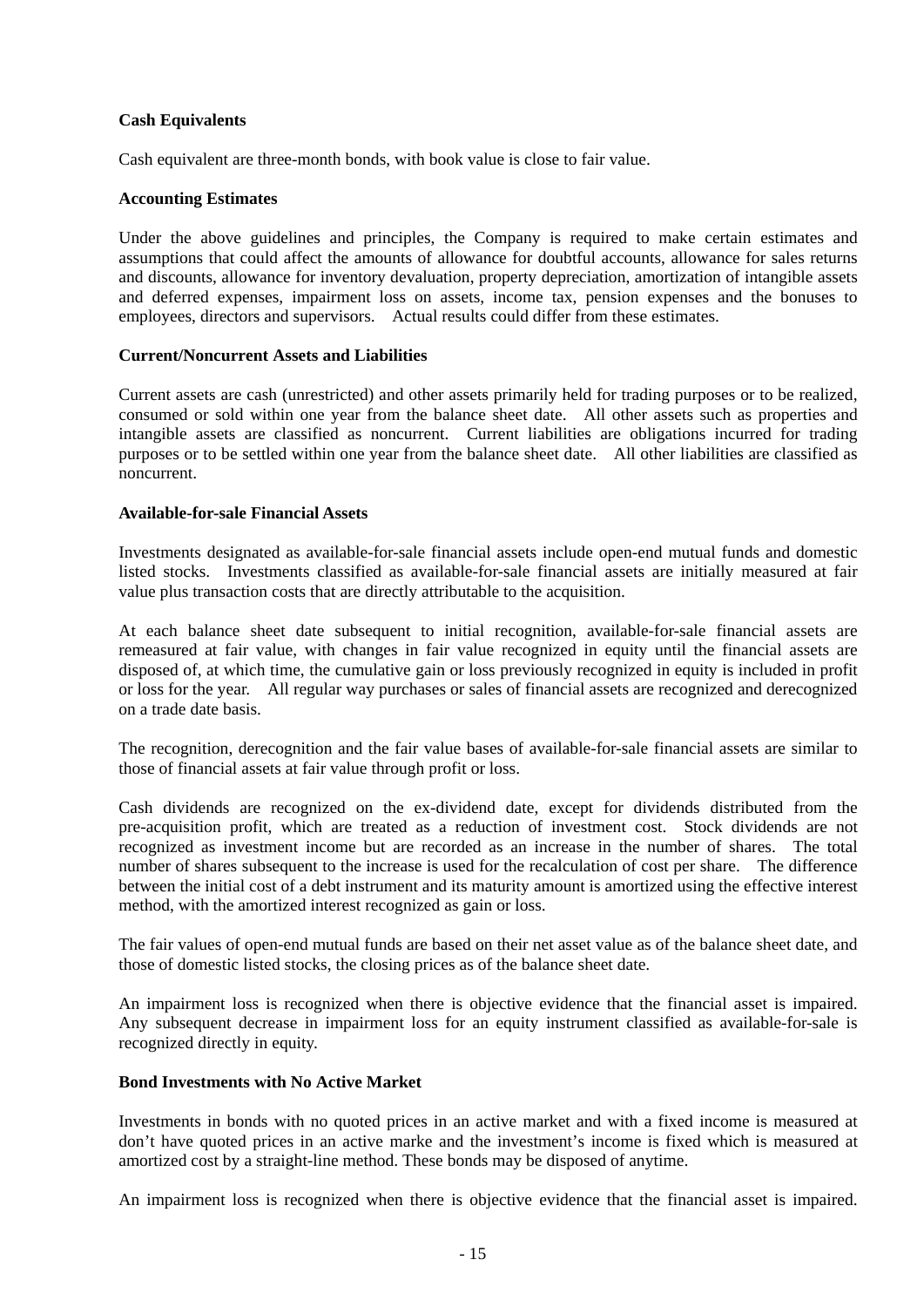Any subsequent decrease in impairment loss for bond investment must be charged to current income. However, the amount should not exceed the carrying amount.

#### **Impairment of Accounts Receivable**

An allowance for doubtful accounts is provided on the basis of a review of the collectibility of accounts receivable. The Company makes this review through an aging analysis of the outstanding receivables and assessing the value of the collateral provided by customers.

As discussed in Note 3 to the financial statements, on January 1, 2011, the Company adopted the third-time revised Statement of Financial Accounting Standards (SFAS) No. 34 - "Financial Instruments: Recognition and Measurement." One of the main revisions is that the impairment of receivables originated by the Company should be covered by SFAS No. 34. Accounts receivable are assessed for impairment at the end of each reporting period and considered to be impaired when there is objective evidence that, as a result of one or more events that occurred after the initial recognition of the accounts receivable, the estimated future cash flows of the asset have been affected. Objective evidence of impairment could include:

- Significant financial difficulty of the debtor;
- Accounts receivable becoming overdue; or
- It becoming probable that the debtor will enter into bankruptcy or undergo financial reorganization.

Accounts receivable that are assessed as not impaired individually are further assessed for impairment on a collective basis. Objective evidence of impairment of a portfolio of accounts receivable could include the Company's past experience of collecting payments and an increase in the number of delayed payments, as well as observable changes in national or local economic conditions that correlate with defaults on receivables.

The amount of the impairment loss recognized is the difference between the asset carrying amount and the present value of estimated future cash flows, after taking into account the related collaterals and guarantees, discounted at the receivable's original effective interest rate.

The carrying amount of the accounts receivable is reduced through the use of an allowance account. When accounts receivable are considered uncollectible, they are written off against the allowance account. Recoveries of amounts previously written off are credited to the allowance account. Changes in the carrying amount of the allowance account are recognized as bad debt in profit or loss.

#### **Allowance for Sales Returns and Discounts**

An allowance is provided for any sales returns and discounts, which are estimated on the basis of historical experience and any known factors that would affect the allowance. This allowance is deducted from sales in the year the products are sold, and related costs are deducted from cost of sales.

#### **Inventories**

Inventories consist of raw materials, supplies, finished goods and work-in-process and are stated at the lower of cost or net realizable value. Inventory write-downs are made by item, except where it may be appropriate to group similar or related items. Net realizable value is the estimated selling price of inventories less all estimated costs of completion and costs necessary to make the sale. Inventories are recorded at standard cost and adjusted to approximate weighted-average cost on the balance sheet date. Sunplus, Generalplus, Sunext, Sunplus Innovation, Sunplus mMobile, iCatch and Sunplus mMedia use standard costs to calculate inventory cost and, on the closing date, adjust the difference between the standard cost and weighted-average cost. The other subsidiaries use the weighted-average method to calculate inventory cost.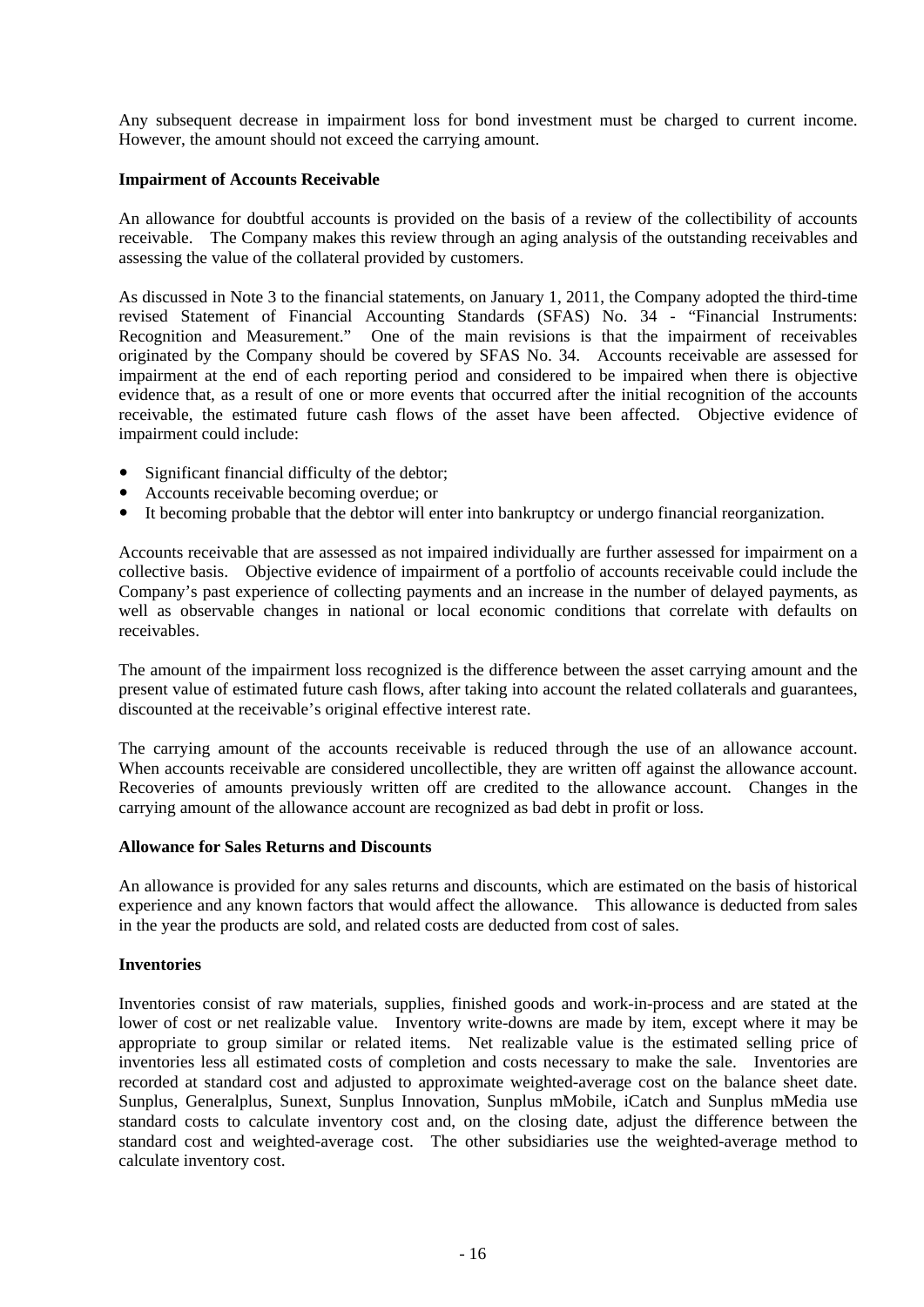#### **Equity-method Investments**

Investments in which the Company holds 20% or more of the investees voting shares or exercises significant influence over the operating and financial policy decisions are accounted for by the equity method. Pursuant to the revised Statement of Financial Accounting Standards, the cost of an investment shall be analyzed and the cost of investment in excess of the fair value of identifiable net assets acquired, representing goodwill, should not be amortized and should instead be tested for impairment annually.

When the Company's share in losses of an investee over which the Company has control exceeds its investment in the investee, unless the other shareholders of the investee have assumed legal or constructive obligations and have demonstrated the ability to make payments on behalf of the investee, the Company has to bear all of the losses in excess of the capital contributed by shareholders of the investee. If the investee subsequently reports profits, such profits are first attributed to the Company to the extent of the excess losses previously borne by the Company. If the recoverable amount is estimated to be less than its carrying amount, an impairment loss is charged to earnings.

On the balance sheet date, the Company evaluates investments for any impairment. An impairment loss is recognized and charged to current income if the investment carrying amount as of the balance sheet date exceeds the expected recoverable amount. For those investees over which the Company has significant influence, the assessment of impairment is based on carrying value. For those investees over which the Company holds a controlling interest, the assessment of impairment is based on an estimation of the value in use of the cash-generating units of the consolidated investees.

Cash dividends are recognized on the ex-dividend date, which are treated as a reduction of investment cost. Stock dividends are not recognized as an increase in investment but are recorded as an increase in the number of shares.

If an investee issues additional shares and the Company subscribes for these shares at a percentage different from its current equity, the resulting increase is credited to capital surplus. If a decrease results, the decrease is debited to capital surplus. But if capital surplus is not enough for debiting purposes, the decrease is debited to unappropriated retained earnings.

Profits from downstream transactions with an equity-method investee are eliminated in proportion to the Company's percentage of ownership in the investee; however, if the Company has control over the investee, all the profits are eliminated. Profits from upstream transactions with an equity-method investee are eliminated in proportion to the Company's percentage of weighted-average ownership of the investee that has the gain or loss. For those investees over which the Company holds a controlling interest, gains or losses on sales between equity method investees are deferred at the Company's percentage of ownership of the investee that has the gain or loss. For those investees over which the Company does not hold a controlling interest, gains or losses on sales between equity method investees are deferred at a percentage resulting from the multiplication of a percentage of ownership of one investee by the percentage of ownership of the other investee. All deferred gains and losses are realized upon the resale of products to third parties.

#### **Financial Assets Carried at Cost**

Investments in equity instrument with no quoted prices in an active market and with fair values that cannot be reliably measured, such as non-publicly traded stocks, are measured at their original cost. The accounting treatment for dividends on financial assets carried at cost is the same as that for dividends on available-for-sale financial assets.

An impairment loss is recognized when there is objective evidence that an asset is impaired. A reversal of this impairment loss is disallowed.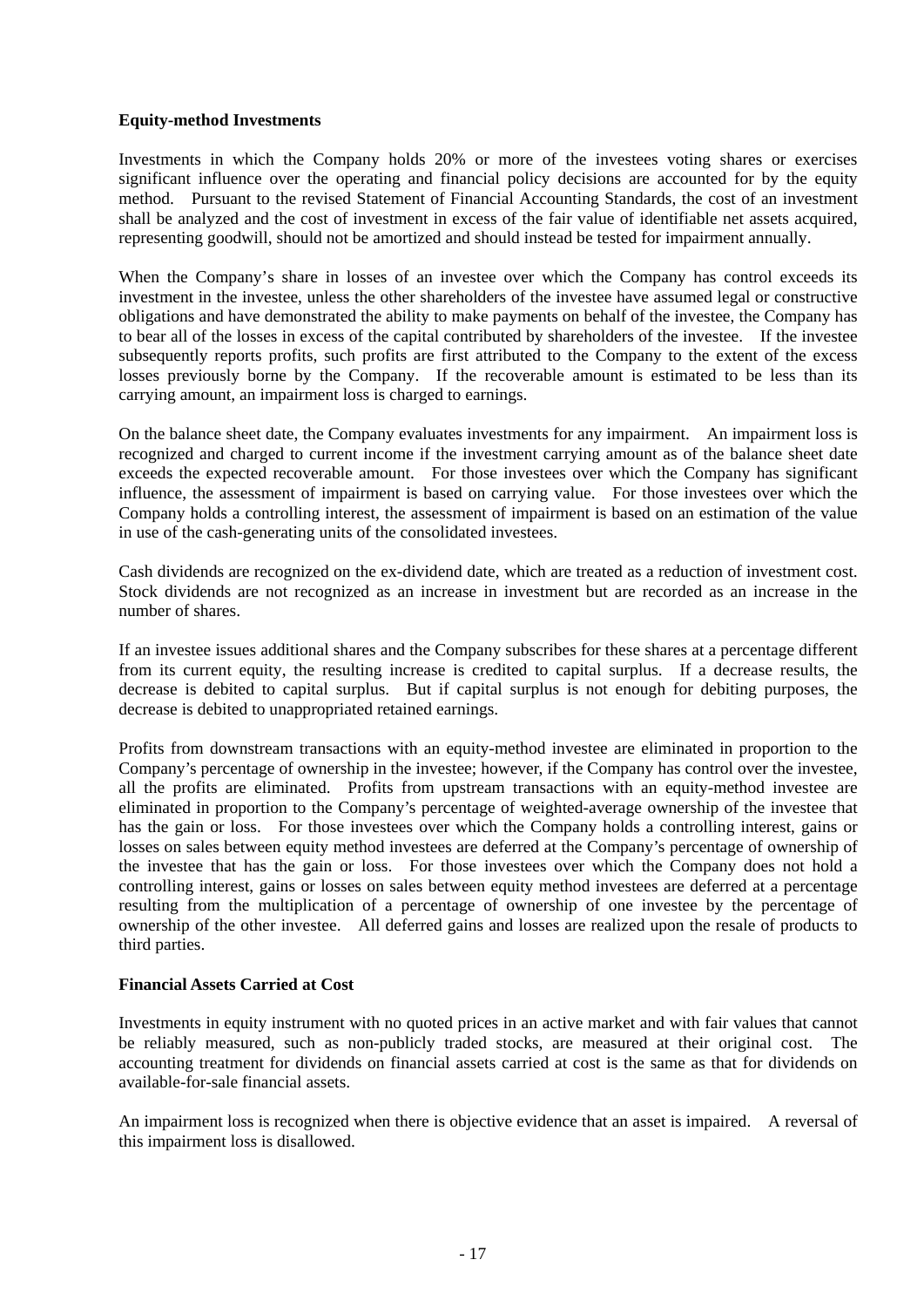#### **Properties and Rental Assets**

Properties and rental assets are stated at cost less accumulated depreciation. Major additions and improvements are capitalized, while maintenance and repairs are expensed currently.

On the balance sheet date, the Company evaluates properties and rental assets for any impairment. If impairment is identified, the Company will determine the recoverable amount of the assets. The carrying amount in excess of the expected recoverable amount is recognized as impairment loss and charged to current income. If the recoverable amount increases, the subsequent reversal of impairment loss will be recognized as gain. However, the increased carrying amount of an asset due to a reversal of impairment loss should not exceed the carrying amount that would have been determined (net of depreciation) had no impairment loss been recognized for the assets in prior years.

Depreciation is computed on a straight-line method over useful lives estimated as follows: buildings - 8 to 56 years; auxiliary equipment - 3 to 20 years; machinery and equipment - 2 to 10 years; testing equipment - 1 to 5 years; transportation equipment - 4 to 10 years; furniture and fixtures - 2 to 5 years; leasehold improvements - 2 to 5 years; other equipment - 3 to 5 years; and assets leased to others - 5 to 56 years. Properties and rental assets still in use beyond their initially estimated service lives are depreciated over their newly estimated service lives.

The related cost and accumulated depreciation of properties and rental assets are derecognized from the balance sheet upon its disposal. Any gain or loss on disposal of the assets is included in nonoperating gains or losses in the period of disposal.

#### **Intangible Assets**

Intangible assets consist of technology license fees, patents, land grant, software and technological know-how, which are booked at the acquisition cost and amortized using the straight-line basis over 1 to 15 years, 5 to 18 years, 50 years, 1 to 10 years, and 5 years, respectively.

Effective January 1, 2006, based on the revised Statement of Financial Accounting Standards No. 5 - "Long-term Investments under the Equity Method," the acquisition cost is analyzed, and the acquisition cost in excess of the Company's share of the fair value of the identifiable net assets acquired is recognized as goodwill. Goodwill is not amortized but instead is tested for impairment annually or whenever there are indications that the investments are impaired.

Expenditures arising from research activities and those related to development activities that do not meet the criteria for capitalization are charged to expense when incurred.

On the balance sheet date, the Company evaluates intangible assets for any impairment. If impairment is identified, the Company will evaluate the recoverable amount of these assets. The carrying amount in excess of the expected recoverable amount is recognized as impairment loss and charged to current income. If the recoverable amount increases, the subsequent reversal of impairment loss will be recognized as gain. However, the increased carrying amount of an asset due to a reversal of impairment loss should not exceed the carrying amount that would have been determined (net of amortization), had no impairment loss been recognized for the asset in prior years.

#### **Deferred Charges**

Deferred charges are mainly costs of software, which are booked at the installation or acquisition cost. The amounts are amortized over 1 to 5 years, using the straight-line method.

Please refer to the preceding accounting policy on intangible assets for the accounting for the impairment of deferred charges.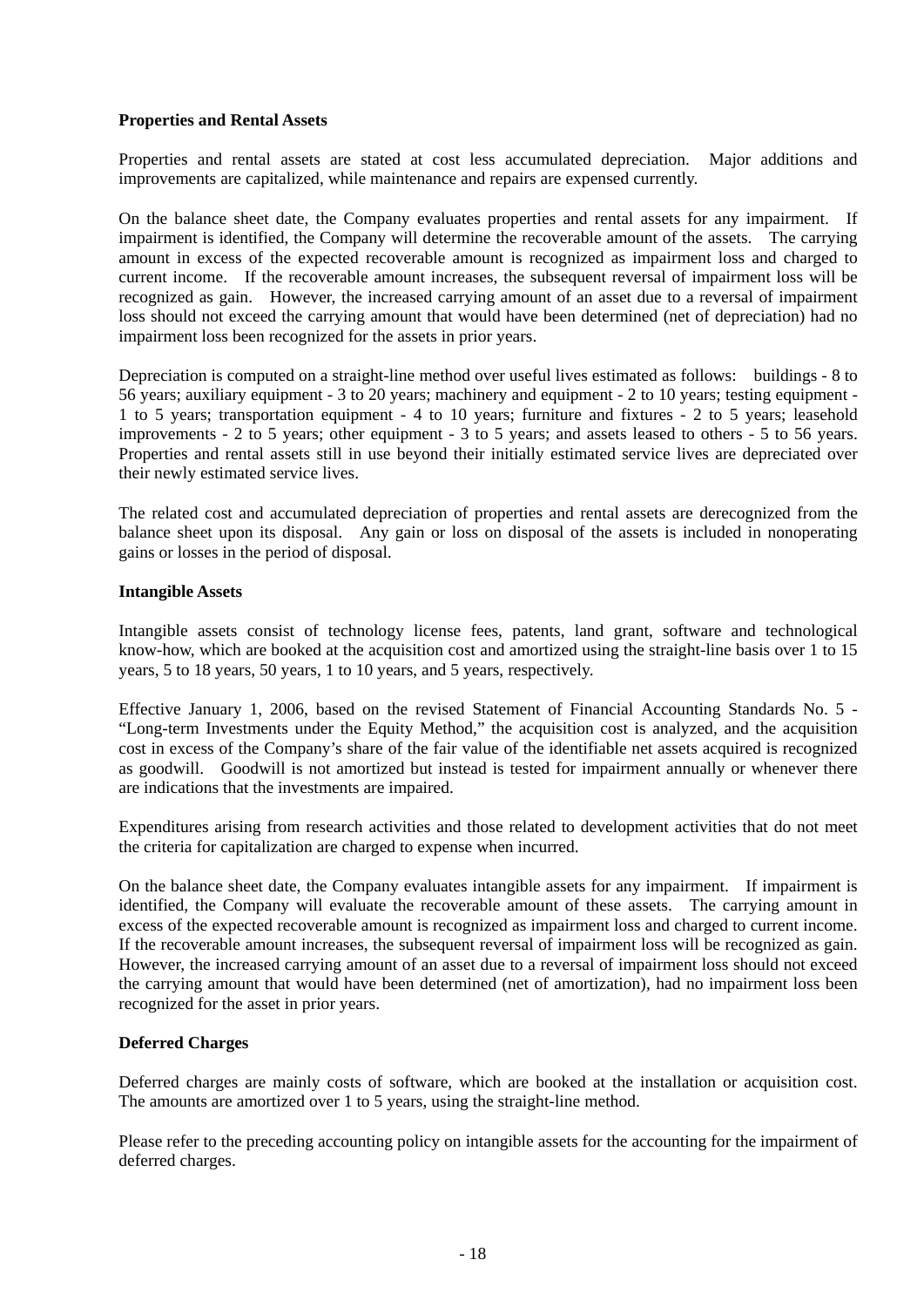### **Pension Costs**

Pension cost under a defined benefit plan is determined by actuarial valuations. Contributions made under a defined contribution plan are recognized as pension cost during the year in which employees render services.

#### **Income Tax**

The Company applies the inter-period tax allocation method. Under this method, deferred income taxes are recognized for the tax effects of deductible temporary differences, unused loss carryforwards, and unused tax credits. Valuation allowances are provided to the extent, if any, that it is more likely than not that deferred income tax assets will not be realized. A deferred tax asset or liability is classified as current or noncurrent in accordance with the classification of the related asset or liability for financial reporting. However, if a deferred income tax asset or liability does not relate to an asset or liability in the financial statements, it is classified as either current or noncurrent on the basis of the expected length of time before it is realized or settled.

If the Company can control the timing of the reversal of a temporary difference arising from the difference between the book value and the tax basis of a long-term equity investment in a foreign subsidiary or joint venture and if the temporary difference is not expected to reverse in the foreseeable future and will, in effect, exist indefinitely, then a deferred tax liability or asset is not recognized.

Tax credits for certain purchases of machinery, equipment and technology, research and development expenditures, personnel training and investments in important technology-based enterprise are recognized in the current period.

Adjustments of prior years' tax liabilities are added to or deducted from the current year's tax provision.

According to the Income Tax Law, an additional tax at 10% of unappropriated earning is provided for as income tax in the year the shareholders approve the retention of earnings.

The Company and Sunplus mMobile Inc. (SMmI) use the linked-tax system in income tax filing. The income taxes payable arising from the differences between the consolidated current and deferred taxes and the sum of SMmI's current and deferred taxes are adjusted in the Company's account receivable or account payable.

#### **Stock-based Compensation**

Employee stock options granted on or after January 1, 2008 are accounted for under Statement of Financial Accounting Standards No. 39 - "Accounting for Share-based Payment." Under the statement, the value of the stock options granted, which is equal to the best available estimate of the number of stock options expected to vest multiplied by the grant-date fair value, is expensed on a straight-line basis over the vesting period, with a corresponding adjustment to capital surplus - employee stock options. The estimate is revised if subsequent information indicates that the number of stock options expected to vest differs from previous estimates.

Employee stock options granted between January 1, 2004 and December 31, 2007 were accounted for under the interpretations issued by the Accounting Research and Development Foundation. The Company adopted the intrinsic value method, under which compensation cost was recognized on a straight-line basis over the vesting period.

Employee stock options granted between January 1, 2008 and December 31, 2009 were accounted for in accordance with Rule No. 0960065898 issued by the Financial Supervisory Commission (FSC) under the Executive Yuan on December 12, 2007. Thus, the stock options granted were initially measured at their intrinsic value and then adjusted at each reporting date for any change in intrinsic value until the date of final settlement.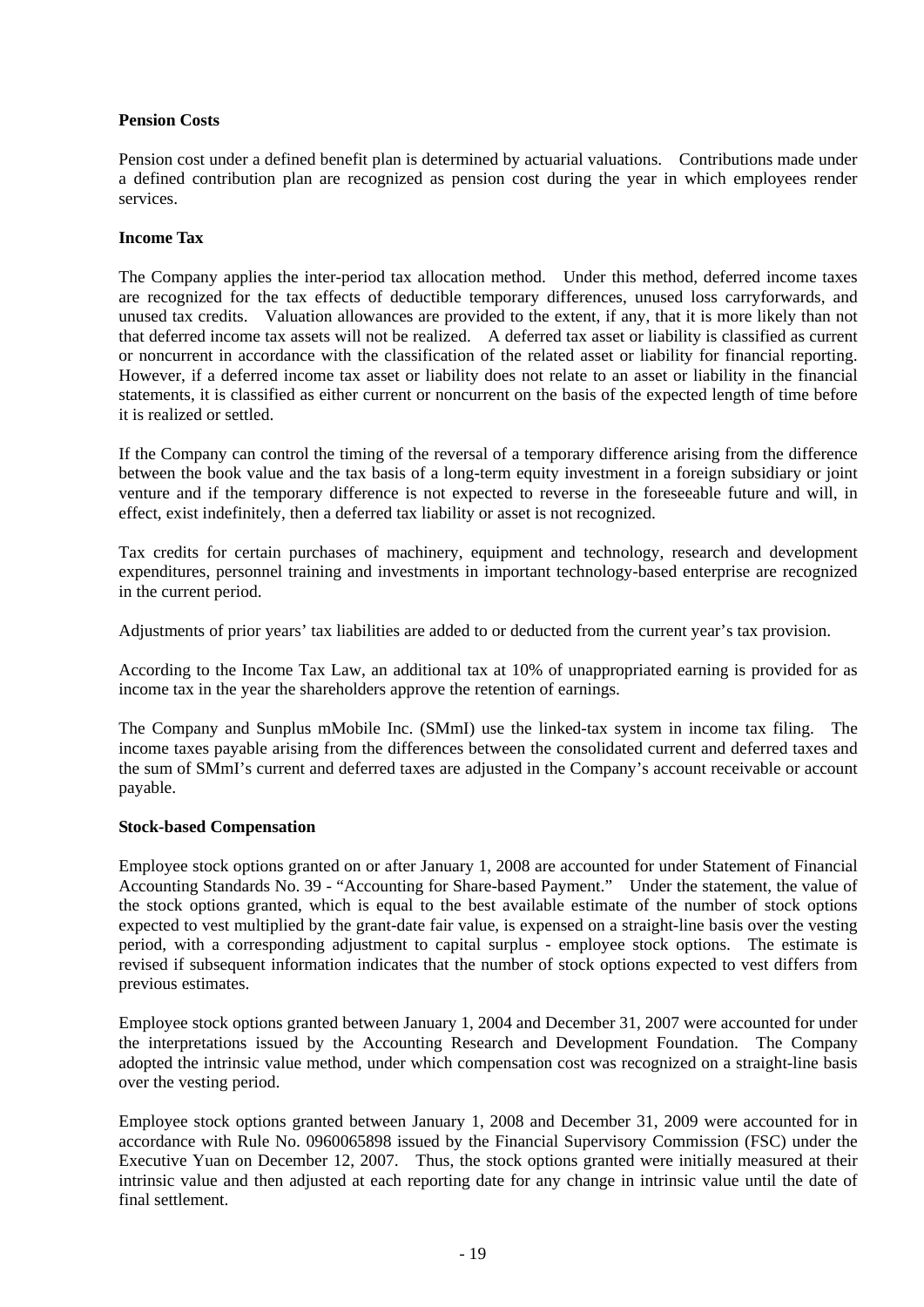Employee stock options granted on or after January 1, 2010 are accounted for in accordance with Rule No. 0990006370 issued by FSC on March 15, 2010, which superseded Rule No. 0960065898. Under the FSC's requirement, the value of the stock options granted, which is equal to the best available estimate of the number of stock options expected to vest multiplied by the grant-date fair value, is expensed on a straight-line basis over the vesting period, with a corresponding adjustment to capital surplus - employee stock options. The estimate is revised if subsequent information indicates that the number of stock options expected to vest differs from previous estimates.

### **Treasury Stock**

Treasury stock is stated at cost and shown as a deduction in shareholders' equity. The Company accounts for its stock held by its subsidiaries as treasury stock. The recorded cost of these treasury stocks is based on the carrying value of the investments as shown in the subsidiaries' book. The resulting gain on investment from cash dividends appropriated to subsidiaries is credited to capital surplus treasury - stock transactions.

When the treasury shares are retired, the capital stock and paid-in capital based on the existing equity are debited. If the treasury shares are retired at a price lower than its par value and the Company paid-in capital, the deficiency is credited to paid-in capital from treasury stock. If the treasury shares are retired at a price in excess of its par value and paid-in capital, the excess is debited to paid-in capital from treasury stock. If the balance in paid-in capital from treasury stock is insufficient to absorb the deficiency, the remainder is recorded as a reduction of retained earnings.

#### **Revenue Recognition**

Revenue from sales of goods is recognized when the Company has transferred to the buyer the significant risks and rewards of ownership of the goods, primarily upon shipment, because the earnings process has been completed and the economic benefits associated with the transaction have been realized or are realizable. The Company does not recognize sales revenue on materials delivered to subcontractors because this delivery does not involve a transfer of risks and rewards of materials ownership.

Revenue is measured at the fair value of the consideration received or receivable and represents amounts agreed upon between the Company and the customers for goods sold in the normal course of business, net of sales discounts and volume rebates. For trade receivables due within one year from the balance sheet date, as the nominal value of the consideration to be received approximates its fair value and transactions are frequent, fair value of the consideration is not determined by discounting all future receipts using an imputed rate of interest.

Royalties are recognized when:

- a. It is probable that the economic benefits of a transaction will flow to the Company; and
- b. The revenue can be measured reliably.

Royalties are recognized on an accrual basis in accordance with the substance of the contract.

If a contract meets all of the following recognition criteria for sales of goods and the following conditions, royalties are recognized at the time of sale:

- a. The amount of royalties is fixed or the royalties are nonrefundable.
- b. The contract is noncancelable.
- c. The contract permits the licensee to exploit the assigned rights freely; and
- d. The licensor has no remaining obligations to perform.

Sunplus Shanghai's rental revenue was recognized in accordance with the related contract.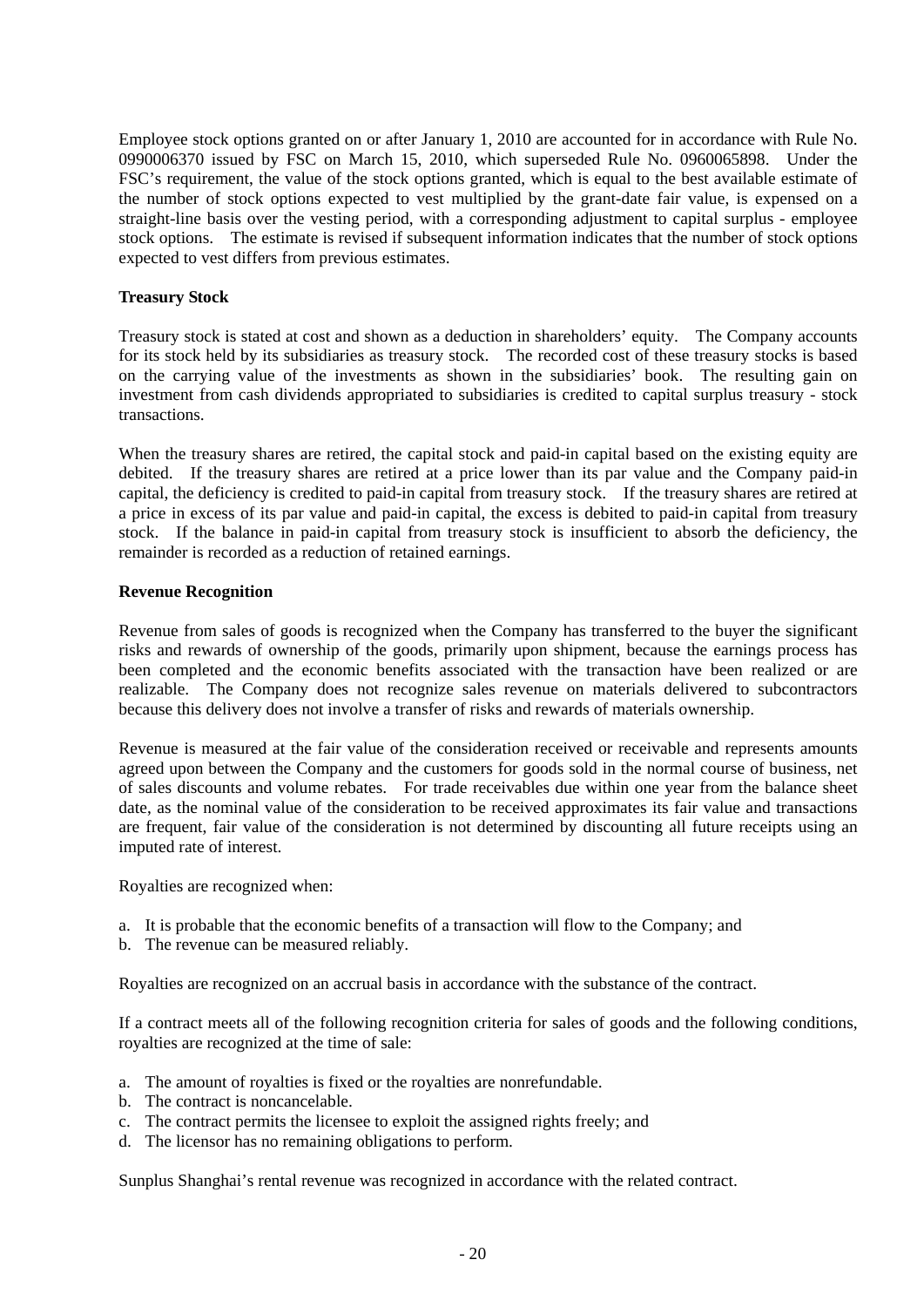#### **Government Subsidies**

Amounts received by the Company from the government for the sponsorship of the development of certain products are recognized as subsidy income when realized or as deferred income when unrealized.

#### **Reclassifications**

Certain accounts in the consolidated financial statements as of and for the year ended December 31, 2011 have been reclassified to conform to the presentation of consolidated financial statements as of and for the year ended December 31, 2012.

### **3. ACCOUNTING CHANGES**

#### **SFAS No. 34 - "Financial Instruments: Recognition and Measurement"**

On January 1, 2011, the Company adopted the newly revised Statement of Financial Accounting Standards (SFAS) No. 34 - "Financial Instruments: Recognition and Measurement." The main revisions include (1) finance lease receivables are now covered by SFAS No. 34; (2) the scope of the applicability of SFAS No. 34 to insurance contracts is amended; (3) loans and receivables originated by the Company are now covered by SFAS No. 34; (4) additional guidelines on impairment testing of financial assets carried at amortized cost when a debtor has financial difficulties and the terms of obligations have been modified; and (5) accounting treatment by a debtor for modifications in the terms of obligations. This accounting change had no effect on the financial statements for years ended December 31, 2011.

#### **SFAS No. 41 - "Operating Segments"**

On January 1, 2011, the Company adopted the newly issued SFAS No. 41 - "Operating Segments." The statement requires that segment operation be disclosed on the basis of the information on the components of the Company that management uses to make operating decisions. SFAS No. 41 requires the identification of operating segments on the basis of internal reports that are regularly reviewed by the Company's chief operating decision maker in order to allocate resources to the segments and assess their performance. This statement supersedes SFAS No. 20 - "Segment Reporting." This accounting change had no effect on the disclosures of the operating segments of the Company.

### **4. CASH CHANGES**

|                                                           | December 31     |                 |  |  |
|-----------------------------------------------------------|-----------------|-----------------|--|--|
|                                                           | 2012            | 2011            |  |  |
| Savings accounts                                          | 1,037,935<br>\$ | 1,207,870<br>S. |  |  |
| Time deposits                                             | 3,486,795       | 3,684,732       |  |  |
| Checking accounts                                         | 628             | 264             |  |  |
| Cash on hand                                              | 4,074           | 3,626           |  |  |
| Cash equivalents - repurchase agreement                   | 52,793          |                 |  |  |
|                                                           | 4,582,225       | 4,896,492       |  |  |
| Certificate of deposits - restricted (Note 24)<br>Deduct: | 89,329          | 121,287         |  |  |
|                                                           | 4,492,896       | 4.775.205       |  |  |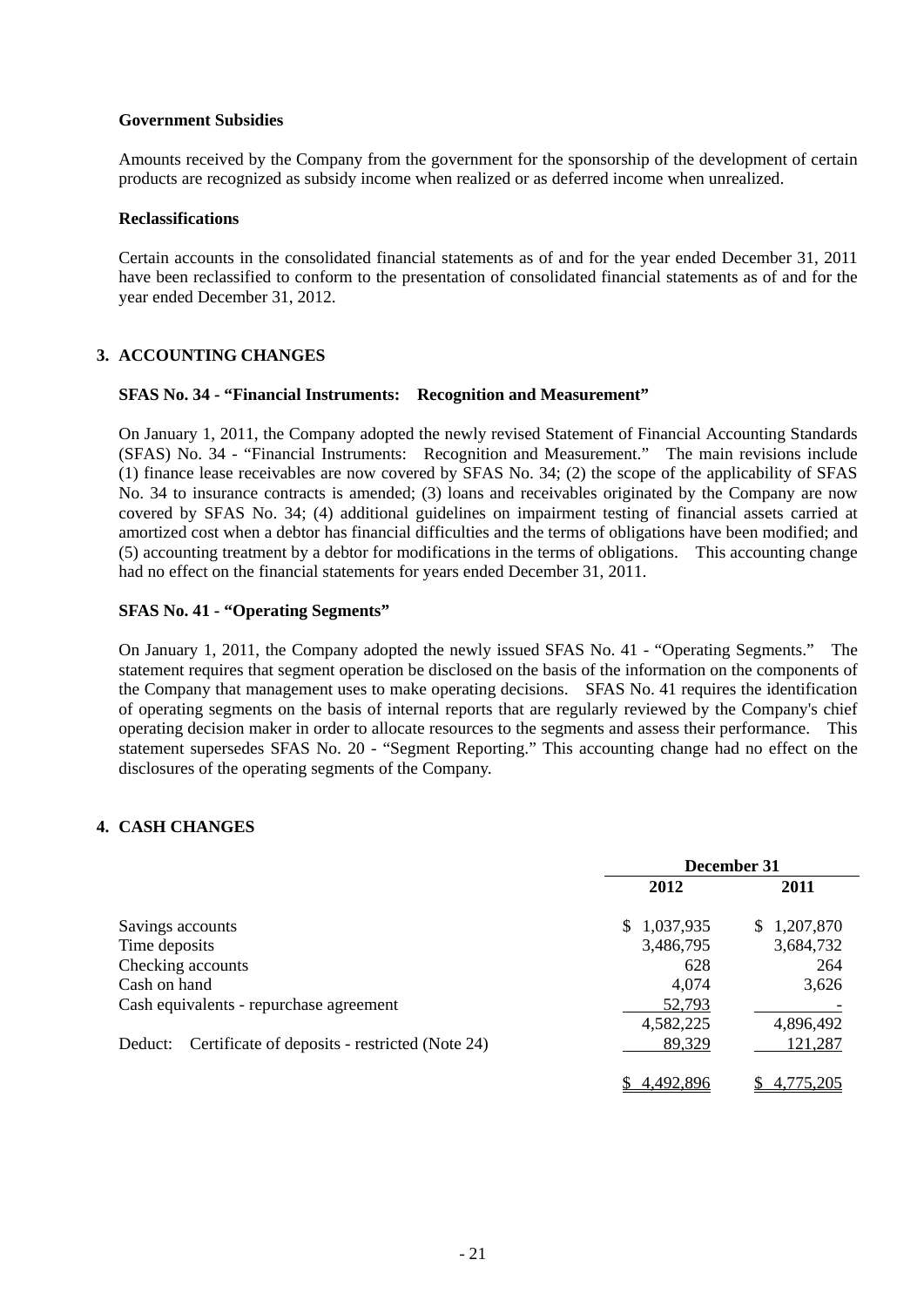#### **5. FINANCIAL INSTRUMENTS AT FVTPL**

|                                               | December 31              |        |  |  |
|-----------------------------------------------|--------------------------|--------|--|--|
|                                               | 2012                     | 2011   |  |  |
| Financial assets held for trading             |                          |        |  |  |
| Domestic and foreign listed convertible bonds | $\overline{\phantom{0}}$ | 44.644 |  |  |

Net loss on financial assets held for trading for the years ended 2012 and 2011 were \$1,650 thousand and \$60 thousand.

#### **6. AVAILABLE-FOR-SALE FINANCIAL ASSETS**

|                         | <b>Years Ended December 31</b> |             |  |
|-------------------------|--------------------------------|-------------|--|
|                         | 2012                           | 2011        |  |
| Open-end funds          | 1,064,889<br>\$.               | \$1,035,219 |  |
| Domestic listed stocks  | 644,140                        | 1,146,115   |  |
|                         | 1,709,029                      | 2,181,334   |  |
| Deduct: Current portion | 1,076,456                      | 1,055,235   |  |
|                         | 632,573                        | 1,126,099   |  |

Some of the domestic listed shares held by the Sunplus are private-placement shares, on which there is a legally enforceable restriction that prevents their being traded within a specified period. As of the years ended December 31, 2011, as of the effects of restriction could be reliably measured and were consistent with those of other market participants, so those shares previously classified as financial assets carried at cost were transferred to available-for-sale financial assets, resulting in unrealized losses of \$70,292 thousand, respectively.

As of December 31, 2012 and 2011, the Company had recognized \$84,770 thousand and \$351,849 thousand, respectively, as impairment losses on its available-for-sale financial assets.

### **7. BOND INVESTMENT WITH NO ACTIVE MARKET**

|                   | <b>Years Ended December 31</b> |                          |
|-------------------|--------------------------------|--------------------------|
|                   | 2012                           | 2011                     |
| Fixed income fund | 14.520                         | $\overline{\phantom{0}}$ |

In November 2012, the Company bought a fixed-income Germany fund established for meeting certain building needs. The fund price is US\$500 thousand and the effective interest rate of fund is 8%.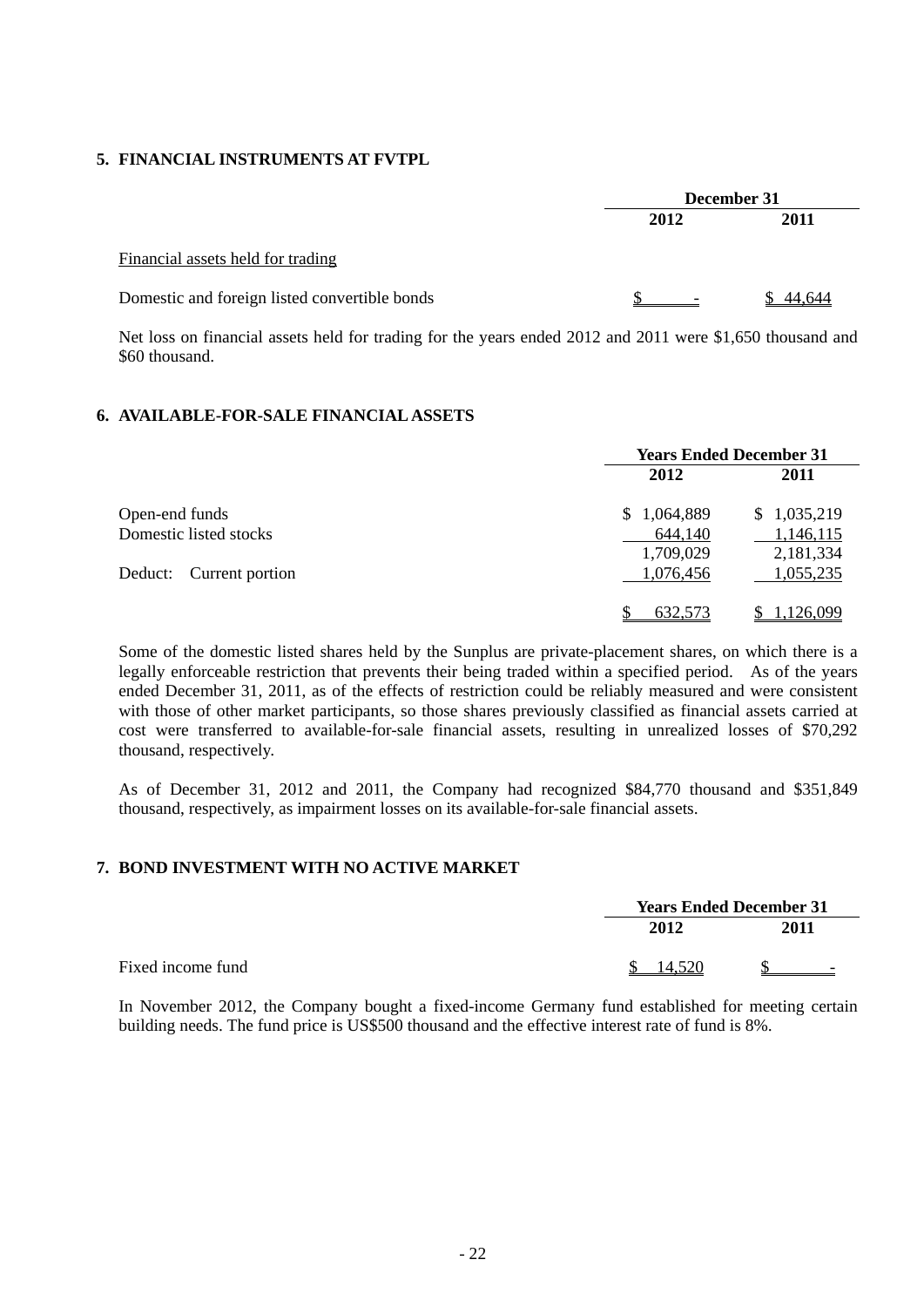### **8. NOTES AND ACCOUNTS RECEIVABLE - OTHERS**

|                     |                                           | December 31 |           |   |           |
|---------------------|-------------------------------------------|-------------|-----------|---|-----------|
|                     |                                           |             | 2012      |   | 2011      |
| Notes receivable    |                                           | \$          | 320       | S | 73        |
| Accounts receivable |                                           |             | 1,389,479 |   | 1,339,136 |
|                     | Accounts receivable - related parties     |             | 53,734    |   | 60,207    |
|                     |                                           |             | 1,443,534 |   | 1,399,416 |
| Deduct:             | Allowance for doubtful accounts           |             | 48,411    |   | 58,781    |
| Deduct:             | Allowance for sales returns and discounts |             | 23,028    |   | 9,059     |
|                     |                                           |             | 1.372.094 |   | 1,331,576 |

Movements of the allowance for doubtful accounts were as follows:

|                                            | <b>Years Ended December 31</b> |          |  |
|--------------------------------------------|--------------------------------|----------|--|
|                                            | 2012                           | 2011     |  |
| Balance, beginning of year                 | \$58,781                       | \$65,173 |  |
| Add: Allowance for doubtful accounts       | 267                            | 51,130   |  |
| Amounts written off<br>Deduct:             | 9,045                          |          |  |
| Deduct: Reversal of allowance              | 531                            | 57,522   |  |
| Effects of change in consolidated entities | 1,061                          |          |  |
| Balance, end of year                       | 48.411                         | 58,781   |  |

Movements of the allowance for sales returns and discounts were as follows:

|                                                                                                                                                     | <b>Years Ended December 31</b> |                           |  |
|-----------------------------------------------------------------------------------------------------------------------------------------------------|--------------------------------|---------------------------|--|
|                                                                                                                                                     | 2012                           | 2011                      |  |
| Balance, beginning of year<br>Allowance for sales returns and discounts<br>Add:<br>Reversal of allowance for sales returns and discounts<br>Deduct: | 9,059<br>13,969                | \$25,000<br>444<br>16,385 |  |
| Balance, end of year                                                                                                                                | 23.028                         |                           |  |

#### **9. INVENTORIES**

|                                | December 31 |               |  |
|--------------------------------|-------------|---------------|--|
|                                | 2012        | 2011          |  |
| Finished goods and merchandise | 557,202     | 469,285<br>\$ |  |
| Work in process                | 1,004,071   | 498,566       |  |
| Raw materials                  | 160,775     | 95,094        |  |
|                                | 1,722,048   | 1,062,945     |  |

As of December 31, 2012 and 2011, the allowances for inventory devaluation were \$435,988 thousand and \$447,507 thousand, respectively.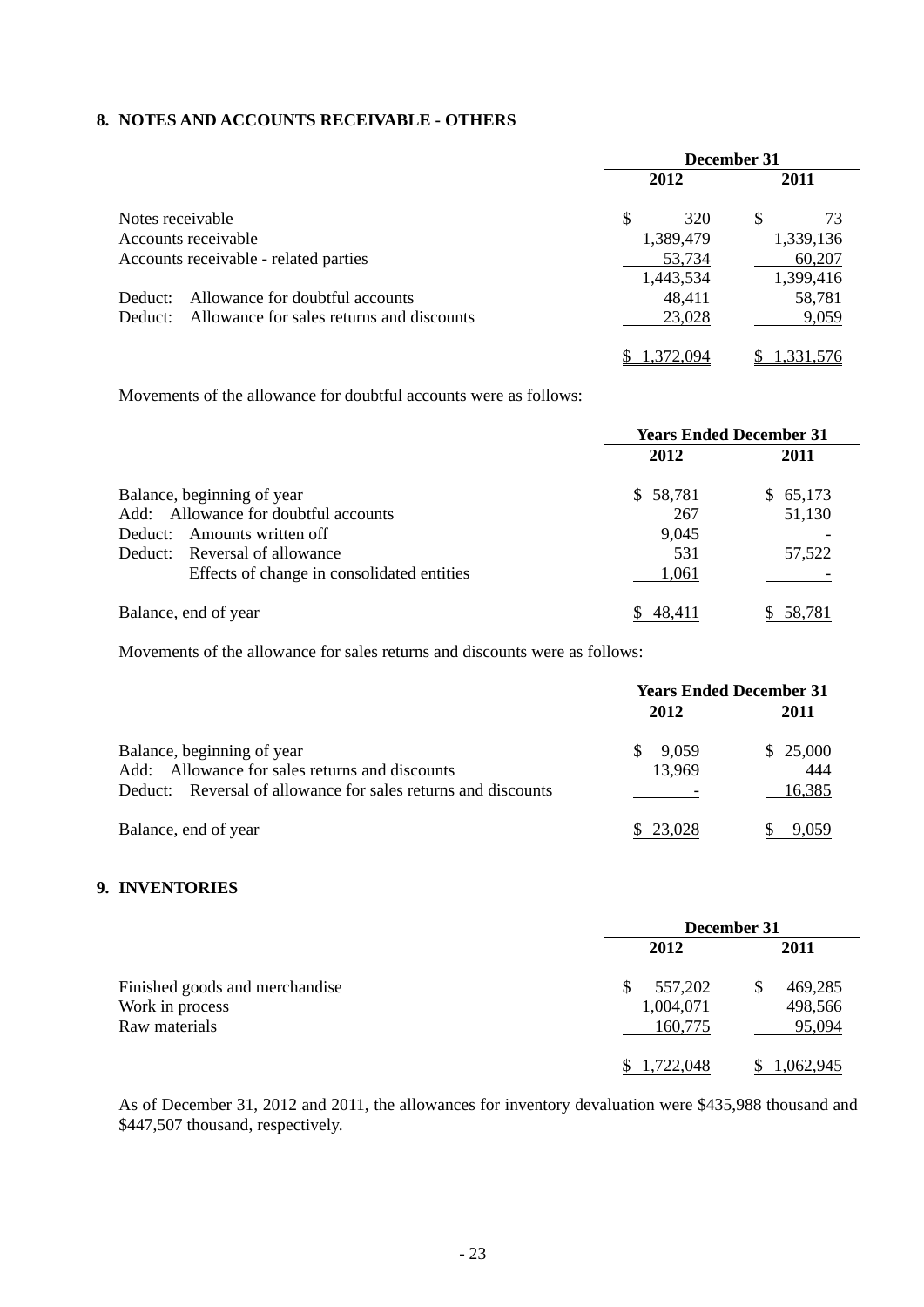The costs of inventories recognized as costs of goods sold were \$5,325,031 thousand in 2012 and \$6,135,796 thousand in 2011, and these inventory costs included the following:

|                         | <b>Years Ended December 31</b> |           |  |
|-------------------------|--------------------------------|-----------|--|
|                         | 2012                           | 2011      |  |
| Inventory write-downs   | 108,367<br><sup>S</sup>        | \$243,967 |  |
| Compensation income     | 833                            |           |  |
| Inventory short         | 84                             |           |  |
| Income from scrap sales | (2,560)                        | (13,938)  |  |
|                         | 106,724                        | 230,029   |  |

#### **10. EQUITY-METHOD INVESTMENTS**

|                                                                                                                             | December 31                                    |                          |                          |                          |
|-----------------------------------------------------------------------------------------------------------------------------|------------------------------------------------|--------------------------|--------------------------|--------------------------|
|                                                                                                                             | 2012                                           |                          | 2011                     |                          |
|                                                                                                                             | Amount                                         | $%$ of<br>Owner-<br>ship | <b>Amount</b>            | $%$ of<br>Owner-<br>ship |
| Equity-method investments<br>Giantplus Technology Co., Ltd.<br>Orise Technology, Co., Ltd.<br>HT mMobile Inc.               | S.<br>1,760,279<br>890,412<br>2,650,691<br>SS. | 19<br>35.0<br>49.5       | \$<br>885,569<br>885,569 | 35.0<br>49.5             |
| Credit balances on carrying values of<br>long-term investments (recorded as other<br>current liabilities)<br>Jet Focus Ltd. | \$                                             |                          | 10,609<br>S              | 44.0                     |

On February 29, 2012, HT mMobile Inc.'s (HT) board of directors approved a downsizing of its operations because of (a) the termination of merger negotiations with another company and (b) the resignation of high-level employees of the research and development (R&D) department, which have hampered product R&D. On the basis of a resolution passed in a meeting of HT's board of directors, the Company recognized an investment loss on HT, as well as the reduction of the carrying value of this investment to zero. The Company also recognized an impairment loss of \$405,612 thousand on other receivable from HT mMobile Inc. HT's third interim board of directors also approved a plan for HT to undergo liquidation.

The Company calculated its income (losses) on two equity-method investees, Giantplus Technology Co., Ltd and Orise Technology Co., Ltd, in 2012 and 2011 on the basis of audited financial reports. In addition, the Company has a long-term investment in Jet Focus Ltd. The Company had negative value on its long-term investment in Jet Focus Ltd., and had no intention of sustained holding, no investment loss was recognized. The investment income (losses) of investees were as follows: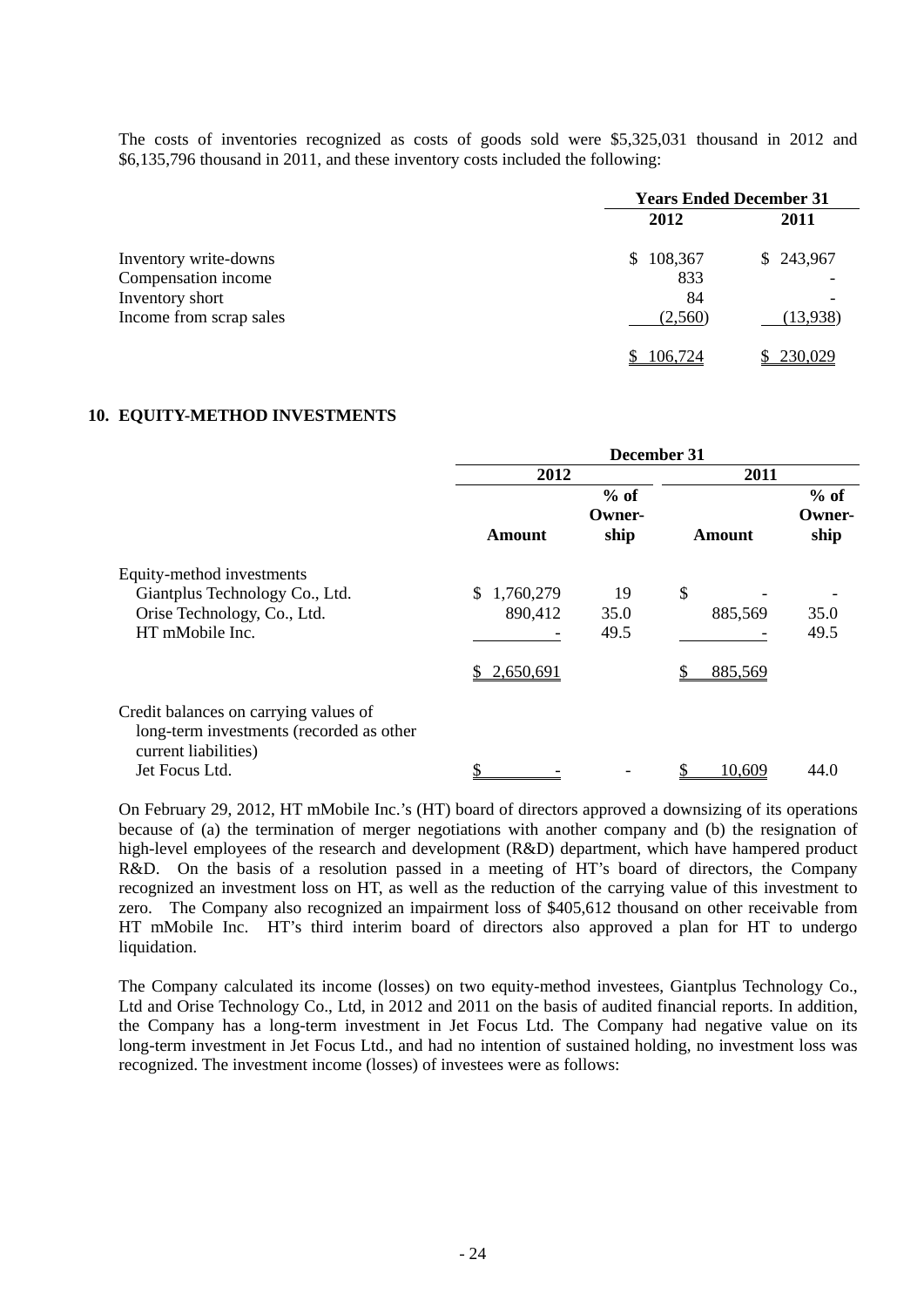|                                                                                  | <b>Years Ended December 31</b> |                      |  |
|----------------------------------------------------------------------------------|--------------------------------|----------------------|--|
|                                                                                  | 2012                           | 2011                 |  |
| Giantplus Technology Co., Ltd.<br>Orise Technology, Co., Ltd.<br>HT mMobile Inc. | (9,240)<br>\$.<br>42,862       | 49,179<br>(206, 641) |  |
|                                                                                  | 33.622                         | (157.462)            |  |

The fair values of listed equity-method investments calculated at their closing prices as of December 31, 2012 and 2011 were as follows:

|                                                               | December 31            |             |  |
|---------------------------------------------------------------|------------------------|-------------|--|
|                                                               | 2012                   | 2011        |  |
| Orise Technology, Co., Ltd.<br>Giantplus Technology Co., Ltd. | \$1,868,421<br>767,076 | \$1,345,937 |  |
|                                                               | 2.635.497              | 1,345,937   |  |

### **11. FINANCIAL ASSETS CARRIED AT COST**

|                          | December 31 |           |
|--------------------------|-------------|-----------|
|                          | 2012        | 2011      |
| Domestic unlisted stocks | \$216,080   | \$353,037 |

On the above financial assets carried at cost, the Company recognized impairment losses of \$102,014 thousand in 2011 and \$140,183 thousand in 2012 and 2011.

The above investments did not have quoted prices in an active market and their fair value could not be reliably measured, was carried at original cost.

### **12. PROPERTIES**

|                          | December 31 |         |    |         |
|--------------------------|-------------|---------|----|---------|
|                          |             | 2012    |    | 2011    |
| Accumulated depreciation |             |         |    |         |
| <b>Buildings</b>         | \$          | 240,852 | \$ | 205,610 |
| Auxiliary equipment      |             | 61,578  |    | 43,345  |
| Machinery and equipment  |             | 156,980 |    | 157,581 |
| Testing equipment        |             | 204,502 |    | 176,854 |
| Transportation equipment |             | 6,072   |    | 4,945   |
| Furniture and fixtures   |             | 148,327 |    | 148,271 |
| Leasehold improvements   |             | 12,048  |    | 17,824  |
| Other equipment          |             | 6,355   |    | 5,304   |
|                          |             | 836,714 |    | 759,734 |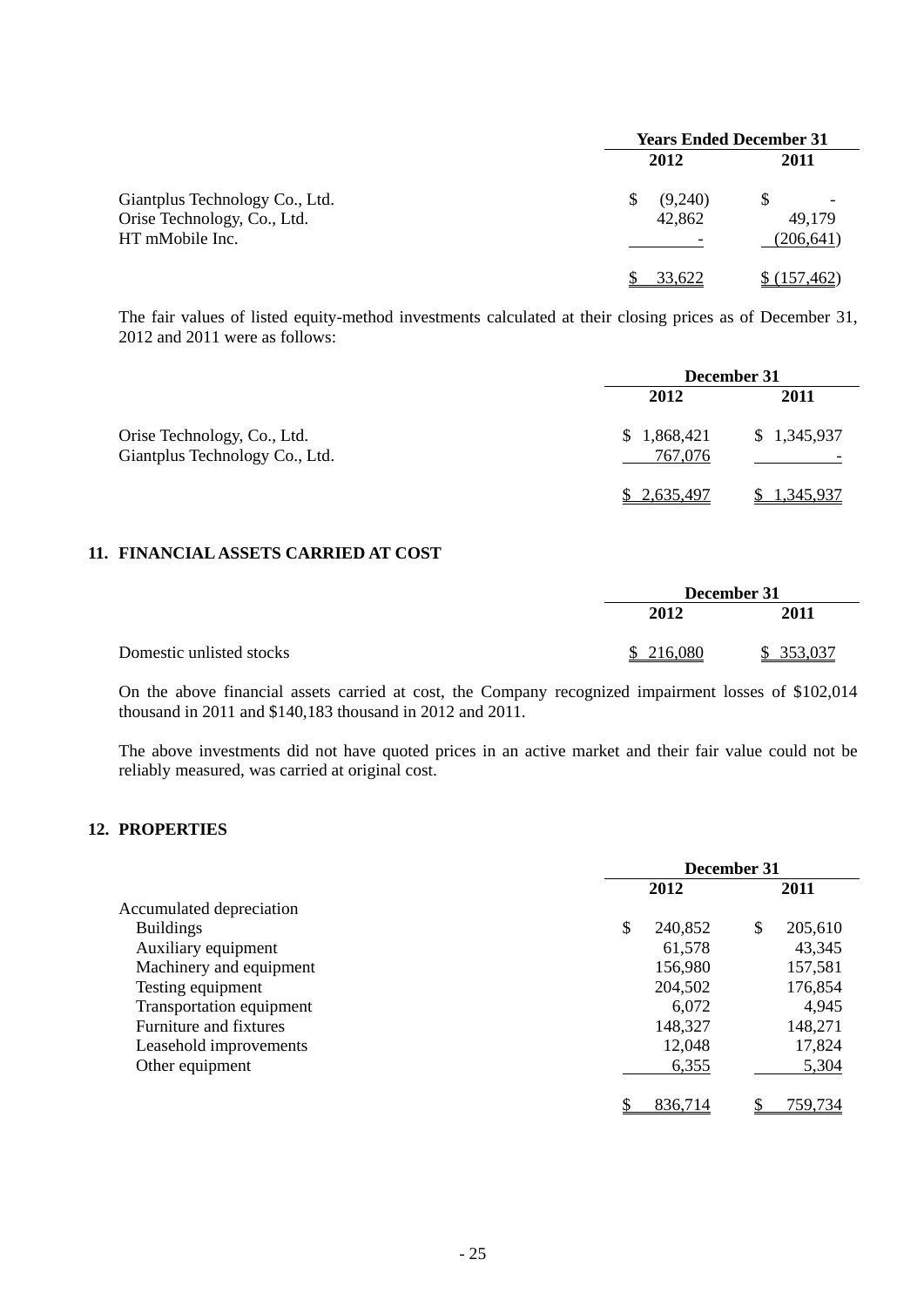#### **13. INTANGIBLE ASSETS, NET**

|                         | December 31 |               |  |
|-------------------------|-------------|---------------|--|
|                         | 2012        | 2011          |  |
| Technology license fees | \$278,147   | 306,045<br>S. |  |
| Land grant              | 125,495     | 30,991        |  |
| Software                | 74,647      | 57,010        |  |
| Patents                 | 44,505      | 49,899        |  |
| Goodwill                | 30,596      | 228,221       |  |
| Deferred pension cost   | 4,969       | 3,828         |  |
| Technological know-how  | 424         | 921           |  |
|                         | 558,783     | 676,915       |  |

Intangible assets consisted of fees paid to Oak Technology ("Oak") for the Company to use Oak's technology on light storage solutions to develop SOC DVD/VCD (system on a chip digital compact disk/video compact disk) players and the fee paid to Royal Philips Electronics ("Philips") for the Company to use Philips's optical disc drive (ODD) semiconductor technology. The Company recognized an impairment loss of \$106,594 thousand in accordance with technology license fees in 2011.

Movements of the difference between the cost of investment and the Company's share in investees' net assets allocated to goodwill for the years ended December 31, 2012 and 2011 were as follows:

|                                                               | <b>Year Ended December 31</b> |                    |  |
|---------------------------------------------------------------|-------------------------------|--------------------|--|
|                                                               | 2012                          |                    |  |
| Cost                                                          |                               |                    |  |
| Balance, beginning of year                                    | \$228,221                     | \$291,381          |  |
| Amount recognized on business combinations<br>Impairment loss | (196, 159)                    | 7,704<br>(73, 257) |  |
| Translation adjustments                                       | (1, 466)                      | 2,393              |  |
| Carrying amount                                               | 30,596                        | 228,221            |  |

The Company revalued the carrying value of the goodwill on subsidiaries against the recoverable amount as of the year ended December 31, 2012 and 2011 and recognized an impairment loss of \$196,159 thousand and \$73,257 thousand.

#### **14. DEFERRED CHARGES AND OTHERS**

|                                                                                                | December 31                    |                           |  |
|------------------------------------------------------------------------------------------------|--------------------------------|---------------------------|--|
|                                                                                                | 2012                           | 2011                      |  |
| Software and system design, net<br>Refundable deposits<br>Certificates of golf club membership | 33,883<br>S.<br>8,551<br>7,800 | 75,212<br>19,541<br>7,800 |  |
|                                                                                                | 50.234                         | 102,553                   |  |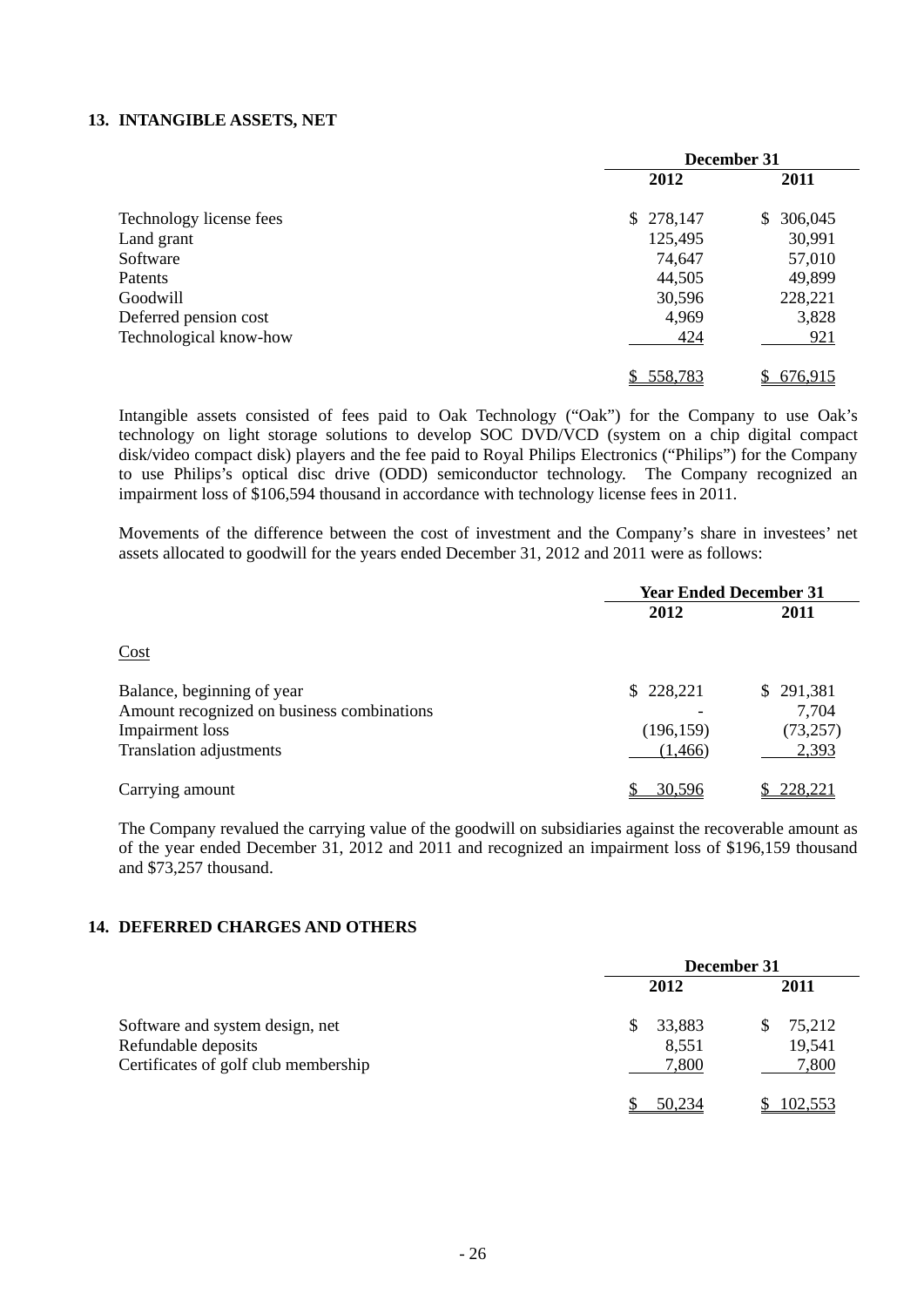### **15. SHORT-TERM LOANS**

|                                                                      | December 31 |               |
|----------------------------------------------------------------------|-------------|---------------|
|                                                                      | 2012        | 2011          |
| Working capital loans: Annual interest rate - 2.68%-2.98% in 2012    |             |               |
| and 2.81%-2.98% in 2011                                              | \$220,000   | 270,000<br>S. |
| Working capital loans: US\$5,000 thousand 2.03% annual interest      |             |               |
| rate in 2012                                                         | 145,203     |               |
| Working capital loans: US\$3,500 thousand, 0.77%-0.88% annual        |             |               |
| interest rate in 2012; US\$4,000 thousand, 0.98% annual interest     |             |               |
| rate in 2011                                                         | 101,640     | 121,100       |
| Working capital loans - US\$659 thousand, 2.58% annual interest rate |             |               |
| in 2012; US\$1,246 thousand, 2.41% annual interest rate in 2011      | 19,148      | 37,712        |
| Working capital loans: 1.2%-1.475% annual interest rate in 2011      |             | 260,000       |
| Working capital loans: Annual interest rate - 2.06%-2.71% in 2011    |             | 166,700       |
| Working capital loans - US\$2,910 thousand, 0.84%-1.80% annual       |             |               |
| interest rate in 2011                                                |             | 88,100        |
|                                                                      | 485.991     | 943,612<br>S. |

### **16. LONG-TERM DEBTS**

|                                                                 | December 31 |         |
|-----------------------------------------------------------------|-------------|---------|
|                                                                 | 2012        | 2011    |
| Medium- to long-term credit bank loans:                         |             |         |
| Repayable semiannually from March 2012 to March 2015; annual    |             |         |
| floating-rate interest - 1.9424% in 2012                        | \$500,000   | \$      |
| Repayable quarterly from March 2012 to March 2015; annual       |             |         |
| floating-rate interest - 1.994% in 2012                         | 250,000     |         |
| Repayable semiannually from October 2012 to January 2014;       |             |         |
| annual floating-rate interest - 2.54% in 2012                   | 145,204     |         |
| Repayable quarterly from February 2012 to February 2015; annual |             |         |
| floating-rate interest - 1.98% in 2012                          | 135,000     |         |
| Repayable quarterly from February 2010 to February 2012; annual |             |         |
| floating-rate interest - 1.7725% in 2011 and 1.5225% in 2010    |             | 102,500 |
| Repayable quarterly from November 2009 to February 2012;        |             |         |
| annual floating-rate interest - 2.935% in 2011 and 2.715% in    |             |         |
| 2010                                                            |             | 30,000  |
| Repayable semiannually from February 2009 to February 2012;     |             |         |
| annual floating-rate interest - 2.17% in 2011 and 1.94% in 2010 |             | 30,000  |
| Repayable quarterly from January 2010 to July 2012; annual      |             |         |
| floating-rate interest - 2.87% in 2011 and 2.65% in 2010        |             | 27,000  |
| Medium- to long-term secured loans:                             |             |         |
| Repayable semiannually from March 2012 to March 2017; annual    |             |         |
| floating-rate interest - 1.97% in 2012                          | 700,000     |         |
| Repayable semiannually from February 2012 to February 2015;     |             |         |
| annual floating-rate interest - 1.98% in 2012                   | 135,000     |         |
| Repayable semiannually from March 2010 to March 2014; annual    |             |         |
| floating-rate interest - $2.12\%$ in 2011 and 1.9% in 2010      |             | 75,500  |
|                                                                 | 1,865,204   | 265,000 |
| Current portion<br>Deduct:                                      | 496,806     | 265,000 |
|                                                                 | \$1,368,398 | \$      |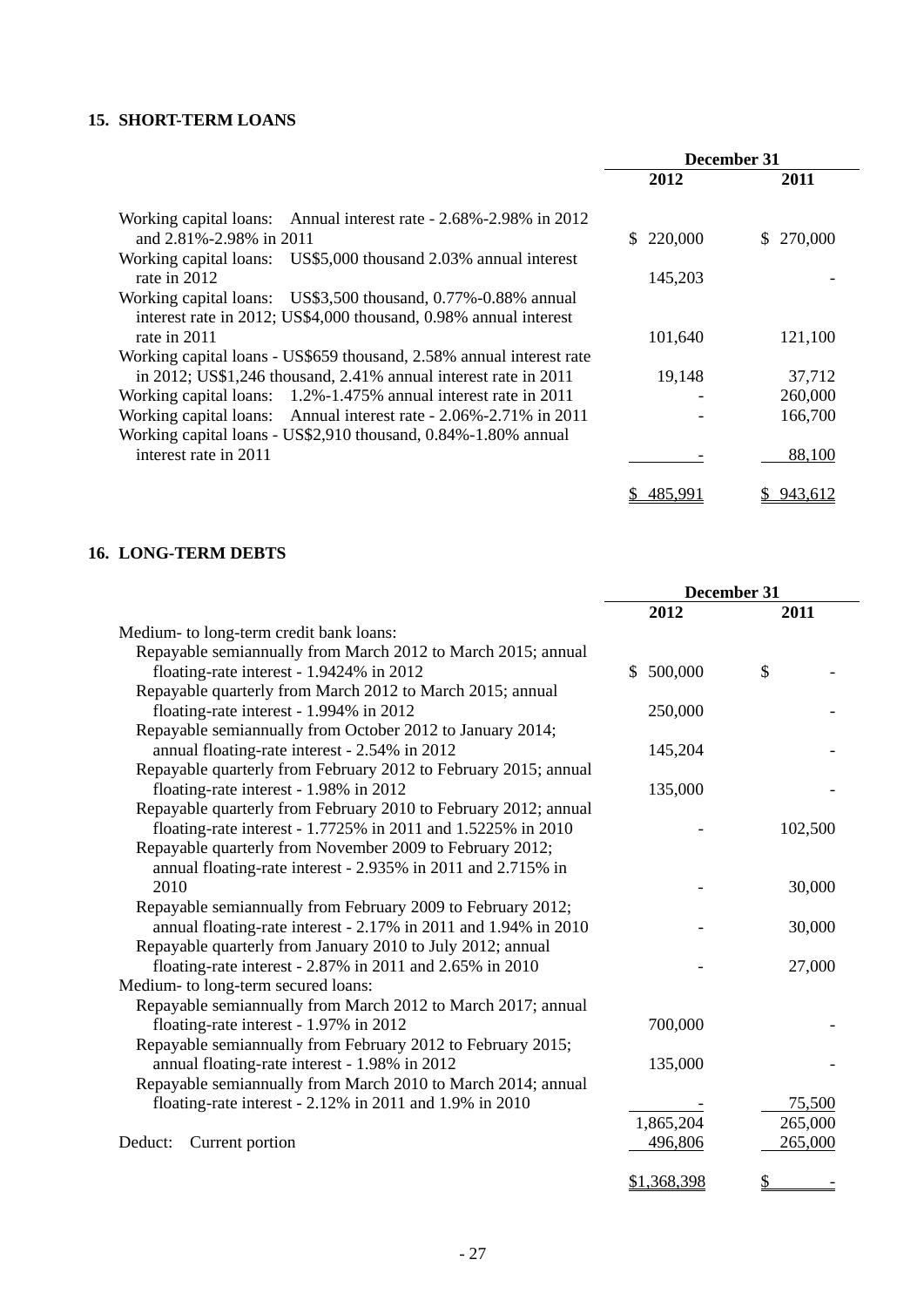Under the loan contracts, the Company provided buildings and shares of Giantplus Technology Co., Ltd. and Orise Technology Co., Ltd. as collaterals for the above loans (Note 25). The loan contracts require the Company to maintain certain financial ratios (debt ratio, current ratio and restriction in net tangible assets in 2012; debt ratio, current ratio, times interest-earned ratio and financing providedin 2011) on the basis of semiannual and annual consolidated financial statements. However, the Company's not being able to meet the ratio requirement is not deemed to be a violation of the contracts. As of December 31, 2012 and 2011, the Company was in compliance with these financial ratio requirements.

### **17. PENSION PLAN**

The pension plan under the Labor Pension Act (LPA) is a defined contribution plan. Based on the LPA, the rate of the Company's monthly contributions to employees' individual pension accounts is at 6% of monthly salaries and wages. Related pension costs were \$68,746 thousand for 2012 and \$67,498 thousand for 2011.

Before the promulgation of the LPA, the Company had a defined benefit pension plan under the Labor Standards Law. Under this plan, employees should receive either a series of pension payments with a defined annuity or a lump sum that is payable immediately on retirement and is equivalent to 2 base units for each of the first 15 years of service and 1 base unit for each year of service thereafter. The total retirement benefit is subject to a maximum of 45 units. The pension plan provides benefits based on the length of service and the average basic salary of the employee's final year of service. In addition, the Company makes monthly contributions, equal to 2% of salaries, to a pension fund, which is administered by a fund monitoring committee. The fund is deposited in the committee's name in the Bank of Taiwan.

The Company recognized pension costs of \$6,489 thousand in 2012 and \$4,849 thousand in 2011.

The pension costs related to the service periods of employees, who are spun off to Orise, Sunplus Innovation, and Sunplus mMobile from Sunplus, to Sunplus mMedia and HT mMobile from Sunplus mMobile, and to Generalplus, Sunplus Innovation, and iCatch from Sunplus mMedia, will be paid by Sunplus, Sunplus mMobile and Sunplus mMedia (collectively, the "seven companies") based on the proportion of the employees' service periods, terms of retirement, and the related rights and obligations to the seven companies.

Other information on the defined pension plan is as follows:

a. Components of net pension costs

|                                 | <b>Years Ended December 31</b> |            |  |
|---------------------------------|--------------------------------|------------|--|
|                                 | 2012                           | 2011       |  |
| Service costs                   | S<br>2,646                     | 2,077<br>S |  |
| Interest costs                  | 5,265                          | 4,779      |  |
| Projected return on plan assets | (3,046)                        | (2,880)    |  |
| Amortization                    | 688                            | 688        |  |
| Curtailment gain                | 936                            | 112        |  |
| Net pension costs               | 6,489                          | 4,776      |  |

b. Reconciliation of the fund status of the plan and accrued pension costs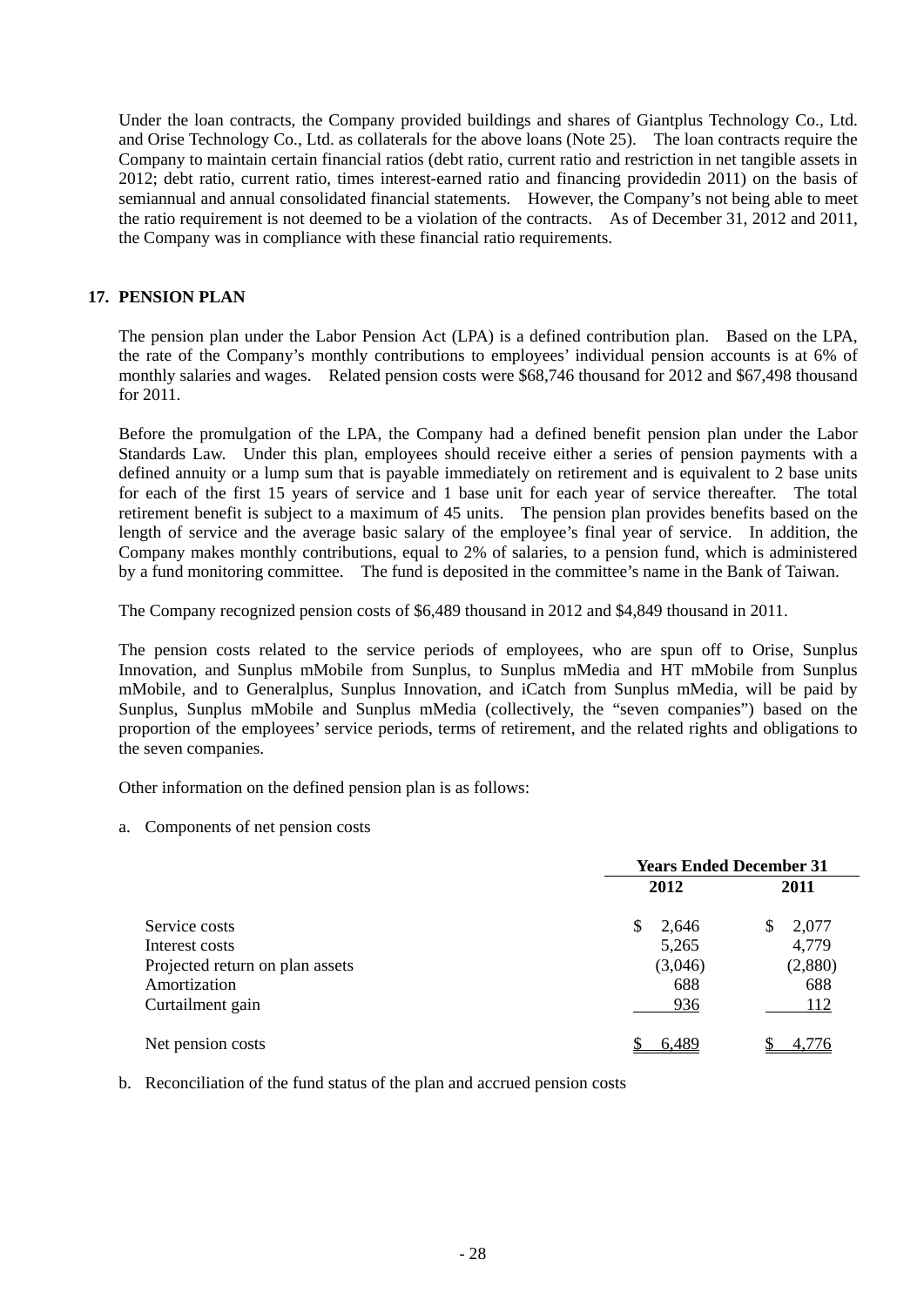|                                                  | December 31 |                                |  |
|--------------------------------------------------|-------------|--------------------------------|--|
|                                                  | 2012        | 2011                           |  |
| Benefit obligation                               |             |                                |  |
| Vested benefit obligation                        | \$<br>5,997 | \$                             |  |
| Non-vested benefit obligation                    | 140,878     | 106,708                        |  |
| Accumulated benefit obligation                   | 146,875     | 106,708                        |  |
| Additional benefits based on future salaries     | 149,546     | 156,610                        |  |
| Projected benefit obligation                     | 296,421     | 263,318                        |  |
| Fair value of plan assets                        | (158, 618)  | (148,709)                      |  |
| <b>Funded status</b>                             | 137,803     | 114,609                        |  |
| Unrecognized net transition obligation           | (9,756)     | (10,773)                       |  |
| Unrecognized net gain (loss)                     | (32,719)    | (7,667)                        |  |
| Additional liability                             | 4,969       | 3,828                          |  |
| Accrued pension liability                        | 100,297     | 99,997                         |  |
| Vested benefit                                   | 6,576       |                                |  |
|                                                  |             | <b>Years Ended December 31</b> |  |
|                                                  | 2012        | 2011                           |  |
| Actuarial assumptions<br>$\mathbf{c}$ .          |             |                                |  |
| Discount rate used in determining present values | 1.88%-2.00% | 2.00%                          |  |
| Future salary increase rate                      | 3.50%-6.25% | 3.25%-6.00%                    |  |
| Expected rate of return on plan assets           | 1.88%-2.00% | 2.00%                          |  |
|                                                  |             | <b>Years Ended December 31</b> |  |
|                                                  | 2012        | 2011                           |  |
| Contributions to the fund<br>d.                  | 7,339       | 7,589                          |  |
| e. Payments from the fund                        | \$          |                                |  |

#### **18. PARENT'S SHAREHOLDERS' EQUITY**

a. Employee stock option plan

On September 11, 2007, the Securities and Futures Bureau approved the Company's adoption of an employee stock option plan ("2007 plan"). The plan provides for the grant of 25,000 thousand options in 2007 plan, with each unit representing one common share. The option rights are granted to qualified employees of the Company and subsidiaries. A total of 25,000 thousand common shares have been reserved for issuance. The options are valid for six years and exercisable at certain percentages after the second anniversary of the grant date. Stock option rights are granted at an exercise price equal to the closing price of the Company's common shares listed on the Taiwan Stock Exchange on the grant date. If the Company's paid-in-capital changes, the exercise price is adjusted accordingly. All options had been granted or canceled as of December 31, 2011.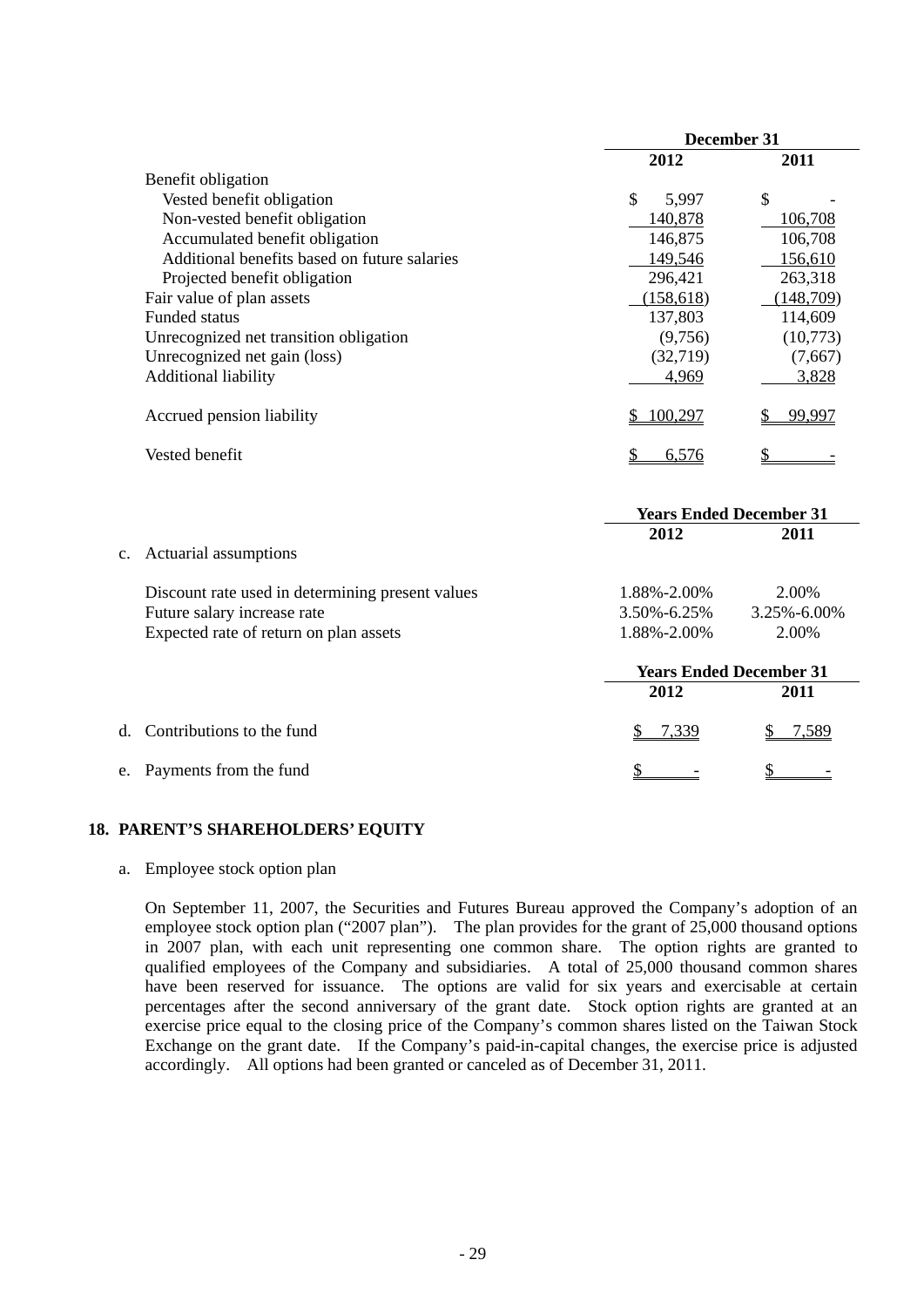Outstanding option rights were as follows:

|                                                   | 2007 Option Plan       |                                      |                        |                                      |
|---------------------------------------------------|------------------------|--------------------------------------|------------------------|--------------------------------------|
|                                                   | 2012                   |                                      | 2011                   |                                      |
|                                                   | Unit (In<br>Thousands) | Weighted-<br>average<br>Price (NT\$) | Unit (In<br>Thousands) | Weighted-<br>average<br>Price (NT\$) |
| Beginning outstanding balance<br>Options canceled | 19,847<br>(967)        | \$38.03                              | 21,433<br>(1,586)      | \$38.03<br>$\overline{\phantom{a}}$  |
| Ending outstanding balance                        | 18,880                 |                                      | 19,847                 |                                      |

The number of shares and exercise prices of outstanding option have been adjusted to reflect the appropriations of dividends, stock bonuses and issuance of capital stock specified under the Plans.

As of December 31, 2012, the outstanding and exercisable options were as follows:

|                              |                                                       | 2007 Option Plan                                                               |                                                         |                                               |                                                         |  |
|------------------------------|-------------------------------------------------------|--------------------------------------------------------------------------------|---------------------------------------------------------|-----------------------------------------------|---------------------------------------------------------|--|
|                              |                                                       | <b>Options Outstanding</b>                                                     |                                                         |                                               | <b>Options Exercisable</b>                              |  |
| <b>Exercise Price (NT\$)</b> | Number of<br><b>Options</b> (In<br><b>Thousands</b> ) | Weighted-<br>average<br><b>Remaining</b><br><b>Contractual</b><br>Life (Years) | Weighted-<br>average<br><b>Exercise</b><br>Price (NT\$) | Number of<br><b>Options</b> (In<br>Thousands) | Weighted-<br>average<br><b>Exercise</b><br>Price (NT\$) |  |
| \$37.9<br>38.3               | 12,580<br>6,300                                       | 0.87<br>0.99                                                                   | \$37.9<br>38.3                                          | 12,580<br>6,300                               | \$37.9<br>38.3                                          |  |

No compensation costs were recognized under the intrinsic value for 2012 and 2011. Had the Company used the fair value method to evaluate the options in accordance with Statement of Financial Accounting Standards No. 39 - "Share-Based Payment", the pro forma net loss and basic loss per share are the same with those reported in the income statements due to the expiration of valid period.

In their meeting on June 18, 2012, the shareholders approved a restricted stock plan for employees with a total amount of NT\$280,000 thousand, consisting of 28,000 thousand shares, and authorize the board of directors to determine the issue prices of the restricted shares when they are issued.

As of December 31, 2012, the Company had not yet issued any restricted shares employees.

b. Global depositary receipts

In March 2001, Sunplus issued 20,000 thousand units of global depositary receipts (GDRs), representing 40,000 thousand common shares that consisted of newly issued and originally outstanding shares. The GDRs are listed on the London Stock Exchange (code: SUPD) with an issuance price of US\$9.57 per unit. As of December 31, 2012, the outstanding 176 thousand units of GDRs represented 352 thousand common shares.

c. Capital surplus

Under the Company Law, capital surplus may be used to offset a deficit. The capital surplus from shares issued in excess of par (including the stock issued for new capital and mergers and surplus arising from treasury stocks transactions) may be capitalized within a certain percentage of the Company's paid-in capital. Under the revised Company Law issued on January 4, 2012, the foregoing capital surplus may also be distributed in cash. However, the capital surplus from long-term investments may not be used for any purpose.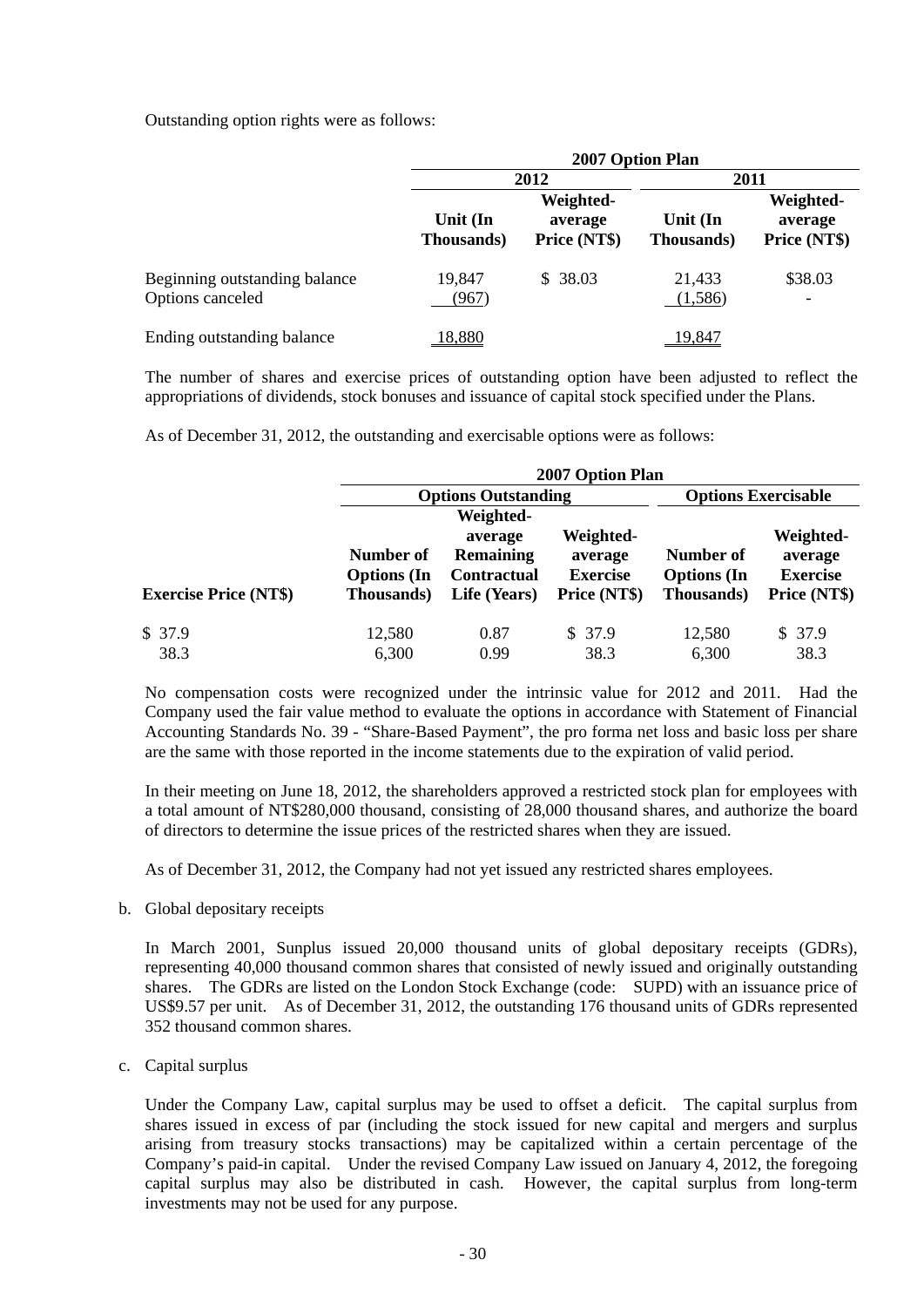d. Appropriation of earnings and dividends

Sunplus' Articles of Incorporation provide that the following should be appropriated from annual net income less any accumulated deficit: (a) 10% as legal reserve; and (b) special reserve equivalent to the debit balance of any accounts shown in the shareholders' equity section of the balance sheet, other than deficit. The distribution of any remaining earnings will be as follows: (i) up to 6% of paid-in capital as dividends; and (ii) 1.5% as remuneration to directors and supervisors and at least 1% as bonus to employees. The employees may include, with the approval of Sunplus' board of directors, those of Sunplus' subsidiaries.

Under an approved shareholders' resolution, the current year's net income less all the foregoing appropriations and distributions plus the unappropriated prior years' earnings may be distributed as additional dividends. Sunplus' policy is that cash dividends should be at least 10% of total dividends distributed. However, cash dividends will not be distributed if these dividends are less than NT\$0.5 per share.

Under regulations promulgated by the Securities and Futures Bureau, a special reserve equivalent to the debit balance of any account shown in the shareholders' equity section of the balance sheet (for example, unrealized loss on financial assets and cumulative translation adjustments) should be allocated from unappropriated retained earnings).

Sunplus should estimate the bonus to employees and remuneration to directors and supervisors based on related laws and past experience. However, for working capital retention, the bonus to employees and remuneration to directors and supervisors was zero for the year ended December 31, 2012 and 2011. For the year ended December 31, 2012, based on the Company's Articles of Incorporation, the bonus and remuneration should be appropriated only when there is remaining income after the appropriation of dividends. Thus, the Company did not accrue any bonus and remuneration expenses. Material differences between earlier estimates of bonuses and remuneration and the amounts subsequently proposed by the Board of Directors are adjusted for in the year of the proposal. If the actual amounts approved by the shareholders differ from the board of directors' proposed amounts, the differences are recorded in the year of shareholders' resolution as a change in accounting estimate.

If bonus shares are resolved to be distributed to employees, the number of shares is determined by dividing the amount of bonus by the closing price (after considering the effect of cash and stock dividends) of the shares of the day preceding the shareholders' meeting.

Under the ROC Company Law, legal reserve should be appropriated until the reserve equals Sunplus's paid-in capital. This reserve may be used to offset a deficit. In addition, when the legal reserve exceeds 25% of the Company's paid-in capital, the excess may be transferred to capital or distributed in cash.

Under the Integrated Income Tax System, which took effect on January 1, 1998, ROC resident shareholders are allowed to have tax credits for the income tax paid by the Company on earnings generated since January 1, 1998. An imputation credit account (ICA) is maintained by the Company for such income tax and the tax credit allocated to each resident shareholder. The maximum credit available for allocation to each resident shareholder cannot exceed the ICA balance on the dividend distribution date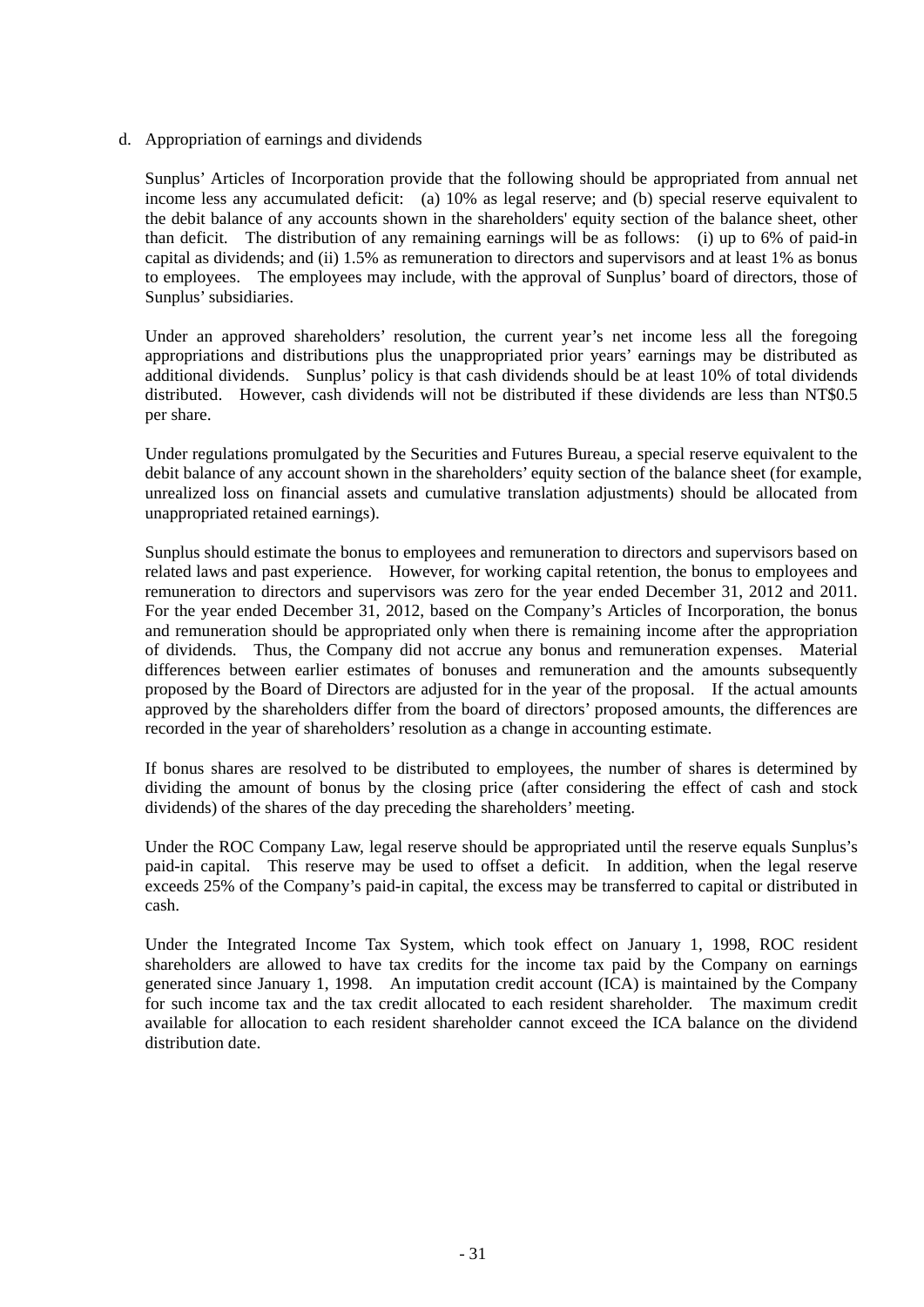The appropriations from the 2011 and 2010 earnings were approved at the shareholders' meetings on June 10, 2012 and June 10, 2011, respectively. The appropriations, including dividends, were as follows:

|                                               | For Fiscal Year 2011         |                                             | For Fiscal Year 2010         |                                             |  |
|-----------------------------------------------|------------------------------|---------------------------------------------|------------------------------|---------------------------------------------|--|
|                                               | Appropriation<br>of Earnings | <b>Dividends Per</b><br><b>Share (NT\$)</b> | Appropriation<br>of Earnings | <b>Dividends Per</b><br><b>Share (NT\$)</b> |  |
| Legal reserve<br>Special reserve              | S                            | S                                           | 77,372<br>\$.<br>191,229     | \$.<br>$\overline{\phantom{a}}$             |  |
| Legal reserve offset deficit<br>Cash dividend | 23,822                       |                                             | 477,528                      | -<br>0.8                                    |  |
|                                               | 23,822                       |                                             | 746,129                      |                                             |  |

In their meeting on June 11, 2011, the Board of Directors proposed a bonus to employees of \$96,579 thousand and a remuneration to directors and supervisors of \$2,204 thousand.

The amounts approved by the Company's board of directors on April 27, 2011 and April 27, 2012 did not differ from the amounts approved by the shareholders.

The information on the appropriation of bonuses to employees, directors and supervisors is available on the Market Observation Post System website of the Taiwan Stock Exchange.

#### **Unrealized Gain or Loss on Financial Instruments**

In 2012 and 2011 movement of unrealized gain or loss on financial instrument were as follows:

|                                                                                                   | Available-<br>for-sale<br><b>Financial</b><br><b>Assets</b> | <b>Equity-</b><br>method<br><b>Investments</b> | <b>Total</b>                               |  |
|---------------------------------------------------------------------------------------------------|-------------------------------------------------------------|------------------------------------------------|--------------------------------------------|--|
| Year ended December 31, 2012                                                                      |                                                             |                                                |                                            |  |
| Balance, beginning of year<br>Recognized in shareholders' equity<br>Transferred to profit         | \$(1,190,335)<br>1,292,590<br>84,770                        | \$<br>20<br>1,065                              | \$(1,190,315)<br>1,293,655<br>84,770       |  |
| Balance, end of year                                                                              | \$<br>187,025                                               | 1,085                                          | 188,110                                    |  |
| Year ended December 31, 2011                                                                      |                                                             |                                                |                                            |  |
| Balance, beginning of year<br>Recognized in shareholders' equity<br>Transferred to profit or loss | \$<br>(172, 589)<br>(1,369,595)<br>351,849                  | \$<br>22<br>(2)                                | \$<br>(172, 567)<br>(1,369,597)<br>351,849 |  |
| Balance, end of year                                                                              | (1,190,335)                                                 | <u> 20</u>                                     | \$(1,190,315)                              |  |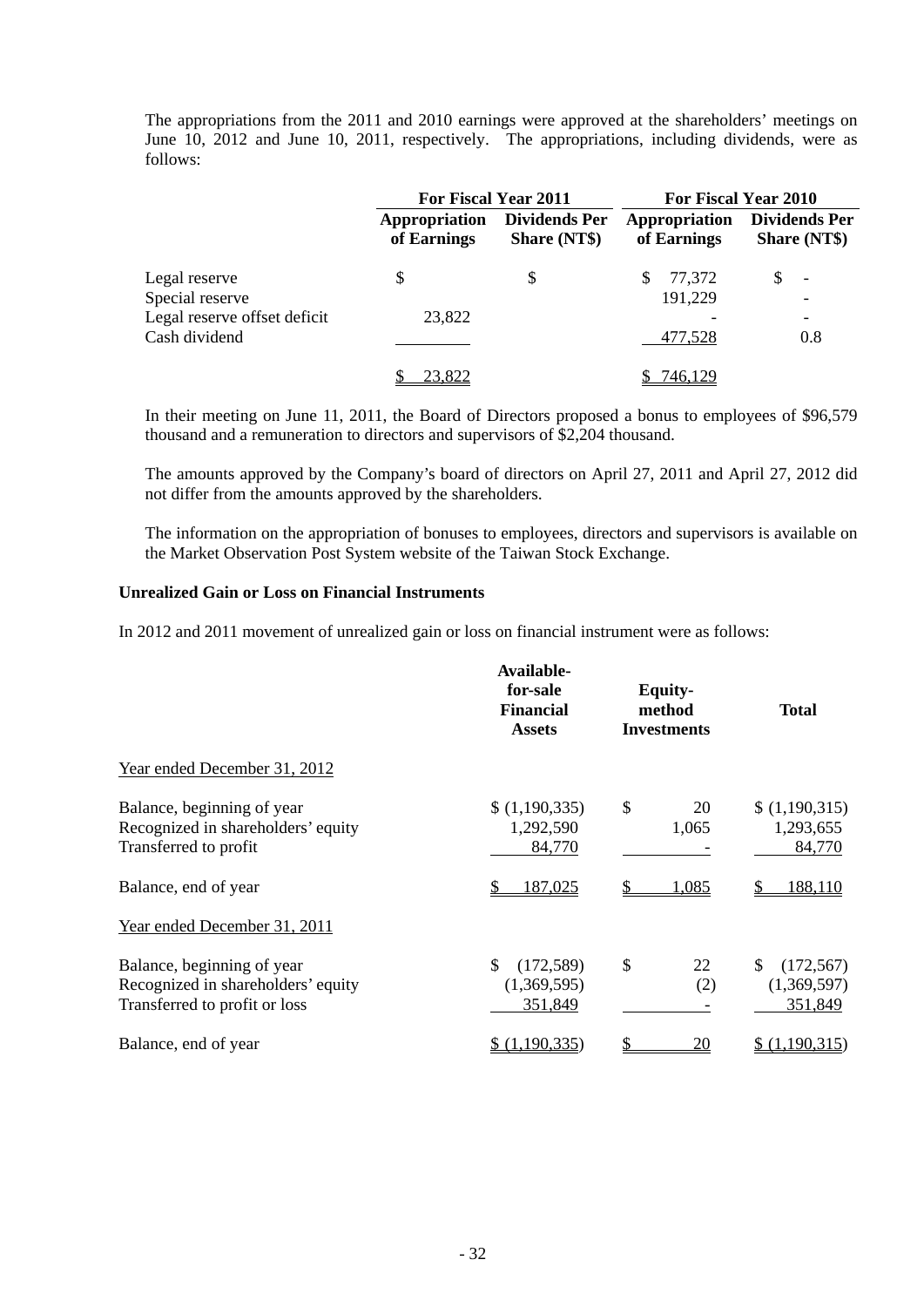### **19. TREASURY STOCK (COMMON STOCK)**

**Units: Shares in Thousands** 

| <b>Status/Purpose of Purchase</b>                                              | <b>Beginning</b><br><b>Shares</b> | <b>Increase</b> | <b>Decrease</b> | <b>Ending</b><br><b>Shares</b> |
|--------------------------------------------------------------------------------|-----------------------------------|-----------------|-----------------|--------------------------------|
| Year ended December 31, 2012                                                   |                                   |                 |                 |                                |
| Stocks of Sunplus held by a subsidiary<br>For subsequent transfer to employees | 3,560<br>4,915                    |                 |                 | 3,560<br>4,915                 |
|                                                                                | 8,475                             |                 |                 | 8,475                          |
| Year ended December 31, 2011                                                   |                                   |                 |                 |                                |
| Stocks of Sunplus held by a subsidiary<br>For subsequent transfer to employees | 3,560                             | 4,915           |                 | 3,560<br>4,915                 |
|                                                                                | 3,560                             | 4,915           |                 | 8,475                          |

Since January 2002, Sunplus has accounted for its issued shares amounting to \$95,605 thousand held by a subsidiary, Lin Shin Investment Co., Ltd., as treasury stock. As of December 31, 2012 and 2011, the book values of these shares were the same at \$63,401 thousand, and the market values of these shares were \$32,645 thousand and \$35,493 thousand, respectively.

Under the Securities and Exchange Act, Sunplus should neither pledge treasury stock nor exercise shareholders' rights on these shares, such as rights to dividends and to vote. On March 1, 2010, the Board of Directors approved a plan to repurchase shares up to 20,000 thousand shares of Sunplus between March 1, 2011 and April 30, 2011, with the buyback price ranging from NT\$16.00 to NT\$22.00. As of April 30, 2012, Sunplus had bought back 4,915 thousand shares for \$91,835 thousand. The subsidiaries holding treasury shares retain shareholders' rights, except the rights to participate in any share issuance for cash and to vote.

#### **20. PERSONNEL, DEPRECIATION AND AMORTIZATION EXPENSES**

|                        |                                          |                                                     | <b>Years Ended December 31</b> |    |                                          |                                                     |              |
|------------------------|------------------------------------------|-----------------------------------------------------|--------------------------------|----|------------------------------------------|-----------------------------------------------------|--------------|
|                        |                                          | 2012                                                |                                |    |                                          | 2011                                                |              |
|                        | <b>Classified</b><br>as Cost<br>of Sales | Classified as<br><b>Operating</b><br><b>Expense</b> | Total                          |    | <b>Classified</b><br>as Cost<br>of Sales | <b>Classified as</b><br>Operating<br><b>Expense</b> | <b>Total</b> |
| Labor cost             |                                          |                                                     |                                |    |                                          |                                                     |              |
| Salary                 | \$<br>114.811                            | \$1,959,873                                         | \$2,074,684                    | \$ | 119.337                                  | \$1,879,522                                         | \$1,998,859  |
| Labor/health insurance | 9.304                                    | 179,872                                             | 189.176                        |    | 9.220                                    | 164,290                                             | 173,510      |
| Pension                | 6,096                                    | 69,139                                              | 75,235                         |    | 6,169                                    | 66,178                                              | 72,347       |
| Welfare benefit        | 1,415                                    | 19.053                                              | 20,468                         |    | 2.131                                    | 24,997                                              | 27,128       |
| Meal                   | 2.531                                    | 26.479                                              | 29,010                         |    | 2.732                                    | 26.738                                              | 29,470       |
| Others                 | 156                                      | 4,449                                               | 4,605                          |    | 102                                      | 3,817                                               | 3,919        |
|                        | 134,313                                  | \$2,258,865                                         | \$2,393,178                    | S  | 139,691                                  | \$2,165,542                                         | \$2,305,233  |
| Depreciation           | 30,831                                   | <u>137,815</u>                                      | 68,646                         | S. | 52,274                                   | 151,663                                             | 203,937      |
| Amortization           | 527                                      | 259,390                                             | 259,917                        |    | 869                                      | 451,018                                             | 451,887      |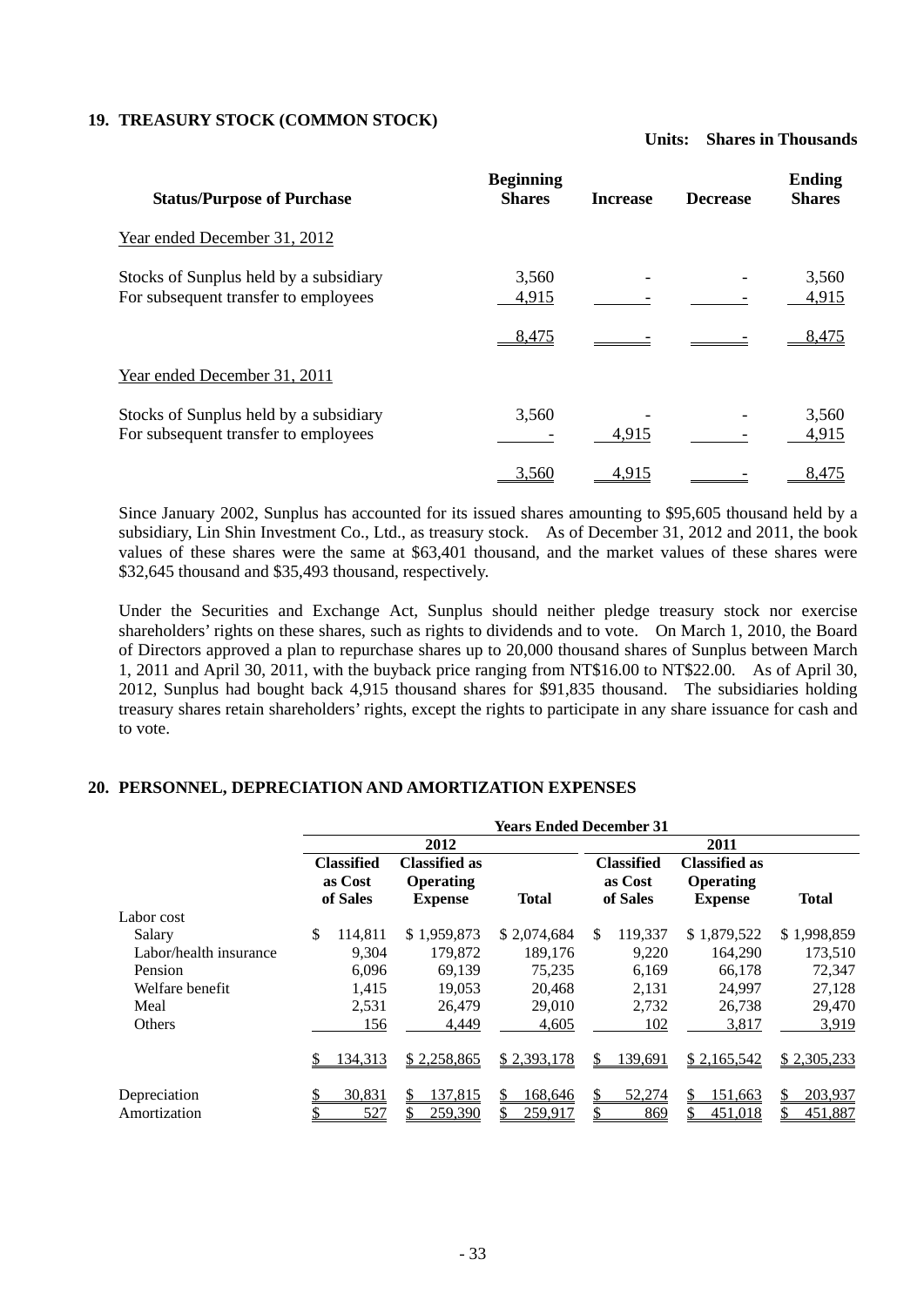### **21. INCOME TAX**

a. Income tax expense consisted of the following:

|                                                             | 2012         | 2011         |
|-------------------------------------------------------------|--------------|--------------|
| Income tax expense before tax credits                       |              |              |
| Domestic                                                    | \$<br>17,512 | \$<br>21,781 |
| Foreign                                                     | 1,538        | 1,410        |
|                                                             | 19,050       | 23,191       |
| Net change in deferred income taxes                         |              |              |
| Domestic                                                    | 124,166      | 139,101      |
| Foreign                                                     | 5,574        | 3,978        |
| Investment tax credits used                                 | (889)        | (3,629)      |
| Loss carry forwards used                                    | (6, 495)     | (415)        |
| Income $tax(10\%)$ on undistributed earnings                | 561          | 3,273        |
| Additional income tax under the Alternative Minimum Tax Act | 2,295        | 2,478        |
| Adjustment of prior years' income tax expense               | (123,606)    | 126,796      |
| Other                                                       | (75)         | 45           |
| Income tax expense                                          | 20.581       | 294.818      |

### b. Deferred income tax assets consisted of the following:

|                                | December 31   |               |  |  |  |
|--------------------------------|---------------|---------------|--|--|--|
|                                | 2012          | 2011          |  |  |  |
| Current:                       |               |               |  |  |  |
| Loss carryforwards             | \$<br>141,439 | \$<br>4,772   |  |  |  |
| Investment tax credits         | 400,096       | 541,304       |  |  |  |
| Temporary differences          | 32,046        | 34,060        |  |  |  |
| Valuation allowance<br>Deduct: | 514,952       | 542,963       |  |  |  |
|                                | 58,629        | 37,179        |  |  |  |
| Noncurrent:                    |               |               |  |  |  |
| Loss carryforwards             | \$<br>692,475 | \$<br>723,427 |  |  |  |
| Investment tax credits         |               | 419,881       |  |  |  |
| Temporary differences          | 71,647        | 78,614        |  |  |  |
| Valuation allowance<br>Deduct: | 696,776       | 1,003,386     |  |  |  |
|                                | 67,346        | 218,536       |  |  |  |

As of December 31, 2012 investment tax credits (recorded as deferred tax assets) were as follows:

| <b>Regulatory Basis of</b><br><b>Tax Credits</b> | <b>Items</b>       |   | <b>Total</b><br><b>Creditable</b><br><b>Amounts</b> | <b>Remaining</b><br><b>Creditable</b><br><b>Amounts</b> | <b>Expiry</b><br><b>Year</b> |
|--------------------------------------------------|--------------------|---|-----------------------------------------------------|---------------------------------------------------------|------------------------------|
| Income Tax Law                                   | Loss carryforwards | S | 7,818                                               | \$<br>7.818                                             | 2014                         |
|                                                  |                    |   | 103,674                                             | 103,674                                                 | 2015                         |
|                                                  |                    |   | 29,952                                              | 29,952                                                  | 2016                         |
|                                                  |                    |   | 131,474                                             | 131,474                                                 | 2017                         |
|                                                  |                    |   | 72,646                                              | 66,151                                                  | 2018                         |
|                                                  |                    |   |                                                     |                                                         | (Continued)                  |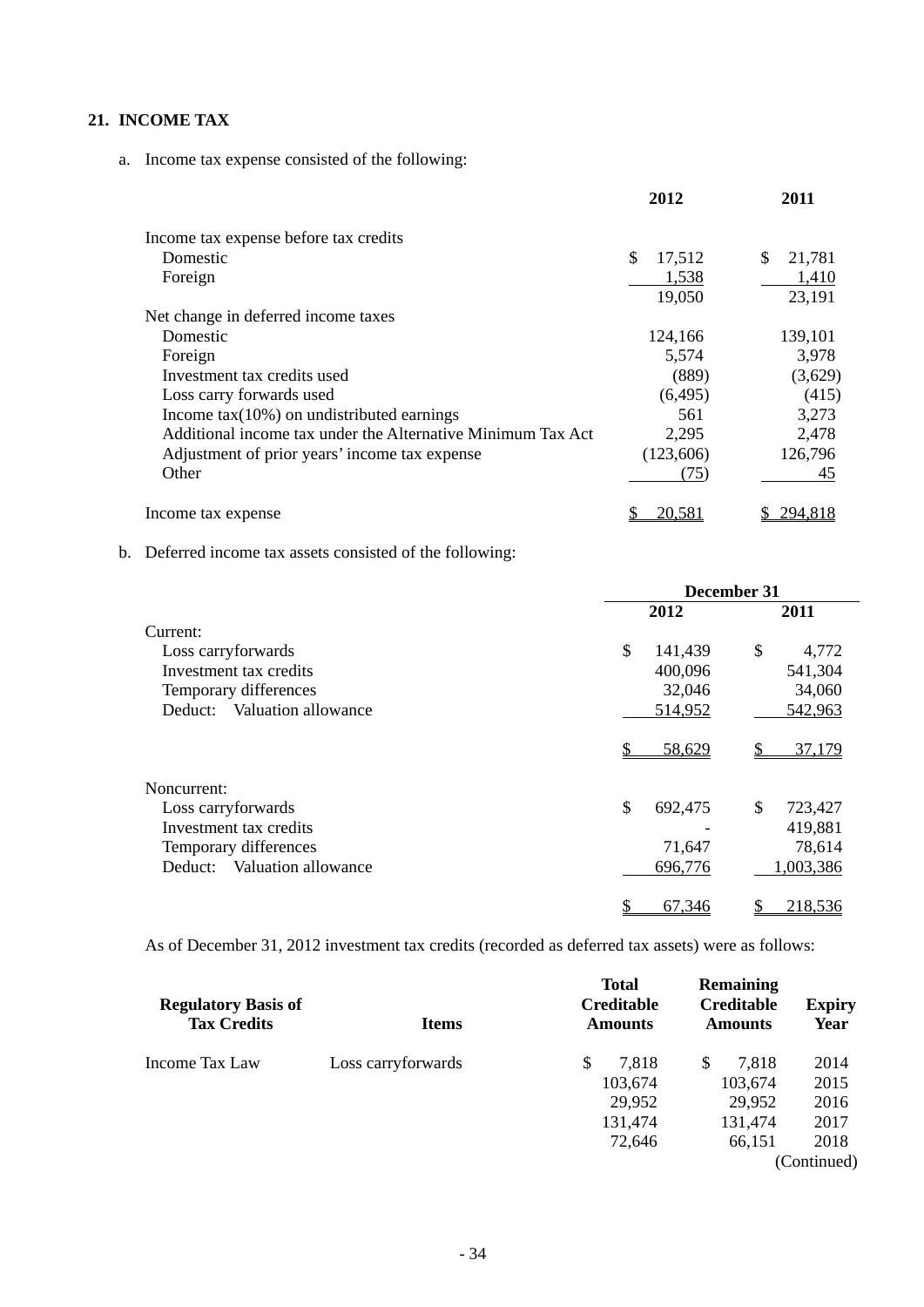| <b>Regulatory Basis of</b><br><b>Tax Credits</b> | <b>Items</b>                                            | <b>Total</b><br><b>Creditable</b><br><b>Amounts</b>      | <b>Remaining</b><br><b>Creditable</b><br><b>Amounts</b>             | <b>Expiry</b><br>Year        |
|--------------------------------------------------|---------------------------------------------------------|----------------------------------------------------------|---------------------------------------------------------------------|------------------------------|
| Income Tax Law                                   | Loss carryforwards                                      | \$<br>94,264<br>110,192<br>166,617<br>119,363<br>836,000 | <sup>\$</sup><br>94,264<br>110,192<br>166,617<br>119,363<br>829,505 | 2019<br>2020<br>2021<br>2022 |
| <b>Statute for Upgrading</b><br>Industries       | Purchase of machinery and<br>equipment                  | 1,035                                                    | 1,035                                                               | 2013                         |
| <b>Statute for Upgrading</b><br>Industries       | Research and development<br>expenditures                | \$ 383,959                                               | 383,959<br>\$                                                       | 2013                         |
| <b>Statute for Upgrading</b><br>Industries       | Personnel training<br>expenditures                      | \$<br>9                                                  | \$<br>9                                                             | 2013                         |
| <b>Statute for Upgrading</b><br>Industries       | Investments in important<br>technology-based enterprise | 15,093                                                   | 15,093                                                              | 2013<br>(Concluded)          |

As of December 31, 2012, Generalplus HK's information on loss carryforwards was as follows:

| <b>Items</b>       | Total<br><b>Creditable</b><br><b>Amounts</b> | Remaining<br><b>Creditable</b><br><b>Amounts</b> | <b>Expiry</b><br>Year |
|--------------------|----------------------------------------------|--------------------------------------------------|-----------------------|
| Loss carryforwards | .409<br>ፍ                                    | 4.409                                            | Thereafter            |

The income from the following projects is exempt from income tax. The related tax-exemption periods are as follows:

| <b>Project</b>                                                               | <b>Tax Exemption Period</b>                                                                                                                                                                      |
|------------------------------------------------------------------------------|--------------------------------------------------------------------------------------------------------------------------------------------------------------------------------------------------|
| Sunplus                                                                      |                                                                                                                                                                                                  |
| Eighth expansion<br>Ninth expansion<br>Tenth expansion<br>Eleventh expansion | January 1, 2010 to December 31, 2014<br>January 3, 2007 to January 2, 2012<br>August 31, 2006 to August 30, 2011<br>January 1, 2008 to December 31, 2012<br>January 1, 2009 to December 31, 2013 |
| Twelfth expansion<br>Thirteenth expansion                                    | January 1, 2010 to December 31, 2014                                                                                                                                                             |
| Generalplus                                                                  |                                                                                                                                                                                                  |
| Second expansion<br>Third expansion<br>Fourth expansion<br><b>Sunext</b>     | January 1, 2008 to December 31, 2012<br>January 1, 2009 to December 31, 2013<br>January 1, 2010 to December 31, 2014                                                                             |
| Expansion                                                                    | January 1, 2009 to December 31, 2013<br>(Continued)                                                                                                                                              |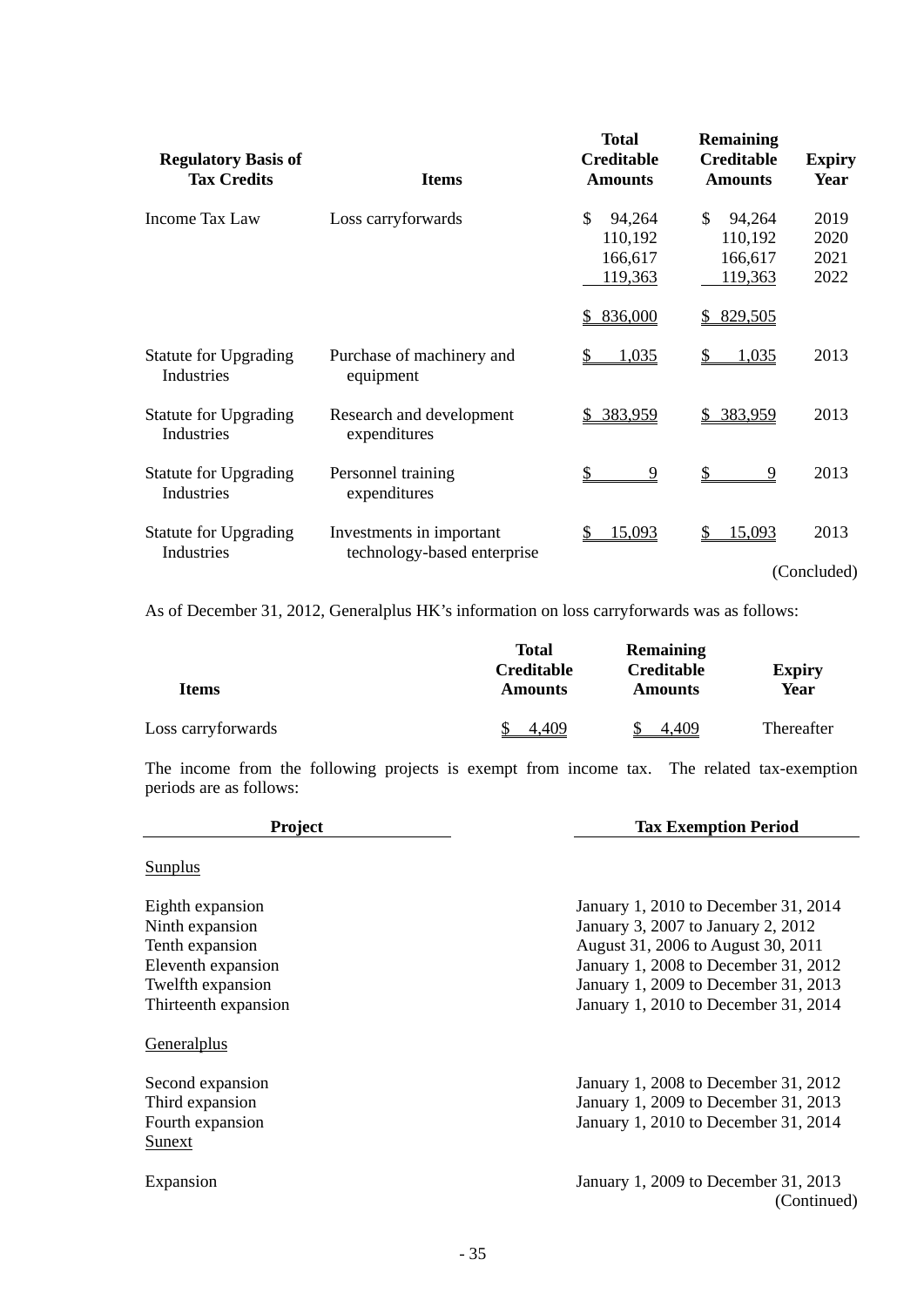**Project** Tax Exemption Period

Sunplus Innovation

First expansion January 1, 2009 to December 31, 2013 (Concluded)

The income tax returns of Sunplus, Sunplus mMobile and Generalplus and through 2009; the income tax returns of Sunplus Innovation, Sunplus managemenet Consulting, Sunplus Core, iCatch Technology, Sunext, Wei-Yough, Lin Shih, Sunplus Venture and Sunplus mMedia through 2010 had been assessed by the tax authorities. Sunplus disagreed with the tax authorities' assessment of its 2005 tax returns. Sunplus also applied for the correction of the tax authorities' assessment of its 2006 and 2007 tax returns. Generalplus disagreed with the tax authorities' assessment of its 2006 tax returns; both companies had applied for administrative remedy. Nevertheless, for conservatism purposes, Sunplus and Generalplus made provisions for the income tax assessed by the tax authorities. General plus has provided pledged time deposits \$31,000 thousands (restricted assets) as collateral of certificate of no pending tax.

c. The integrated income tax information of Sunplus is as follows:

|                                         | 2012      | 2011       |
|-----------------------------------------|-----------|------------|
| Shareholders' imputation credit account | \$248.248 | \$ 201.494 |
| Unappropriated earnings until 1997      |           |            |

For 2012 and 2011, there was no creditable tax ratio because the Company had a deficit.

For the distribution of earnings generated after January 1, 1998, the imputation credits allocable to shareholders of Sunplus is based on the balance of the ICA as of the date of dividend distribution. The expected creditable ratio for the 2010 earnings may be adjusted, depending on the ICA balance on the date of dividend distribution.

#### **22. CONSOLIDATED EARNINGS PER SHARE**

| <b>Amounts (Numerator)</b><br><b>Before</b><br><b>Income Tax</b> | After<br><b>Income Tax</b>           | <b>Share</b><br>(Denominator) | <b>Before</b><br><b>Income</b> | After         |
|------------------------------------------------------------------|--------------------------------------|-------------------------------|--------------------------------|---------------|
|                                                                  |                                      |                               |                                |               |
|                                                                  |                                      |                               |                                | <b>Income</b> |
|                                                                  |                                      | (In Thousands)                | <b>Tax</b>                     | <b>Tax</b>    |
|                                                                  |                                      |                               |                                |               |
| (637, 414)                                                       | (657, 995)<br>\$                     |                               |                                |               |
| (659, 389)                                                       | S.<br>(676, 970)                     | 588,435                       | (1.12)<br>S.                   | (1.15)        |
|                                                                  |                                      |                               |                                |               |
|                                                                  | \$ (2,005,564)                       |                               |                                |               |
|                                                                  |                                      |                               |                                | (2.87)<br>\$  |
|                                                                  | \$<br>\$(1,710,746)<br>\$(1,690,104) | \$(1,984,922)                 | 589,827                        | (2.87)        |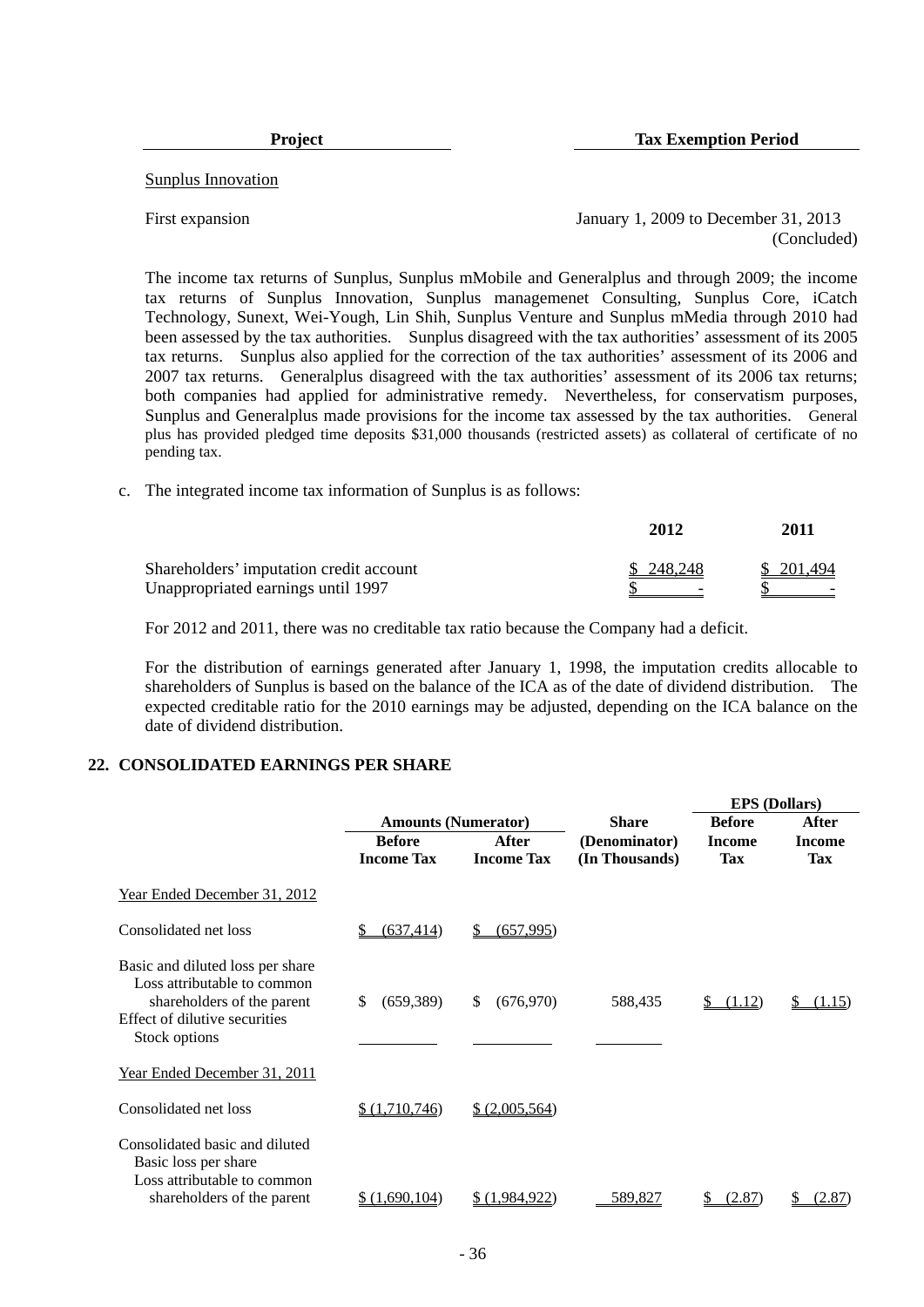The employee stock options stated in Note 18 represent potential common stock. Thus, the Company tested the effects of employee stock options by the treasury method in accordance with Statement of Financial Accounting Standards No. 24 - "Earnings Per Share." The test showed the stock options were anti-dilutive for 2012 and 2011. As a result, the potential common shares were excluded from the calculation of diluted E/LPS.

The Accounting Research and Development Foundation issued Interpretation 2007-052, which requires companies to recognize bonuses paid to employees, directors and supervisors as compensation expenses beginning January 1, 2008. These bonuses were previously recorded as appropriations from earnings. If the Company may settle the bonus to employees by cash or shares, the Company should presume that the entire amount of the bonus will be settled in shares and the resulting potential shares should be included in the weighted average number of shares outstanding used in the calculation of diluted EPS, if the shares have a dilutive effect. The number of shares is estimated by dividing the entire amount of the bonus by the closing price of the shares at the balance sheet date. Such dilutive effect of the potential shares should be included in the calculation of diluted EPS until the shareholders resolve the number of shares to be distributed to employees at their meeting in the following year.

#### **23. FINANCIAL INSTRUMENTS**

a. Fair values of financial instruments were as follows:

|                                                                                                              | December 31       |                   |                         |                   |  |
|--------------------------------------------------------------------------------------------------------------|-------------------|-------------------|-------------------------|-------------------|--|
|                                                                                                              |                   | 2012              | 2011                    |                   |  |
|                                                                                                              | Carrying<br>Value | <b>Fair Value</b> | Carrying<br>Value       | <b>Fair Value</b> |  |
| Nonderivative instruments                                                                                    |                   |                   |                         |                   |  |
| Assets                                                                                                       |                   |                   |                         |                   |  |
| Financial assets at FVTPL-<br>current                                                                        | \$                | <sup>\$</sup>     | $\mathcal{S}$<br>44,644 | \$<br>44,644      |  |
| Available-for-sale financial assets<br>(current and noncurrent portion)<br>Investments in debt security with | 1,709,029         | 1,709,029         | 2,181,334               | 2,181,334         |  |
| no active market                                                                                             | 14,520            |                   |                         |                   |  |
| Financial assets carried at lost<br>Liabilities                                                              | 216,080           |                   | 353,037                 |                   |  |
| Long term bank loans (including<br>current portion)                                                          | 1,865,204         | 1,865,204         | 265,000                 | 265,000           |  |

- b. Methods and assumptions used in determining fair values of financial assets and liabilities, based on quoted market prices or valuation techniques, were as follows:
	- 1) For cash, certificate of deposit restricted, notes and accounts receivable, other receivables, short-term loans, and notes and accounts payable, the carrying amounts reported in the balance sheets approximate their fair values because of their short maturities.
	- 2) Fair values of financial assets at fair value through profit or loss and available-for-sale financial assets are based on their quoted prices in active markets. For instruments not traded in active markets and derivatives with no quoted market prices, their fair values are determined using valuation techniques incorporating estimates and assumptions that are consistent with prevailing market conditions.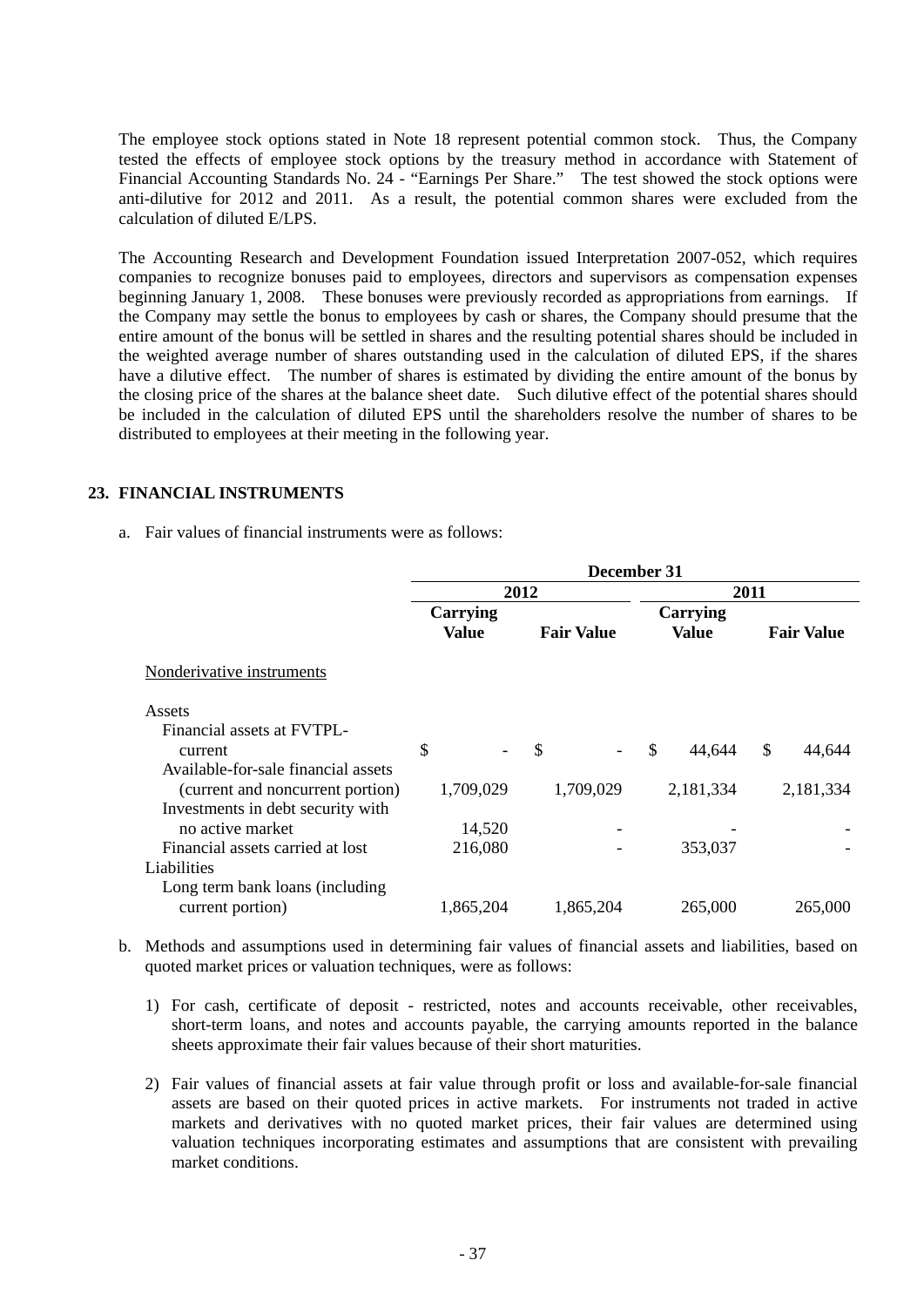- 3) Investments in debt security with no active market are estimated on amortization cost. Therefore, the book value is equivalent to fair value.
- 4) Financial assets carried at cost had no quoted prices in an active market and entailed an unreasonably high cost to obtain verifiable fair values. Therefore, no fair value was presented.
- 5) The fair values of long-term bank loans are estimated using the present value of future cash flows discounted at interest rates the Company may obtain for similar loans (e.g., similar maturities). The fair values of long-term bank loans with floating interest rates are equivalent to their carrying values.
- c. The Company did not use derivative contracts in 2012 and 2011.
- d. As of December 31, 2012 and 2011, financial assets exposed to cash flow interest rate risk amounted to \$1,464,435 thousand and \$2,077,914 thousand, respectively; financial assets exposed to fair value interest rate risk amounted to \$3,113,088 thousand and \$2,814,688 thousand, respectively; financial liabilities exposed to fair value interest rate risk amounted to \$340,788 thousand and \$776,912 thousand, respectively; and financial liabilities exposed to cash flow interest rate risk amounted to \$2,010,407 thousand and \$431,700 thousand, respectively.
- e. In 2012 and 2011, on financial assets other than financial assets at fair value through profit or loss, interest incomes were \$44,695 thousand and \$39,313 thousand, respectively, and interest expenses were \$39,896 thousand and \$29,399 thousand, respectively.
- f. Financial risks
	- 1) Market risk. The financial instruments held by the Company are exposed to interest rate, foreign exchange rate and price risks.
	- 2) Credit risk. The Company will incur a loss if the counter-parties or third-parties breach financial instrument contracts. Contracts with positive fair values on the balance sheet date are evaluated for credit risk. The counter-parties or third-parties to the foregoing contracts are reputable financial institutions and business organizations. Management believes that the Company's exposure to default by those parties is low.
	- 3) Liquidity risk. Investments in held-for-trading and available-for-sale security investments are expected to be settled readily at amounts approximating their fair values in active markets. However, the Company also has some equity-method investments with no quoted market prices in an active market, which are expected to have material liquidity risk.
	- 4) Interest rate risk. Some short-term bank loans and long-term bank loans bear floating interest rates. Thus, the fluctuations of market interest rates will affect the Company's future cash flows.

#### **24. RELATED-PARTY TRANSACTIONS**

The Company's related parties were as follows:

- a. Giantplus Technology Co., Ltd. ("Giantplus") Same board chairman as with Sunplus Technology Co., Ltd.
- b. Kunshan Giantplus Optoelectronics Technology Co., Ltd. ("Kunshan Giantplus") 100% indirect Subsidiary of Giantplus.
- c. Orise Technology Co., Ltd. ("Orise")- equity-method investee of Sunplus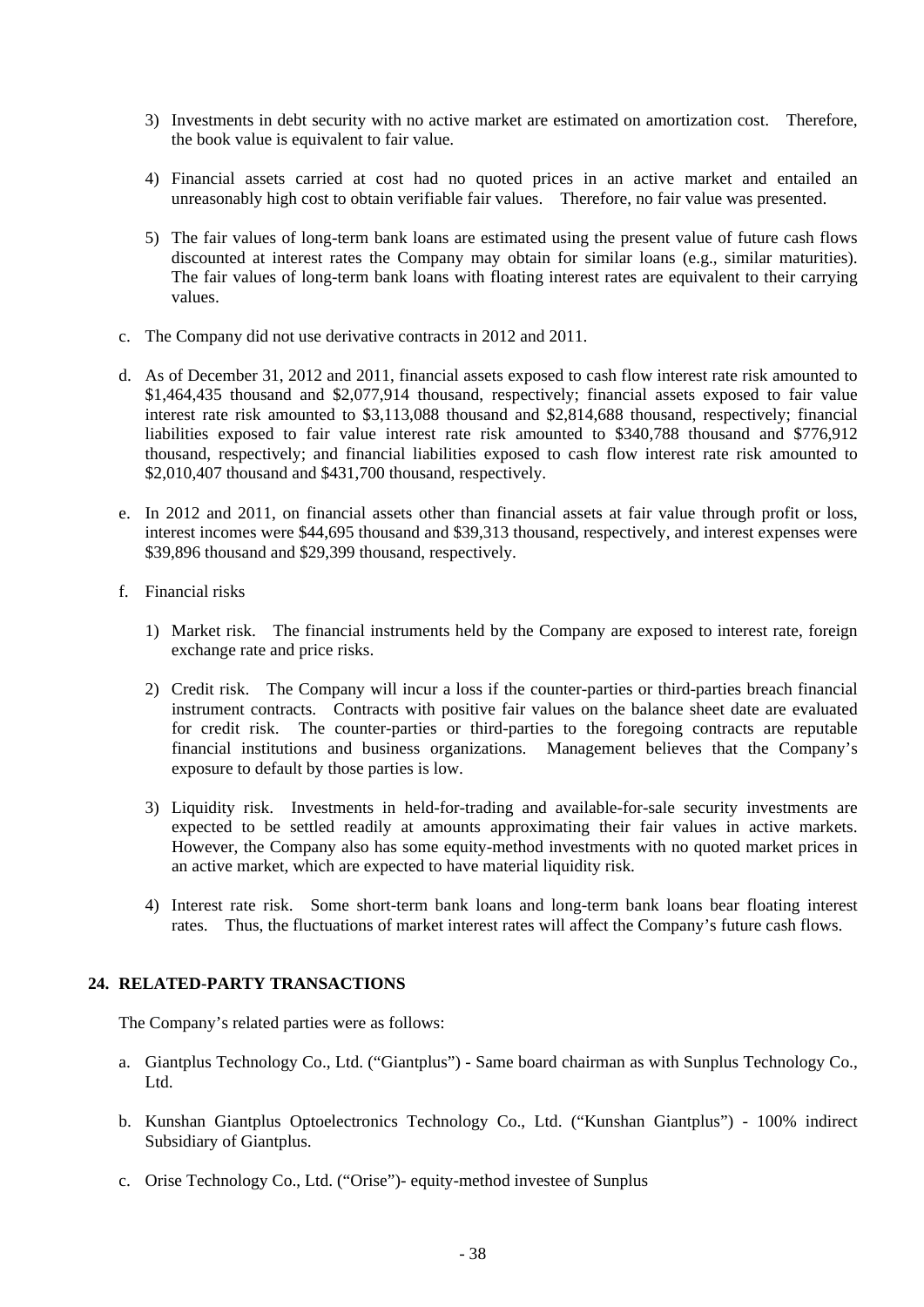- d. HT Mobile Inc. ("HT Mmobile") equity-method investee of Sunplus
- e. Others please refer to Note 28 for related parties that do not have business transactions with the Company in the current period.

The transactions with the foregoing parties in addition to those disclosed in other notes are summarized as follows:

|                   | <b>Years Ended December 31</b> |                          |              |               |
|-------------------|--------------------------------|--------------------------|--------------|---------------|
|                   | 2012                           |                          | 2011         |               |
|                   | <b>Amount</b>                  | $\frac{0}{0}$            | Amount       | $\frac{0}{0}$ |
| <b>Sales</b>      |                                |                          |              |               |
| Orise             | 29,345<br>\$                   | $\overline{\phantom{a}}$ | 34,345<br>\$ |               |
| HT mMobile        | 644                            |                          | 89,447       |               |
| Giantplus         | 43                             |                          | 122          |               |
| Kunshan Giantplus |                                |                          | 95           |               |
|                   | 30,032                         |                          | 124,009      |               |

The collection terms for products sold to related parties were similar to those for third parties.

|                    | <b>Years Ended December 31</b> |               |               |               |  |
|--------------------|--------------------------------|---------------|---------------|---------------|--|
|                    | 2012                           |               |               |               |  |
|                    | <b>Amount</b>                  | $\frac{0}{0}$ | <b>Amount</b> | $\frac{6}{6}$ |  |
| Purchase           |                                |               |               |               |  |
| HT mMobile         | 1,210                          |               |               |               |  |
| Operating expenses |                                |               |               |               |  |
| HT mMobile         | 6,328<br>\$                    |               | \$<br>268     |               |  |
| Orise              | 168                            |               |               |               |  |
|                    | 6,496                          |               | 273           |               |  |

The terms of rental payments and the collections on lease contracts with related parties were similar to those with third parties.

The following transactions between the Company and the related parties were based on normal terms.

|                               |            |               | <b>Years Ended December 31</b> |               |
|-------------------------------|------------|---------------|--------------------------------|---------------|
|                               | 2012       |               | 2011                           |               |
|                               | Amount     | $\frac{0}{0}$ | <b>Amount</b>                  | $\frac{6}{6}$ |
| Nonoperating income and gains |            |               |                                |               |
| HT mMobile                    | 8,539<br>S | 4             | 24,945<br>\$                   |               |
| Orise                         | 962        |               | 2,842                          |               |
|                               | 9,501      |               | 27,787                         |               |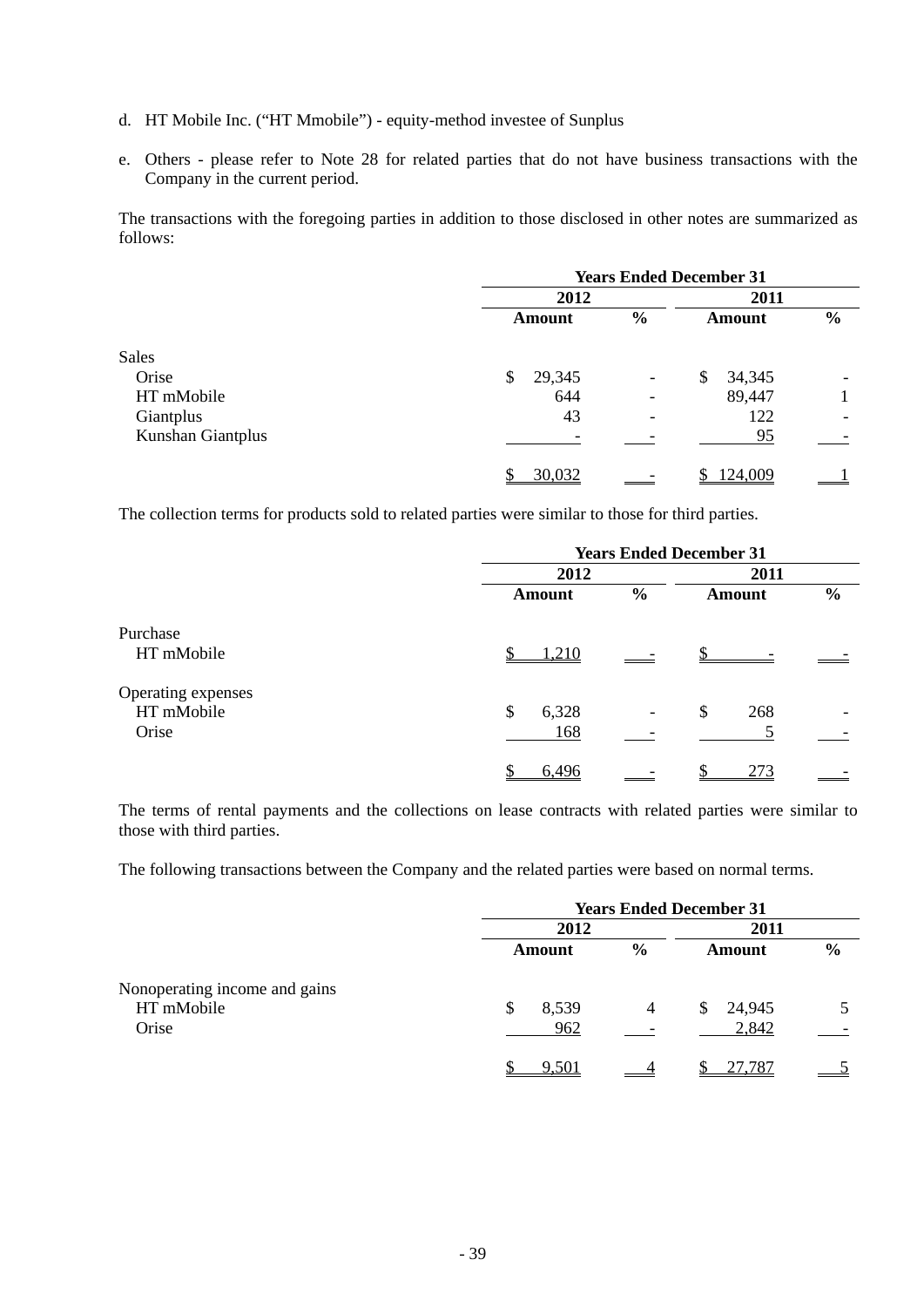The transaction prices were negotiated and were thus not comparable with those in the market.

|                                            |               | December 31   |               |               |
|--------------------------------------------|---------------|---------------|---------------|---------------|
|                                            | 2012          |               | 2011          |               |
|                                            | <b>Amount</b> | $\frac{0}{0}$ | <b>Amount</b> | $\frac{0}{0}$ |
| Notes and accounts receivable              |               |               |               |               |
| HT mMobile                                 | \$<br>48,400  | 4             | \$<br>55,437  |               |
| Orise                                      | 5,296         |               | 4,730         |               |
| Giantplus                                  | 38            |               | 40            |               |
|                                            | 53,734        | 4             |               |               |
| Allowance for doubtful accounts<br>Deduct: | 48,400        |               | 51,130        |               |
|                                            | 5,344         |               | 9,077         |               |
| Other receivables                          |               |               |               |               |
| Orise                                      | \$<br>53      |               | \$<br>1,322   |               |
| HT mMobile                                 |               |               | 1,054         |               |
|                                            | 53            |               | 2,376         |               |

In 2012 and 2011, the Company provided financing to Sunplus mMobile, as follows:

|                                             |                                  | <b>Year Ended December 31, 2012</b> |                      |                        |
|---------------------------------------------|----------------------------------|-------------------------------------|----------------------|------------------------|
| <b>Financing to</b><br><b>Related Party</b> | <b>Maximum</b><br><b>Balance</b> | <b>Ending Balance</b>               | <b>Interest Rate</b> | <b>Interest Income</b> |
| HT mMobile                                  | 400,000                          | \$ 362,460<br>(Note1)               | 1.475%-1.655%        | 6,259                  |
|                                             |                                  | <b>Year Ended December 31, 2011</b> |                      |                        |
| <b>Financing to</b><br><b>Related Party</b> | <b>Maximum</b><br><b>Balance</b> | <b>Ending Balance</b>               | <b>Interest Rate</b> | <b>Interest Income</b> |
| HT mMobile                                  | 400,000                          | 400,000<br>(Note2)                  | 1.475%-1.655%        | 1,497                  |

- Note 1: In 2012, HT mMobile repaid about \$37,540 thousand of its loan, using inventories, fixed assets, software, etc. The company thus recognized the reversal of an allowance for impairment loss by \$37,540 thousand. Later, HT mMobile could not repay the loan balance. Therefore, the actual loan amount of \$362,460 thousand was recognized as impairment loss.
- Note 2: The loan actually provided was \$400,000 thousand, which was recognized as impairment loss in 2011.

|                                                                        | December 31 |               |        |               |
|------------------------------------------------------------------------|-------------|---------------|--------|---------------|
|                                                                        | 2012        |               | 2011   |               |
|                                                                        | Amount      | $\frac{6}{9}$ | Amount | $\frac{6}{6}$ |
| Other current liabilities<br>HT mMobile                                |             |               | 16     |               |
| Deferred royalty income (including current and<br>noncurrent)<br>Orise | 2.297       |               | 2.897  |               |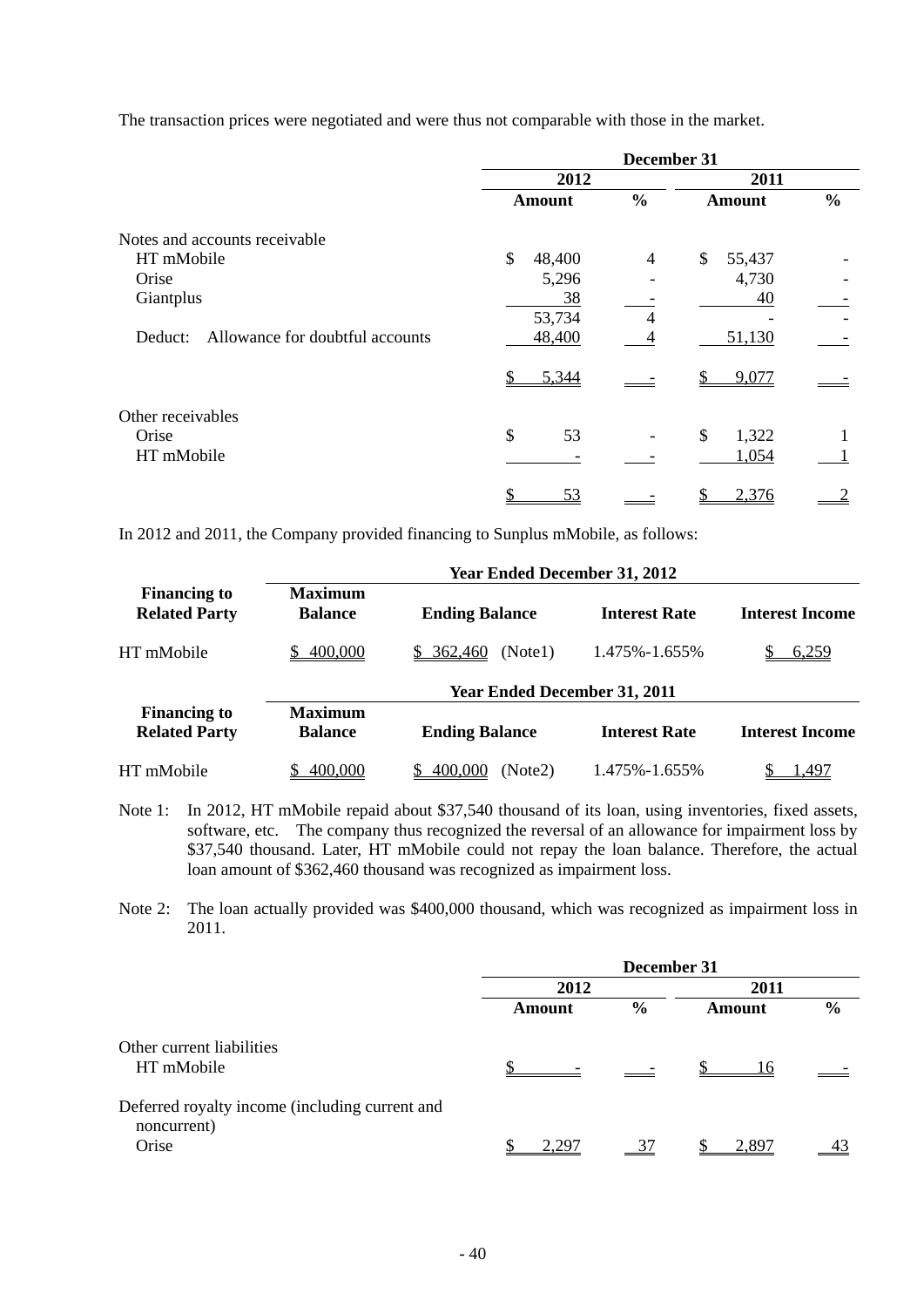|                                               | December 31   |               |               |               |
|-----------------------------------------------|---------------|---------------|---------------|---------------|
|                                               |               | 2012          |               | 2011          |
| Endorsement/guarantee provided<br>HT mMobile  |               | \$            |               | \$30,000      |
|                                               |               | December 31   |               |               |
|                                               | 2012          |               | 2011          |               |
|                                               | <b>Amount</b> | $\frac{0}{0}$ | <b>Amount</b> | $\frac{0}{0}$ |
| Acquisition of properties<br>HT mMobile       | 24,569<br>S   | <u>_6</u>     |               |               |
| Proceeds from disposal of properties<br>Orise | \$.           |               | 1,201         | 32            |
| Deferred expenses<br>HT mMobile               | 3,187         | <u>26</u>     |               |               |

Compensation of directors, supervisors and management personnel:

|                         | <b>Years Ended December 31</b> |              |  |
|-------------------------|--------------------------------|--------------|--|
|                         | 2012                           | 2011         |  |
| Salaries and Incentives | \$56,402                       | 60,599<br>S. |  |
| Special compensation    | 3,774                          | 2,656        |  |
| <b>Bonus</b>            | 1,414                          | 4,394        |  |
|                         | 61,590                         | 67.649       |  |

### **25. PLEDGED OR MORTGAGED ASSETS**

Certain assets pledged or mortgaged as collaterals for long-term bank loans, commercial paper payable, accounts payable and import duties were as follows:

|                                                    | December 31 |           |  |
|----------------------------------------------------|-------------|-----------|--|
|                                                    | 2012        | 2011      |  |
| Buildings, net (including assets leased to others) | \$732,696   | \$752,516 |  |
| Giantplus stock                                    | 415,887     |           |  |
| Orise stock                                        | 407,112     |           |  |
| Pledged time deposits                              | 89,329      | 121,287   |  |
| Subsidiary's holding of Sunplus' stock             | 31,025      | 33,743    |  |
|                                                    | \$1,676,049 | 907.546   |  |

#### **26. SIGNIFICANT LONG-TERM OPERATING LEASES**

#### **Sunplus**

Sunplus leases lands from Science-Based Industrial Park Administration (SBIPA) under renewable agreements expiring in July 2015, December 2020 and December 2021. The SBIPA has the right to adjust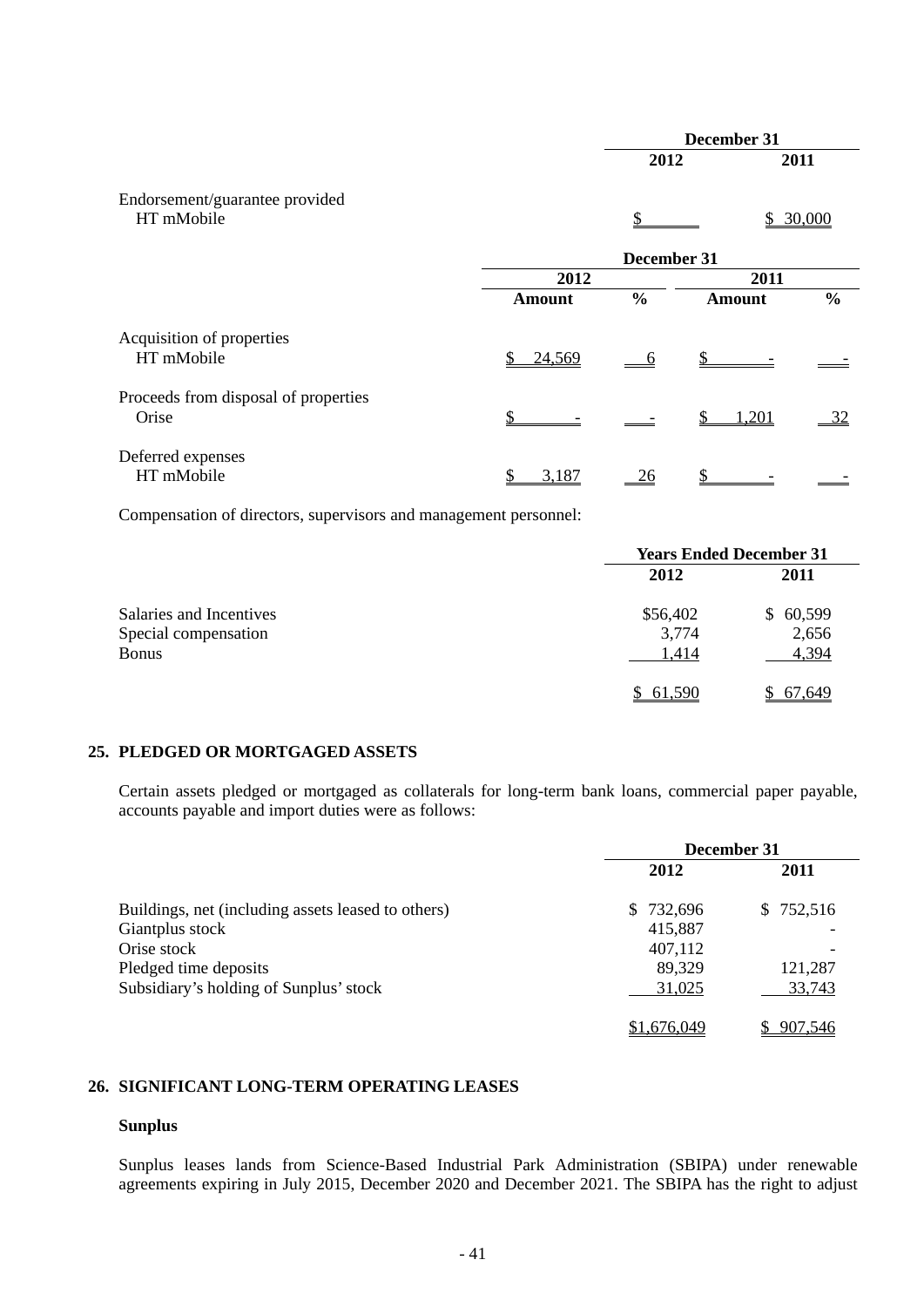the annual lease amount of \$7,929 thousand. Sunplus deposited \$6,000 thousand (classified as restricted assets) as collateral for the land lease agreements.

Future annual minimum rentals under the leases are as follows:

| <b>Year</b>         | <b>Amount</b> |
|---------------------|---------------|
| 2013                | 7,929<br>\$   |
| 2014                | 7,929         |
| 2015                | 6,578         |
| 2016                | 4,686         |
| 2017                | 4,686         |
| 2018 and thereafter | 16,776        |
|                     | \$48,584      |

#### **Sunplus Innovation**

Sunplus Innovation leases office from Science-Based Industrial Park Administration (SBIPA) under renewable agreements expiring in December 2013 and December 2016. The SBIPA has the right to adjust the annual lease amount of \$9,961 thousand.

The future lease payables are as follows:

| <b>Year</b> | <b>Amount</b> |
|-------------|---------------|
| 2013        | 9,961<br>\$   |
| 2014        | 4,502         |
| 2015        | 4,502         |
| 2016        | 4,502         |
|             | \$23,467      |

#### **Generalplus**

Generalplus leases land from Science-Based Industrial Park Administration under renewable agreements expiring in December 2020. The SBIPA has the right to adjust the annual lease amount of \$1,356 thousand. Generalplus deposited \$1,356 thousand (classified as restricted assets) as collateral for the land lease agreements.

Future annual minimum rentals under the leases are as follows:

| Year                | Amount      |
|---------------------|-------------|
| 2013                | 1,356<br>\$ |
| 2014                | 1,356       |
| 2015                | 1,356       |
| 2016                | 1,356       |
| 2017                | 1,356       |
| 2018 and thereafter | 4,068       |
|                     | 10,848      |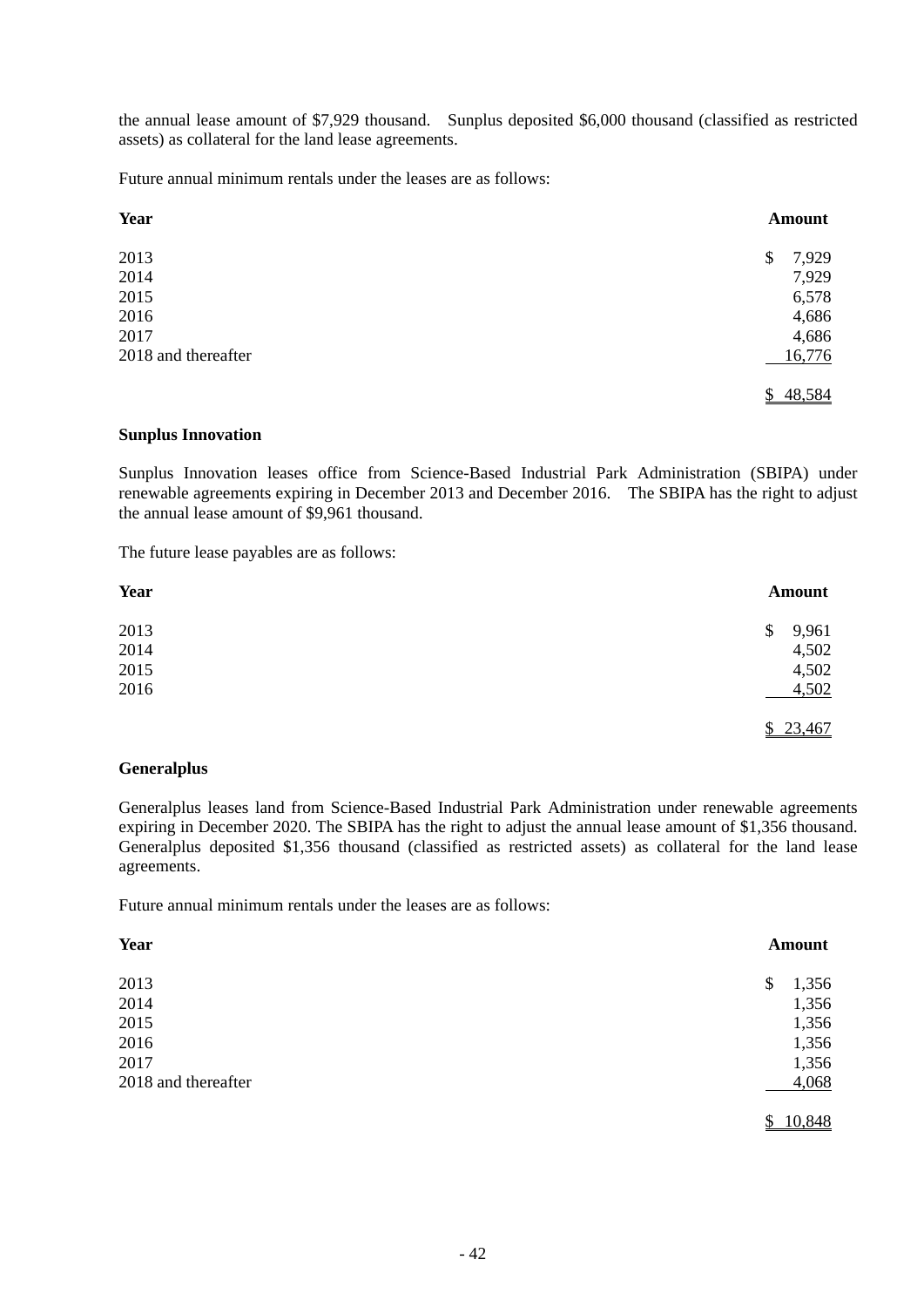### **Sunext**

Sunext leases an office from Global View Co., Ltd. under renewable agreements expiring in August 2015. The annual lease payments was \$2,760 thousand, respectively.

The future lease payments are as follows:

| Year | <b>Amount</b> |
|------|---------------|
| 2013 | 2,760<br>\$   |
| 2014 | 2,760         |
| 2015 | 1,840         |
|      | 7,360<br>Ψ    |

#### **i Catch Technology, Inc. ("i Catch")**

i Catch leases office from Siming Inc. and Siha Inc. under renewable agreements expiring in February 2013; the lease payments were \$1,611 thousand and \$1,216, respectively.

The future lease payments are as follows:

| <b>Year</b> | <b>Amount</b>        |
|-------------|----------------------|
| 2013        | 471<br><sup>\$</sup> |

#### **27. OTHERS**

The foreign currency-denominated assets and liabilities that had a major impact on the financial statements were as follows:

|                              |                         | 2012            |                   | 2011            |  |  |  |
|------------------------------|-------------------------|-----------------|-------------------|-----------------|--|--|--|
|                              | Foreign                 | <b>Exchange</b> | Foreign           | <b>Exchange</b> |  |  |  |
|                              | <b>Currencies</b>       | Rate            | <b>Currencies</b> | Rate            |  |  |  |
| <b>Financial assets</b>      |                         |                 |                   |                 |  |  |  |
| Monetary items               |                         |                 |                   |                 |  |  |  |
| <b>USD</b>                   | $\mathcal{S}$<br>64,984 | 29.04           | \$<br>70,110      | 30.28           |  |  |  |
| <b>EUR</b>                   | 128                     | 38.49           | 583               | 39.18           |  |  |  |
| <b>JPY</b>                   | 550                     | 0.336           | 683               | 0.391           |  |  |  |
| <b>RMB</b>                   | 30,746                  | 4.660           | 41,316            | 4.805           |  |  |  |
| <b>GBP</b>                   | 456                     | 46.83           | 460               | 46.73           |  |  |  |
| <b>HKD</b>                   | 404                     | 3.747           | 189               | 3.897           |  |  |  |
| Nonmonetary items            |                         |                 |                   |                 |  |  |  |
| <b>USD</b>                   | 500                     | 29.04           |                   |                 |  |  |  |
| <b>Financial liabilities</b> |                         |                 |                   |                 |  |  |  |
| Monetary items               |                         |                 |                   |                 |  |  |  |
| <b>USD</b>                   | 40,770                  | 29.04           | 36,301            | 30.28           |  |  |  |
| <b>EUR</b>                   | 314                     | 38.49           | 542               | 39.18           |  |  |  |
| <b>RMB</b>                   | 48,514                  | 4.660           | 26,705            | 4.805           |  |  |  |
| <b>GBP</b>                   |                         | 46.83           | 5                 | 46.73           |  |  |  |
| <b>HKD</b>                   | 321                     | 3.747           | 86                | 3.897           |  |  |  |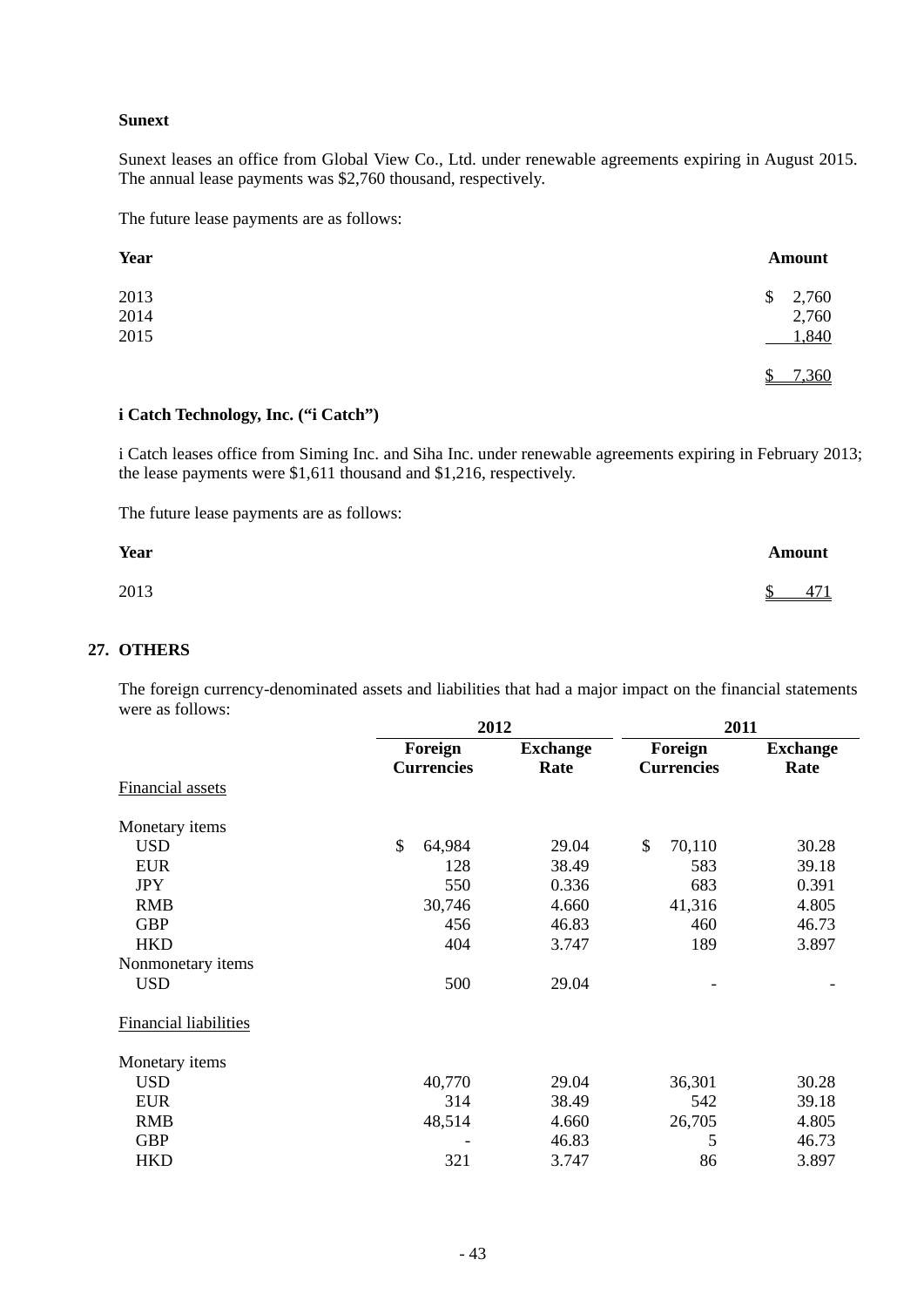#### **28. ADDITIONAL DISCLOSURES**

Following are the additional disclosures required for the Company and its investees by the Securities and Futures Bureau:

- a. Endorsement/guarantee provided: Table 1 (attached)
- b. Financings provided: Table 2 (attached)
- c. Marketable securities held: Table 3 (attached)
- d. Marketable securities acquired and disposed of at costs or prices of at least NT\$100 million or 20% of the paid-in capital: Table 4 (attached)
- e. Names, locations, and related information of investees on which the Company exercises significant influence: Table 5 (attached)
- f. Information on investment in Mainland China: Table 6 (attached)
- g. Intercompany relationships and significant intercompany transactions: Table 7 (attached)

### **29. SEGMENT INFORMATION**

Information reported to the chief operating decision maker for the purpose of resource allocation and assessment of segment performance focuses on types of goods provided. Since all products have similar economic characteristics and product selling is centralized, the Company reports information as referring to one segment. Thus, the information of the operating segment is the same as that presented in the accompanying financial statements. That is, the revenue by subsegment and operating results in 2012 and 2011 are shown in the accompanying consolidated income statements, and the assets by segment as of December 31, 2012 and 2011 are shown in the accompanying consolidated balance sheets.

a. Revenue from major products and services

The following is an analysis of the Company's operating revenue from its major products and services:

|                               | <b>Year Ended December 31</b>    |                                  |
|-------------------------------|----------------------------------|----------------------------------|
|                               | 2012                             | 2011                             |
| IC<br>Rental revenue<br>Other | \$8,452,013<br>131,921<br>31,330 | \$9,045,378<br>115,776<br>90,809 |
|                               | 8,615,264                        | 9,251,963                        |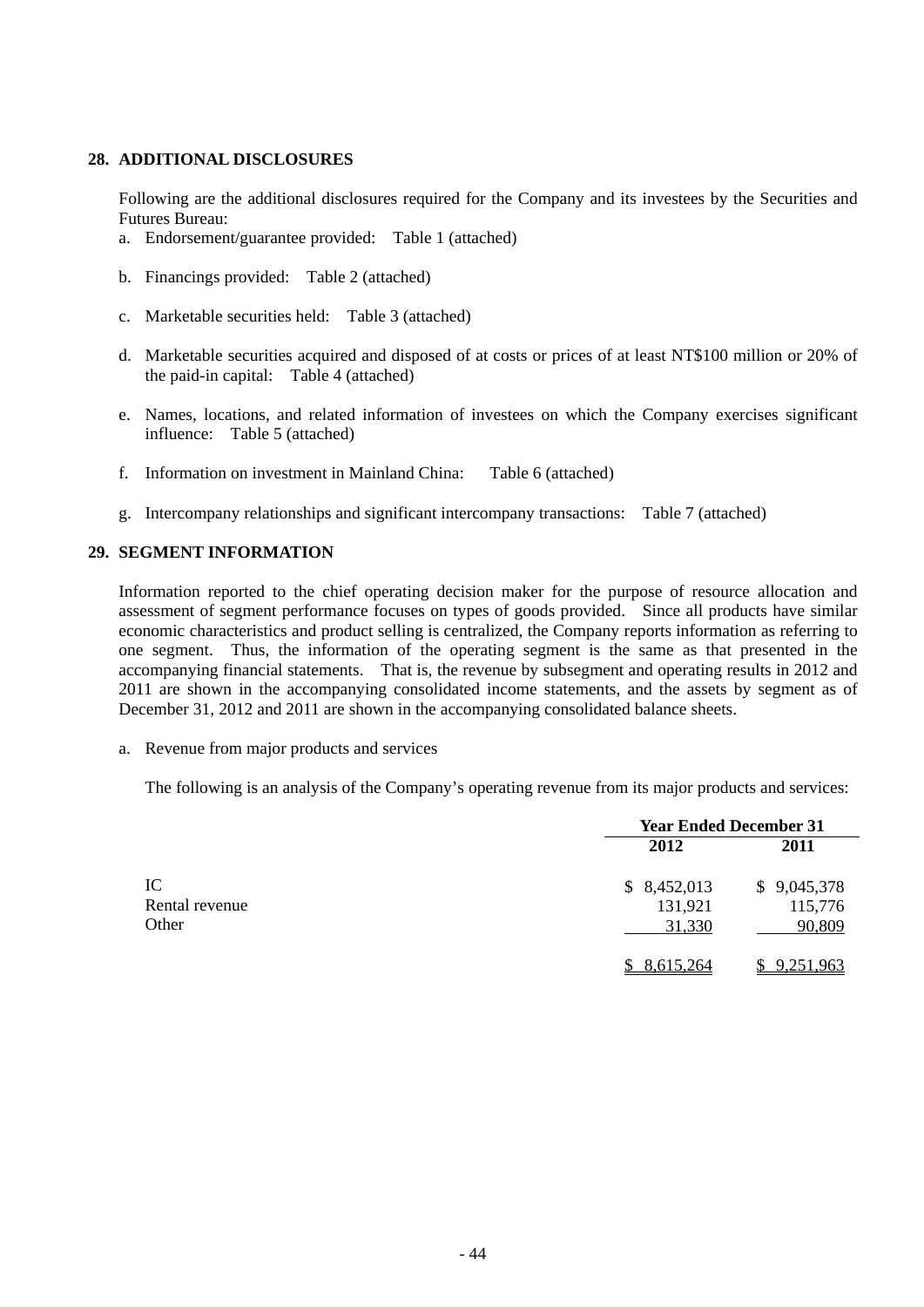#### b. Geographical Information

The Company's operating revenue from external customers and information about its noncurrent assets by geographical location are as follows:

|        | <b>Revenue from External</b> |              |           |             |                          |    |           |  |  |
|--------|------------------------------|--------------|-----------|-------------|--------------------------|----|-----------|--|--|
|        | <b>Customers</b>             |              |           |             | <b>Noncurrent Assets</b> |    |           |  |  |
|        | December 31                  |              |           | December 31 |                          |    |           |  |  |
|        | 2012                         |              | 2011      |             | 2012                     |    | 2011      |  |  |
| Asia   | \$<br>6,205,170              | <sup>S</sup> | 6,447,595 | S           | 1,115,173                | \$ | 954,891   |  |  |
| Taiwan | 2,406,681                    |              | 2,802,150 |             | 1,706,231                |    | 1,817,792 |  |  |
| Others | 3,413                        |              | 2,218     |             |                          |    |           |  |  |
|        | 8,615,264                    |              | 9,251,963 |             | 2,821,404                |    | 2,772,683 |  |  |

d. Sales to customer representing at least 10% of net sales:

|                 | 2012        | 2011 |             |               |  |
|-----------------|-------------|------|-------------|---------------|--|
| <b>Customer</b> | Amount      |      | Amount      | $\frac{6}{6}$ |  |
| A               | \$1,405,721 | 16   | \$1,356,874 | 15            |  |
| B               | 1,152,118   | 13   | 1,252,247   | 14            |  |
| $\mathcal{C}$   | 884,685     | 10   | 663,879     | ⇁             |  |
| D               | 524,485     | h    | 1,037,101   |               |  |

#### **30. PLAN FOR THE ADOPTION OF INTERNATIONAL FINANCIAL REPORTING STANDARDS**

Under Rule No. 0990004943 issued by the Financial Supervisory Commission (FSC) on February 2, 2010, the Company discloses its plan on the adoption of International Financial Reporting Standards (IFRSs), as follows:

a. On May 14, 2009, the FSC announced the "Framework for the Adoption of International Financial Reporting Standards by Companies in the ROC." In this framework, starting 2013, companies with shares listed on the Taiwan Stock Exchange (TSE) or traded on the Taiwan GreTai Securities Market or Emerging Stock Market should prepare their financial statements in accordance with the Guidelines Governing the Preparation of Financial Reports by Securities Issuers and the International Financial Reporting Standards, International Accounting Standards, and the Interpretations as well as related guidances translated by the ARDF and issued by the FSC. To comply with this framework, the Company has set up a project team and made a plan to adopt the IFRSs. Leading the implementation of this plan is the assistant general manager of the finance division. The important plan items, responsible divisions and plan progress are listed as follows:

| <b>Plan Item</b>                                                            | <b>Responsible Division</b>     | <b>Plan Progress</b> |
|-----------------------------------------------------------------------------|---------------------------------|----------------------|
| 1. Establish the IFRS task force.                                           | Finance and accounting division | Completed            |
| 2. Set up a work plan for IFRSs adoption.                                   | Finance and accounting division | Completed            |
| 3. Complete the identification of GAAP<br>differences and their impact.     | Finance and accounting division | Completed            |
| 4. Complete the identification of consolidated<br>entities under the IFRSs. | Finance and accounting division | Completed            |
|                                                                             |                                 | (Continued)          |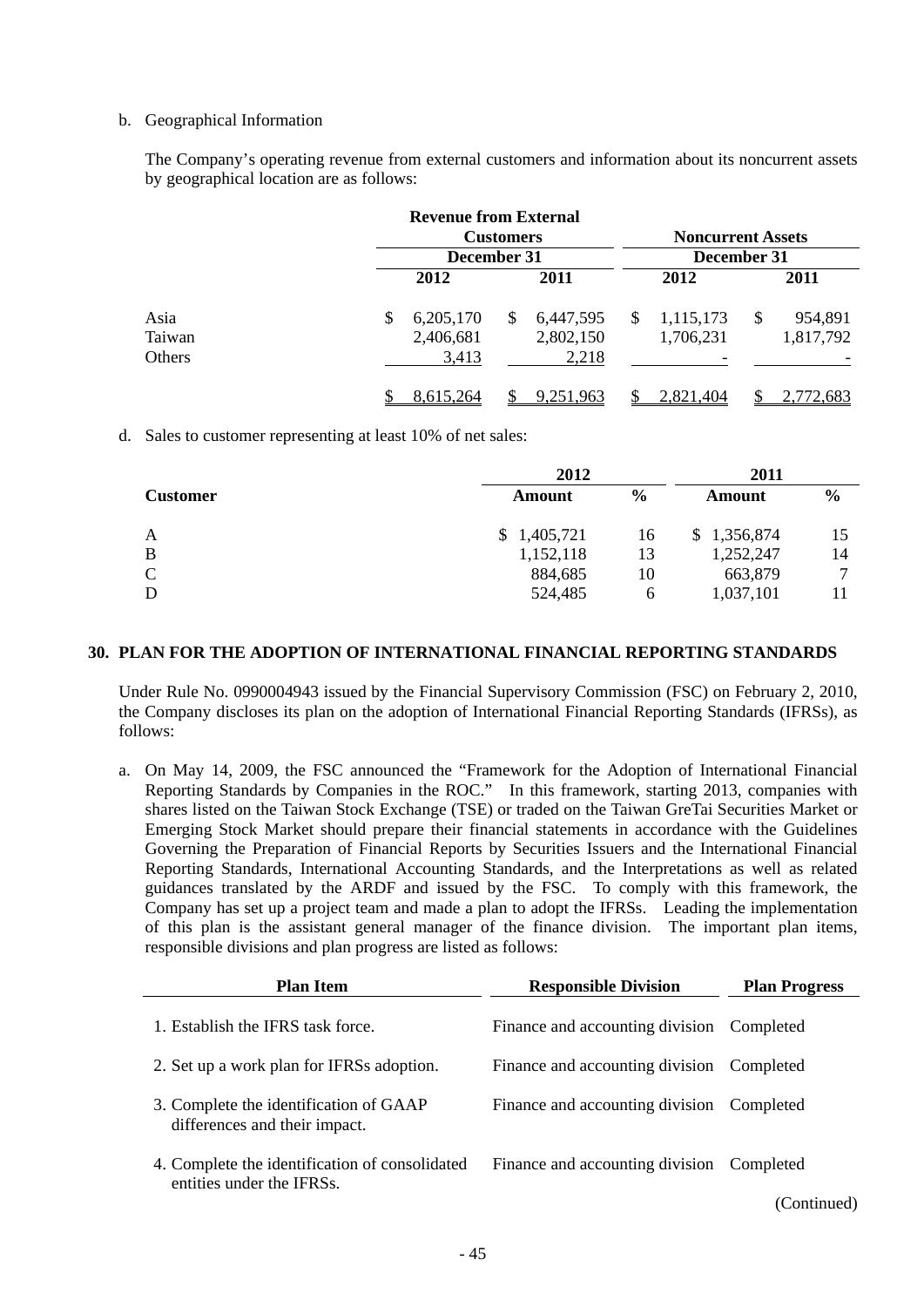| <b>Plan Item</b>                                                                                                                                                                                                                | <b>Responsible Division</b>                                   | <b>Plan Progress</b> |  |  |
|---------------------------------------------------------------------------------------------------------------------------------------------------------------------------------------------------------------------------------|---------------------------------------------------------------|----------------------|--|--|
| 5. Complete the evaluation of the impact on the Finance and accounting division<br>Company of the exemptions and adoptions<br>under IFRS 1 - "First-time Adoption of<br><b>International Financial Reporting</b><br>Standards." |                                                               | Completed            |  |  |
| 6. Complete the evaluation of IT systems to be<br>affected by IFRS adoption.                                                                                                                                                    | Finance and accounting and<br>information divisions           | Completed            |  |  |
| 7. Complete modification of relevant internal<br>controls.                                                                                                                                                                      | Finance and accounting,<br>information and audit<br>divisions | Completed            |  |  |
| 8. Determine IFRSs accounting policies to be<br>adopted.                                                                                                                                                                        | Finance and accounting division                               | Completed            |  |  |
| 9. Determine the IFRS 1 exemptions and<br>adoptions to be used by the Company.                                                                                                                                                  | Finance and accounting division                               | Completed            |  |  |
| 10. Complete the preparation of the opening<br>date balance sheet based on the IFRSs.                                                                                                                                           | Finance and accounting division                               | Completed            |  |  |
| 11. Prepare comparative financial information<br>under IFRSs for 2012.                                                                                                                                                          | Finance and accounting division                               | In progress          |  |  |
| 12. Complete modification of the relevant<br>internal controls (including the financial<br>report procedures and the IT system).                                                                                                | Finance and accounting,<br>information and audit<br>divisions | In progress          |  |  |
|                                                                                                                                                                                                                                 |                                                               | (Concluded)          |  |  |

- b. Based on the Company's assessment, the significant differences between the Company's current accounting policies under ROC GAAP and the ones under IFRSs are stated as follows:
	- 1). Reconciliation of the consolidated balance sheet as of January 1, 2012

|                                            | <b>ROC GAAP</b> | <b>Effect</b> of<br><b>Transition</b> | <b>IFRSs</b> | <b>Note</b>             |  |  |
|--------------------------------------------|-----------------|---------------------------------------|--------------|-------------------------|--|--|
| Assets                                     |                 |                                       |              |                         |  |  |
| Notes and accounts receivable, net         | \$1,331,576     | \$<br>9,059                           | \$1,340,635  | 6(2)                    |  |  |
| Deferred income tax assets                 | 37.179          | (37, 179)                             |              | 6(1)                    |  |  |
| Other current assets                       | 138,749         | 57,870                                | 196,619      | $6(7)$ , $(10)$         |  |  |
| Equity-method investments                  | 885,569         | (2,688)                               | 882,881      | 6(11)                   |  |  |
| Net properties                             | 1,649,559       | 52,646                                | 1,702,205    | 6(9)                    |  |  |
| Investment property                        |                 | 265,457                               | 265,457      | 6(8)                    |  |  |
| Intangible assets, net                     | 676,915         | (14, 641)                             | 662,274      | $6(7)$ , $(10)$         |  |  |
| Rental assets, net                         | 363,197         | (363, 197)                            |              | 6(8)                    |  |  |
| Deferred charges and others                | 102,553         | 138                                   | 102.691      | $6(7)$ , $(9)$ and      |  |  |
|                                            |                 |                                       |              | (10)                    |  |  |
| Deferred income tax assets -<br>noncurrent | 218,536         | 37,179                                | 255,715      | 6(1)                    |  |  |
|                                            |                 |                                       |              | $\sim$<br>$\rightarrow$ |  |  |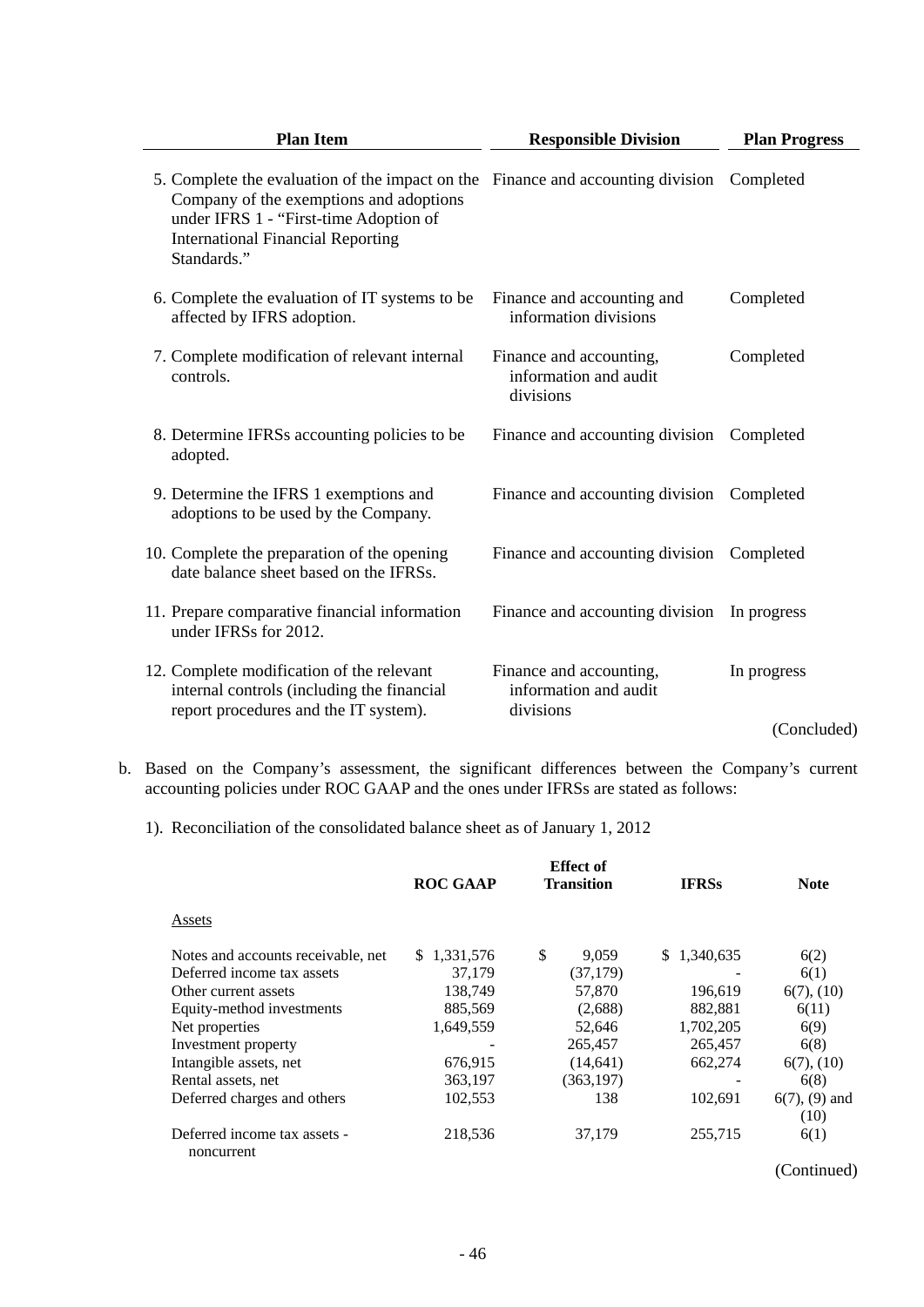|                                                   | <b>ROC</b> Gaap | <b>Effect amount</b> | <b>IFRSs</b> | <b>NOTE</b>                                  |
|---------------------------------------------------|-----------------|----------------------|--------------|----------------------------------------------|
| Liabilities                                       |                 |                      |              |                                              |
| Accrued expenses and other<br>current liabilities | 606,110         | 16,005               | 622,115      | 6(2), (3)<br>and $(12)$                      |
| Accrued pension liability                         | 101,877         | 28,374               | 130,251      | 6(4)                                         |
| Shareholders' equity                              |                 |                      |              |                                              |
| Capital surplus - merger and<br>others            | 950,022         | (792, 599)           | 157,423      | 6(5)                                         |
| Cumulative translation<br>adjustments             | 90,505          | (90, 505)            |              | 6(6)                                         |
| Unrealized loss on financial assets               | (1,190,315)     | 800,438              | (389, 877)   |                                              |
| Unappropriated deficit                            | (23,822)        | 62,297               | 38,475       | $6(3)$ , $(4)$ , $(5)$ ,<br>$(6)$ and $(11)$ |
| Minority interest                                 | 1,602,967       | (19,366)             | 1,583,601    | 6(5)<br>(Concluded)                          |

2) Reconciliation of the consolidated balance sheet as of December 31, 2012

|                                            | <b>Effect</b> of |                   |              |                                              |  |  |
|--------------------------------------------|------------------|-------------------|--------------|----------------------------------------------|--|--|
|                                            | <b>ROC GAAP</b>  | <b>Transition</b> | <b>IFRSs</b> | <b>Note</b>                                  |  |  |
| Assets                                     |                  |                   |              |                                              |  |  |
| Notes and accounts receivable, net         | \$1,372,094      | \$<br>23,028      | \$1,395,122  | 6(2)                                         |  |  |
| Deferred income tax assets                 | 58,629           | (58, 629)         |              | 6(1)                                         |  |  |
| Other current assets                       | 145,395          | 21,904            | 167,299      | $6(7)$ and $(10)$                            |  |  |
| Equity-method investments                  | 2,650,691        | (1,039,025)       | 1,611,666    | $6(11)$ and<br>(13)                          |  |  |
| Net properties                             | 1,943,055        | 3,041             | 1,946,096    | 6(8)                                         |  |  |
| Investment property                        |                  | 274,842           | 274,842      | 6(8)                                         |  |  |
| Intangible assets, net                     | 558,783          | (19, 737)         | 539,046      | $6(7)$ and $(10)$                            |  |  |
| Rental assets, net                         | 277,883          | (277, 883)        |              | 6(8)                                         |  |  |
| Deferred charges and others                | 50,234           | (5,503)           | 44,731       | $6(7)$ and $(9)$ ,<br>(10)                   |  |  |
| Deferred income tax assets -<br>noncurrent | 67,346           | 58,629            | 125,975      | 6(1)                                         |  |  |
| Liabilities                                |                  |                   |              |                                              |  |  |
| Accrued expenses                           | 750,827          | 42,957            | 793,784      | $6(3)$ , $6(2)$ and<br>(12)                  |  |  |
| Other current liabilities                  | 102,421          | 61,619            | 164,040      | 6(4)                                         |  |  |
| Accrued pension liability                  | 936,212          | (777, 531)        | 158,681      | 6(5), 6(12)<br>and $(13)$                    |  |  |
| Shareholders' equity                       | 3,155            | (87, 617)         | (84, 462)    | 6(6)                                         |  |  |
| Capital surplus - merger and<br>others     | (676, 970)       | (226, 420)        | (903, 390)   | $6(3)$ , $(4)$ , $(5)$ ,<br>$(6)$ and $(11)$ |  |  |
| Cumulative translation<br>adjustments      | 1,565,376        | (32, 341)         | 1,533,035    | 6(5)                                         |  |  |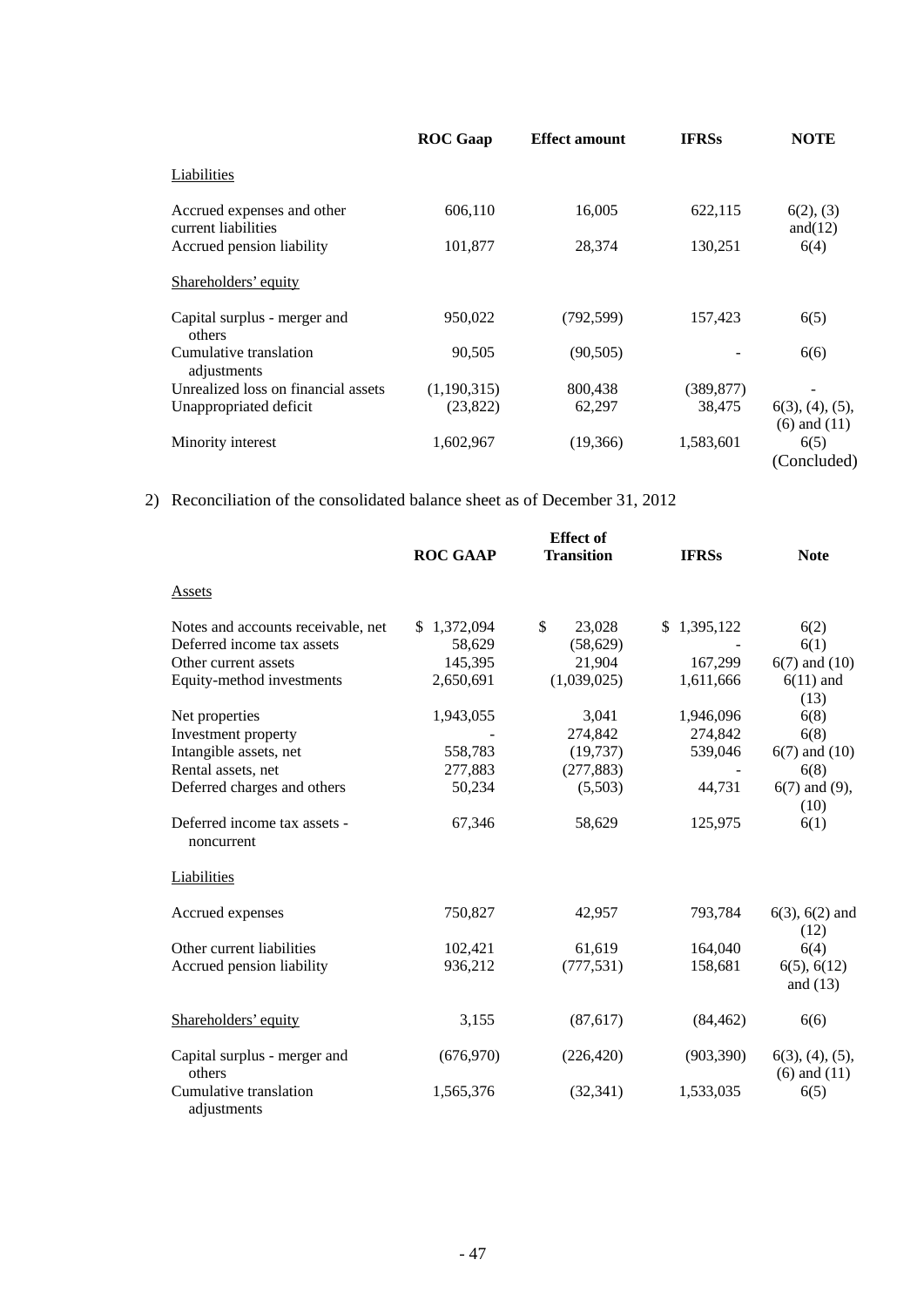3) Reconciliation of consolidated statement of comprehensive income for 2012

|                                                                    | <b>Effect</b> of<br><b>ROC GAAP</b><br><b>Transition</b> |            | <b>IFRSs</b> | <b>Note</b>         |  |
|--------------------------------------------------------------------|----------------------------------------------------------|------------|--------------|---------------------|--|
| Operating expense                                                  | \$ 3,702,877                                             | \$<br>362  | \$ 3,703,239 | $6(3)$ and $(4)$    |  |
| Nonoperating income and loss                                       |                                                          |            |              |                     |  |
| Investment gain recognized by<br>the equity method, net            | 33,622                                                   | (699)      | 32,923       | 6(11)               |  |
| Gain on disposal of                                                |                                                          |            |              | $6(5)$ , $(12)$ and |  |
| investments, net                                                   | 76,424                                                   | (255, 426) | (179,002)    | (13)                |  |
| Foreign exchange loss, net                                         | 28,513                                                   | 1,752      | 30,265       | 6(6)                |  |
| Other                                                              |                                                          |            |              |                     |  |
| Exchange differences on<br>translating foreign<br>operations       |                                                          |            | (84, 462)    |                     |  |
| Net valuation gain on<br>available-for-sale financial<br>assets    |                                                          |            | 577,986      |                     |  |
| Defined benefit actuarial loss                                     |                                                          |            | (30,505)     | 6(4)                |  |
| Other comprehensive income<br>for the period, net of tax<br>effect |                                                          |            | (1,572)      |                     |  |

- 4) Under Rule No. 1010012865 issued by the FSC on April 6, 2012 and the directive titled "Questions and Answers for Special Reserves Appropriated Following Adoption of IFRSs", on the first-time adoption of IFRSs, an entity should appropriate to a special reserve of an amount that was the same as these of unrealized revaluation increment and cumulative translation differences (gains) transferred to retained earnings as a result of the company's use of exemptions under IFRS 1. However, at the date of transitions to IFRSs, if the increase in retained earnings that resulted from all IFRSs adjustments is not enough for this appropriation, only the increase in retained earnings that resulted from all IFRSs adjustments will be appropriated to special reserve. The special reserve appropriated as above may be reversed to retained earnings in proportion to the usage, disposal or reclassification of the related assets and thereafter distributed. The special reserve appropriated on the first-time adoption of IFRSs may be used to offset deficits in subsequent years. No appropriation of earnings shall be made until any shortage of the aforementioned special reserve is appropriated in subsequent years if the entity has earnings and the original need to appropriate a special reserve is not eliminated. The Company's total IFRS-adoption adjustments at the first-time adoption of IFRSs resulted in a decrease in retained earnings; thus, no special reserve was appropriated.
- 5) IFRS 1 "First-time Adoption of International Financial Reporting Standards" establishes the procedures for the preparation of the Company's first consolidated financial statements in accordance with IFRSs. Under IFRS 1, the Company is required to determine the accounting policies under IFRSs and retrospectively apply those accounting policies to its opening balance sheet at the date of transition to IFRSs (January 1, 2012), except for optional exemptions and mandatory exceptions to such retrospective application provided under IFRS 1. The main optional exemptions the Company adopted are summarized as follows:
	- a) Employee benefits. The Company elected to recognize all unrecognized cumulative actuarial gains and losses in retained earnings at the date of transition to IFRSs.
	- b) Cumulative translation adjustments. The Company elected to reset exchange differences on translating foreign operations to zero and recognize these differences in earnings.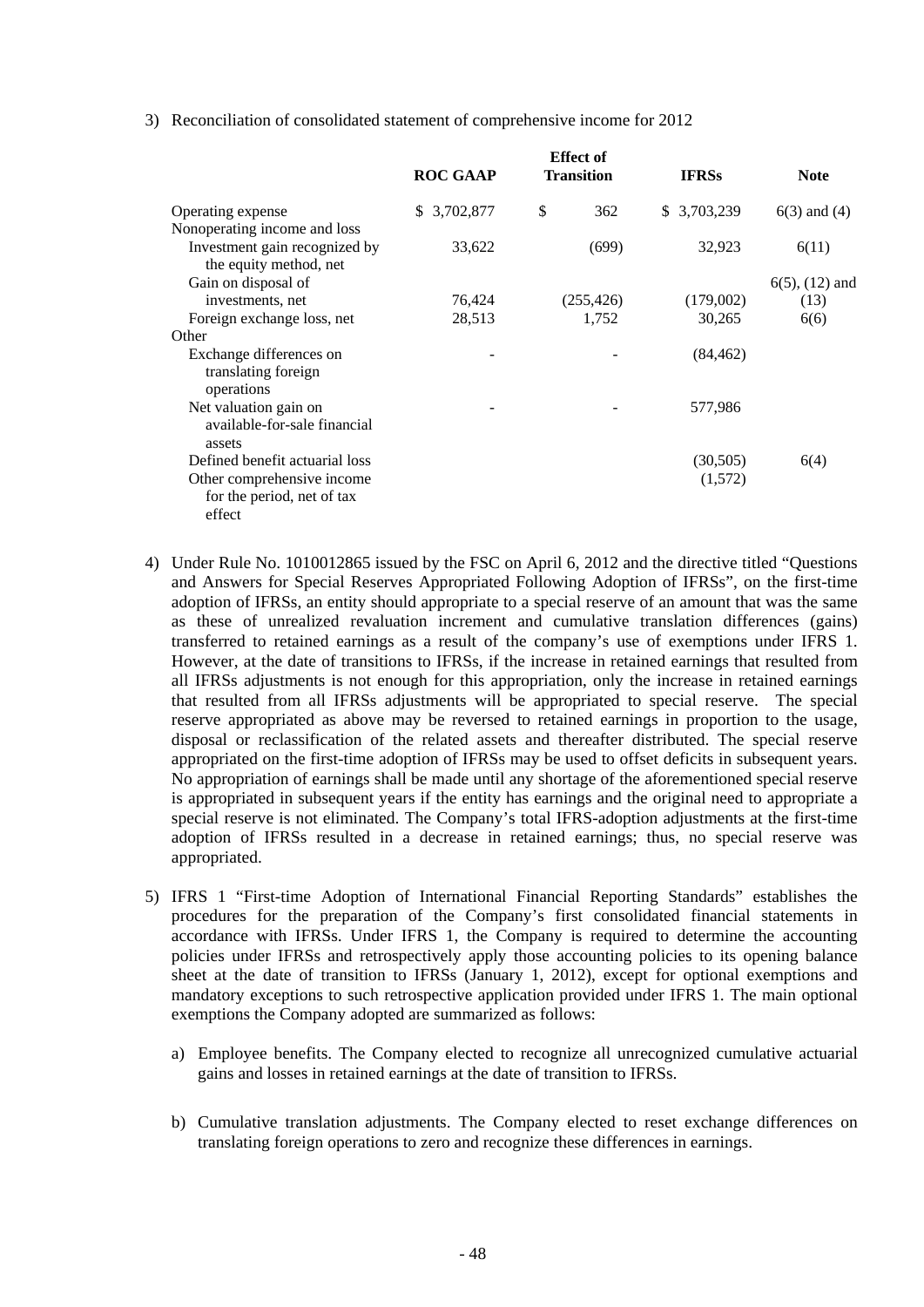- c) Share-based payment. The Company elected to take the optional exemption from applying IFRS 2 "Share-based Payment" retrospectively to the shared-based payment transactions granted and vested before the date of transition to IFRSs.
- d) Business combinations. The Company elected not to apply IFRS 3 "Business Combinations" retrospectively to business combinations that occurred before the date of transition to IFRSs. Thus, the amounts of goodwill and related assets and liabilities included in the business combination and the noncontrolling interest generated from business combinations reported in the balance sheet as of January 1, 2012 remain the same as those reported under ROC GAAP as of December 31, 2011.
- 6) Adjustments due to transition to IFRSs
	- a) Under ROC GAAP, valuation allowance is provided to the extent, if any, that it is more likely than not that deferred income tax assets will not be realized. Under IFRSs, deferred tax assets are only recognized to the extent that it is probable that there will be sufficient taxable profits against which the deductible temporary differences can be used; thus, the valuation allowance account is no longer needed.

In addition, under ROC GAAP, a deferred tax asset or liability is classified as current or noncurrent in accordance with the classification of related asset or liability for financial reporting. However, if a deferred income tax asset or liability does not relate to an asset or liability in the financial statements, it is classified as current or noncurrent on the basis of the expected length of time before it is realized or settled. Under IFRSs, a deferred tax asset or liability is classified as noncurrent.

As of December 31, 2012 and January 1, 2012, the amounts reclassified from deferred income tax assets - current to deferred income tax assets - noncurrent were \$58,629 thousand and \$37,179 thousand, respectively.

b) Under ROC GAAP, provisions for estimated sales returns and others are recognized as a reduction of revenue in the period the related revenue is recognized on the basis of historical experience. Allowance for sales returns and others is recorded as a deduction from accounts receivable. Under IFRSs, the allowance for sales returns and others is a provision recognized for a present obligation resulting from a past event, on which the timing of the settlement of the liability and the related amount are uncertain. This provision is classified under current liabilities.

As of December 31, 2012 and January 1, 2012, the amounts reclassified from allowance for sales returns and others to provisions were \$23,028 thousand and \$9,059 thousand, respectively.

c) Employee benefits - short-term accumulating compensated absences

Short-term accumulating compensated absences are not specifically addressed under ROC GAAP and are usually recognized as salary expense when employees actually go on leave. Under IFRSs, cumulative compensated absences are recognized as salary expense when the employees render services that increase their entitlement to future compensated absences.

At the transition to IFRSs, the Company elected to recognize all the resulting accounting difference pertaining to compensated absences in retained earnings. As of December 31, 2012 and January 1, 2012, other current liabilities increased by \$19,928 thousand and \$17,555 thousand, respectively. For 2012, the adjustments resulted in increases in cost of sales and operating expenses by \$2,373 thousand each.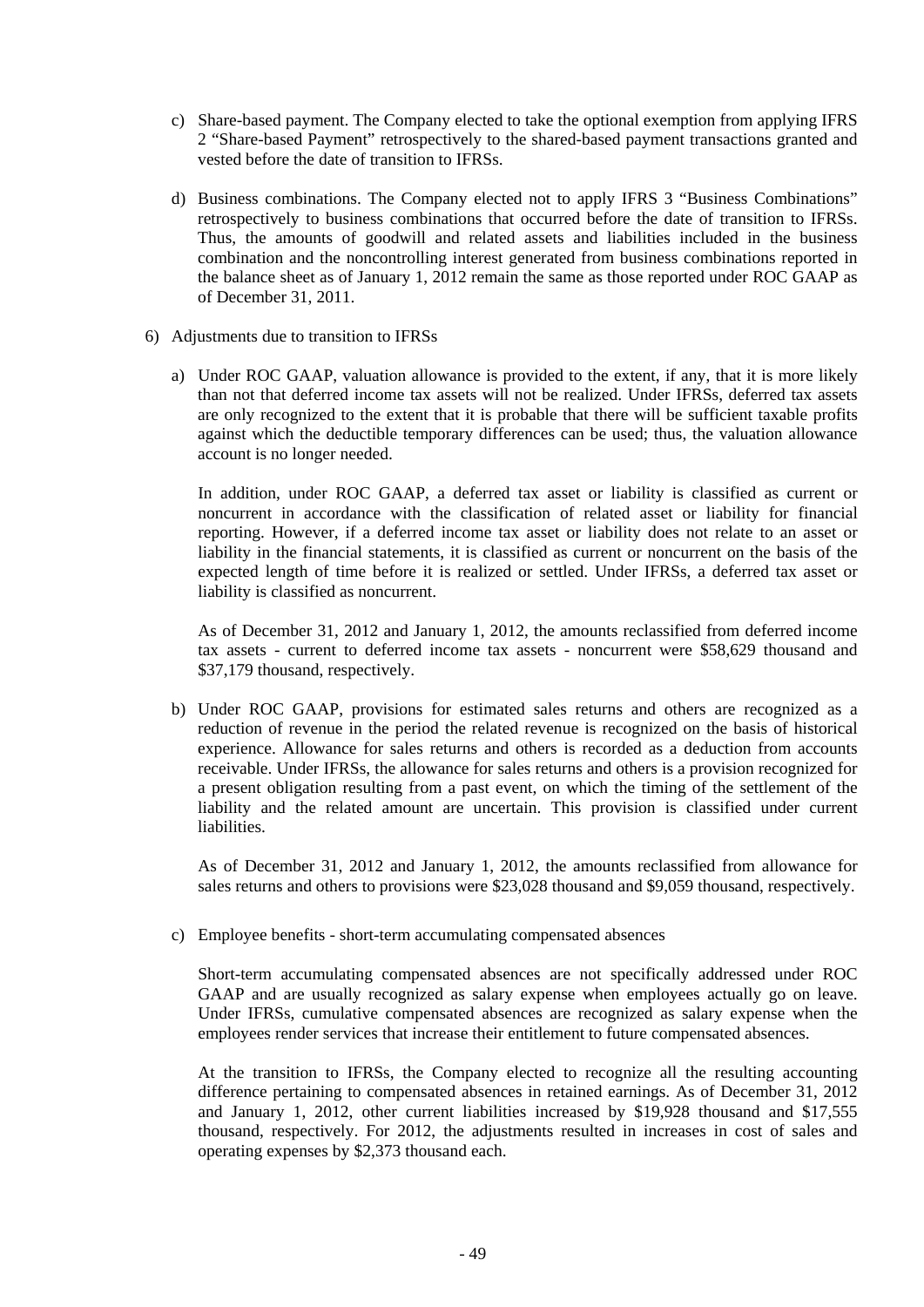d) Employee benefits - corridor approach

Under ROC GAAP, on the adoption of SFAS No. 18 – "Accounting for Pensions," unrecognized net transition obligation should be amortized over the expected average remaining service lives of the employees who are still in service and expected to receive pension benefits using the straight-line method and should be recorded in net pension cost. Under IFRSs, the Company is not subject to the transition requirements of IAS 19 "Employee Benefits." Thus, unrecognized net transition obligation should be recognized immediately in retained earnings.

Under ROC GAAP, actuarial gains and losses are accounted for under the corridor approach which results in the deferral of gains and losses. Based on the corridor approach, actuarial gains and losses should be amortized over the expected average remaining working lives of the participating employees and be recognized directly in retained earnings. On the transition to IFRSs, the Company decided to continue using the corridor approach in accordance with IAS 19 "Employee Benefits" and its accounting policy.

As of December 31, 2012 and January 1, 2012, the Company performed actuarial valuation based on IAS 19 and adjusted accrued pension cost for an increase of \$61,619 thousand and \$28,374 thousand, respectively, as required by IFRS 1. In addition, pension cost and other comprehensive income in fiscal 2012 were adjusted for an increase of \$2,740 thousand and a decrease of \$30,505 thousand, respectively.

e) Without loss of significant changes in equity interest in the associates and adjustment of capital surplus

Under ROC GAAP, if an investee company issues new shares and original shareholders do not acquire new shares proportionately, the investment percentage and the investor's equity in net assets will change. This change will be used to adjust the additional paid-in capital and the long-term investments accounts.

Under the requirements of "IFRSs O&A" issued by the Taiwan Stock Exchange Corporation, the Company only needs to reclassify capital surplus –long term investment to retained earnings, and no retrospective adjustments were are necessary.

According to the requirements of "IFRSs Q&A," issued by Taiwan Stock Exchange Corporation (TWSE), the Company only need to reclassify capital surplus –long term investment into retained earning, no retrospective adjustments were necessary. As of January 1, 2012, capital surplus – long term investments were adjusted for a decrease of \$116,628 thousand, respectively.

Under ROC GAAP, employee stock options granted by a subsidiary are recognized at the parent company's ownership percentage as capital surplus - employee stock options under the equity attributable to the parent's shareholders in the consolidated financial statements. Under IFRSs, the equity not attributable, directly or indirectly, to a parent is a noncontrolling interest. As of December 31, 2012 and January 1, 2012, capital surplus – long term investments were adjusted for increases of \$17,631 thousand and \$15,619 thousand, respectively.

f) Under ROC GAAP, various factors are simultaneously considered in determining functional currency. Under IAS 21, "Effect of Changes in Exchange Rates of Foreign Currencies," the factors for determining functional currency are classified into primary and secondary on the basis of management's weighing the importance of these factors. Under ROC GAAP, there is no assigning of priority to some factors over other factors. As of December 31, 2012 and January 1, 2012, cumulative translation adjustments of the company were adjusted for increases of \$20,095 thousand and \$18,343 thousand, respectively. The foreign exchange loss of 2012 was also adjusted for an increase of \$1,752 thousand.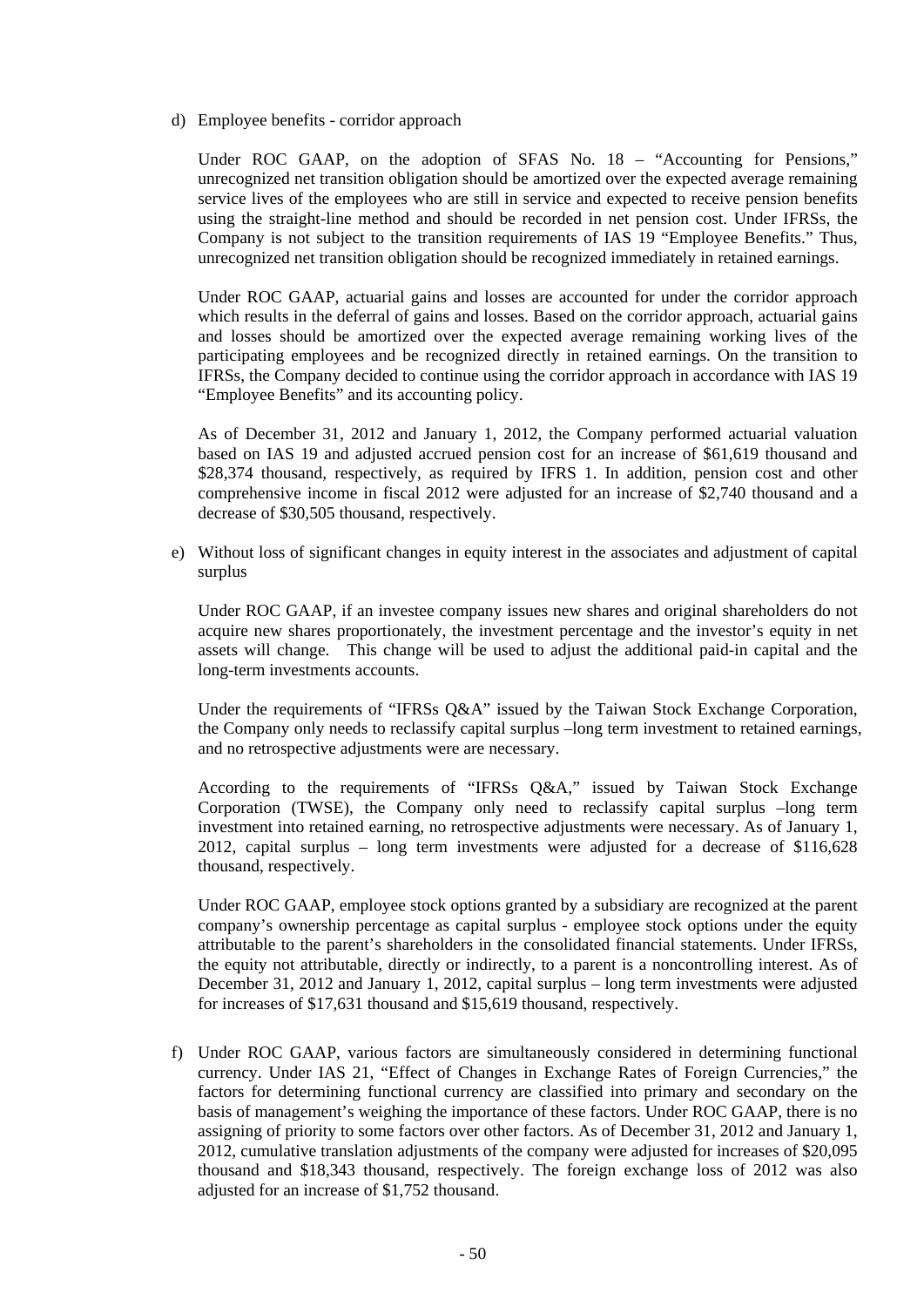- g) Under ROC GAAP, deferred expense is recorded under other assets. Under IFRSs, the company reclassified deferred expenses to intangible assets and prepaid expenses depending on the nature of these deferred expenses. As of December 31, 2012 and January 1, 2012, the amounts reclassified from deferred expenses to intangible assets were \$14,327 thousand and \$20,177 thousand, respectively, and the amounts reclassified to prepaid expenses were \$19,556 thousand and \$55,035 thousand, respectively.
- h) Under ROC GAAP, the Company's property that is leased to another entity is recorded as rental property under other assets. Under IFRSs, the Company reclassified these assets, held for earning rentals or for capital appreciation, or both, from other assets to investment property. properties. As of December 31, 2012 and January 1, 2012, the amounts reclassified to investment property were 274,842 thousand and 265,457 thousand, respectively, and the amounts reclassified to property, plant and equipment were \$3,041 thousand and \$97,742 thousand, respectively.
- i) Under ROC GAAP, prepayment for equipment is recorded under property, plant and equipment. Under IFRSs, prepayment for equipment is recorded and classified as either current asset or noncurrent asset based on their expectations of the realization. As of December 31, 2012 and January 1, 2012, the amounts reclassified to prepayments - noncurrent were zero and \$45,094 thousand, respectively.
- j) Under ROC GAAP, held burgage is classified under intangible assets. Under IFRSs, burgage is reclassified lease prepayments in accordance with IAS 17 "Leases." As of December 31, 2012, the amounts reclassified to lease prepayments - current (classified under other current assets) and lease prepayments - noncurrent (classified under other noncurrent assets) were \$715 thousand and \$28,380 thousand, respectively. As of January 1, 2012, the amounts reclassified to lease prepayments - current and lease prepayments - noncurrent were \$733 thousand and \$30,256 thousand, respectively.
- k) In conformity with the Company's transition to IFRSs, the Company's associates accounted for using the equity method have also assessed the significant differences between their respective present accounting policies and IFRSs and made adjustments accordingly. The associates' area of major adjustments is in employees' benefits. As of December 31, 2012 and January 1, 2012, the assessment of differences resulted in decreases of \$4,959 thousand and \$2,688 thousand, respectively, and investments accounted for by the equity method as of December 31, 2012 also decreased by \$699 thousand of 2012.
- l) Under ROC GAAP, an investor should continue to recognize losses if an investee's return to profitable operations is imminent (even if the investor has not [1] guaranteed the investee's obligations or (2) committed to provide further financial support to the investee). Under IFRSs, if an investor's share in the losses of an associate exceeds its interest in the associate, the investor will discontinue recognizing its share in the loss even if the investee's imminent return to profitable operations appears to be assured. However, additional losses are provided for, and a liability is recognized, to the extent that the investor has assumed legal or constructive obligations or made payments on behalf of the associate. As of January 1, 2012, the amount reclassified to other current liabilities - equity-method investments was \$10,609 thousand, and the amount reclassified from additional paid-in capital - equity-method investments to retained earnings was \$13,056 thousand.
- m) Under ROC GAPP, the company adjust the difference among the cost of investment and net equity while acquining significant influence and retrospect to the beginning of the year. At the transifion to IFRSs calculated while acquiring significant influence. The gain on disposal of investment which generated. As of December 3, 2012, the amount of equity-method investments decreased by 1,034,066 thousand, and the amount of gain on disposal of investment in increase of 233,628 thousand of 2012.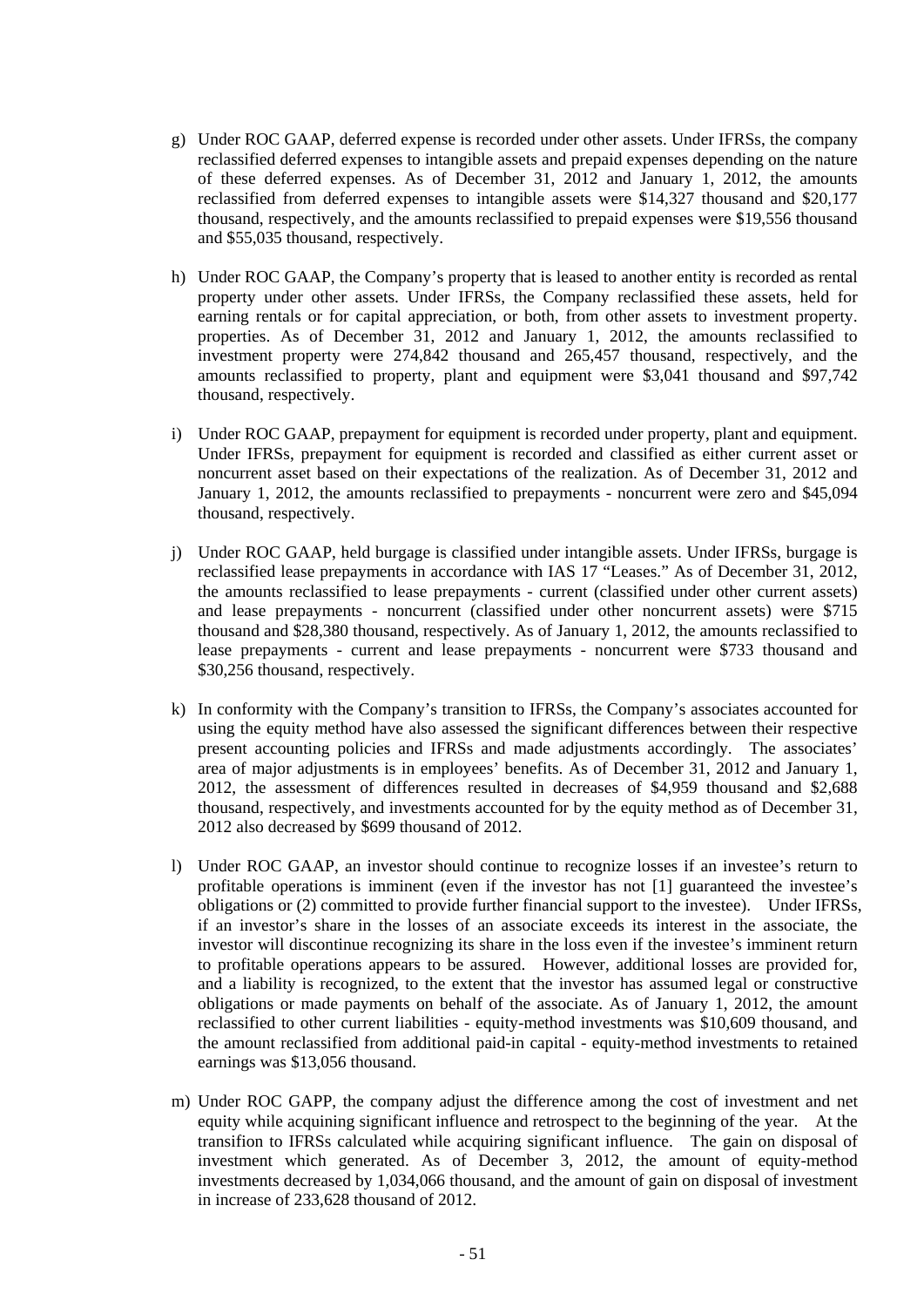c. The Company's assessment is based on the 2010 version of IFRSs translated by ARDF and the Guidelines Governing the Preparation of Financial Reports by Securities Issuers issued by the FSC on December 22, 2011. However, the assessment result may be impacted as the FSC may issue new rules governing the adoption of IFRSs, and as other laws and regulations may be amended to comply with the adoption of IFRSs. Actual results may differ from these assessments.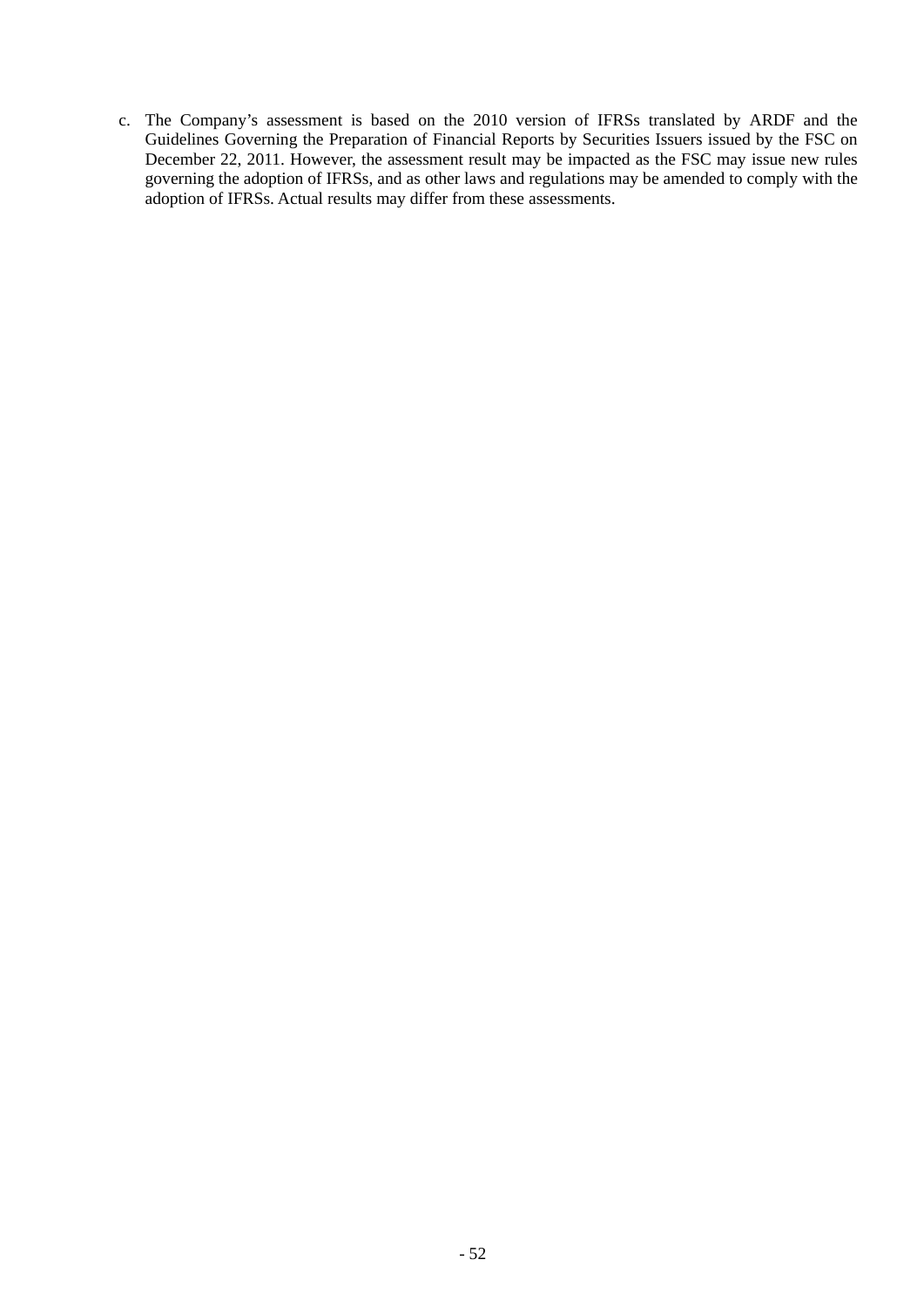#### **ENDORSEMENT/GUARANTEE PROVIDED YEAR ENDED DECEMBER 31, 2012**

| (In Thousands of New Taiwan Dollars, Unless Stated Otherwise) |
|---------------------------------------------------------------|
|---------------------------------------------------------------|

|              |                                       | Counter-party                           |                               |                                                                                         |                                                    |                          |                                                                   | Percentage of                                                                                                                      |                                                                        |
|--------------|---------------------------------------|-----------------------------------------|-------------------------------|-----------------------------------------------------------------------------------------|----------------------------------------------------|--------------------------|-------------------------------------------------------------------|------------------------------------------------------------------------------------------------------------------------------------|------------------------------------------------------------------------|
| No.          | <b>Endorsement/Guarantee Provider</b> | <b>Name</b>                             | <b>Nature of Relationship</b> | <b>Limits on Each</b><br>Counter-party's<br>Endorsement/<br>Guarantee<br><b>Amounts</b> | <b>Maximum</b><br><b>Balance for the</b><br>Period | <b>Ending Balance</b>    | <b>Value of</b><br>Collateral<br>Property, Plant,<br>or Equipment | Accumulated<br><b>Amount</b> of<br><b>Collateral to Net</b><br><b>Equity of the</b><br><b>Latest Financial</b><br><b>Statement</b> | <b>Maximum</b><br>Collateral/Guara<br>ntee Amounts<br><b>Allowable</b> |
| $\mathbf{0}$ | Sunplus Technology Company Limited    | Sun Media Technology Co., Ltd.          | 100% indirect subsidiary      | S.<br>966,222<br>(Note 1)                                                               | $\mathbb{S}$<br>448,000                            | \$448,000                | -S<br>$\overline{\phantom{a}}$                                    | 4.64%                                                                                                                              | \$1,932,445<br>(Note 2)                                                |
|              |                                       | Sunplus mMobile Inc.                    | 99% subsidiary                | 966,222<br>(Note 1)                                                                     | 620,000                                            | 220,000                  |                                                                   | 2.28%                                                                                                                              | 1,932,445<br>(Note 2)                                                  |
|              |                                       | Sunplus Technology (Shanghai) Co., Ltd. | 99% indirect subsidiary       | 966,222<br>(Note 1)                                                                     | 209,815                                            | 149,575                  | $\overline{\phantom{0}}$                                          | 1.55%                                                                                                                              | 1,932,445<br>(Note 2)                                                  |
|              |                                       | Sunext Technology Co., Ltd.             | 61% subsidiary                | 966,222<br>(Note 1)                                                                     | 80,000                                             | 47,342                   |                                                                   | 0.49%                                                                                                                              | 1,932,445<br>(Note 2)                                                  |
|              |                                       | Generalplus Technology Inc.             | 34% subsidiary                | 966,222<br>(Note 1)                                                                     | 27,126                                             | 27,126                   |                                                                   | 0.28%                                                                                                                              | 1,932,445<br>(Note 2)                                                  |
|              |                                       | Sunplus Innovation Technology Inc.      | 63% subsidiary                | 966,222<br>(Note 1)                                                                     | 17,564                                             | 17,564                   | $\overline{\phantom{a}}$                                          | 0.18%                                                                                                                              | 1,932,445<br>(Note 2)                                                  |
|              |                                       | iCatch Technology Inc.                  | 38% subsidiary                | 966,222<br>(Note 1)                                                                     | 12,701                                             | 12,701                   | $\overline{\phantom{a}}$                                          | 0.13%                                                                                                                              | 1,932,445<br>(Note 2)                                                  |
|              |                                       | Sunplus Core Technology Co., Ltd.       | 99% subsidiary                | 966,222<br>(Note 1)                                                                     | 250,000                                            | $\overline{\phantom{a}}$ | $\overline{\phantom{a}}$                                          | $\overline{\phantom{a}}$                                                                                                           | 1,932,445<br>(Note 2)                                                  |
|              |                                       | HT mMobile Inc.                         | Equity-method investee        | 966,222<br>(Note 1)                                                                     | 30,000                                             | $\overline{\phantom{a}}$ |                                                                   |                                                                                                                                    | 1,932,445<br>(Note 2)                                                  |

Note 1: For each transaction entity, the amount should not exceed 10% of the endorsement/guarantee provider's net equity as of the latest financial statements.

Note 2: The amount should not exceed 20% of the endorsement/guarantee provider's net equity based on the latest financial statements.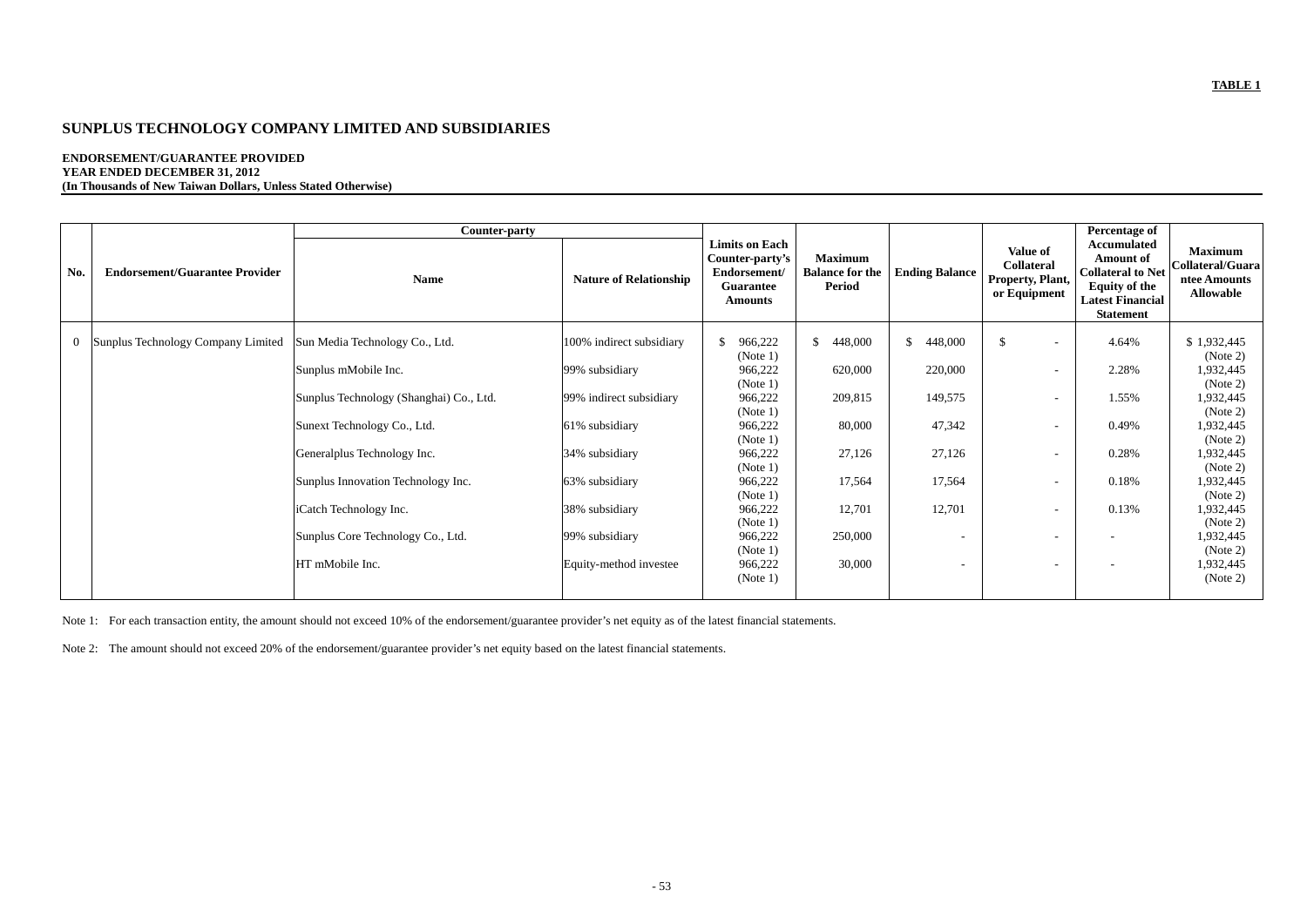#### **FINANCINGS PROVIDED NINE MONTHS ENDED DECEMBER 31, 2012 (In Thousands of New Taiwan Dollars, Unless Stated Otherwise)**

|                |                                            |                                            |                                                 |                                                    |                                                |                                          |                             |                              |                                              |                                         |         | <b>Collateral</b>                                    | Financing                                        | <b>Financing</b>                              |
|----------------|--------------------------------------------|--------------------------------------------|-------------------------------------------------|----------------------------------------------------|------------------------------------------------|------------------------------------------|-----------------------------|------------------------------|----------------------------------------------|-----------------------------------------|---------|------------------------------------------------------|--------------------------------------------------|-----------------------------------------------|
| No.            | <b>Financing Company</b>                   | <b>Counter-party</b>                       | <b>Financial</b><br><b>Statement</b><br>Account | <b>Maximum</b><br><b>Balance for</b><br>the Period | Ending<br><b>Balance</b>                       | <b>Interest Rate</b>                     | <b>Type of</b><br>Financing | <b>Transaction</b><br>Amount | <b>Reason for</b><br>Short-term<br>Financing | <b>Allowance for</b><br><b>Bad Debt</b> | Item    | <b>Value</b>                                         | Limit for<br>Each<br><b>Borrowing</b><br>Company | Company's<br>Financing<br><b>Amount Limit</b> |
| $\overline{0}$ | Sunplus Technology<br>Company Limited      | Inc.<br>HT mMobile Inc. Other receivables  | Sunplus mMobile Other receivables               | 400,000<br>400,000                                 | \$315,400<br>(Note 11)<br>362,460<br>(Note 12) | $.475% -$<br>1.655%<br>1.475%-<br>1.655% | Note 1<br>Note 1            | $\mathbb{S}$                 | Note 2<br>Note 3                             | \$<br>362,460                           | Note 14 | $\overline{\phantom{a}}$<br>$\overline{\phantom{a}}$ | 483,111<br>(Note 8)<br>483,111<br>(Note 8)       | 966,222<br>(Note 9)<br>966,222<br>(Note 9)    |
|                | Sunplus Technology<br>(Shanghai) Co., Ltd. | Technology<br>Co., Ltd.                    | ShenZhen Suntop Other receivables               | 6,566                                              | 6,566<br>(Note 13)                             | 2.575%-<br>2.59%                         | Note 1                      |                              | Note 4                                       |                                         |         | $\overline{\phantom{a}}$                             | 22,996<br>(Note 8)                               | 45,991<br>(Note 9)                            |
|                |                                            | Co., Ltd.                                  | Ytrip Technology Other receivables              | 5,957                                              | $\overline{\phantom{a}}$                       | $2.575% -$<br>2.59%                      | Note 1                      |                              | Note 5                                       |                                         |         |                                                      | 22,996<br>(Note 8)                               | 45,991<br>(Note 9)                            |
|                |                                            | Sunplus Pro-tek<br>(Shenzhen) Co.,<br>Ltd. | Other receivables                               | 17,412                                             | $\overline{\phantom{a}}$                       | 2.575%-<br>2.59%                         | Note 1                      |                              | Note 6                                       |                                         |         | $\overline{\phantom{a}}$                             | 160,969<br>(Note 10)                             | 183,964<br>(Note 10)                          |
|                |                                            | Sun Media<br>Technology<br>Co., Ltd.       | Other receivables                               | 10,080                                             | 10,080<br>(Note 15)                            | $2.575% -$<br>2.59%                      | Note 1                      |                              | Note 7                                       |                                         |         | $\overline{\phantom{0}}$                             | 160,969<br>(Note 10)                             | 183,964<br>(Note $10$ )                       |

Note 1: Short-term financing.

- Note 2: Sunplus Technology Company Limited provided cash for the operation of Sunplus mMobile Inc.
- Note 3: Sunplus Technology Company Limited provided cash for the operation of HT mMobile Inc.
- Note 4: Sunplus Technology (Shanghai) Co., Ltd. provided funds for ShenZhen Suntop Technology Co., Ltd. to for its need of operation.
- Note 5: Sunplus Technology (Shanghai) Co., Ltd. provided funds for Ytrip Technology Co., Ltd. to for its need of operation.
- Note 6: Sunplus Technology (Shanghai) Co., Ltd. provided funds for Sunplus Pro-tek (Shenzhen) Co., Ltd. to for its need of operation.
- Note 7: Sunplus Technology (Shanghai) Co., Ltd. Provided funds for Sun Media Technology Co., Ltd. to for its need of operation.
- Note 8: For each transaction entity, the amount should not exceed 5% of the Company's and Sunplus Technology (Shanghai) Co., Ltd. net equity as of the latest financial statements.
- Note 9: The amount should not exceed 10% of the Company's and Sunplus Technology (Shanghai) Co., Ltd. net equity based on the latest financial statements.
- Note 10: For each transaction entity, the amount should not exceed 40% of Sunplus Technology (Shanghai)'s net equity as of the latest financial statement, and the each amount should not exceed 35% of the Company's net equi financial statement because the borrowing company is the company's parent company holding 100% by directly or indirectly.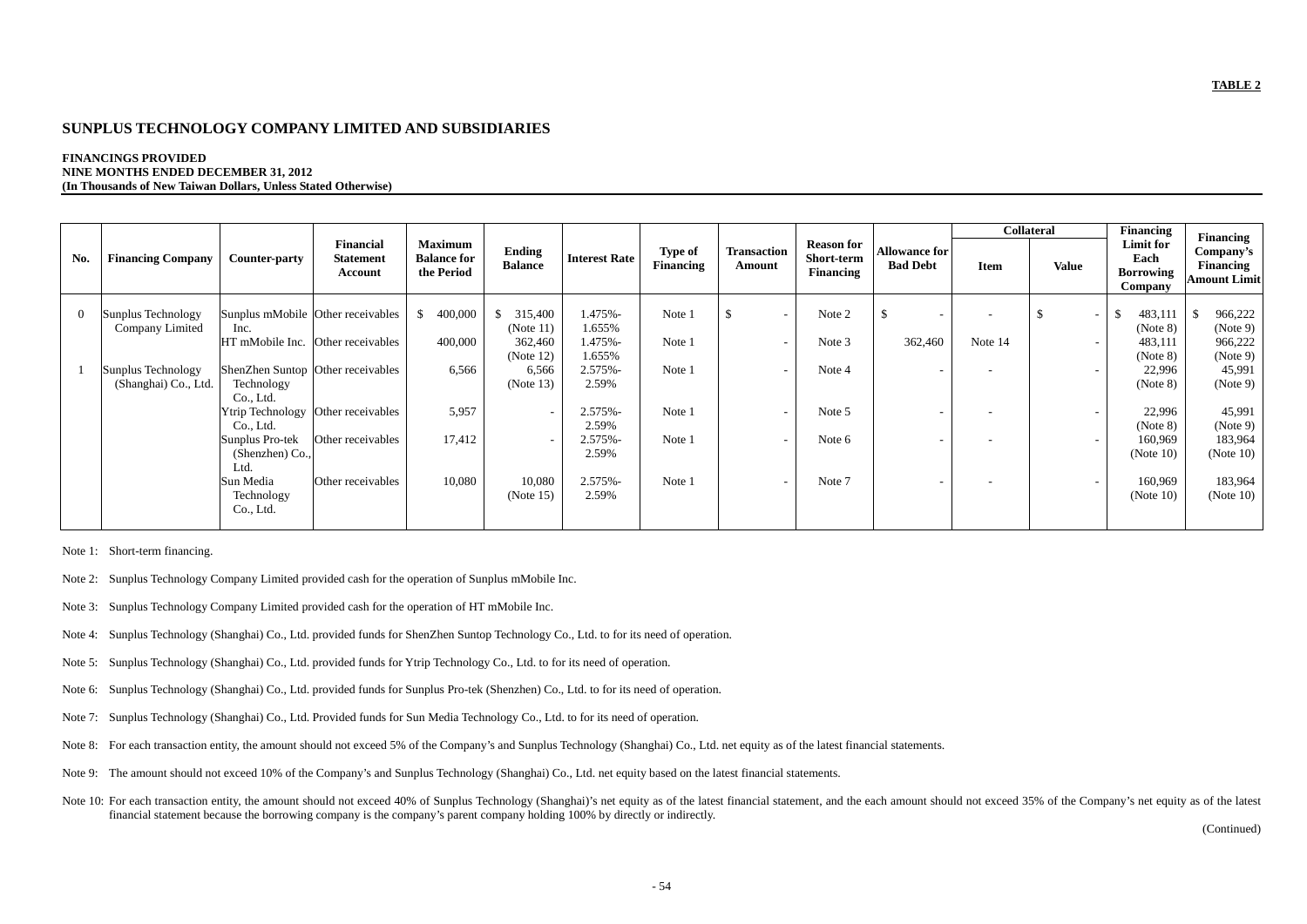Note 11: Actual provided was \$180,400 thousand.

Note 12: During the year ended December 31, 2012, the loan of HT mMobile had been repaid about \$37,340 thousand with inventories, fixed assets and soft ware, ete. The company had recognized the reversal of an allowance for loss about \$37,340 thousand. Therefore, the actual amount of loan are \$362,460 thousand and have been recognized as impairment loss.

Note 13: Actual provided was \$6,566 thousand.

Note 14: Self-developed technology.

Note 15: Actual provided was \$10,080 thousand.

(Concluded)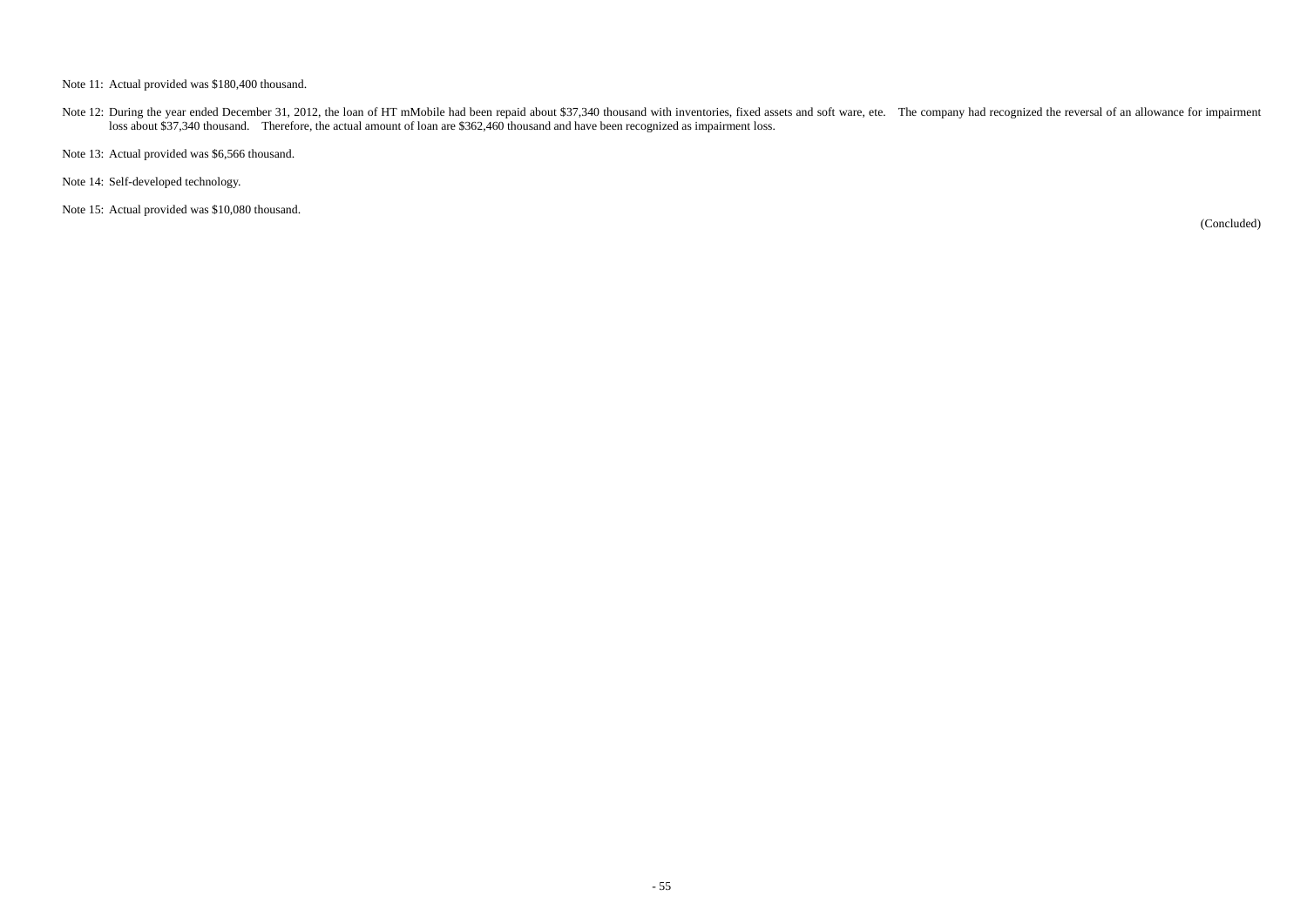#### **MARKETABLE SECURITIES HELD DECEMBER 31, 2012**

|  |  |  | (In Thousands of New Taiwan Dollars, Unless Stated Otherwise) |  |
|--|--|--|---------------------------------------------------------------|--|
|  |  |  |                                                               |  |

|                             |                                             |                                      |                                     | <b>December 31, 2012</b> |                       |                   |                        |               |
|-----------------------------|---------------------------------------------|--------------------------------------|-------------------------------------|--------------------------|-----------------------|-------------------|------------------------|---------------|
| <b>Holding Company Name</b> | <b>Type and Name of Marketable Security</b> | <b>Relationship with the Holding</b> | <b>Financial Statement Account</b>  | <b>Shares or Units</b>   |                       | Percentage of     | Market Value or        | <b>Note</b>   |
|                             |                                             | Company                              |                                     | (Thousands)              | <b>Carrying Value</b> | Ownership $(\% )$ | <b>Net Asset Value</b> |               |
|                             |                                             |                                      |                                     |                          |                       |                   |                        |               |
| Sunplus Technology Company  | Stock                                       |                                      |                                     |                          |                       |                   |                        |               |
| Limited (the "Company")     | Giantplus Technology Co., Ltd.              | Equity-method investee               | Equity-method investments           | 84,652                   | -\$<br>1,760,279      | 19                | \$<br>1,760,279        | Note 1        |
|                             | Ventureplus Group Inc.                      | Equity-method investee               | Equity-method investments           | 44.175                   | 978,780               | 100               | 978,780                | Note 1        |
|                             | Orise Technology Co., Ltd.                  | Equity-method investee               | Equity-method investments           | 47,290                   | 875,106               | 34                | 875,106                | Note 1        |
|                             | Lin Shih Investment Co., Ltd.               | Equity-method investee               | Equity-method investments           | 70,000                   | 789.337               | 100               | 789,337                | Notes 1 and 4 |
|                             | Sunplus Venture Capital Co., Ltd.           | Equity-method investee               | Equity-method investments           | 100,000                  | 704,658               | 100               | 704,658                | Note 1        |
|                             | Generalplus Technology Inc                  | Equity-method investee               | Equity-method investments           | 37,324                   | 622,990               | 34                | 622,990                | Note 1        |
|                             | Sunplus Innovation Technology Inc.          | Equity-method investee               | Equity-method investments           | 31,450                   | 573,911               | 63                | 574,069                | Notes 1 and 7 |
|                             | <b>Russell Holdings Limited</b>             | Equity-method investee               | Equity-method investments           | 14,760                   | 274,280               | 100               | 278,119                | Notes 1 and 9 |
|                             | Sunext Technology Co., Ltd.                 | Equity-method investee               | Equity-method investments           | 38,837                   | 223,658               | 61                | 223,658                | Note 1        |
|                             | iCatch Technology, Inc.                     | Equity-method investee               | Equity-method investments           | 20,735                   | 200,722               | 38                | 200,722                | Note 1        |
|                             | Sunplus mMedia Inc.                         | Equity-method investee               | Equity-method investments           | 12,441                   | 64,235                | 83                | 88,012                 | Notes 1 and 8 |
|                             | Wei-Young Investment Inc.                   | Equity-method investee               | Equity-method investments           | 1,400                    | 8,584                 | 100               | 8.584                  | Note 1        |
|                             | Global Techplus Capital Inc.                | Equity-method investee               | Equity-method investments           | 200                      | 6,578                 | 100               | 6,578                  | Note 1        |
|                             | Sunplus Management Consulting Inc.          | Equity-method investee               | Equity-method investments           | 500                      | 4,151                 | 100               | 4,151                  | Note 1        |
|                             | Sunplus Technology (H.K.) Co., Ltd.         | Equity-method investee               | Equity-method investments           | 11,075                   | 4.054                 | 100               | 4.054                  | Note 1        |
|                             | Magic Sky Limited                           | Equity-method investee               | Equity-method investments           | 6,000                    |                       | 100               |                        | Note 1        |
|                             | HT mMobile Inc.                             | Equity-method investee               | Equity-method investments           | 56,448                   |                       | 32                |                        | Note 1        |
|                             | Sunplus mMobile Inc.                        | Equity-method investee               | Equity-method investments           | 48,999                   | (367, 102)            | 99                | (334, 834)             | Notes 1 and 6 |
|                             | Sunplus Core Technology Co., Ltd.           | Equity-method investee               | Equity-method investments           | 16,770                   | (18, 855)             | 99                | 9,014                  | Notes 1 and 6 |
|                             | Global View Co., Ltd.                       | The Company's supervisor             | Available-for-sale financial assets | 13,568                   | 194,695               | 13                | 194,695                | Note 3        |
|                             | United Microelectronics Corp.               |                                      | Available-for-sale financial assets | 1,968                    | 23,021                |                   | 23,021                 | Note 3        |
|                             | RITEK Corp.                                 |                                      | Available-for-sale financial assets | 5,000                    | 19,848                |                   | 19,848                 | Note 3        |
|                             |                                             |                                      |                                     |                          |                       |                   |                        |               |
|                             | Fund                                        |                                      |                                     |                          |                       |                   |                        |               |
|                             | Mega Diamond Bond Fund                      |                                      | Available-for-sale financial assets | 8,273                    | 100.563               |                   | 100.563                | Note 5        |
|                             | JF (Taiwan) First Money Market Fund         |                                      | Available-for-sale financial assets | 6,099                    | 90,002                |                   | 90,002                 | Note 5        |
|                             | <b>FSITC Money Market</b>                   |                                      | Available-for-sale financial assets | 290                      | 50,264                |                   | 50,264                 | Note 5        |
|                             | FSITC Global Socially Rspnb Invmt Bd        |                                      | Available-for-sale financial assets | 5,000                    | 50,211                |                   | 50,211                 | Note 5        |
|                             | JPMorgan GIBI EM Corp Bd                    | $\overline{\phantom{a}}$             | Available-for-sale financial assets | 3,000                    | 30,740                |                   | 30,740                 | Note 5        |
|                             | <b>UPAMC James Bond Money Market</b>        |                                      | Available-for-sale financial assets | 1,851                    | 30,044                |                   | 30,044                 | Note 5        |
|                             | Taishin Ta-Chong Money Market               |                                      | Available-for-sale financial assets | 2,178                    | 30,043                |                   | 30,043                 | Note 5        |
|                             | Prudential Financial Money Market           |                                      | Available-for-sale financial assets | 652                      | 10,013                |                   | 10,013                 | Note 5        |
|                             | Network Capital Global Fund                 |                                      | Financial assets carried at cost    | 933                      | 9,333                 | 7                 | 9.333                  | Note 2        |
|                             | Technology Partners Venture Capital Corp.   |                                      | Financial assets carried at cost    | 556                      | 5,556                 | 11                | 5,556                  | Note 2        |
|                             |                                             |                                      |                                     |                          |                       |                   |                        |               |
|                             |                                             |                                      |                                     |                          |                       |                   |                        |               |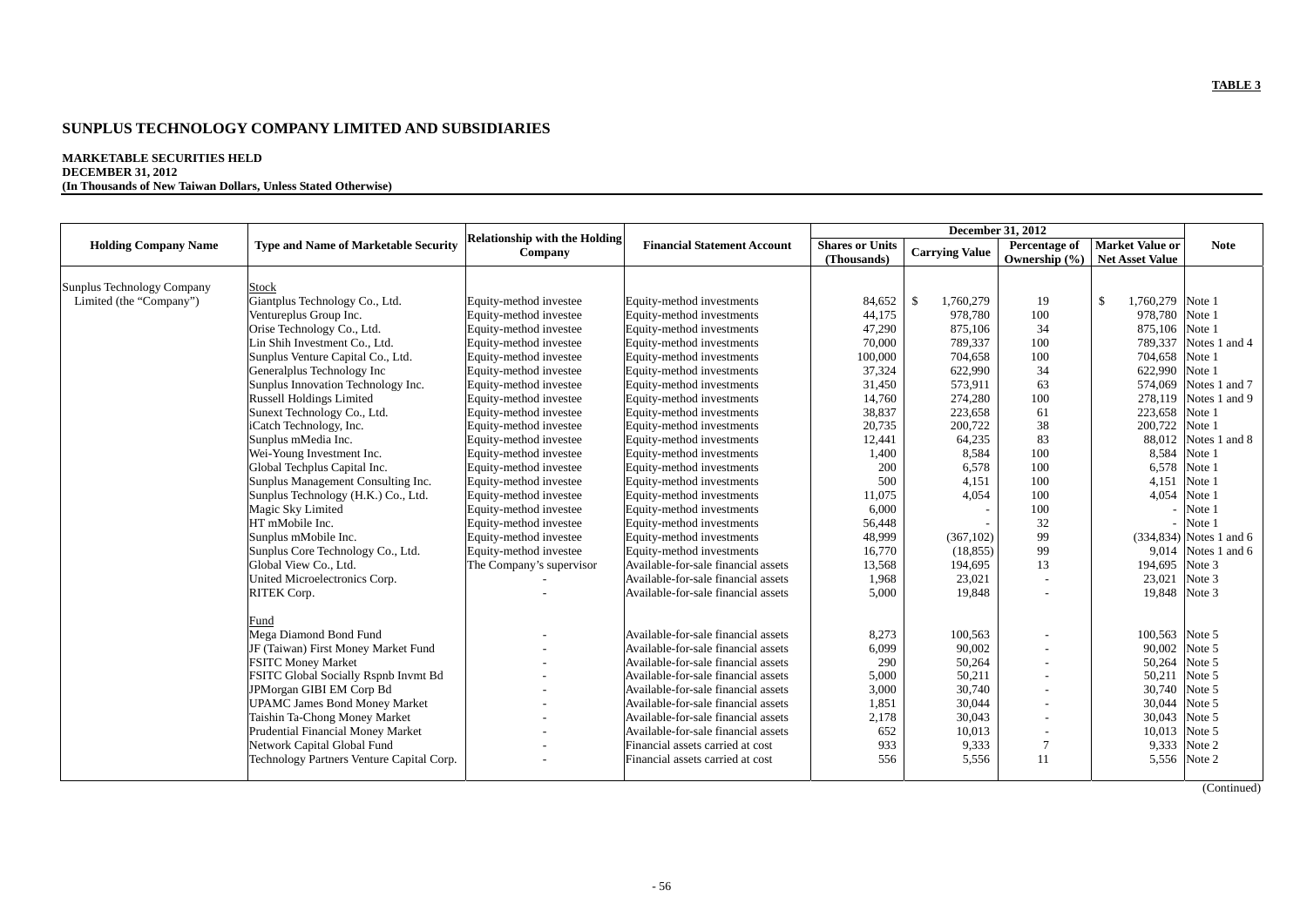| <b>Relationship with the Holding</b><br><b>Holding Company Name</b><br><b>Type and Name of Marketable Security</b><br><b>Financial Statement Account</b><br><b>Shares or Units</b><br>Percentage of<br><b>Market Value or</b><br><b>Note</b><br><b>Carrying Value</b><br>Company<br>Ownership (%)<br>(Thousands)<br><b>Net Asset Value</b><br>$\mathbb{S}$<br>14<br>247,522 Note 1<br>Lin Shih Investment Co., Ltd.<br>Generalplus Technology Inc.<br>Equity-method investee<br>Equity-method investments<br>14,892<br>247,936<br>\$<br>19,389<br>Sunext Technology Co., Ltd.<br>Equity-method investee<br>Equity-method investments<br>3,360<br>19.389<br>5<br>Note 1<br>Sunplus Innovation Technology Inc.<br>Equity-method investee<br>Equity-method investments<br>1,075<br>17.123<br>$\overline{2}$<br>19,331<br>Note 1<br>9,337<br>iCatch Technology, Inc.<br>965<br>$\overline{c}$<br>9,337<br>Note 1<br>Equity-method investee<br>Equity-method investments<br>579<br>9,040<br>$\boldsymbol{\Lambda}$<br>4,954<br>Note 1<br>Sunplus mMedia Inc.<br>Equity-method investee<br>Equity-method investments<br>Sunplus Core Technology Co., Ltd.<br>15<br>197<br>197<br>Note 1<br>Equity-method investee<br>Equity-method investments<br>Sunplus mMobile Inc.<br>Equity-method investee<br>8<br>31<br>31<br>Note 1<br>Equity-method investments<br>HT mMobile Inc.<br>3<br>Equity-method investee<br>Equity-method investments<br>4,695<br>Note 1<br>5,274<br>Note 3<br>Ability Enterprise Co., Ltd.<br>Available-for-sale financial assets<br>143,454<br>143,454<br>2,397<br>$\overline{7}$<br>135,181<br>Note 3<br>Radiant Innovation Inc.<br>Available-for-sale financial assets<br>135,181<br>Sunplus Technology Co., Ltd.<br>Parent Company<br>3,560<br>32,645<br>32,645<br>Note 3<br>Available-for-sale financial assets<br>RITEK Technology Co., Ltd.<br>833<br>3,308<br>3,308 Note 3<br>Available-for-sale financial assets<br>Note 3<br>Aiptek International Inc.<br>60<br>Available-for-sale financial assets<br>Paradigm Pion Money Market<br>3,579<br>40,158<br>40,158<br>Note 3<br>Available-for-sale financial assets<br>3,379<br>Note 3<br>Available-for-sale financial assets<br>90<br>3,379<br>Pegatron Corp.<br>Catcher Technology Co., Ltd.<br>23<br>3,312<br>3,312<br>Note 3<br>Available-for-sale financial assets<br>80<br>2,440<br>2,440 Note 3<br>Pou Chen Corp.<br>Available-for-sale financial assets<br>27<br>Hon Hai Precision Ind. Co., Ltd.<br>2.436<br>2,436 Note 3<br>Available-for-sale financial assets<br>$\overline{a}$<br>Miracle Technology Co., Ltd.<br>1,295<br>13,940<br>9<br>13,940 Note 2<br>Financial assets carried at cost<br>4,136<br>4,136 Note 2<br>MaxEmil Photonics Corp.<br>Financial assets carried at cost<br>426<br>2<br>Genius Vision Digital Co., Ltd.<br>$\overline{7}$<br>3,676 Note 2<br>Financial assets carried at cost<br>600<br>3,676<br>19<br>3,040 Note 2<br>Lingri Technology Co., Ltd.<br>Financial assets carried at cost<br>304<br>3,040<br>Socle Technology Corp.<br>2,121 Note 2<br>Financial assets carried at cost<br>250<br>2,121<br>$\overline{a}$<br>GemFor Tech. Co., Ltd.<br>1,764<br>Note 2<br>Financial assets carried at cost<br>373<br>6<br>1,764<br>Note 2<br>Minton Optic Industry Co., Ltd.<br>4,272<br>$\overline{7}$<br>Financial assets carried at cost<br>5<br>WayTech Development Inc.<br>1,500<br>Note 2<br>Financial assets carried at cost |
|---------------------------------------------------------------------------------------------------------------------------------------------------------------------------------------------------------------------------------------------------------------------------------------------------------------------------------------------------------------------------------------------------------------------------------------------------------------------------------------------------------------------------------------------------------------------------------------------------------------------------------------------------------------------------------------------------------------------------------------------------------------------------------------------------------------------------------------------------------------------------------------------------------------------------------------------------------------------------------------------------------------------------------------------------------------------------------------------------------------------------------------------------------------------------------------------------------------------------------------------------------------------------------------------------------------------------------------------------------------------------------------------------------------------------------------------------------------------------------------------------------------------------------------------------------------------------------------------------------------------------------------------------------------------------------------------------------------------------------------------------------------------------------------------------------------------------------------------------------------------------------------------------------------------------------------------------------------------------------------------------------------------------------------------------------------------------------------------------------------------------------------------------------------------------------------------------------------------------------------------------------------------------------------------------------------------------------------------------------------------------------------------------------------------------------------------------------------------------------------------------------------------------------------------------------------------------------------------------------------------------------------------------------------------------------------------------------------------------------------------------------------------------------------------------------------------------------------------------------------------------------------------------------------------------------------------------------------------------------------------------------------------------------------------------------------------------------------------------------------------------------------------------------------------------------------------------------------------------------------------------------------------------------------------------------------------------------------------------------------------------------------------------------------------------------------------|
|                                                                                                                                                                                                                                                                                                                                                                                                                                                                                                                                                                                                                                                                                                                                                                                                                                                                                                                                                                                                                                                                                                                                                                                                                                                                                                                                                                                                                                                                                                                                                                                                                                                                                                                                                                                                                                                                                                                                                                                                                                                                                                                                                                                                                                                                                                                                                                                                                                                                                                                                                                                                                                                                                                                                                                                                                                                                                                                                                                                                                                                                                                                                                                                                                                                                                                                                                                                                                                             |
|                                                                                                                                                                                                                                                                                                                                                                                                                                                                                                                                                                                                                                                                                                                                                                                                                                                                                                                                                                                                                                                                                                                                                                                                                                                                                                                                                                                                                                                                                                                                                                                                                                                                                                                                                                                                                                                                                                                                                                                                                                                                                                                                                                                                                                                                                                                                                                                                                                                                                                                                                                                                                                                                                                                                                                                                                                                                                                                                                                                                                                                                                                                                                                                                                                                                                                                                                                                                                                             |
|                                                                                                                                                                                                                                                                                                                                                                                                                                                                                                                                                                                                                                                                                                                                                                                                                                                                                                                                                                                                                                                                                                                                                                                                                                                                                                                                                                                                                                                                                                                                                                                                                                                                                                                                                                                                                                                                                                                                                                                                                                                                                                                                                                                                                                                                                                                                                                                                                                                                                                                                                                                                                                                                                                                                                                                                                                                                                                                                                                                                                                                                                                                                                                                                                                                                                                                                                                                                                                             |
|                                                                                                                                                                                                                                                                                                                                                                                                                                                                                                                                                                                                                                                                                                                                                                                                                                                                                                                                                                                                                                                                                                                                                                                                                                                                                                                                                                                                                                                                                                                                                                                                                                                                                                                                                                                                                                                                                                                                                                                                                                                                                                                                                                                                                                                                                                                                                                                                                                                                                                                                                                                                                                                                                                                                                                                                                                                                                                                                                                                                                                                                                                                                                                                                                                                                                                                                                                                                                                             |
|                                                                                                                                                                                                                                                                                                                                                                                                                                                                                                                                                                                                                                                                                                                                                                                                                                                                                                                                                                                                                                                                                                                                                                                                                                                                                                                                                                                                                                                                                                                                                                                                                                                                                                                                                                                                                                                                                                                                                                                                                                                                                                                                                                                                                                                                                                                                                                                                                                                                                                                                                                                                                                                                                                                                                                                                                                                                                                                                                                                                                                                                                                                                                                                                                                                                                                                                                                                                                                             |
|                                                                                                                                                                                                                                                                                                                                                                                                                                                                                                                                                                                                                                                                                                                                                                                                                                                                                                                                                                                                                                                                                                                                                                                                                                                                                                                                                                                                                                                                                                                                                                                                                                                                                                                                                                                                                                                                                                                                                                                                                                                                                                                                                                                                                                                                                                                                                                                                                                                                                                                                                                                                                                                                                                                                                                                                                                                                                                                                                                                                                                                                                                                                                                                                                                                                                                                                                                                                                                             |
|                                                                                                                                                                                                                                                                                                                                                                                                                                                                                                                                                                                                                                                                                                                                                                                                                                                                                                                                                                                                                                                                                                                                                                                                                                                                                                                                                                                                                                                                                                                                                                                                                                                                                                                                                                                                                                                                                                                                                                                                                                                                                                                                                                                                                                                                                                                                                                                                                                                                                                                                                                                                                                                                                                                                                                                                                                                                                                                                                                                                                                                                                                                                                                                                                                                                                                                                                                                                                                             |
|                                                                                                                                                                                                                                                                                                                                                                                                                                                                                                                                                                                                                                                                                                                                                                                                                                                                                                                                                                                                                                                                                                                                                                                                                                                                                                                                                                                                                                                                                                                                                                                                                                                                                                                                                                                                                                                                                                                                                                                                                                                                                                                                                                                                                                                                                                                                                                                                                                                                                                                                                                                                                                                                                                                                                                                                                                                                                                                                                                                                                                                                                                                                                                                                                                                                                                                                                                                                                                             |
|                                                                                                                                                                                                                                                                                                                                                                                                                                                                                                                                                                                                                                                                                                                                                                                                                                                                                                                                                                                                                                                                                                                                                                                                                                                                                                                                                                                                                                                                                                                                                                                                                                                                                                                                                                                                                                                                                                                                                                                                                                                                                                                                                                                                                                                                                                                                                                                                                                                                                                                                                                                                                                                                                                                                                                                                                                                                                                                                                                                                                                                                                                                                                                                                                                                                                                                                                                                                                                             |
|                                                                                                                                                                                                                                                                                                                                                                                                                                                                                                                                                                                                                                                                                                                                                                                                                                                                                                                                                                                                                                                                                                                                                                                                                                                                                                                                                                                                                                                                                                                                                                                                                                                                                                                                                                                                                                                                                                                                                                                                                                                                                                                                                                                                                                                                                                                                                                                                                                                                                                                                                                                                                                                                                                                                                                                                                                                                                                                                                                                                                                                                                                                                                                                                                                                                                                                                                                                                                                             |
|                                                                                                                                                                                                                                                                                                                                                                                                                                                                                                                                                                                                                                                                                                                                                                                                                                                                                                                                                                                                                                                                                                                                                                                                                                                                                                                                                                                                                                                                                                                                                                                                                                                                                                                                                                                                                                                                                                                                                                                                                                                                                                                                                                                                                                                                                                                                                                                                                                                                                                                                                                                                                                                                                                                                                                                                                                                                                                                                                                                                                                                                                                                                                                                                                                                                                                                                                                                                                                             |
|                                                                                                                                                                                                                                                                                                                                                                                                                                                                                                                                                                                                                                                                                                                                                                                                                                                                                                                                                                                                                                                                                                                                                                                                                                                                                                                                                                                                                                                                                                                                                                                                                                                                                                                                                                                                                                                                                                                                                                                                                                                                                                                                                                                                                                                                                                                                                                                                                                                                                                                                                                                                                                                                                                                                                                                                                                                                                                                                                                                                                                                                                                                                                                                                                                                                                                                                                                                                                                             |
|                                                                                                                                                                                                                                                                                                                                                                                                                                                                                                                                                                                                                                                                                                                                                                                                                                                                                                                                                                                                                                                                                                                                                                                                                                                                                                                                                                                                                                                                                                                                                                                                                                                                                                                                                                                                                                                                                                                                                                                                                                                                                                                                                                                                                                                                                                                                                                                                                                                                                                                                                                                                                                                                                                                                                                                                                                                                                                                                                                                                                                                                                                                                                                                                                                                                                                                                                                                                                                             |
|                                                                                                                                                                                                                                                                                                                                                                                                                                                                                                                                                                                                                                                                                                                                                                                                                                                                                                                                                                                                                                                                                                                                                                                                                                                                                                                                                                                                                                                                                                                                                                                                                                                                                                                                                                                                                                                                                                                                                                                                                                                                                                                                                                                                                                                                                                                                                                                                                                                                                                                                                                                                                                                                                                                                                                                                                                                                                                                                                                                                                                                                                                                                                                                                                                                                                                                                                                                                                                             |
|                                                                                                                                                                                                                                                                                                                                                                                                                                                                                                                                                                                                                                                                                                                                                                                                                                                                                                                                                                                                                                                                                                                                                                                                                                                                                                                                                                                                                                                                                                                                                                                                                                                                                                                                                                                                                                                                                                                                                                                                                                                                                                                                                                                                                                                                                                                                                                                                                                                                                                                                                                                                                                                                                                                                                                                                                                                                                                                                                                                                                                                                                                                                                                                                                                                                                                                                                                                                                                             |
|                                                                                                                                                                                                                                                                                                                                                                                                                                                                                                                                                                                                                                                                                                                                                                                                                                                                                                                                                                                                                                                                                                                                                                                                                                                                                                                                                                                                                                                                                                                                                                                                                                                                                                                                                                                                                                                                                                                                                                                                                                                                                                                                                                                                                                                                                                                                                                                                                                                                                                                                                                                                                                                                                                                                                                                                                                                                                                                                                                                                                                                                                                                                                                                                                                                                                                                                                                                                                                             |
|                                                                                                                                                                                                                                                                                                                                                                                                                                                                                                                                                                                                                                                                                                                                                                                                                                                                                                                                                                                                                                                                                                                                                                                                                                                                                                                                                                                                                                                                                                                                                                                                                                                                                                                                                                                                                                                                                                                                                                                                                                                                                                                                                                                                                                                                                                                                                                                                                                                                                                                                                                                                                                                                                                                                                                                                                                                                                                                                                                                                                                                                                                                                                                                                                                                                                                                                                                                                                                             |
|                                                                                                                                                                                                                                                                                                                                                                                                                                                                                                                                                                                                                                                                                                                                                                                                                                                                                                                                                                                                                                                                                                                                                                                                                                                                                                                                                                                                                                                                                                                                                                                                                                                                                                                                                                                                                                                                                                                                                                                                                                                                                                                                                                                                                                                                                                                                                                                                                                                                                                                                                                                                                                                                                                                                                                                                                                                                                                                                                                                                                                                                                                                                                                                                                                                                                                                                                                                                                                             |
|                                                                                                                                                                                                                                                                                                                                                                                                                                                                                                                                                                                                                                                                                                                                                                                                                                                                                                                                                                                                                                                                                                                                                                                                                                                                                                                                                                                                                                                                                                                                                                                                                                                                                                                                                                                                                                                                                                                                                                                                                                                                                                                                                                                                                                                                                                                                                                                                                                                                                                                                                                                                                                                                                                                                                                                                                                                                                                                                                                                                                                                                                                                                                                                                                                                                                                                                                                                                                                             |
|                                                                                                                                                                                                                                                                                                                                                                                                                                                                                                                                                                                                                                                                                                                                                                                                                                                                                                                                                                                                                                                                                                                                                                                                                                                                                                                                                                                                                                                                                                                                                                                                                                                                                                                                                                                                                                                                                                                                                                                                                                                                                                                                                                                                                                                                                                                                                                                                                                                                                                                                                                                                                                                                                                                                                                                                                                                                                                                                                                                                                                                                                                                                                                                                                                                                                                                                                                                                                                             |
|                                                                                                                                                                                                                                                                                                                                                                                                                                                                                                                                                                                                                                                                                                                                                                                                                                                                                                                                                                                                                                                                                                                                                                                                                                                                                                                                                                                                                                                                                                                                                                                                                                                                                                                                                                                                                                                                                                                                                                                                                                                                                                                                                                                                                                                                                                                                                                                                                                                                                                                                                                                                                                                                                                                                                                                                                                                                                                                                                                                                                                                                                                                                                                                                                                                                                                                                                                                                                                             |
|                                                                                                                                                                                                                                                                                                                                                                                                                                                                                                                                                                                                                                                                                                                                                                                                                                                                                                                                                                                                                                                                                                                                                                                                                                                                                                                                                                                                                                                                                                                                                                                                                                                                                                                                                                                                                                                                                                                                                                                                                                                                                                                                                                                                                                                                                                                                                                                                                                                                                                                                                                                                                                                                                                                                                                                                                                                                                                                                                                                                                                                                                                                                                                                                                                                                                                                                                                                                                                             |
|                                                                                                                                                                                                                                                                                                                                                                                                                                                                                                                                                                                                                                                                                                                                                                                                                                                                                                                                                                                                                                                                                                                                                                                                                                                                                                                                                                                                                                                                                                                                                                                                                                                                                                                                                                                                                                                                                                                                                                                                                                                                                                                                                                                                                                                                                                                                                                                                                                                                                                                                                                                                                                                                                                                                                                                                                                                                                                                                                                                                                                                                                                                                                                                                                                                                                                                                                                                                                                             |
|                                                                                                                                                                                                                                                                                                                                                                                                                                                                                                                                                                                                                                                                                                                                                                                                                                                                                                                                                                                                                                                                                                                                                                                                                                                                                                                                                                                                                                                                                                                                                                                                                                                                                                                                                                                                                                                                                                                                                                                                                                                                                                                                                                                                                                                                                                                                                                                                                                                                                                                                                                                                                                                                                                                                                                                                                                                                                                                                                                                                                                                                                                                                                                                                                                                                                                                                                                                                                                             |
|                                                                                                                                                                                                                                                                                                                                                                                                                                                                                                                                                                                                                                                                                                                                                                                                                                                                                                                                                                                                                                                                                                                                                                                                                                                                                                                                                                                                                                                                                                                                                                                                                                                                                                                                                                                                                                                                                                                                                                                                                                                                                                                                                                                                                                                                                                                                                                                                                                                                                                                                                                                                                                                                                                                                                                                                                                                                                                                                                                                                                                                                                                                                                                                                                                                                                                                                                                                                                                             |
|                                                                                                                                                                                                                                                                                                                                                                                                                                                                                                                                                                                                                                                                                                                                                                                                                                                                                                                                                                                                                                                                                                                                                                                                                                                                                                                                                                                                                                                                                                                                                                                                                                                                                                                                                                                                                                                                                                                                                                                                                                                                                                                                                                                                                                                                                                                                                                                                                                                                                                                                                                                                                                                                                                                                                                                                                                                                                                                                                                                                                                                                                                                                                                                                                                                                                                                                                                                                                                             |
|                                                                                                                                                                                                                                                                                                                                                                                                                                                                                                                                                                                                                                                                                                                                                                                                                                                                                                                                                                                                                                                                                                                                                                                                                                                                                                                                                                                                                                                                                                                                                                                                                                                                                                                                                                                                                                                                                                                                                                                                                                                                                                                                                                                                                                                                                                                                                                                                                                                                                                                                                                                                                                                                                                                                                                                                                                                                                                                                                                                                                                                                                                                                                                                                                                                                                                                                                                                                                                             |
|                                                                                                                                                                                                                                                                                                                                                                                                                                                                                                                                                                                                                                                                                                                                                                                                                                                                                                                                                                                                                                                                                                                                                                                                                                                                                                                                                                                                                                                                                                                                                                                                                                                                                                                                                                                                                                                                                                                                                                                                                                                                                                                                                                                                                                                                                                                                                                                                                                                                                                                                                                                                                                                                                                                                                                                                                                                                                                                                                                                                                                                                                                                                                                                                                                                                                                                                                                                                                                             |
| 8<br>$-$ Note 2<br>Sanjet Technology Corp.<br>Financial assets carried at cost                                                                                                                                                                                                                                                                                                                                                                                                                                                                                                                                                                                                                                                                                                                                                                                                                                                                                                                                                                                                                                                                                                                                                                                                                                                                                                                                                                                                                                                                                                                                                                                                                                                                                                                                                                                                                                                                                                                                                                                                                                                                                                                                                                                                                                                                                                                                                                                                                                                                                                                                                                                                                                                                                                                                                                                                                                                                                                                                                                                                                                                                                                                                                                                                                                                                                                                                                              |
|                                                                                                                                                                                                                                                                                                                                                                                                                                                                                                                                                                                                                                                                                                                                                                                                                                                                                                                                                                                                                                                                                                                                                                                                                                                                                                                                                                                                                                                                                                                                                                                                                                                                                                                                                                                                                                                                                                                                                                                                                                                                                                                                                                                                                                                                                                                                                                                                                                                                                                                                                                                                                                                                                                                                                                                                                                                                                                                                                                                                                                                                                                                                                                                                                                                                                                                                                                                                                                             |
| <b>Russell Holdings Limited</b><br>Stock                                                                                                                                                                                                                                                                                                                                                                                                                                                                                                                                                                                                                                                                                                                                                                                                                                                                                                                                                                                                                                                                                                                                                                                                                                                                                                                                                                                                                                                                                                                                                                                                                                                                                                                                                                                                                                                                                                                                                                                                                                                                                                                                                                                                                                                                                                                                                                                                                                                                                                                                                                                                                                                                                                                                                                                                                                                                                                                                                                                                                                                                                                                                                                                                                                                                                                                                                                                                    |
| Sunext Technology Co., Ltd.<br>US\$<br>Equity-method investments<br>442<br>88<br>US\$<br>88 Note 1<br>Equity-method investee<br>$\mathbf{1}$                                                                                                                                                                                                                                                                                                                                                                                                                                                                                                                                                                                                                                                                                                                                                                                                                                                                                                                                                                                                                                                                                                                                                                                                                                                                                                                                                                                                                                                                                                                                                                                                                                                                                                                                                                                                                                                                                                                                                                                                                                                                                                                                                                                                                                                                                                                                                                                                                                                                                                                                                                                                                                                                                                                                                                                                                                                                                                                                                                                                                                                                                                                                                                                                                                                                                                |
| thousand<br>thousand                                                                                                                                                                                                                                                                                                                                                                                                                                                                                                                                                                                                                                                                                                                                                                                                                                                                                                                                                                                                                                                                                                                                                                                                                                                                                                                                                                                                                                                                                                                                                                                                                                                                                                                                                                                                                                                                                                                                                                                                                                                                                                                                                                                                                                                                                                                                                                                                                                                                                                                                                                                                                                                                                                                                                                                                                                                                                                                                                                                                                                                                                                                                                                                                                                                                                                                                                                                                                        |
| Innobrige Venture Fund ILP<br>Financial assets carried at cost<br>US\$<br>US\$<br>1,721 Note 2<br>1,721<br>$\overline{\phantom{a}}$                                                                                                                                                                                                                                                                                                                                                                                                                                                                                                                                                                                                                                                                                                                                                                                                                                                                                                                                                                                                                                                                                                                                                                                                                                                                                                                                                                                                                                                                                                                                                                                                                                                                                                                                                                                                                                                                                                                                                                                                                                                                                                                                                                                                                                                                                                                                                                                                                                                                                                                                                                                                                                                                                                                                                                                                                                                                                                                                                                                                                                                                                                                                                                                                                                                                                                         |
| thousand<br>thousand                                                                                                                                                                                                                                                                                                                                                                                                                                                                                                                                                                                                                                                                                                                                                                                                                                                                                                                                                                                                                                                                                                                                                                                                                                                                                                                                                                                                                                                                                                                                                                                                                                                                                                                                                                                                                                                                                                                                                                                                                                                                                                                                                                                                                                                                                                                                                                                                                                                                                                                                                                                                                                                                                                                                                                                                                                                                                                                                                                                                                                                                                                                                                                                                                                                                                                                                                                                                                        |
| Asia Tech Taiwan Venture L.P.<br>US\$<br>5<br>US\$<br>456 Note 2<br>Financial assets carried at cost<br>456                                                                                                                                                                                                                                                                                                                                                                                                                                                                                                                                                                                                                                                                                                                                                                                                                                                                                                                                                                                                                                                                                                                                                                                                                                                                                                                                                                                                                                                                                                                                                                                                                                                                                                                                                                                                                                                                                                                                                                                                                                                                                                                                                                                                                                                                                                                                                                                                                                                                                                                                                                                                                                                                                                                                                                                                                                                                                                                                                                                                                                                                                                                                                                                                                                                                                                                                 |
| thousand<br>thousand                                                                                                                                                                                                                                                                                                                                                                                                                                                                                                                                                                                                                                                                                                                                                                                                                                                                                                                                                                                                                                                                                                                                                                                                                                                                                                                                                                                                                                                                                                                                                                                                                                                                                                                                                                                                                                                                                                                                                                                                                                                                                                                                                                                                                                                                                                                                                                                                                                                                                                                                                                                                                                                                                                                                                                                                                                                                                                                                                                                                                                                                                                                                                                                                                                                                                                                                                                                                                        |
| US\$<br>250 Note 2<br>Financial assets carried at cost<br>500<br>250<br>US\$<br>Aicent, Inc.<br>1                                                                                                                                                                                                                                                                                                                                                                                                                                                                                                                                                                                                                                                                                                                                                                                                                                                                                                                                                                                                                                                                                                                                                                                                                                                                                                                                                                                                                                                                                                                                                                                                                                                                                                                                                                                                                                                                                                                                                                                                                                                                                                                                                                                                                                                                                                                                                                                                                                                                                                                                                                                                                                                                                                                                                                                                                                                                                                                                                                                                                                                                                                                                                                                                                                                                                                                                           |
| thousand<br>thousand                                                                                                                                                                                                                                                                                                                                                                                                                                                                                                                                                                                                                                                                                                                                                                                                                                                                                                                                                                                                                                                                                                                                                                                                                                                                                                                                                                                                                                                                                                                                                                                                                                                                                                                                                                                                                                                                                                                                                                                                                                                                                                                                                                                                                                                                                                                                                                                                                                                                                                                                                                                                                                                                                                                                                                                                                                                                                                                                                                                                                                                                                                                                                                                                                                                                                                                                                                                                                        |
| US\$<br>US\$<br>Aruba Networks, Inc.<br>10<br>230<br>230 Note 2<br>Financial assets carried at cost<br>$\sim$                                                                                                                                                                                                                                                                                                                                                                                                                                                                                                                                                                                                                                                                                                                                                                                                                                                                                                                                                                                                                                                                                                                                                                                                                                                                                                                                                                                                                                                                                                                                                                                                                                                                                                                                                                                                                                                                                                                                                                                                                                                                                                                                                                                                                                                                                                                                                                                                                                                                                                                                                                                                                                                                                                                                                                                                                                                                                                                                                                                                                                                                                                                                                                                                                                                                                                                               |
| thousand<br>thousand                                                                                                                                                                                                                                                                                                                                                                                                                                                                                                                                                                                                                                                                                                                                                                                                                                                                                                                                                                                                                                                                                                                                                                                                                                                                                                                                                                                                                                                                                                                                                                                                                                                                                                                                                                                                                                                                                                                                                                                                                                                                                                                                                                                                                                                                                                                                                                                                                                                                                                                                                                                                                                                                                                                                                                                                                                                                                                                                                                                                                                                                                                                                                                                                                                                                                                                                                                                                                        |
| VisualOn Inc.<br>US\$<br>3<br>131 Note 2<br>Financial assets carried at cost<br>377<br>131<br>US\$                                                                                                                                                                                                                                                                                                                                                                                                                                                                                                                                                                                                                                                                                                                                                                                                                                                                                                                                                                                                                                                                                                                                                                                                                                                                                                                                                                                                                                                                                                                                                                                                                                                                                                                                                                                                                                                                                                                                                                                                                                                                                                                                                                                                                                                                                                                                                                                                                                                                                                                                                                                                                                                                                                                                                                                                                                                                                                                                                                                                                                                                                                                                                                                                                                                                                                                                          |
| thousand<br>thousand                                                                                                                                                                                                                                                                                                                                                                                                                                                                                                                                                                                                                                                                                                                                                                                                                                                                                                                                                                                                                                                                                                                                                                                                                                                                                                                                                                                                                                                                                                                                                                                                                                                                                                                                                                                                                                                                                                                                                                                                                                                                                                                                                                                                                                                                                                                                                                                                                                                                                                                                                                                                                                                                                                                                                                                                                                                                                                                                                                                                                                                                                                                                                                                                                                                                                                                                                                                                                        |
| US\$<br>87<br>15<br>US\$<br>87 Note 2<br>Innobrige International Inc.<br>Financial assets carried at cost<br>4.000                                                                                                                                                                                                                                                                                                                                                                                                                                                                                                                                                                                                                                                                                                                                                                                                                                                                                                                                                                                                                                                                                                                                                                                                                                                                                                                                                                                                                                                                                                                                                                                                                                                                                                                                                                                                                                                                                                                                                                                                                                                                                                                                                                                                                                                                                                                                                                                                                                                                                                                                                                                                                                                                                                                                                                                                                                                                                                                                                                                                                                                                                                                                                                                                                                                                                                                          |
| thousand<br>thousand                                                                                                                                                                                                                                                                                                                                                                                                                                                                                                                                                                                                                                                                                                                                                                                                                                                                                                                                                                                                                                                                                                                                                                                                                                                                                                                                                                                                                                                                                                                                                                                                                                                                                                                                                                                                                                                                                                                                                                                                                                                                                                                                                                                                                                                                                                                                                                                                                                                                                                                                                                                                                                                                                                                                                                                                                                                                                                                                                                                                                                                                                                                                                                                                                                                                                                                                                                                                                        |
|                                                                                                                                                                                                                                                                                                                                                                                                                                                                                                                                                                                                                                                                                                                                                                                                                                                                                                                                                                                                                                                                                                                                                                                                                                                                                                                                                                                                                                                                                                                                                                                                                                                                                                                                                                                                                                                                                                                                                                                                                                                                                                                                                                                                                                                                                                                                                                                                                                                                                                                                                                                                                                                                                                                                                                                                                                                                                                                                                                                                                                                                                                                                                                                                                                                                                                                                                                                                                                             |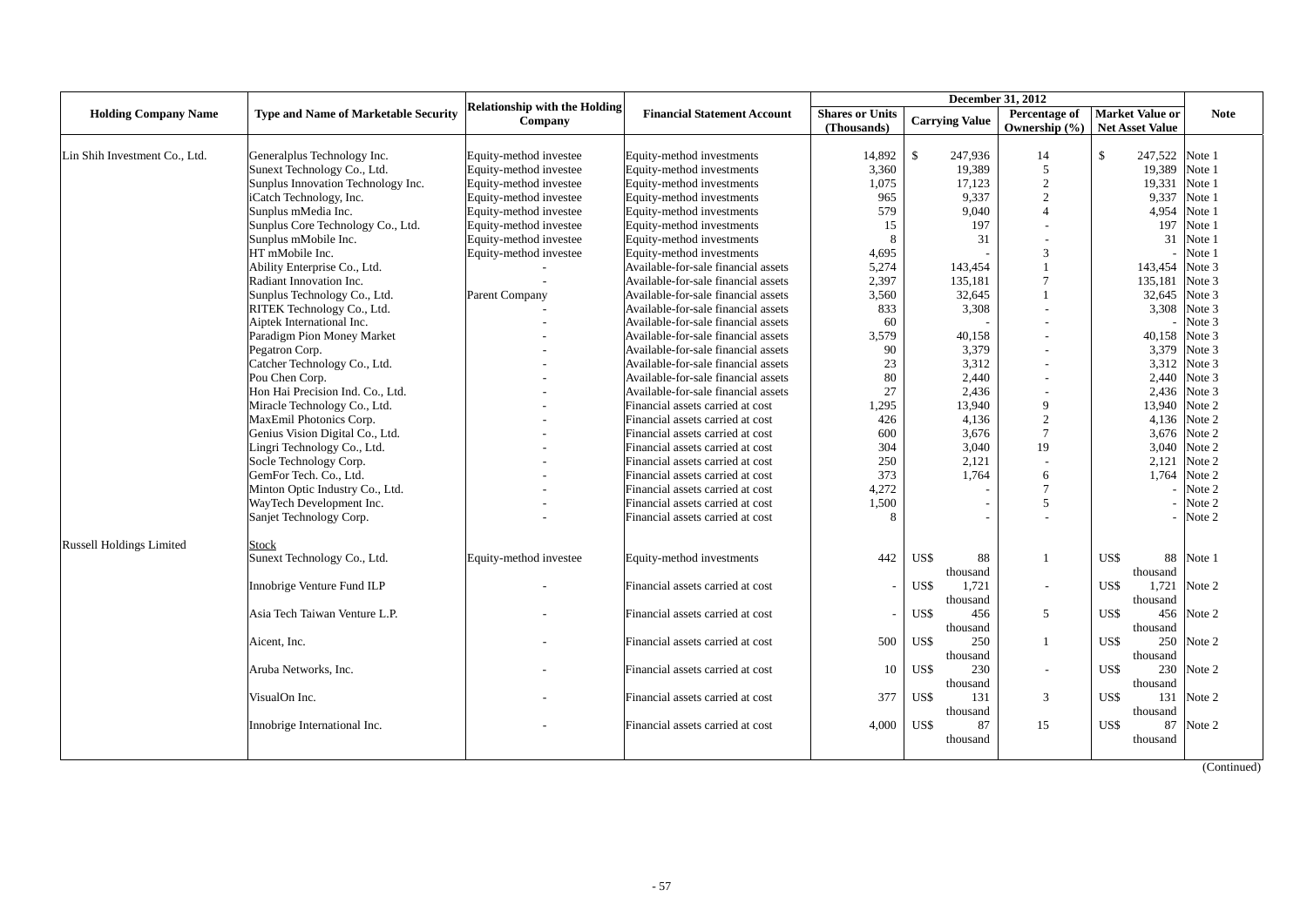|                                   |                                                         | <b>Relationship with the Holding</b> |                                                        |                        | <b>December 31, 2012</b> |                |                                              |                |  |  |
|-----------------------------------|---------------------------------------------------------|--------------------------------------|--------------------------------------------------------|------------------------|--------------------------|----------------|----------------------------------------------|----------------|--|--|
| <b>Holding Company Name</b>       | <b>Type and Name of Marketable Security</b>             | Company                              | <b>Financial Statement Account</b>                     | <b>Shares or Units</b> | <b>Carrying Value</b>    | Percentage of  | <b>Market Value or</b>                       | <b>Note</b>    |  |  |
|                                   |                                                         |                                      |                                                        | (Thousands)            |                          | Ownership (%)  | Net Asset Value                              |                |  |  |
|                                   | Synerchip Co., Ltd.                                     |                                      | Financial assets carried at cost                       | 6,452                  | US\$<br>thousand         | 12             | US\$<br>thousand                             | $-$ Note 2     |  |  |
|                                   | Ortega Info System, Inc.                                |                                      | Financial assets carried at cost                       | 2,557                  | US\$<br>thousand         | $\overline{a}$ | US\$<br>thousand                             | $-$ Note 2     |  |  |
|                                   | Ether Precision Inc.                                    |                                      | Financial assets carried at cost                       | 1,250                  | US\$<br>thousand         |                | US\$<br>thousand                             | Note 2         |  |  |
|                                   | OZ Optics Limited.                                      |                                      | Financial assets carried at cost                       | 1,000                  | US\$<br>thousand         | 8              | US\$<br>thousand                             | $-$ Note 2     |  |  |
|                                   | Asia B2B on Line Inc.                                   |                                      | Financial assets carried at cost                       | 1.000                  | US\$<br>thousand         | 3              | US\$<br>$\overline{\phantom{0}}$<br>thousand | Note 2         |  |  |
|                                   | InveStar Excelsus Venture Capital (Int'l),<br>Inc., LDC |                                      | Financial assets carried at cost                       |                        | US\$<br>thousand         | 19             | US\$<br>thousand                             | $-$ Note 2     |  |  |
| Sunplus Venture Capital Co., Ltd. | Stock<br>Security                                       |                                      | Investment in debt security with no<br>activity Market | 1                      | $\mathbb{S}$<br>14,520   |                |                                              | 14,520 Note 11 |  |  |
|                                   | Generalplus Technology Inc.                             | Equity-method investee               | Equity-method investments                              | 4,301                  | 84,136                   | $\overline{4}$ | 70,869 Note 1                                |                |  |  |
|                                   | Sunplus Innovation Technology Inc.                      | Equity-method investee               | Equity-method investments                              | 2,720                  | 49,680                   | 5              | 49,680 Note 1                                |                |  |  |
|                                   | iCatch Technology, Inc.                                 | Equity-method investee               | Equity-method investments                              | 3,182                  | 30,802                   | 6              | 30,802 Note 1                                |                |  |  |
|                                   | Sunext Technology Co., Ltd.                             | Equity-method investee               | Equity-method investments                              | 4,431                  | 25,510                   | $\overline{7}$ | 25,510 Note 1                                |                |  |  |
|                                   | Orise Technology Co., Ltd.                              | Equity-method investee               | Equity-method investments                              | 865                    | 15.517                   |                | 15,517 Note 1                                |                |  |  |
|                                   | Sunplus mMedia Inc.                                     | Equity-method investee               | Equity-method investments                              | 1,909                  | 12,706                   | 13             | 12,447                                       | Note 1         |  |  |
|                                   | Han Young Technology Co., Ltd.                          | Equity-method investee               | Equity-method investments                              | 420                    | 1,781                    | 70             | 1,781                                        | Note 1         |  |  |
|                                   | Sunplus Core Technology Co., Ltd.                       | Equity-method investee               | Equity-method investments                              | 12                     | $\mathbf Q$              |                | $\mathbf Q$                                  | Note 1         |  |  |
|                                   | Sunplus mMobile Inc.                                    | Equity-method investee               | Equity-method investments                              |                        | 3                        |                | 3                                            | Note 1         |  |  |
|                                   | HT mMobile Inc.                                         | Equity-method investee               | Equity-method investments                              | 9,111                  |                          | 5              |                                              | Note 1         |  |  |
|                                   | Ability Enterprise Co., Ltd.                            |                                      | Available-for-sale financial assets                    | 3,784                  | 102,925                  |                | 102,925                                      | Note 3         |  |  |
|                                   | Aiptek International Inc.                               |                                      | Available-for-sale financial assets                    | 351                    |                          |                |                                              | Note 3         |  |  |
|                                   | UED Corp.                                               |                                      | Available-for-sale financial assets                    | 338                    | 21,936                   |                | 21,936 Note 3                                |                |  |  |
|                                   | King Yuan Electronics Co., Ltd.                         |                                      | Available-for-sale financial assets                    | 2,441                  | 45,153                   |                | 45,153 Note 3                                |                |  |  |
|                                   | Franklin Templeton Sinoam Money Market                  |                                      | Available-for-sale financial assets                    | 5,998                  | 60,060                   |                | 60,060 Note 2                                |                |  |  |
|                                   | <b>FSITC Money Market</b>                               |                                      | Available-for-sale financial assets                    | 290                    | 50,273                   |                | 50,273 Note 2                                |                |  |  |
|                                   | Feature Integration Technology Inc.                     |                                      | Financial assets carried at cost                       | 1,811                  | 20,734                   | $\overline{4}$ | 20,734                                       | Note 2         |  |  |
|                                   | Miracle Technology Co., Ltd.                            |                                      | Financial assets carried at cost                       | 1,303                  | 14.025                   | $\mathbf Q$    | 14,025 Note 2                                |                |  |  |
|                                   | <b>Cyberon Corporation</b>                              |                                      | Financial assets carried at cost                       | 1,521                  | 13,691                   | 18             | 13,691                                       | Note 2         |  |  |
|                                   | MaxEmil Photonics Corp.                                 |                                      | Financial assets carried at cost                       | 419                    | 6,243                    | $\overline{2}$ |                                              | 6,243 Note 2   |  |  |
|                                   | Socle Technology Corp.                                  |                                      | Financial assets carried at cost                       | 550                    | 4,666                    |                |                                              | 4,666 Note 2   |  |  |
|                                   | Aruba Networks, Inc.                                    |                                      | Financial assets carried at cost                       | $\overline{4}$         | 2,585                    |                | 2,585                                        | Note 2         |  |  |
|                                   | Sanjet Technology Corp.                                 |                                      | Financial assets carried at cost                       | 49                     |                          |                |                                              | Note 2         |  |  |
|                                   | Minton Optic Industry Co., Ltd.                         |                                      | Financial assets carried at cost                       | 5,000                  |                          | 8              |                                              | Note 2         |  |  |
|                                   | Simple Act Inc.                                         |                                      | Financial assets carried at cost                       | 1,990                  |                          | 10             |                                              | Note 2         |  |  |
|                                   | eWave System, Inc.                                      |                                      | Financial assets carried at cost                       | 1,833                  |                          | 22             |                                              | Note 2         |  |  |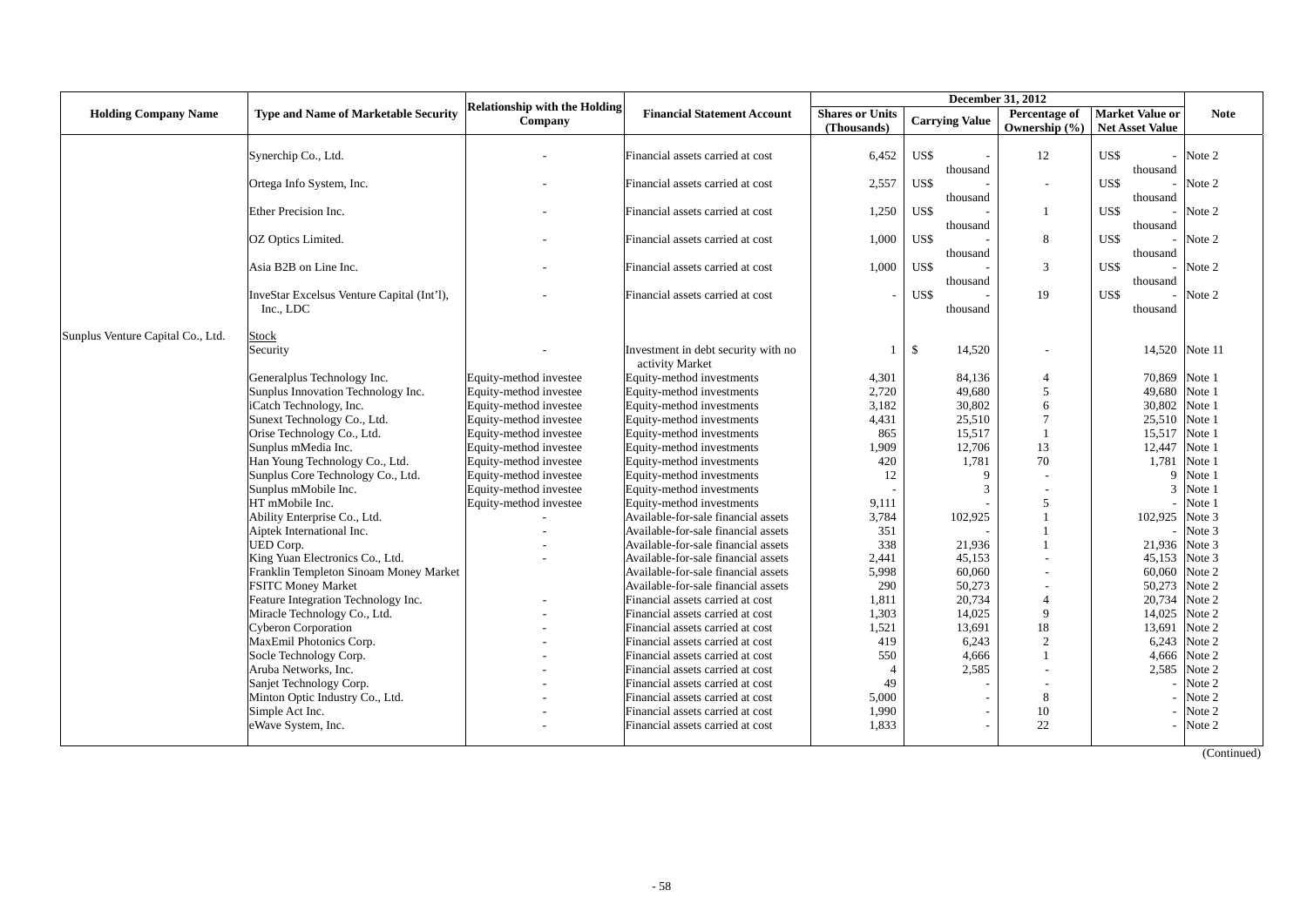|                                   |                                                                                                                                    | <b>Relationship with the Holding</b>                                                 |                                                                                                                                              |                                       | <b>December 31, 2012</b>                                |                                    |                                                  |                                      |
|-----------------------------------|------------------------------------------------------------------------------------------------------------------------------------|--------------------------------------------------------------------------------------|----------------------------------------------------------------------------------------------------------------------------------------------|---------------------------------------|---------------------------------------------------------|------------------------------------|--------------------------------------------------|--------------------------------------|
| <b>Holding Company Name</b>       | <b>Type and Name of Marketable Security</b>                                                                                        | Company                                                                              | <b>Financial Statement Account</b>                                                                                                           | <b>Shares or Units</b><br>(Thousands) | <b>Carrying Value</b>                                   | Percentage of<br>Ownership $(\% )$ | <b>Market Value or</b><br><b>Net Asset Value</b> | <b>Note</b>                          |
| Sunplus Venture Capital Co., Ltd. | WayTech Development Inc.<br><b>Information Technology Total Services</b><br>Book4u Company Limited<br>VenGlobal International Fund |                                                                                      | Financial assets carried at cost<br>Financial assets carried at cost<br>Financial assets carried at cost<br>Financial assets carried at cost | 1,000<br>51<br>9                      | $\mathbf{\hat{S}}$                                      | Δ                                  | $\mathbb{S}$                                     | Note 2<br>Note 2<br>Note 2<br>Note 2 |
| Ventureplus Group Inc.            | Stock<br>Ventureplus Mauritius Inc.                                                                                                | Subsidiary of Ventureplus<br>Group Inc.                                              | Equity-method investments                                                                                                                    | 44,175                                | US\$<br>33,712<br>thousand                              | 100                                | US\$<br>33,712 Note 1<br>thousand                |                                      |
| Ventureplus Mauritius Inc.        | Stock<br>Ventureplus Cayman Inc.                                                                                                   | Subsidiary of Ventureplus<br>Mauritius Inc.                                          | Equity-method investments                                                                                                                    | 44,175                                | US\$<br>33,716<br>thousand                              | 100                                | 33,716 Note 1<br>US\$<br>thousand                |                                      |
| Ventureplus Cayman Inc.           | <b>Stock</b><br>Sunplus Technology (Shanghai) Co., Ltd.<br>Sunplus Pro-tek (Shenzhen) Co., Ltd.                                    | Subsidiary of Ventureplus<br>Cayman Inc.<br>Subsidiary of Ventureplus<br>Cayman Inc. | Equity-method investments<br>Equity-method investments                                                                                       | $\overline{a}$                        | US\$<br>15.653<br>thousand<br>US\$<br>2,075<br>thousand | 99<br>100                          | US\$<br>15.653<br>thousand<br>US\$<br>thousand   | Note 1<br>2,075 Note 1               |
|                                   | SunMedia Technology Co., Ltd.<br>Sunplus App Technology Co., Ltd.                                                                  | Subsidiary of Ventureplus<br>Cayman Inc.<br>Subsidiary of Ventureplus                | Equity-method investments<br>Equity-method investments                                                                                       | $\overline{\phantom{a}}$              | US\$<br>14,776<br>thousand<br>US\$<br>383               | 100<br>80                          | 14,776 Note 1<br>US\$<br>thousand<br>US\$<br>383 | Note 1                               |
|                                   | Ytrip Technology Co., Ltd.                                                                                                         | Cayman Inc.<br>Subsidiary of Ventureplus<br>Cayman Inc.                              | Equity-method investments                                                                                                                    |                                       | thousand<br>US\$<br>780<br>thousand                     | 73                                 | thousand<br>US\$<br>780<br>thousand              | Note 1                               |
| Magic sky Limited                 | HT mMobile Inc.                                                                                                                    | Equity-method investee                                                               | Equity-method investments                                                                                                                    | 16,888                                |                                                         | 10                                 |                                                  | Note 1                               |
| Ltd.                              | Sunplus Technology (Shanghai) Co., ShenZhen Suntop Technology Co., Ltd.                                                            | Subsidiary of Sunplus<br>Technology (Shanghai) Co.,<br>Ltd.                          | Equity-method investments                                                                                                                    |                                       | <b>RMB</b><br>(893)<br>thousand                         | 100                                | <b>RMB</b><br>thousand                           | $(893)$ Note 1                       |
|                                   | GF Money Market Fund class B shares                                                                                                |                                                                                      | Available-for-sale financial assets                                                                                                          | 8,090                                 | RMB<br>8.177<br>thousand                                |                                    | <b>RMB</b><br>8,177 Note 1<br>thousand           |                                      |
| Wei-Young Investment Inc.         | Stock<br><b>Elitergroup Computer Systems</b><br>Generalplus Technology Inc.<br>Sunext Technology Co., Ltd.                         | Equity-method investee<br>Equity-method investee                                     | Available-for-sale financial assets<br>Equity-method investments<br>Equity-method investments                                                | 508<br>108<br>18                      | 4,565<br>1,715<br>103                                   |                                    | 4,565<br>1,796<br>103                            | Note 3<br>Note 1<br>Note 1           |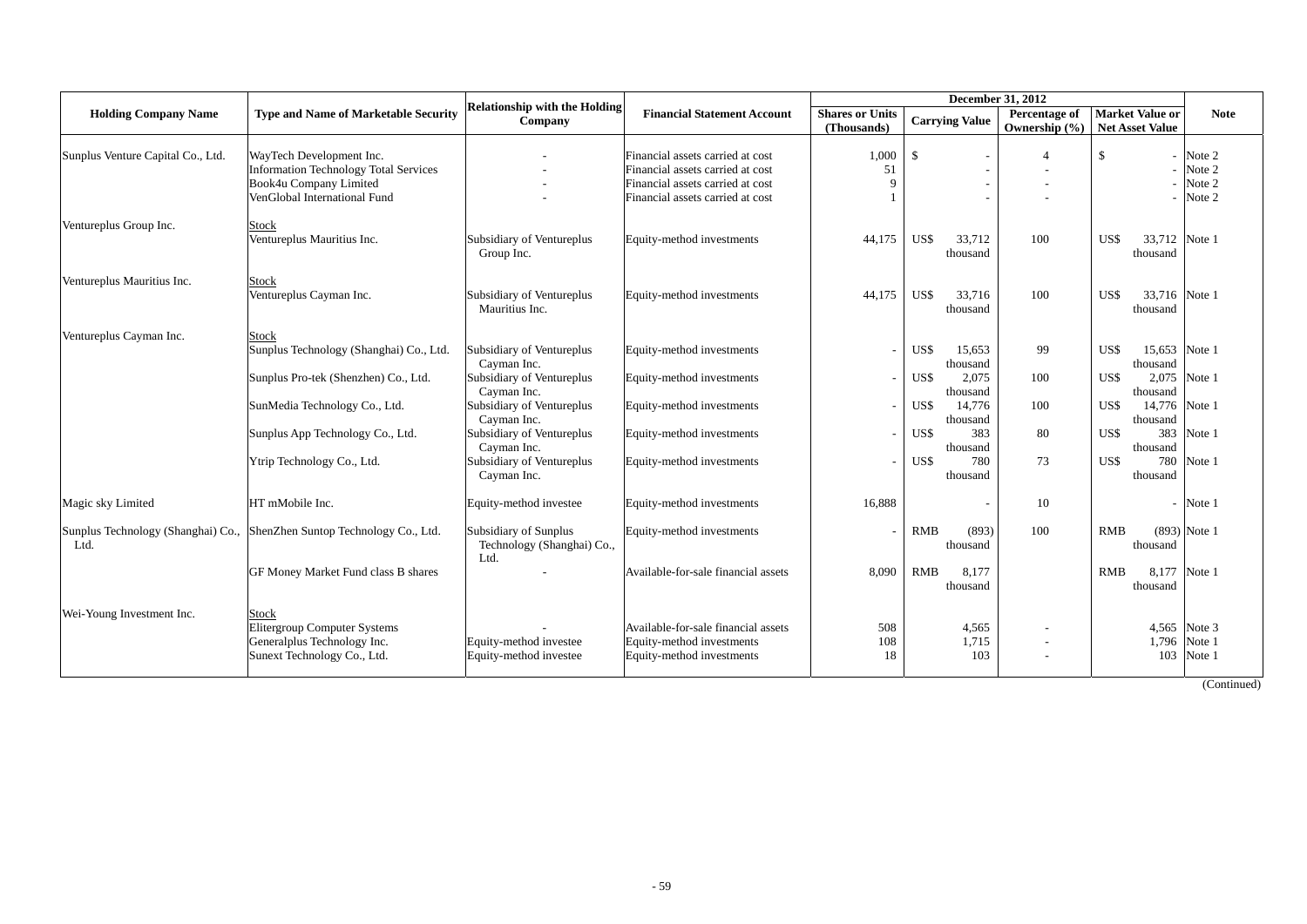|                                           |                                                                                                                                                               |                                                                                                |                                                                                                                                                                                                 |                                           |                                                      | December 31, 2012              |                                                                     |                          |
|-------------------------------------------|---------------------------------------------------------------------------------------------------------------------------------------------------------------|------------------------------------------------------------------------------------------------|-------------------------------------------------------------------------------------------------------------------------------------------------------------------------------------------------|-------------------------------------------|------------------------------------------------------|--------------------------------|---------------------------------------------------------------------|--------------------------|
| <b>Holding Company Name</b>               | <b>Type and Name of Marketable Security</b>                                                                                                                   | <b>Relationship with the Holding</b><br>Company                                                | <b>Financial Statement Account</b>                                                                                                                                                              | <b>Shares or Units</b><br>(Thousands)     | <b>Carrying Value</b>                                | Percentage of<br>Ownership (%) | <b>Market Value or</b><br><b>Net Asset Value</b>                    | <b>Note</b>              |
| Generalplus Technology Inc.               | <b>Stock</b><br>Generalplus International (Samoa) Inc.                                                                                                        | Subsidiary of Generalplus<br>Technology Inc.                                                   | Equity-method investments                                                                                                                                                                       | 7,590                                     | $\mathbb{S}$<br>119,512                              | 100                            | $\mathbb{S}$<br>119,512 Note 1                                      |                          |
|                                           | Fund<br><b>Union Money Market</b><br>Jih Sun Money Market<br>Eastspring Inv well Pool Money Market                                                            |                                                                                                | Available-for-sale financial assets<br>Available-for-sale financial assets<br>Available-for-sale financial assets                                                                               | 4,297<br>2,794<br>1,063                   | 55,100<br>40,126<br>14,037                           | $\overline{\phantom{a}}$       | 55,100 Note 5<br>40,126 Note 5<br>14,037 Note 5                     |                          |
| Generalplus International (Samoa)<br>Inc. | <b>Stock</b><br>Generalplus (Mauritius) Inc.                                                                                                                  | Subsidiary of Generalplus<br>International (Samoa) Inc.                                        | Equity-method investments                                                                                                                                                                       | 7,590                                     | US\$<br>4,114<br>thousand                            | 100                            | US\$<br>thousand                                                    | 4,114 Note 1             |
| Generalplus (Mauritius) Inc.              | <b>Stock</b><br>Generalplus Technology (Shenzhen) Co.,<br>Ltd.<br>Generalplus Technology (Hong Kong) Co.,<br>Ltd.                                             | Subsidiary of Generalplus<br>(Mauritius) Inc.<br>Subsidiary of Generalplus<br>(Mauritius) Inc. | Equity-method investments<br>Equity-method investments                                                                                                                                          | 7,200<br>390                              | US\$<br>3,862<br>thousand<br>US\$<br>252<br>thousand | 100<br>100                     | US\$<br>3,862 Note 1<br>thousand<br>US\$<br>252<br>thousand         | Note 1                   |
| Sunext Technology Co., Ltd.               | <b>Stock</b><br>Great Sun Corp.<br>Great Prosperous Corp.                                                                                                     | Subsidiary of Sunext<br>Technology Co., Ltd.<br>Subsidiary of Sunext<br>Technology Co., Ltd.   | Equity-method investments<br>Equity-method investments                                                                                                                                          | 750<br>1,962                              | 724<br>\$                                            | 100<br>100                     |                                                                     | 724 Note 1<br>$-$ Note 1 |
|                                           | Fund<br>IBT 1699 Bond Fund<br>Yuanta Wan Tai Money Fund<br><b>FSITC Taiwan Bond Fund</b><br>Yuanta De-Bao Money Market Fund<br><b>ING Taiwan Money Market</b> |                                                                                                | Available-for-sale financial assets<br>Available-for-sale financial assets<br>Available-for-sale financial assets<br>Available-for-sale financial assets<br>Available-for-sale financial assets | 3,047<br>2,243<br>2,156<br>2,313<br>1,451 | 40,000<br>33,000<br>32,000<br>27,000<br>23,000       |                                | 40,000 Note 5<br>33,000<br>32,000 Note 5<br>27,000<br>23,000 Note 5 | Note 5<br>Note 5         |
| Great Sun Corp.                           | Stock<br>Sunext (Mauritius) Inc.                                                                                                                              | Subsidiary of Great Sun Corp.                                                                  | Equity-method investments                                                                                                                                                                       | 750                                       | US\$<br>25<br>thousand                               | 100                            | US\$<br>thousand                                                    | 25 Note 1                |
| Sunplus mMobile Inc.                      | Sunplus mMobile SAS                                                                                                                                           | Subsidiary of Sunplus mMobile Equity-method investments<br>Inc.                                |                                                                                                                                                                                                 | 237                                       | \$<br>(8,188)                                        | 100                            |                                                                     | $(8,188)$ Notes 1 and 6  |
| iCatch Technology Inc.                    | Franklin Templeton Sinoam Money Market                                                                                                                        |                                                                                                | Available-for-sale financial assets                                                                                                                                                             | 5,000                                     | 50,000                                               |                                | 50,000 Note 5                                                       |                          |
| Sunplus Innovation Technology Inc.        | Fund<br>Mega Diamond Money Market<br>Yuanta Wan Tai Money Market                                                                                              |                                                                                                | Available-for-sale financial assets<br>Available-for-sale financial assets                                                                                                                      | 7,426<br>5,451                            | 90,261<br>80,213                                     |                                | 90,261 Note 5<br>80,213 Note 5                                      |                          |
|                                           | <b>Stock</b><br><b>Advanced Silicon SA</b><br>Advanced NuMicro System, Inc.                                                                                   |                                                                                                | Financial assets carried at cost<br>Financial assets carried at cost                                                                                                                            | 2,000<br>1,000                            | 15,993<br>15,391                                     | 9<br>12                        | 15,993 Note 2<br>15,391                                             | Note 2                   |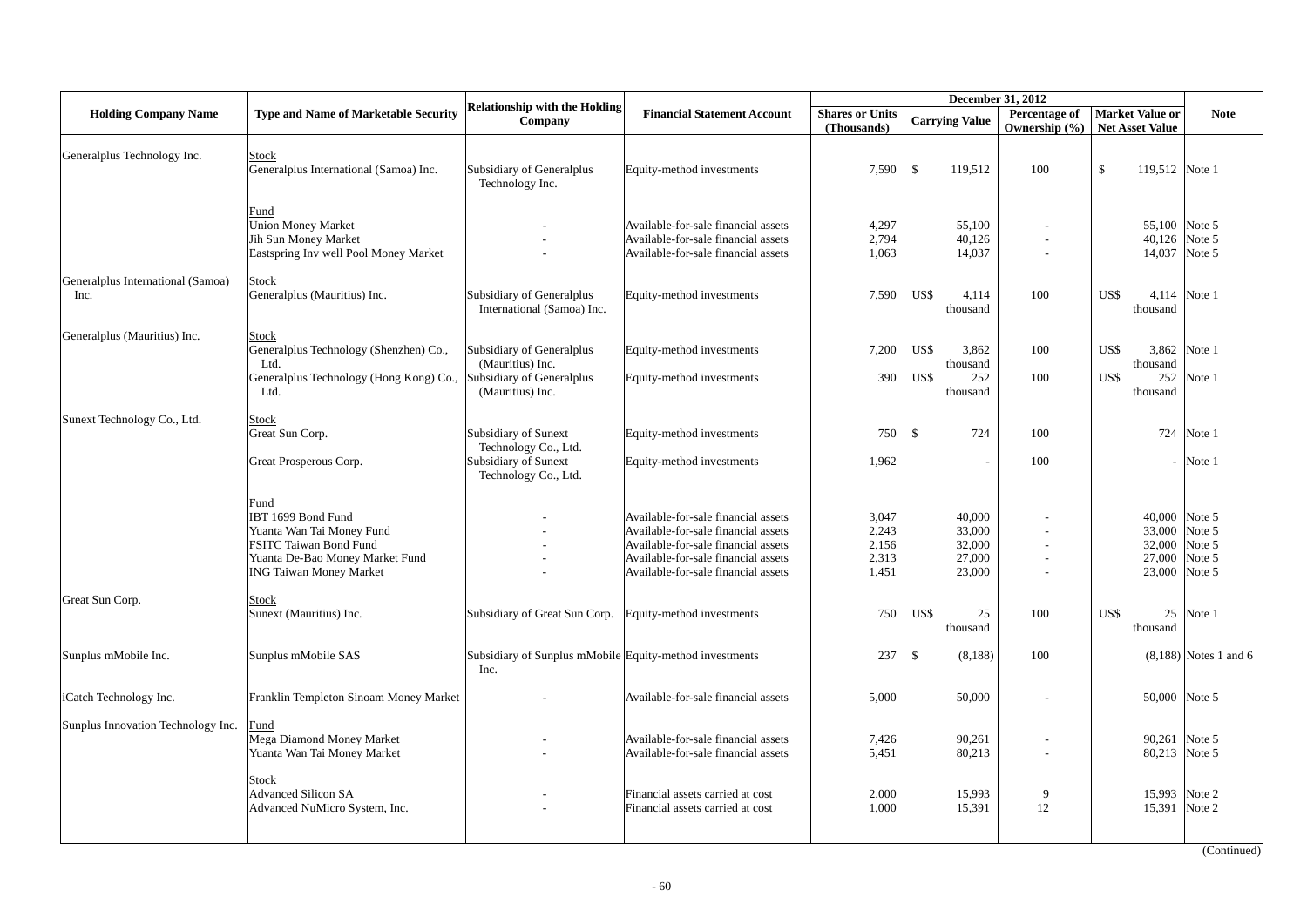- Note 1: The net asset value was based on audited financial data as of December 31, 2012.
- Note 2: The market value was based on carrying value as of December 31, 2012.
- Note 3: The market value wass based on the closing price as of December 31, 2012.
- Note 4: The investment carrying value excluded the carrying value of \$63,401 thousand of the shares of Sunplus Technology Company Limited held by its subsidiary.
- Note 5: The market value was based on the net asset value of fund as of December 31, 2012.
- Note 6: The credit balance on the carrying value of the equity-method investment is reported under other current liabilities.
- Note 7: Includes the deferred credit of \$158 thousand.
- Note 8: Includes the deferred credit of \$36,439 thousand.
- Note 9: Includes the deferred credit of \$3,839 thousand.
- Note 10: As of December 31, 2012, the above marketable securities, except the holdings of Lin Shih Investment Co., Ltd. of the shares of Sunplus Technology Company Limited with a market value \$31,025 thousand and the holdi Technology Company Limited of the shares of Giantplus Technology Co., Ltd. with a market value 415,887 thousand and Orise Technology Co., Ltd. with a market value 407,112 thousand had not been pledged or mortgaged.

Note 11: The value was based on amortization cost as of December 31, 2012.

(Concluded)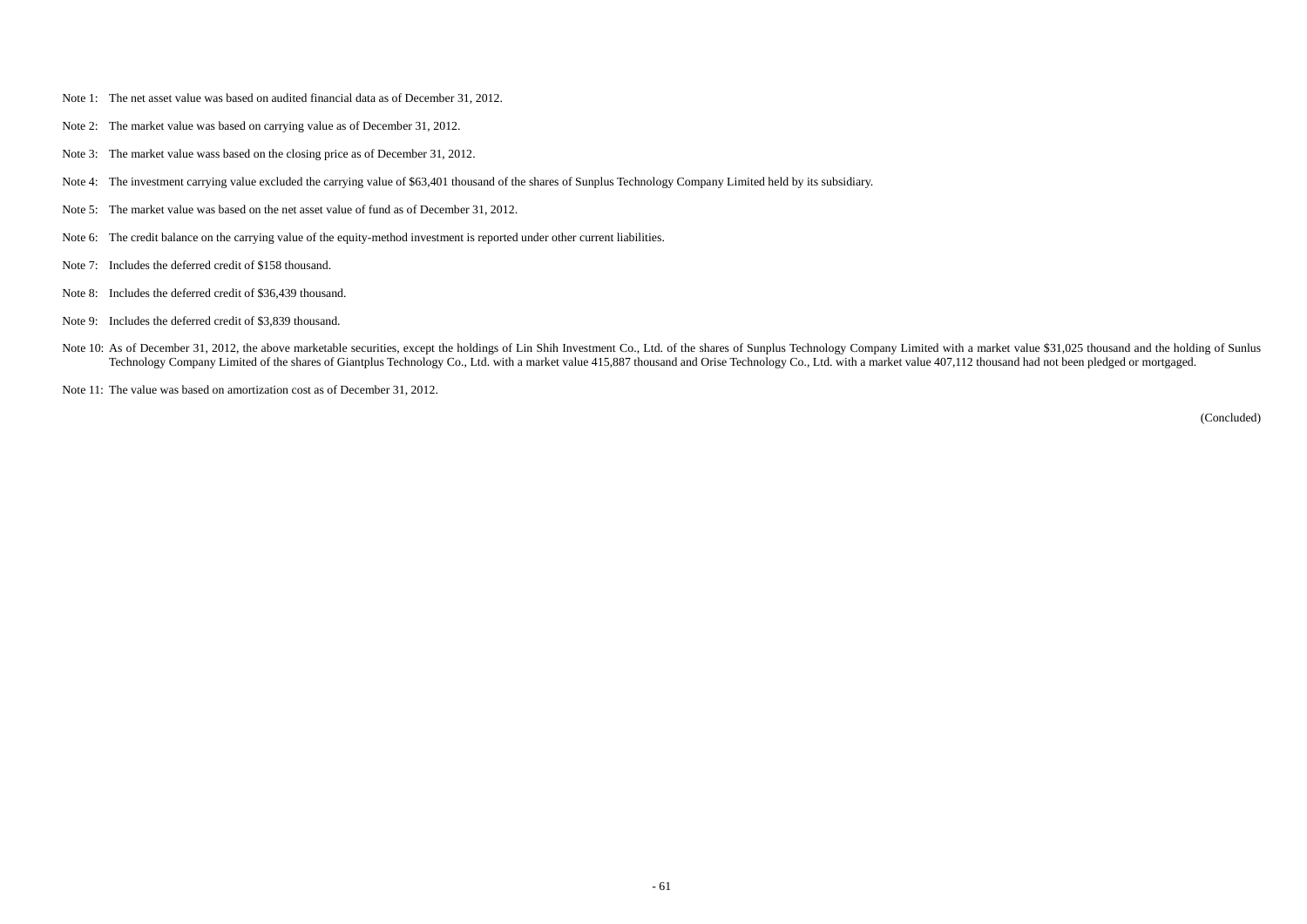### **MARKETABLE SECURITIES ACQUIRED AND DISPOSED OF AT COSTS OR PRICES OF AT LEAST NT\$100 MILLION OR 20% OF THE PAID-IN CAPITAL**

**YEAR ENDED DECEMBER 31, 2012 (In Thousands of New Taiwan Dollars, Unless Stated Otherwise)** 

|                                                  |                                        |                                     |                          | <b>Beginning Balance</b> |                     | <b>Acquisition</b> |                     |         | <b>Disposal</b>          |                            | <b>Ending Balance</b>    |                       |
|--------------------------------------------------|----------------------------------------|-------------------------------------|--------------------------|--------------------------|---------------------|--------------------|---------------------|---------|--------------------------|----------------------------|--------------------------|-----------------------|
| <b>Company Name</b>                              | Type and Issuer of Marketable Security | <b>Financial Statement Account</b>  | Unit<br>(Thousands)      | Amount                   | Unit<br>(Thousands) | Amount             | Unit<br>(Thousands) | Amount  | Carrying<br><b>Value</b> | Gain (Loss)<br>on Disposal | Unit<br>(Thousands)      | Amount                |
| Sunplus Technology Company Limited               | Sunplus Core Technology Co., Ltd.      | Equity-method investments           | 11,206                   | \$(138, 357)<br>(Note 3) | 16,700              | 167,000<br>\$      |                     |         |                          | $\overline{\phantom{a}}$   | 16,770<br>(Note 5)       | (18, 855)<br>(Note 4) |
|                                                  | Mega Diamond Bond Fund                 | Available-for-sale financial assets | 8,326                    | 100,000                  | 8,273               | 100,000            | 8,326               | 100,468 | 100,000                  | 468                        | 8,273                    | 100,563<br>(Note 1)   |
|                                                  | Taishin Ta-Chong Money Market          | Available-for-sale financial assets | 12,852                   | 136.966<br>(Note 2)      |                     |                    | 12,852              | 138,031 | 136,966                  | 1.065                      | $\overline{\phantom{a}}$ |                       |
| Generalplus Technology Inc.                      | <b>Union Money Market</b>              | Available-for-sale financial assets | $\sim$                   |                          | 8,217               | 105,000            | 3,920               | 50,072  | 50,000                   | 72                         | 4,297                    | 55,100<br>(Note 1)    |
|                                                  | Jih Sun Money Market                   | Available-for-sale financial assets | $\overline{\phantom{a}}$ | $\sim$                   | 6,980               | 100,000            | 4,186               | 60,000  | 59,980                   | 20                         | 2,794                    | 40,126<br>(Note 1)    |
|                                                  | Hua Nan Phoenix Money Market Fund      | Available-for-sale financial assets | 2,740                    | 43,080<br>(Note 2)       | 6.473               | 102,000            | 9,213               | 145,344 | 145,033                  | 311                        | $\overline{\phantom{a}}$ | (Note 1)              |
|                                                  | <b>ING Taiwain Money Market</b>        | Available-for-sale financial assets |                          |                          | 6,968               | 110,000            | 6,968               | 110,100 | 110,000                  | 100                        | $\overline{\phantom{a}}$ |                       |
| Sunplus Innovation Technology Company<br>Limited | Yugnta Wan Tai Money Fund              | Available-for-sale financial assets | $\overline{\phantom{a}}$ |                          | 8.175               | 120,000            | 2,724               | 40,000  | 39.961                   | 39                         | 5.451                    | 80,213<br>(Note 1)    |
| Sunext Technology Inc.                           | Yugnta Wan Tai Money Fund              | Available-for-sale financial assets | 5,203                    | 76,000<br>(Note 2)       | 5,653               | 83,000             | 8,613               | 126,370 | 126,000                  | 370                        | 2,243                    | 33,000<br>(Note 1)    |

Note 1: The ending balance includes the valuation gains on financial assets.

Note 2: The beginning balance includes the valuation gains on financial assets.

Note 3: The amount was the carrying value of the equity-method investment as of December 31, 2011.

Note 4: The amount was the carrying value of the equity-method investment as of December 31, 2012.

Note 5: Shares after reducing the capital to offset a deficit.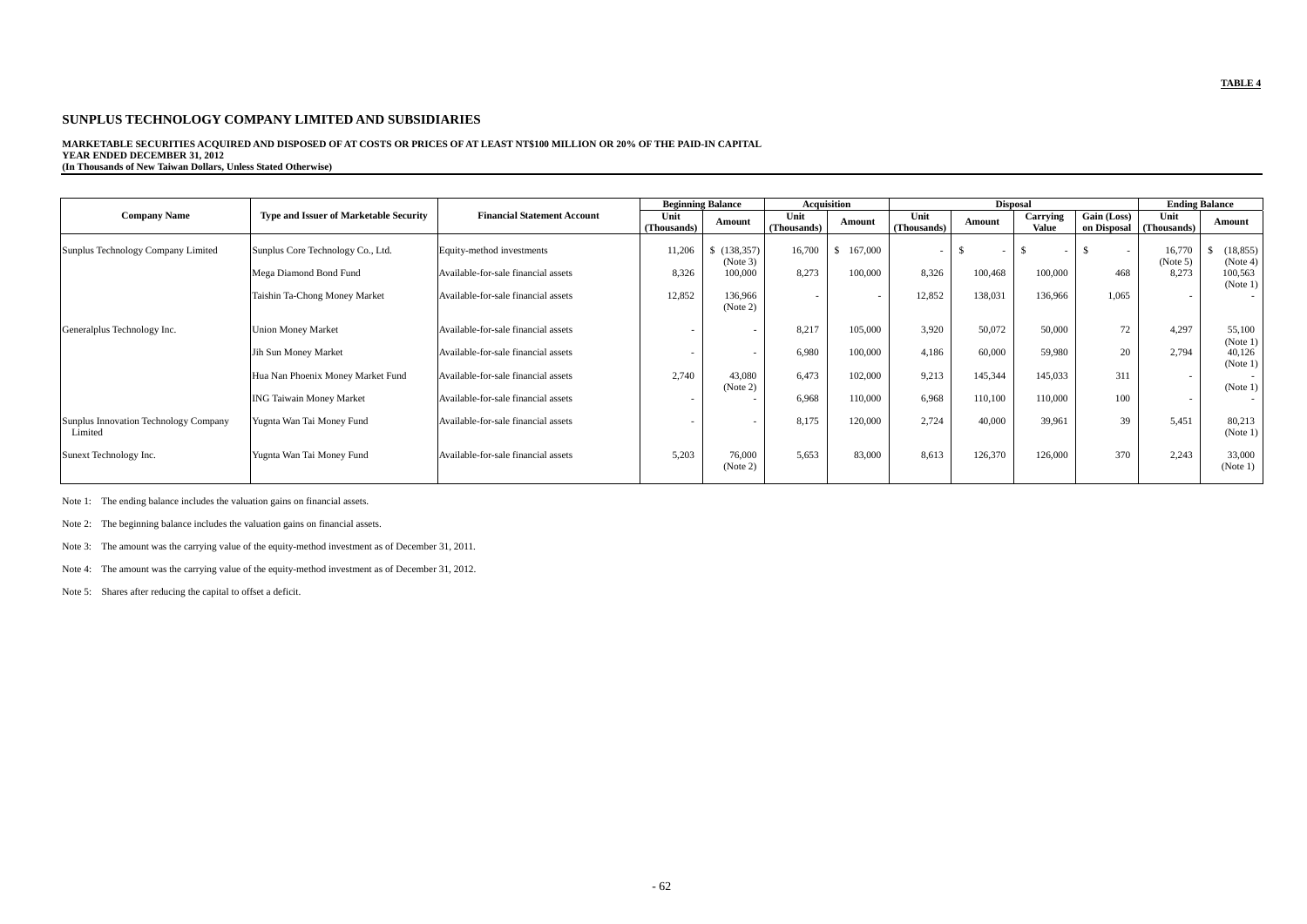# **NAMES, LOCATIONS, AND RELATED INFORMATION OF INVESTEES ON WHICH THE COMPANY EXERCISES SIGNIFICANT INFLUENCES DECEMBER 31, 2012 (In Thousands of New Taiwan Dollars, Unless Stated Otherwise)**

|                                    |                                                      |                                      | <b>Investment Amount</b>            |                        |                           |                  | <b>Balance as of December 31, 2012</b> |                    | <b>Net Income</b>    | <b>Investment</b> |                                          |
|------------------------------------|------------------------------------------------------|--------------------------------------|-------------------------------------|------------------------|---------------------------|------------------|----------------------------------------|--------------------|----------------------|-------------------|------------------------------------------|
| Investor                           | <b>Investee</b>                                      | Location                             | <b>Main Businesses and Products</b> |                        | December 31, December 31, | <b>Shares</b>    | Percentage of                          | Carrying           | (Loss) of the        | Gain (Loss)       | <b>Note</b>                              |
|                                    |                                                      |                                      |                                     | 2012                   | 2011                      | (Thousands)      | Ownership                              | <b>Value</b>       | Investee             |                   |                                          |
|                                    |                                                      |                                      |                                     | $\mathcal{S}$          | $\mathcal{S}$             |                  |                                        | $\mathbf{s}$       |                      | <sup>\$</sup>     |                                          |
| Sunplus Technology Company Limited | Giantplus Technology Co., Ltd.                       | Miaoli, Taiwan                       | <b>LED</b>                          | 881,314                | 881,314                   | 84.652           | 19<br>34                               | 1,760,279          | (628, 184)           |                   | $(9.240)$ Investee                       |
|                                    | Orise Technology Co., Ltd.<br>Ventureplus Group Inc. | Hsinchu, Taiwan<br>Belize            | Design of ICs                       | 536,298<br>US\$ 44,175 | 536,298<br>US\$ 42,985    | 47,290<br>44,175 | 100                                    | 875,106<br>978,780 | 123,294<br>(65, 814) |                   | 42,092 Investee<br>$(65,814)$ Subsidiary |
|                                    |                                                      |                                      | Investment                          | thousand               | thousand                  |                  |                                        |                    |                      |                   |                                          |
|                                    | Lin Shih Investment Co., Ltd.                        | Hsinchu, Taiwan                      | Investment                          | 699,988<br>S           | 699,988                   | 70,000           | 100                                    | 789,337            | 8,093                |                   | 8,093 Subsidiary                         |
|                                    | Sunplus Venture Capital Co., Ltd.                    | Hsinchu, Taiwan                      | Investment                          | 999,982                | 999,982                   | 100,000          | 100                                    | 704,658            | (9, 354)             |                   | $(9,354)$ Subsidiary                     |
|                                    | Generalplus Technology Inc.                          | Hsinchu, Taiwan                      | Design of ICs                       | 281,001                | 281,001                   | 37,324           | 34                                     | 622,990            | 61,091               |                   | 20,955 Subsidiary                        |
|                                    | Sunplus Innovation Technology Inc.                   | Hsinchu. Taiwan                      | Design of ICs                       | 414,663                | 414,663                   | 31.450           | 63                                     | 573.911            | 25.646               |                   | 17.395 Subsidiary                        |
|                                    | <b>Russell Holdings Limited</b>                      | Cayman Islands, British West Indies. | Investment                          | US\$ 14,760            | US\$ 14,760               | 14,760           | 100                                    | 274,280            | (108, 578)           |                   | $(108,578)$ Subsidiary                   |
|                                    |                                                      |                                      |                                     | thousand               | thousand                  |                  |                                        |                    |                      |                   |                                          |
|                                    | Sunext Technology Co., Ltd.                          | Hsinchu, Taiwan                      | Design and sale of ICs              | 924,730<br>-S          | 924,730                   | 38,837           | 61                                     | 223,658            | (120, 508)           |                   | $(73,692)$ Subsidiary                    |
|                                    | iCatch Technology, Inc.                              | Hsinchu, Taiwan                      | Design of ICs                       | 207,345                | 207,345                   | 20,735           | 38                                     | 200,722            | 41,037               |                   | 15,471 Subsidiary                        |
|                                    | Sunplus mMedia Inc.                                  | Hsinchu, Taiwan                      | Design of ICs                       | 307,565                | 307.565                   | 12,441           | 83                                     | 64,235             | (37, 515)            |                   | 5,325 Subsidiary                         |
|                                    | Wei-Young Investment Inc.                            | Hsinchu, Taiwan                      | Investment                          | 30,157                 | 30,157                    | 1,400            | 100                                    | 8,584              | (7,251)              |                   | (7,251) Subsidiary                       |
|                                    | Global Techplus Capital Inc.                         | Seychelles                           | Investment                          | US\$<br>200            | US\$<br>200               | 200              | 100                                    | 6.578              | (24)                 |                   | $(24)$ Subsidiary                        |
|                                    |                                                      |                                      |                                     | thousand               | thousand                  |                  |                                        |                    |                      |                   |                                          |
|                                    | Sunplus Management Consulting Inc.                   | Hsinchu, Taiwan                      | Management                          | 5.000<br>-S            | 5.000<br>\$.              | 500              | 100                                    | 4,151              | (14)                 |                   | $(14)$ Subsidiary                        |
|                                    | Sunplus Technology (H.K.) Co., Ltd.                  | Kowloon Bay, Hong Kong               | International trade                 | HK\$ 11,075            | HK\$ 11,075               | 11.075           | 100                                    | 4.054              | 123                  |                   | 123 Subsidiary                           |
|                                    |                                                      |                                      |                                     | thousand               | thousand                  |                  |                                        |                    |                      |                   |                                          |
|                                    | Magic Sky Limited                                    | Samoa                                | Investment                          | 6,000<br>US\$          | 6.000<br>US\$             | 6.000            | 100                                    |                    |                      |                   | Subsidiary                               |
|                                    | HT mMobile Inc.                                      | Hsinchu, Taiwan                      | Design of ICs                       | 583,668<br>-S          | 583,668<br>\$             | 56,448           | 32                                     |                    | 33,462               |                   | Investee                                 |
|                                    | Sunplus mMobile Inc.                                 | Hsinchu, Taiwan                      | Design of ICs                       | 2,196,392              | 2,196,392                 | 48.999           | 99                                     | (367, 102)         | (33,986)             |                   | $(33,986)$ Subsidiary                    |
|                                    | Sunplus Core Technology Co., Ltd.                    | Hsinchu. Taiwan                      | Design of ICs                       | 362,285                | 195,285                   | 16,770           | 100                                    | (18, 855)          | (1, 143)             |                   | $(1,072)$ Subsidiary                     |
| Lin Shih Investment Co., Ltd.      | Generalplus Technology Inc.                          | Hsinchu, Taiwan                      | Design of ICs                       | 86,256                 | 86,256                    | 14,892           | 14                                     | 247,936            | 61,091               |                   | 8,361 Subsidiary                         |
|                                    | Sunext Technology Co., Ltd.                          | Hsinchu. Taiwan                      | Design and sale of ICs              | 369,316                | 369,316                   | 3.360            | .5                                     | 19.389             | (120, 508)           |                   | $(6,375)$ Subsidiary                     |
|                                    | Sunplus Innovation Technology Inc.                   | Hsinchu, Taiwan                      | Design of ICs                       | 15,701                 | 15.701                    | 1.075            | $\overline{2}$                         | 17,123             | 25.646               |                   | 560 Subsidiary                           |
|                                    | iCatch Technology, Inc.                              | Hsinchu, Taiwan                      | Design of ICs                       | 9,645                  | 9,645                     | 965              | $\overline{c}$                         | 9,337              | 41,037               |                   | 719 Subsidiary                           |
|                                    | Sunplus mMedia Inc.                                  | Hsinchu, Taiwan                      | Design of ICs                       | 19,171                 | 19.171                    | 579              | $\overline{A}$                         | 9.040              | (37, 515)            |                   | $(1,447)$ Subsidiary                     |
|                                    | Sunplus Core Technology Co., Ltd.                    | Hsinchu. Taiwan                      | Design of ICs                       | 36,889                 | 36,889                    | 15               |                                        | 197                | (1,143)              |                   | (40) Subsidiary                          |
|                                    | Sunplus mMobile Inc.                                 | Hsinchu, Taiwan                      | Design of ICs                       | 38.450                 | 38.450                    | 8                |                                        | 31                 | (33.986)             |                   | Subsidiary                               |
|                                    | HT mMobile Inc.                                      | Hsinchu, Taiwan                      | Design of ICs                       | 46,948                 | 46,948                    | 4,695            | 3                                      |                    | 33,462               |                   | Investee                                 |
| Sunplus Venture Capital Co., Ltd.  | Generalplus Technology Inc.                          | Hsinchu. Taiwan                      | Design of ICs                       | 56,050                 | 56,050                    | 4,301            | $\Delta$                               | 84.136             | 61.091               |                   | 2,415 Subsidiary                         |
|                                    | Sunplus Innovation Technology Inc.                   | Hsinchu, Taiwan                      | Design of ICs                       | 54,028                 | 52,952                    | 2,720            | 5                                      | 49,680             | 25,646               |                   | 1,386 Subsidiary                         |
|                                    | iCatch Technology, Inc.                              | Hsinchu, Taiwan                      | Design of ICs                       | 31,818                 | 31.818                    | 3,182            | 6                                      | 30.802             | 41,037               |                   | 2,374 Subsidiary                         |
|                                    | Sunext Technology Co., Ltd.                          | Hsinchu, Taiwan                      | Design and sale of ICs              | 385,709                | 385,709                   | 4,431            | $\overline{7}$                         | 25,510             | (120, 508)           |                   | $(8,407)$ Subsidiary                     |
|                                    | Orise Technology Co, Ltd.                            | Hsinchu, Taiwan                      | Design of ICs                       | 10.800                 | 10.800                    | 865              | $\mathbf{1}$                           | 15.517             | 123.294              |                   | 770 Investee                             |
|                                    | Sunplus mMedia Inc.                                  | Hsinchu. Taiwan                      | Design of ICs                       | 44,878                 | 44.878                    | 1,909            | 13                                     | 12,706             | (37, 515)            |                   | $(4,774)$ Subsidiary                     |
|                                    | Han Young Technology Co., Ltd.                       | Taipei, Taiwan                       | Design of ICs                       | 4,200                  | 4,200                     | 420              | 70                                     | 1,781              |                      |                   | Subsidiary                               |
|                                    | Sunplus Core Technology Co., Ltd.                    | Hsinchu, Taiwan                      | Design of ICs                       | 33,846                 | 33,846                    | 12               | $\overline{\phantom{a}}$               | 9                  | (1,143)              |                   | (33) Subsidiary                          |
|                                    | Sunplus mMobile Inc.                                 | Hsinchu. Taiwan                      | Design of ICs                       | 1,784                  | 1,784                     |                  |                                        | 3                  | (33,986)             |                   | Subsidiary                               |
|                                    | HT mMobile Inc.                                      | Hsinchu, Taiwan                      | Design of ICs                       | 100,204                | 100.204                   | 9,111            | 5                                      | $\sim$             | 33,462               |                   | Investee                                 |
| <b>Russell Holdings Limited</b>    | Sunext Technology Co., Ltd.                          | Hsinchu, Taiwan                      | Design and sale of ICs              | US\$<br>2.119          | US\$<br>2.119             | 442              |                                        | 88<br>US\$         | (120.508)            | US\$              | (28) Subsidiary                          |
|                                    |                                                      |                                      |                                     | thousand               | thousand                  |                  |                                        | thousand           |                      | thousand          |                                          |
|                                    |                                                      |                                      |                                     |                        |                           |                  |                                        |                    |                      |                   |                                          |

**TABLE 5**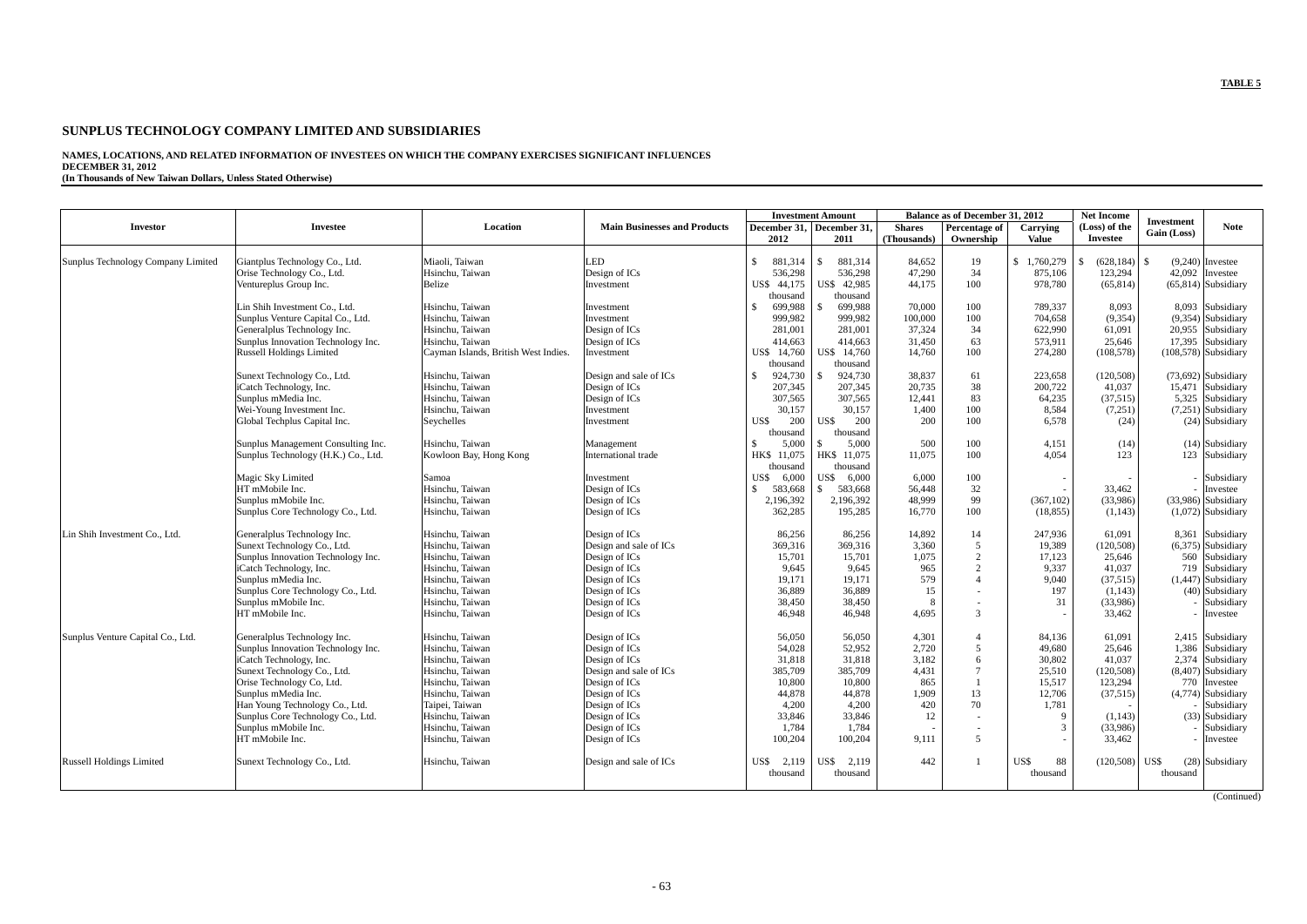|                                         |                                                                     |                                     | <b>Investment Amount</b><br>Balance as of December 31, 2012 |                               |                                   |                              |                               |                                    | <b>Net Income</b>                    |                                     |                                  |
|-----------------------------------------|---------------------------------------------------------------------|-------------------------------------|-------------------------------------------------------------|-------------------------------|-----------------------------------|------------------------------|-------------------------------|------------------------------------|--------------------------------------|-------------------------------------|----------------------------------|
| <b>Investor</b>                         | <b>Investee</b>                                                     | Location                            | <b>Main Businesses and Products</b>                         | 2012                          | December 31, December 31,<br>2011 | <b>Shares</b><br>(Thousands) | Percentage of<br>Ownership    | Carrying<br><b>Value</b>           | (Loss) of the<br><b>Investee</b>     | <b>Investment</b><br>Gain (Loss)    | <b>Note</b>                      |
|                                         |                                                                     |                                     |                                                             |                               |                                   |                              |                               |                                    |                                      |                                     |                                  |
| Wei-Young Investment Inc.               | Generalplus Technology Inc.<br>Sunext Technolgoy Co., Ltd.          | Hsinchu. Taiwan<br>Hsinchu. Taiwan  | Design of ICs<br>Design and sale of ICs                     | $\mathcal{S}$<br>1,800<br>350 | 1,800<br>\$<br>350                | 108<br>18                    | ٠<br>$\overline{\phantom{a}}$ | $\mathbf{\hat{S}}$<br>1,715<br>103 | <sup>\$</sup><br>61,091<br>(120.508) | $\mathbf{s}$                        | 61 Subsidiary<br>(34) Subsidiary |
| Ventureplus Group Inc.                  | Ventureplus Mauritius Inc.                                          | Mauritius                           | Investment                                                  | US\$ 44,175<br>thousand       | US\$ 42,985<br>thousand           | 44.175                       | 100                           | US\$ 33,712<br>thousand            | US\$ (2,225)<br>thousand             | US\$ (2,225) Subsidiary<br>thousand |                                  |
| Ventureplus Mauritius Inc.              | Ventureplus Cayman Inc.                                             | Cayman Islands, British West Indies | Investment                                                  | US\$ 44,175<br>thousand       | US\$ 42,985<br>thousand           | 44,175                       | 100                           | US\$ 33,716<br>thousand            | US\$ (2.225)<br>thousand             | US\$ (2.225) Subsidiary<br>thousand |                                  |
| Ventureplus Cayman Inc.                 | Sunplus Technology Technology (Shanghai)<br>Co., Ltd.               | Shanghai, China                     | Research, development, manufacture<br>and sale of ICs.      | US\$ 17,000<br>thousand       | US\$ 17,000<br>thousand           |                              | 99                            | US\$ 15.653<br>thousand            | US\$<br>1.071<br>thousand            | US\$ 1,059<br>thousand              | Subsidiary                       |
|                                         | Sunplus Prof-tek Technology (Shenzhen) Co., ShenZhen, China<br>Ltd. |                                     | Research, development, manufacture<br>and sale of ICs.      | US\$ 4.250<br>thousand        | 4.250<br>US\$<br>thousand         |                              | 100                           | US\$<br>2.075<br>thousand          | US\$<br>696<br>thousand              | US\$-<br>696<br>thousand            | Subsidiary                       |
|                                         | SunMedia Technology Co., Ltd.                                       | Chengdu, China                      | Research, development, manufacture<br>and sale of ICs.      | US\$ 20,000<br>thousand       | US\$ 20,000<br>thousand           |                              | 100                           | US\$ 14.776<br>thousand            | US\$ (2.991)<br>thousand             | US\$ (2,991) Subsidiary<br>thousand |                                  |
|                                         | Sunplus App Technology Co., Ltd.                                    | Beijing, China                      | Research, development, manufacture<br>and sale of ICs.      | US\$<br>586<br>thousand       | 586<br>US\$-<br>thousand          |                              | 80                            | 383<br>US\$<br>thousand            | 80<br>US\$<br>thousand               | US\$<br>64<br>thousand              | Subsidiary                       |
|                                         | Ytrip Technology Co., Ltd.                                          | Chengdu, China                      | Research, development, manufacture<br>and sale of ICs.      | US\$ 2,275<br>thousand        | 1.085<br>US\$<br>thousand         |                              | 73                            | 780<br>US\$<br>thousand            | US\$ (1,371)<br>thousand             | US\$ (1,046) Subsidiary<br>thousand |                                  |
| Sunext Technology Co., Ltd.             | Great Sun Corp.                                                     | Samoa                               | Investment                                                  | US\$<br>750<br>thousand       | US\$<br>750<br>thousand           | 750                          | 100                           | 724<br>$\mathcal{S}$               | <sup>\$</sup><br>4,979               | l s                                 | 4,979 Subsidiary                 |
|                                         | Great Prosperous Corp.                                              | Mauritius                           | Investment                                                  | 1,962<br>US\$<br>thousand     | 1.800<br>US\$<br>thousand         | 1,962                        | 100                           |                                    | (8,059)                              |                                     | $(8.059)$ Subsidiary             |
| Great Sun Corp.                         | Sunext (Mauritius) Inc.                                             | Mauritius                           | Investment                                                  | US\$<br>750<br>thousand       | US\$<br>750<br>thousand           | 750                          | 100                           | US\$<br>25<br>thousand             | US\$<br>42<br>thousand               | US\$<br>42<br>thousand              | Subsidiary                       |
| Generalplus Technology Inc.             | Generalplus International (Samoa) Inc.                              | Samoa                               | Investment                                                  | US\$<br>7.590<br>thousand     | US\$<br>7.590<br>thousand         | 7.590                        | 100                           | $\mathbf{s}$<br>119.512            | -S<br>13.851                         | -S                                  | 13,851 Subsidiary                |
| Generalplus International (Samoa) Inc.  | Generalplus (Mauritius) Inc.                                        | Mauritius                           | Investment                                                  | US\$ 7.590<br>thousand        | US\$ 7.590<br>thousand            | 7.590                        | 100                           | US\$ 4.114<br>thousand             | US\$<br>468<br>thousand              | US\$<br>468<br>thousand             | Subsidiary                       |
| Generalplus (Mauritius) Inc.            | Generalplus Technology (Shenzhen) Co., Ltd. Shenzhen, China         |                                     | After-sales service                                         | US\$<br>7.200<br>thousand     | US\$<br>7.200<br>thousand         | 7,200                        | 100                           | US\$ 3.862<br>thousand             | US\$<br>370<br>thousand              | US\$<br>thousand                    | 370 Subsidiary                   |
|                                         | Genralplus Technology (Hong Kong) Co.,<br>Ltd.                      | Hong Kong                           | <b>Sales</b>                                                | 390<br>US\$<br>thousand       | 390<br>US\$-<br>thousand          | 390                          | 100                           | 252<br>US\$<br>thousand            | US\$<br>98<br>thousand               | US\$<br>98<br>thousand              | Subsidiary                       |
| Sunplus mMobile Inc.                    | Sunplus mMobile SAS                                                 | France                              | Design of ICs                                               | 237<br><b>EUR</b><br>thousand | 237<br><b>EUR</b><br>thousand     | 237                          | 100                           | $\mathcal{S}$<br>(8,188)           | (18,740)<br>-S                       | - \$                                | $(18,740)$ Subsidiary            |
| Sunplus Technology Co., Ltd. (Shanghai) | ShenZhen Suntop Technology Co, Ltd.                                 | Shenzheu, China                     | Design of software and hardware                             | RMB 8,000<br>thousand         | RMB 2.000<br>thousand             |                              | 100                           | (893)<br>RMB<br>thousand           | RMB (6,573)<br>thousand              | RMB (6,573) Subsidiary<br>thousand  |                                  |
| Magic Sky Limited                       | HT mMobile Inc.                                                     | Hsinchu, Taiwan                     | Design of ICs                                               | US\$<br>6,000<br>thousand     | US\$<br>6.000<br>thousand         | 16.888                       | 10                            |                                    |                                      |                                     | Investee                         |

(Concluded)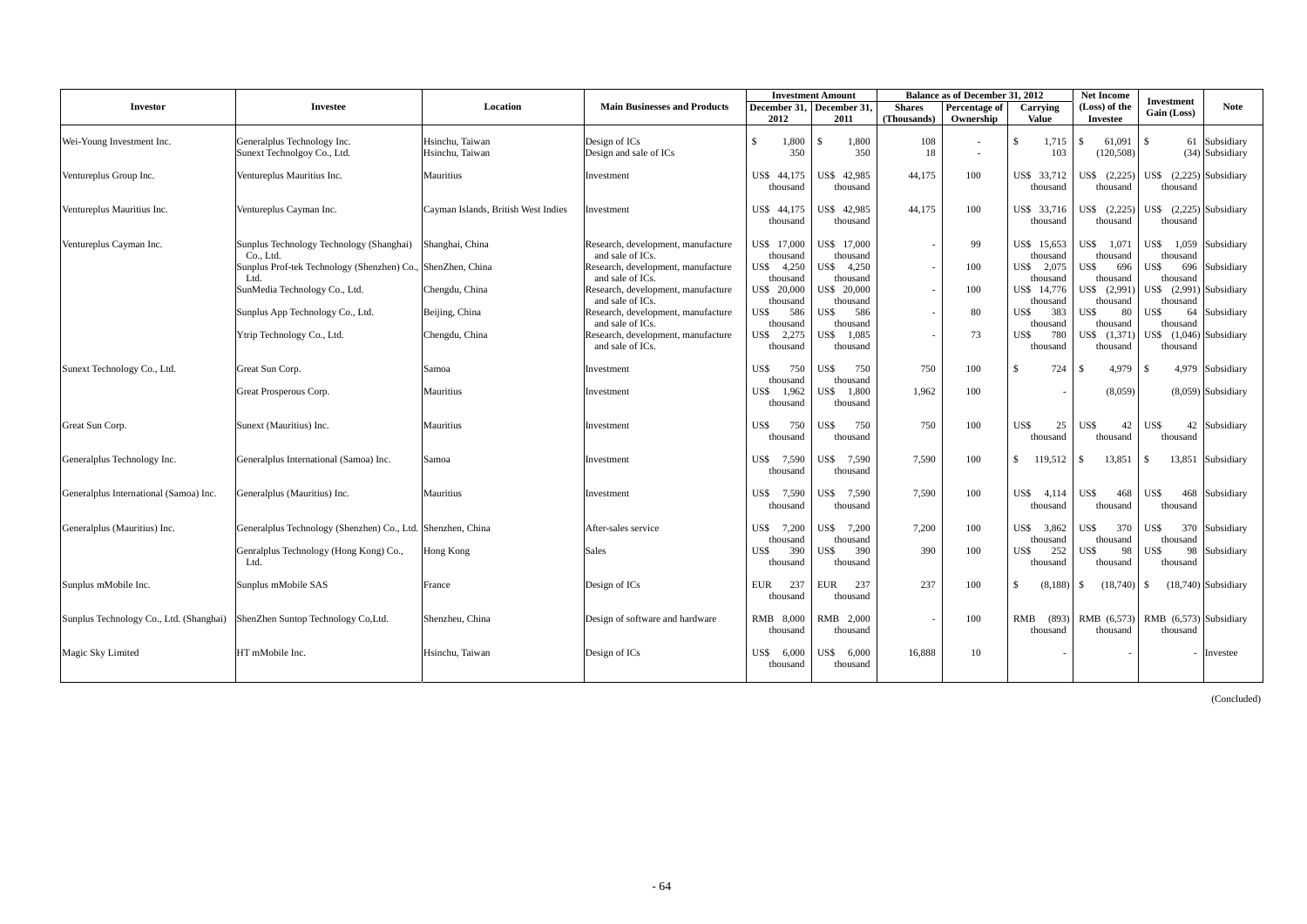#### **INFORMATION ON INVESTMENT IN MAINLAND CHINA YEAR ENDED DECEMBER 31, 2012 (In Thousands of New Taiwan Dollars, Unless Stated Otherwise)**

|                                       |                                                                                                                         |                                              |                           | Accumulated                                                                   |                           | <b>Investment Flows</b>                      | Accumulated                                                                     |                                                              |                             |                                 | Accumulated                                                                                  |
|---------------------------------------|-------------------------------------------------------------------------------------------------------------------------|----------------------------------------------|---------------------------|-------------------------------------------------------------------------------|---------------------------|----------------------------------------------|---------------------------------------------------------------------------------|--------------------------------------------------------------|-----------------------------|---------------------------------|----------------------------------------------------------------------------------------------|
| <b>Investee Company Name</b>          | <b>Main Businesses and Products</b>                                                                                     | <b>Total Amount</b><br>of Paid-in<br>Capital | Investment<br><b>Type</b> | <b>Outflow of</b><br>Investment<br>from Taiwan<br>as of<br>January 1,<br>2012 | Outflow                   | Inflow                                       | <b>Outflow of</b><br>Investment<br>from Taiwan<br>as of<br>December 31,<br>2012 | % Ownership<br>of Direct or<br><b>Indirect</b><br>Investment | Investment<br>Loss          | Carrying<br>Value as of<br>2012 | <b>Inward</b><br><b>Remittance of</b><br>December 31, Earnings as of<br>December 31,<br>2012 |
|                                       | Sunplus Technology (Shanghai) Co., Ltd. Manufacturing and sale of consumer ICs                                          | US\$ 17,200<br>thousand                      | Note                      | 17,000<br>US\$<br>thousand                                                    | US\$<br>thousand          | US\$<br>thousand                             | US\$ 17,000<br>thousand                                                         | 99%                                                          | US\$<br>1,059<br>thousand   | US\$ 15,653<br>thousand         | US\$<br>thousand                                                                             |
| Sunplus Prof-tek (Shenzhen) Co., Ltd. | Development and sale of computer software<br>and system integration services                                            | US\$<br>4,250<br>thousand                    | Note                      | US\$<br>4,250<br>thousand                                                     | US\$<br>thousand          | US\$<br>thousand                             | US\$<br>4,250<br>thousand                                                       | 100%                                                         | US\$<br>696<br>thousand     | US\$<br>2,075<br>thousand       | US\$<br>thousand                                                                             |
| Sun Media Technology Co., Ltd.        | Manufacturing and sale of computer<br>software and system integration services                                          | US\$ 20,000<br>thousand                      | Note                      | US\$<br>20,000<br>thousand                                                    | US\$<br>thousand          | US\$<br>thousand                             | US\$ 20,000<br>thousand                                                         | 100%                                                         | US\$<br>(2,991)<br>thousand | US\$ 14,776<br>thousand         | US\$<br>thousand                                                                             |
| Sunplus App Technology Co., Ltd.      | Manufacturing and sale of computer<br>software; system integration services and<br>information management and education | RMB 5,000<br>thousand                        | Note                      | 586<br>US\$<br>thousand                                                       | US\$<br>thousand          | US\$<br>$\overline{\phantom{a}}$<br>thousand | US\$<br>586<br>thousand                                                         | 80%                                                          | 64<br>US\$<br>thousand      | US\$<br>383<br>thousand         | US\$<br>$\sim$<br>thousand                                                                   |
| Ytrip Technology Co., Ltd.            | Computer system integration services and<br>supplying general advertising and other<br>information services.            | US\$ 20,000<br>thousand                      | Note                      | US\$<br>1,085<br>thousand                                                     | US\$<br>1,190<br>thousand | US\$<br>thousand                             | US\$<br>2,275<br>thousand                                                       | 73%                                                          | US\$<br>(1,046)<br>thousand | US\$<br>780<br>thousand         | US\$<br>thousand                                                                             |

| Accumulated Investment in Mainland China as of<br><b>December 31, 2012</b> | <b>Investment Amounts Authorized by Investment</b><br>Commission. MOEA | <b>Limit on Investment</b> |
|----------------------------------------------------------------------------|------------------------------------------------------------------------|----------------------------|
| US\$44.111<br>l thousand                                                   | US\$46,105 thousand                                                    | \$5,797,334                |

Note: Sunplus Technology Company Limited invested in a company located in Mainland China by investing in a company in a third country.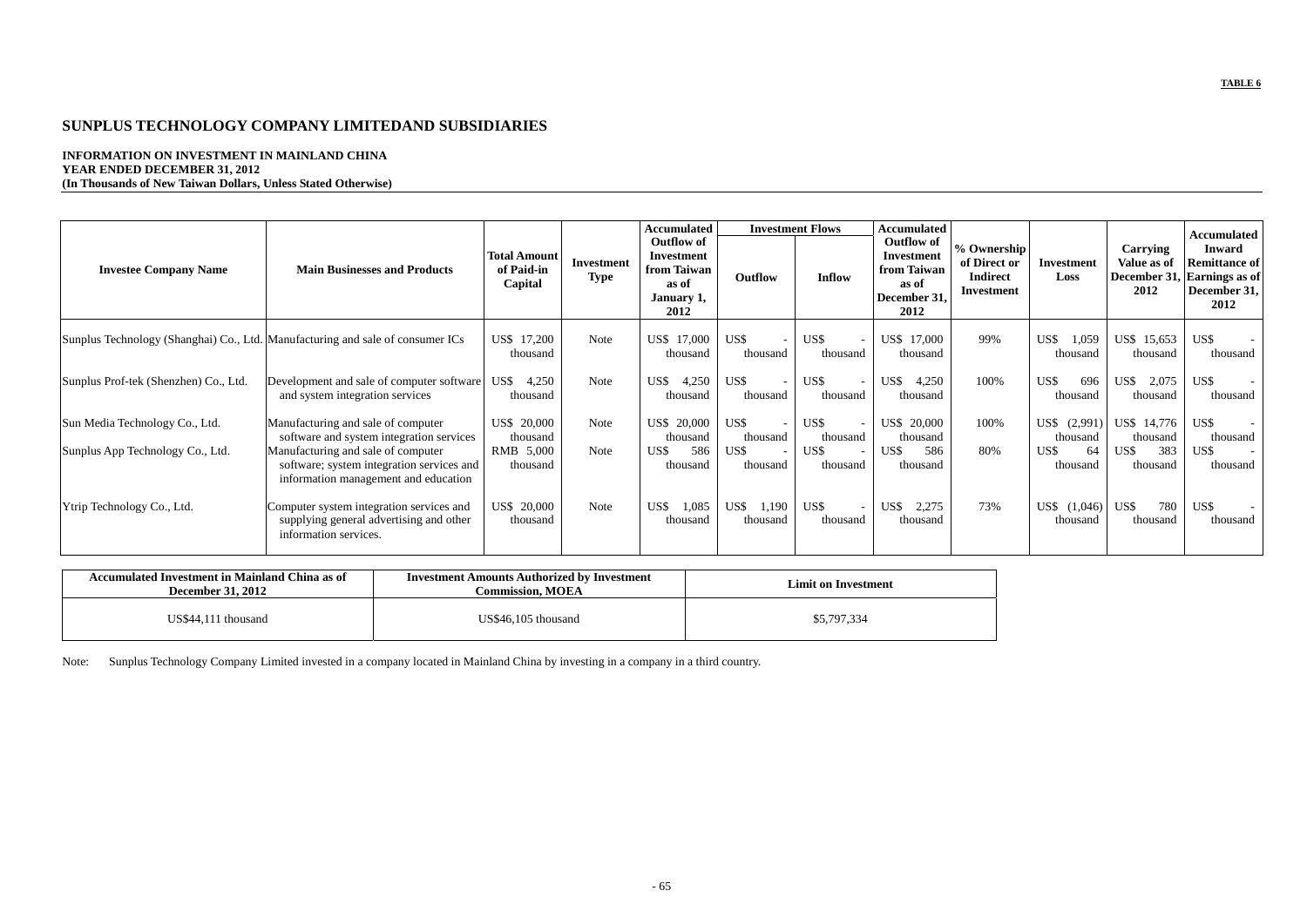#### Generalplus Technology (Nature of Relationship: 1)

| <b>Investee</b><br><b>Company Name</b> | <b>Main Businesses and Products</b> | <b>Total Amount</b><br>of Paid-in<br>Capital | Investment<br>Type (e.g.,<br>Direct or<br>Indirect) | Accumulated<br><b>Outflow of</b><br>Investment<br>from Taiwan<br>as of<br>January 1,<br>2012 | Outflow                                      | <b>Investment Flows</b><br>Inflow | Accumulated<br>Outflow of<br>Investment<br>from Taiwan<br>as of<br>December 31.<br>2012 | % Ownership<br>of Direct or<br><b>Indirect</b><br>Investment | Investment              | Carrying<br>Value as of<br>2012 | Accumulated<br><b>Inward</b><br><b>Remittance of</b><br>Loss (Note 2) December 31, Earnings as of<br>December 31,<br>2012 |
|----------------------------------------|-------------------------------------|----------------------------------------------|-----------------------------------------------------|----------------------------------------------------------------------------------------------|----------------------------------------------|-----------------------------------|-----------------------------------------------------------------------------------------|--------------------------------------------------------------|-------------------------|---------------------------------|---------------------------------------------------------------------------------------------------------------------------|
| Generalplus Shenzhen                   | Data processing service             | ,200<br>US\$<br>thousand                     | Note 1                                              | US\$<br>1,200<br>thousand                                                                    | US\$<br>$\overline{\phantom{a}}$<br>thousand | thousand                          | US\$<br>/0.200<br>thousand                                                              | 100%                                                         | US\$<br>370<br>thousand | 3,862<br>US\$<br>thousand       | US\$<br>thousand                                                                                                          |

| Accumulated Investment in Mainland China as of<br><b>December 31, 2012</b> | <b>Investment Amount Authorized by Investment Commission,</b><br><b>MOEA</b> | <b>Limit on Investment</b> |
|----------------------------------------------------------------------------|------------------------------------------------------------------------------|----------------------------|
| US\$7,200 thousand                                                         | US\$7.200 thousand                                                           | \$1,088,241                |

Note 1: Sunplus Technology Company Limited indirectly invested in a company located in Mainland China through investing in a company located in a third country.

Note 2: The investment loss is based on audited financial data as of December 31, 2012.

Sunext Technology (Nature of Relationship: 2)

| Investee<br><b>Company Name</b> | <b>Main Businesses and Products</b>  | <b>Total Amount</b><br>of Paid-in<br>Capital | Investment<br>Type (e.g.,<br>Direct or<br>Indirect) | <b>Accumulated</b><br>Outflow of<br>Investment<br>from Taiwan<br>as of<br>January 1,<br>2012 | Outflow | <b>Investment Flows</b><br>Inflow | Accumulated<br>Outflow of<br>Investment<br>from Taiwan<br>as of<br>December 31,<br>2012 | % Ownership<br>of Direct or<br><b>Indirect</b><br>Investment | Investment       | Carrying<br>Value as of<br>2012              | Accumulated<br>Inward<br><b>Remittance of</b><br>Loss (Note 2) December 31, Earnings as of<br>December 31,<br>2012 |
|---------------------------------|--------------------------------------|----------------------------------------------|-----------------------------------------------------|----------------------------------------------------------------------------------------------|---------|-----------------------------------|-----------------------------------------------------------------------------------------|--------------------------------------------------------------|------------------|----------------------------------------------|--------------------------------------------------------------------------------------------------------------------|
| Sunext Technology (Shanghai)    | Design of magnetic disc and software | 750<br>US\$<br>thousand                      | Note 1                                              | US\$<br>750<br>thousand                                                                      | -       |                                   | 750<br>US\$<br>thousand                                                                 | Note 3                                                       | US\$<br>thousand | US\$<br>$\overline{\phantom{a}}$<br>thousand | US\$<br>thousand                                                                                                   |

| Accumulated Investment in Mainland China as of<br><b>December 31, 2012</b> | <b>Investment Amount Approved by the Investment</b><br>Commission. MOEA | <b>Limit on Investment</b> |
|----------------------------------------------------------------------------|-------------------------------------------------------------------------|----------------------------|
| US\$750 thousand                                                           | US\$750 thousand                                                        | \$219.421                  |

Note 1: Sunplus Technology Company Limited indirectly invested in a company located in Mainland China through investing in a company located in a third country.

Note 2: The investment loss is based on audited financial data as of December 31, 2012.

Note 3: Sunext Technology has completed liquidation procedures on November 7, 2012.

(Concluded)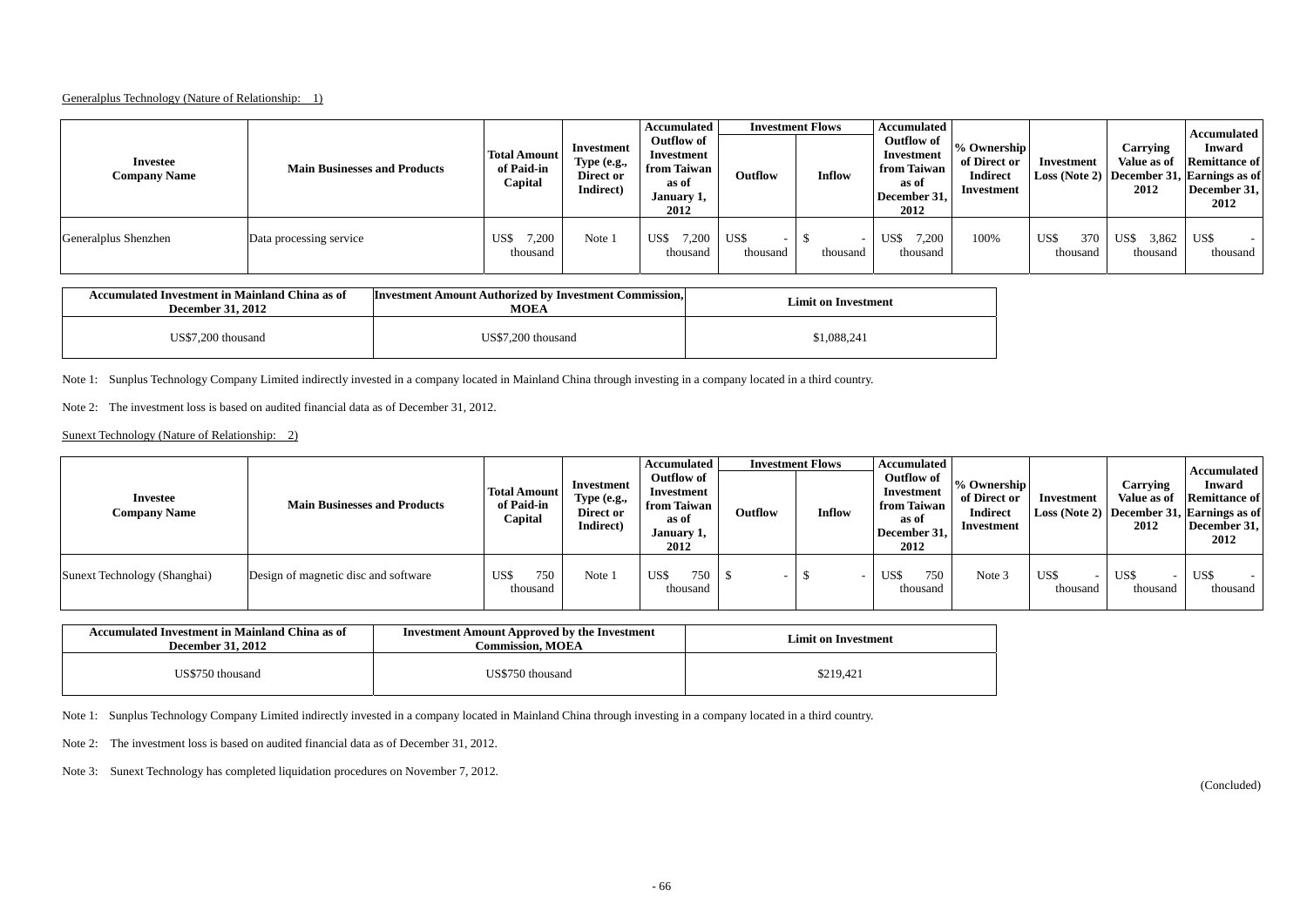#### **INTERCOMPANY RELATIONSHIPS AND SIGNIFICANT INTERCOMPANY TRANSACTIONS YEARS ENDED DECEMBER 31, 2012 and 2011 (In Thousands of New Taiwan Dollars, Unless Stated Otherwise)**

1. Year ended December 31, 2012

|                                    |                                         | Flow of                         | <b>Intercompany Transactions</b>         |          |                    |                                                                                         |  |
|------------------------------------|-----------------------------------------|---------------------------------|------------------------------------------|----------|--------------------|-----------------------------------------------------------------------------------------|--|
| <b>Company Name</b>                | <b>Counter-Party</b>                    | <b>Transactions</b><br>(Note 5) | <b>Financial Statements Account Item</b> | Amount   | <b>Terms</b>       | <b>Percentage of Consolidated</b><br><b>Total Gross Sales or Total</b><br><b>Assets</b> |  |
| Sunplus Technology Co., Ltd.       | Generalplus Technology Corp.            |                                 | <b>Sales</b>                             | \$13,628 | Note 1             | 0.15%                                                                                   |  |
|                                    |                                         |                                 | Nonoperating income and gains            | 1,480    | Note 2             | 0.02%                                                                                   |  |
|                                    |                                         |                                 | Notes and accounts receivables           | 1,496    | Note 1             | 0.01%                                                                                   |  |
|                                    |                                         |                                 | Other receivables                        | 1,985    | Note 3             | 0.01%                                                                                   |  |
|                                    |                                         |                                 | Research and development                 | 3        | Note 2             | $\overline{\phantom{a}}$                                                                |  |
|                                    | Sunext Technology Co., Ltd.             | $\mathbf{1}$                    | Sales                                    | 2,642    | Note 1             | 0.03%                                                                                   |  |
|                                    |                                         |                                 | Cost of sales                            | 454      | Note 1             | 0.01%                                                                                   |  |
|                                    |                                         |                                 | Nonoperating income and gains            | 2,223    | Note 2 and 4       | 0.02%                                                                                   |  |
|                                    |                                         |                                 | Notes and accounts receivables           | 488      | Note 1             | $\overline{a}$                                                                          |  |
|                                    |                                         |                                 | Other receivables                        | 1,036    | Note 3             | 0.01%                                                                                   |  |
|                                    |                                         |                                 | Account payable                          | 213      | Note 3             | $\overline{\phantom{a}}$                                                                |  |
|                                    | Sunplus Core Technology Co., Ltd.       |                                 | General and administrative               | 188      | Note 2             | $\overline{a}$                                                                          |  |
|                                    |                                         |                                 | Nonoperating income and gains            | 283      | Notes <sub>2</sub> | $\overline{\phantom{0}}$                                                                |  |
|                                    | Sunplus mMobile                         | $\mathbf{1}$                    | Nonoperating income and gains            | 3,138    | Note 2             | 0.04%                                                                                   |  |
|                                    |                                         |                                 | Other receivables                        | 181,018  | Note 3             | 1.16%                                                                                   |  |
|                                    | Sunplus Innovation Technology Inc.      | $\mathbf{1}$                    | <b>Sales</b>                             | 385      | Note 1             | $\overline{a}$                                                                          |  |
|                                    |                                         |                                 | General and administrative               | 16       | Note 2             |                                                                                         |  |
|                                    |                                         |                                 | Research and development                 | 2        | Note 2             | $\overline{\phantom{0}}$                                                                |  |
|                                    |                                         |                                 | Nonoperating income and gains            | 6,730    | Note 2             | 0.08%                                                                                   |  |
|                                    |                                         |                                 | Notes and accounts receivables           | 96       | Note 1             | $\overline{\phantom{a}}$                                                                |  |
|                                    |                                         |                                 | Other receivables                        | 1,177    | Note 3             | 0.01%                                                                                   |  |
| Sunplus Technology Co., Ltd.       | iCatch Technology, Inc.                 | $\mathbf{1}$                    | <b>Sales</b>                             | 3,884    | Note 1             | 0.04%                                                                                   |  |
|                                    |                                         |                                 | Nonoperating income and gains            | 11,685   | Notes 2 and 4      | 0.13%                                                                                   |  |
|                                    |                                         |                                 | Notes and accounts receivables           | 309      | Note 1             |                                                                                         |  |
|                                    |                                         |                                 | Other receivables                        | 2,985    | Note 3             | 0.02%                                                                                   |  |
|                                    |                                         |                                 | General and administrative               | 62       | Note 2             | $\overline{a}$                                                                          |  |
|                                    | Sunplus Technology (H.K.) Co., Ltd.     |                                 | Marketing expenses                       | 1.839    | Note 2             | 0.02%                                                                                   |  |
| Sunext Technology Co., Ltd.        | iCatch Technology, Inc.                 | 3                               | Research and development                 | 1,497    | Note 2             | 0.02%                                                                                   |  |
| Sunplus Innovation Technology Inc. | Sunplus Technology (Shanghai) Co., Ltd. | 3                               | Marketing expenses                       | 9        | Note 2             | $\overline{a}$                                                                          |  |
|                                    | Sunplus App Technology Co., Ltd.        | 3                               | <b>Sales</b>                             | 116      | Note 1             | $\sim$                                                                                  |  |
|                                    | SunMedia Technology Co., Ltd.           | 2                               | Marketing expenses                       | 1,120    | Note 2             | 0.01%                                                                                   |  |
|                                    |                                         |                                 | Accrued expense                          | 1,120    | Note 3             | 0.01%                                                                                   |  |
|                                    |                                         |                                 |                                          |          |                    |                                                                                         |  |

(Continued)

- 67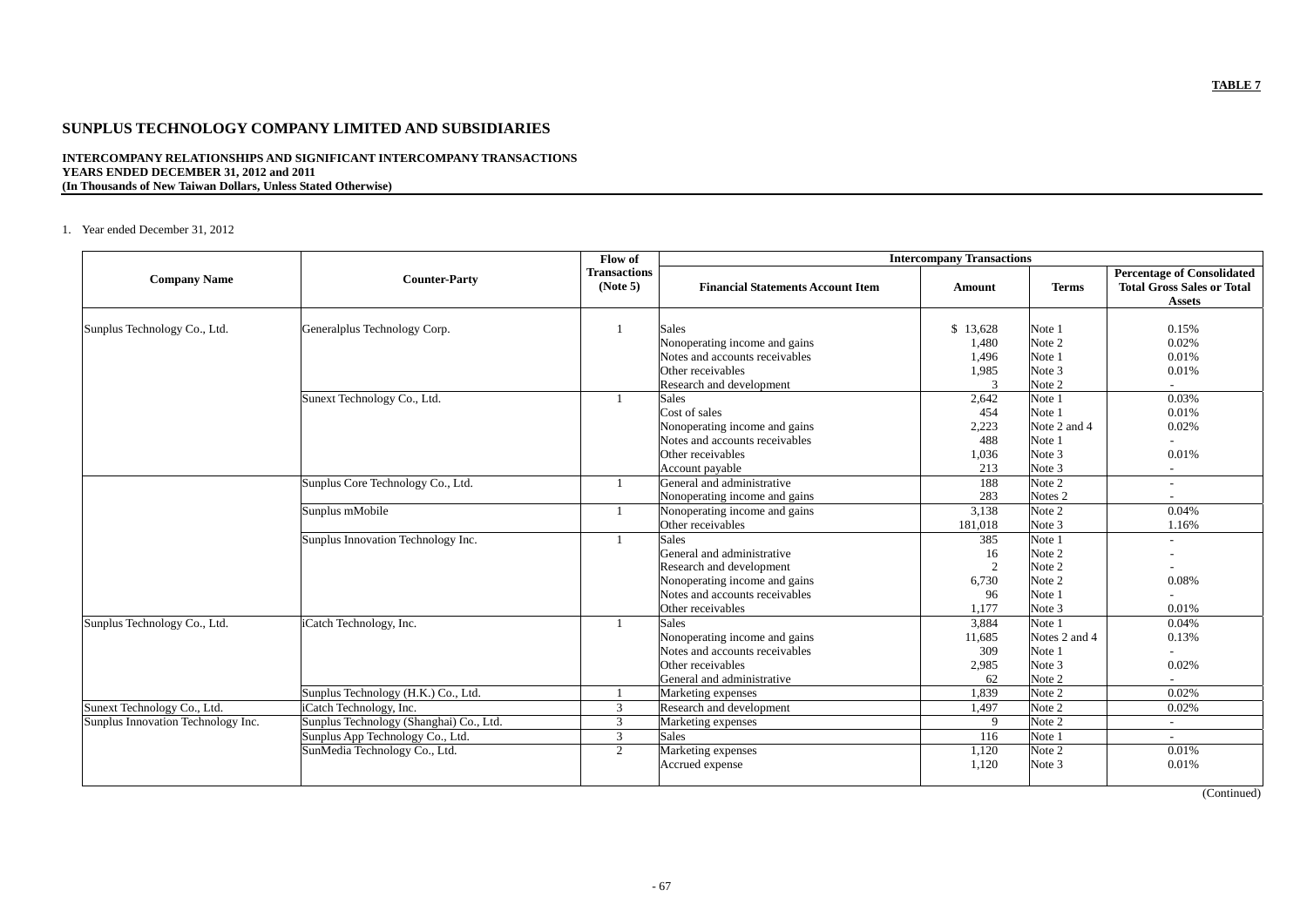|                                         | <b>Counter-Party</b>                    | Flow of                         | <b>Intercompany Transactions</b>                                                        |                                    |                                      |                                                                                         |  |  |
|-----------------------------------------|-----------------------------------------|---------------------------------|-----------------------------------------------------------------------------------------|------------------------------------|--------------------------------------|-----------------------------------------------------------------------------------------|--|--|
| <b>Company Name</b>                     |                                         | <b>Transactions</b><br>(Note 5) | <b>Financial Statements Account Item</b>                                                | Amount                             | <b>Terms</b>                         | <b>Percentage of Consolidated</b><br><b>Total Gross Sales or Total</b><br><b>Assets</b> |  |  |
| Sunplus Core Technology Co., Ltd.       |                                         | 3                               | Research and development<br>Accrued expenses                                            | -\$                                | Note 2<br>Note 3                     |                                                                                         |  |  |
|                                         | Sunplus mMedia Inc.                     | $\mathfrak{Z}$                  | Research and development                                                                |                                    | Note 2                               |                                                                                         |  |  |
| Generalplus Technology Corp.            | Generalplus Technology (H.K.) Corp.     | 3                               | Marketing expenses<br>Accrued expenses                                                  | 17,255<br>861                      | Note 2<br>Note 3                     | 0.19%<br>0.01%                                                                          |  |  |
|                                         | Generalplus Technology (Shenzhen) Corp. | $\mathfrak{Z}$                  | Research and development<br>Accrued expenses                                            | 137,572<br>32,012                  | Note 2<br>Note 3                     | 1.54%<br>0.21%                                                                          |  |  |
|                                         | Sunplus Innovation Technology Inc.      | $\mathfrak{Z}$                  | Marketing expenses<br>Accrued expenses<br>Intangible assets                             | 3,510<br>3,997<br>9.068            | Note 2<br>Note 3<br>Note 2           | 0.04%<br>0.03%<br>0.06%                                                                 |  |  |
|                                         | iCatch Technology, Inc.                 | 3                               | General and administrative                                                              |                                    | Note 2                               |                                                                                         |  |  |
|                                         | Sunplus mMedia Inc.                     | 3                               | Marketing expenses<br>Research and development<br>Intangible assets<br>Accrued expenses | 5,875<br>36,439<br>36,439<br>1,120 | Note 2<br>Note 2<br>Note 2<br>Note 2 | 0.07%<br>0.41%<br>0.23%<br>0.01%                                                        |  |  |
| SunMedia Technology Co., Ltd.           | Generalplus Technology (Shenzhen) Corp. | 3                               | <b>Sales</b>                                                                            | 13,503                             | Note 1                               | 0.15%                                                                                   |  |  |
| iCatch Technology, Inc.                 | Sunplus Prof-tek (Shenzhen) Co., Ltd.   | 3                               | Marketing expenses<br>Accrued expenses                                                  | 19,364<br>1,713                    | Note 2<br>Note 3                     | 0.22%<br>0.01%                                                                          |  |  |
|                                         | SunMedia Technology Co., Ltd.           | 3                               | Marketing expenses<br>Accrued expenses                                                  | 12,933<br>1,336                    | Note 2<br>Note 3                     | 0.14%<br>0.01%                                                                          |  |  |
| Sunplus Technology Co., Ltd. (Shanghai) | Generalplus Technology (Shenzhen) Corp. | $\overline{2}$                  | <b>Sales</b>                                                                            | 7.808                              | Note 1                               | 0.09%                                                                                   |  |  |
|                                         | ShenZhen Suntop Technology Co., Ltd.    | 2                               | Other rreceviables<br>Nonoperating income and gain                                      | 6,621<br>34                        | Note 3<br>Note 2                     | 0.04%                                                                                   |  |  |
|                                         | SunMedia Technology Co., Ltd.           | $\overline{2}$                  | Other receviables                                                                       | 10,165                             | Note 3                               | 0.07%                                                                                   |  |  |
|                                         | Sunplus Prof-tek (Shenzhen) Co., Ltd.   | 2                               | Nonoperating income and gain                                                            | 115                                | Note 2                               |                                                                                         |  |  |
|                                         | Ytrip Technology Co., Ltd.              | $\overline{2}$                  | Nonoperating income and gain                                                            | 16                                 | Note 2                               |                                                                                         |  |  |

(Concluded)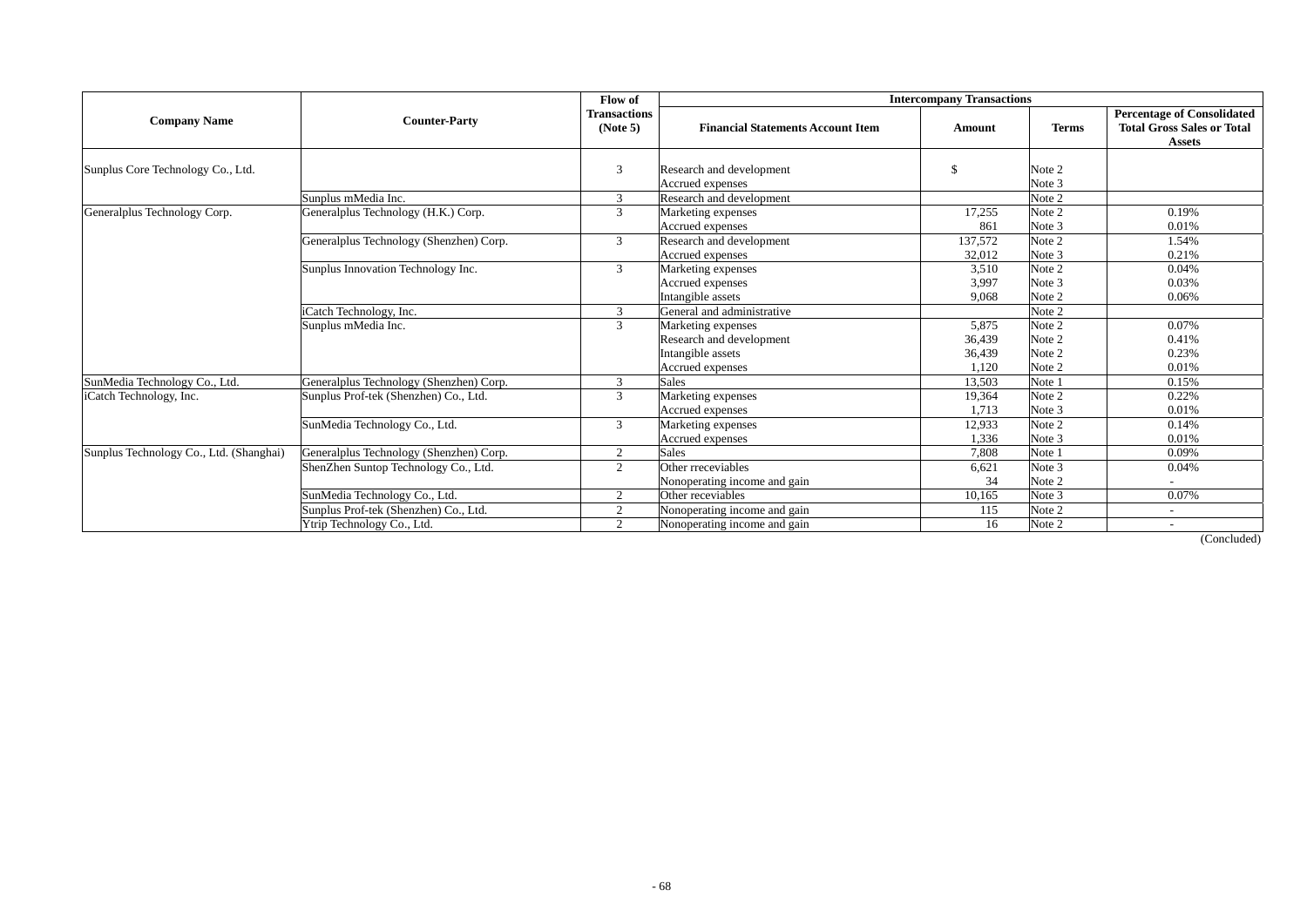#### 2. Year ended December 31, 2011

|                              | Flow of<br><b>Intercompany Transactions</b>                 |                                 |                                                                                                                                   |                                                     |                                                |                                                                                         |
|------------------------------|-------------------------------------------------------------|---------------------------------|-----------------------------------------------------------------------------------------------------------------------------------|-----------------------------------------------------|------------------------------------------------|-----------------------------------------------------------------------------------------|
| <b>Company Name</b>          | <b>Counter-Party</b>                                        | <b>Transactions</b><br>(Note 5) | <b>Financial Statements Account Item</b>                                                                                          | <b>Amount</b>                                       | <b>Terms</b>                                   | <b>Percentage of Consolidated</b><br><b>Total Gross Sales or Total</b><br><b>Assets</b> |
| Sunplus Technology Co., Ltd. | Generalplus Technology Corp.<br>Sunext Technology Co., Ltd. |                                 | <b>Sales</b><br>Nonoperating income and gains<br>Notes and accounts receivables<br>Other receivables<br>Accounts payable<br>Sales | \$15,736<br>5,274<br>2,070<br>608<br>1,448<br>3,197 | Note 1<br>Note 2<br>Note 1<br>Note 3<br>Note 1 | 0.17%<br>0.06%<br>0.01%<br>0.02%<br>0.03%                                               |
|                              |                                                             |                                 | Nonoperating income and gains<br>Notes and accounts receivables<br>Other receivables                                              | 1,738<br>424<br>383                                 | Note 2<br>Note 1<br>Note 3                     | 0.02%<br>$\overline{\phantom{a}}$                                                       |
|                              | Sunplus Core Technology Co., Ltd.                           |                                 | <b>Sales</b><br>Marketing<br>Nonoperating income and gains<br>Other receivables<br>Deferred royalty income                        | 152<br>468<br>5,051<br>482<br>28,000                | Note 1<br>Note 2<br>Notes 2 and 4<br>Note 3    | $\overline{\phantom{a}}$<br>0.05%<br>0.3%                                               |
|                              | Sunplus mMobile                                             |                                 | Nonoperating income and gains<br>Other receivables                                                                                | 7,995<br>25,490                                     | Notes <sub>2</sub><br>Note 3                   | 0.08%<br>0.18%                                                                          |
|                              | Sunplus Innovation Technology Inc.                          |                                 | <b>Sales</b><br>Research and development<br>Nonoperating income and gains<br>Notes and accounts receivables<br>Other receivables  | 1,181<br>23<br>6,021<br>44<br>979                   | Note 1<br>Note 2<br>Note 2<br>Note 1<br>Note 2 | 0.01%<br>$\overline{a}$<br>0.06%                                                        |
|                              | Sunplus mMedia Inc.                                         |                                 | Nonoperating income and gains<br>Other receivables                                                                                | 90<br>$\mathbf{Q}$                                  | Notes <sub>2</sub><br>Note 3                   | $\overline{a}$                                                                          |
|                              | iCatch Technology, Inc.                                     |                                 | <b>Sales</b><br>Nonoperating income and gains<br>Notes and accounts receivables<br>Other receivables                              | 9,323<br>12,408<br>885<br>3,124                     | Note 1<br>Notes 2 and 4<br>Note 1<br>Note 3    | 0.01%<br>0.13%<br>0.02%                                                                 |
|                              | Sunplus Technology (H.K.) Co., Ltd.                         |                                 | Marketing expenses                                                                                                                | 1,839                                               | Note 2                                         | 0.02%                                                                                   |
|                              | Sunext Technology (Shanghai)<br>Great Sun Corp.             | 3<br>3                          | Research and development<br>Other current liabilities                                                                             | \$5,838<br>12,104                                   | Note 2<br>Note 3                               | 0.06%<br>0.09%                                                                          |